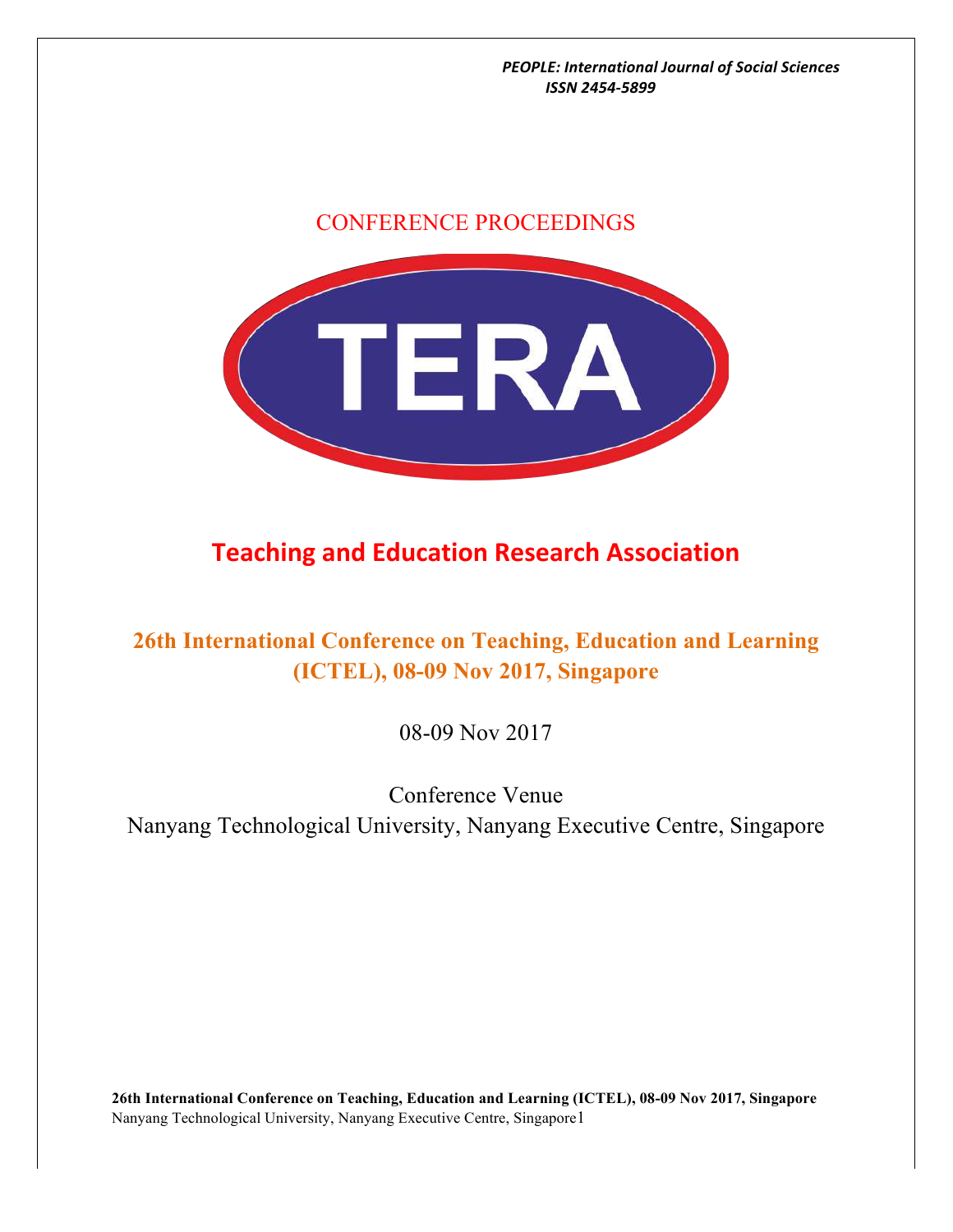# **KEYNOTE SPEAKER**



**Dr. Deepak L. Waikar Managing Partner, EduEnergy Consultants, Singapore and Senior Consultants Tacstra Solutions Pte Ltd, Singapore**

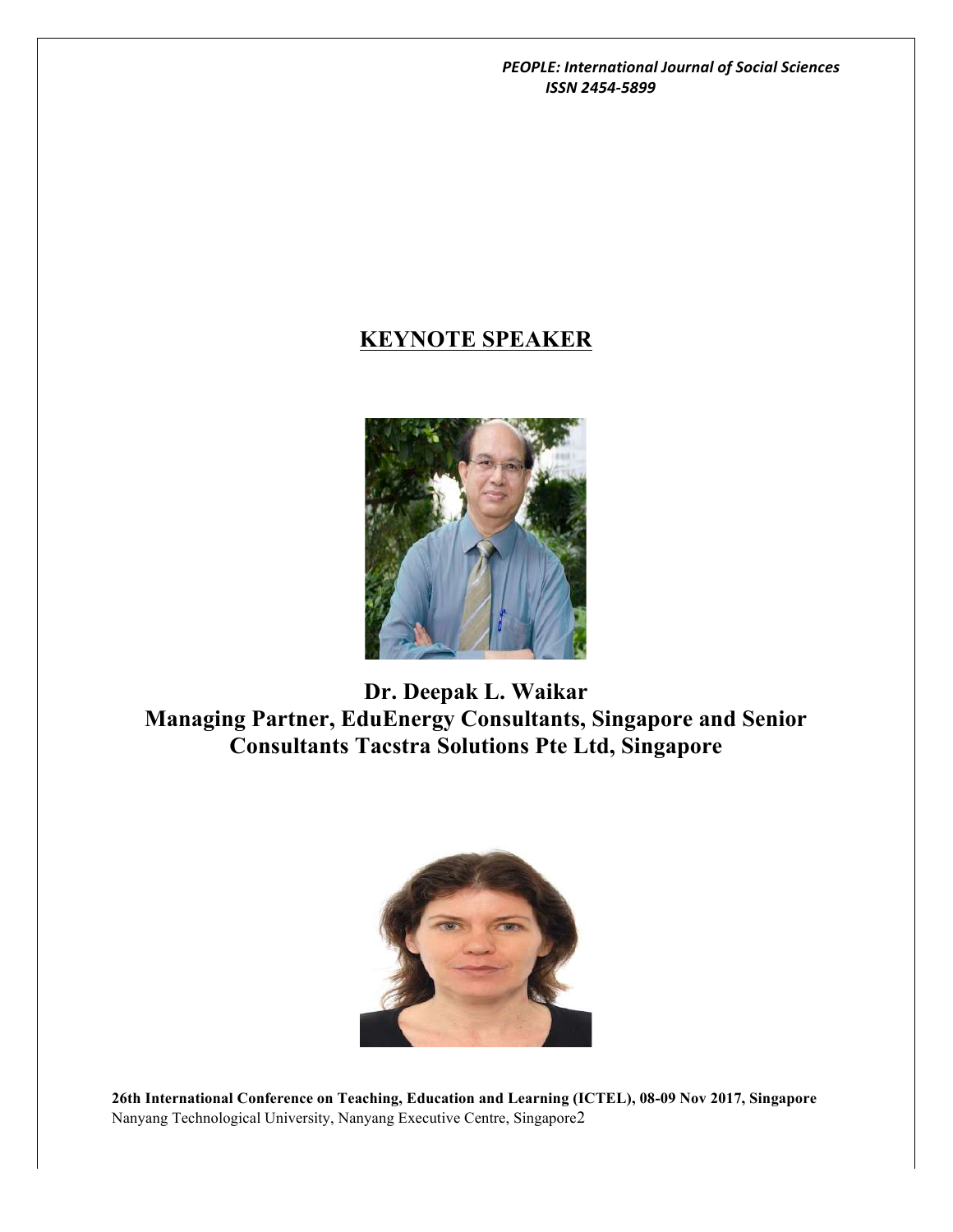**Patricia Lorenz Lecturer and Coordinator, Department of German Language, Centre for Modern Languages, Nanyang Technological University, Singapore**

# **PLENARY SPEAKER**



**Ma. Victoria Magayon Graduate School, University Of Santo Tomas, Philippines**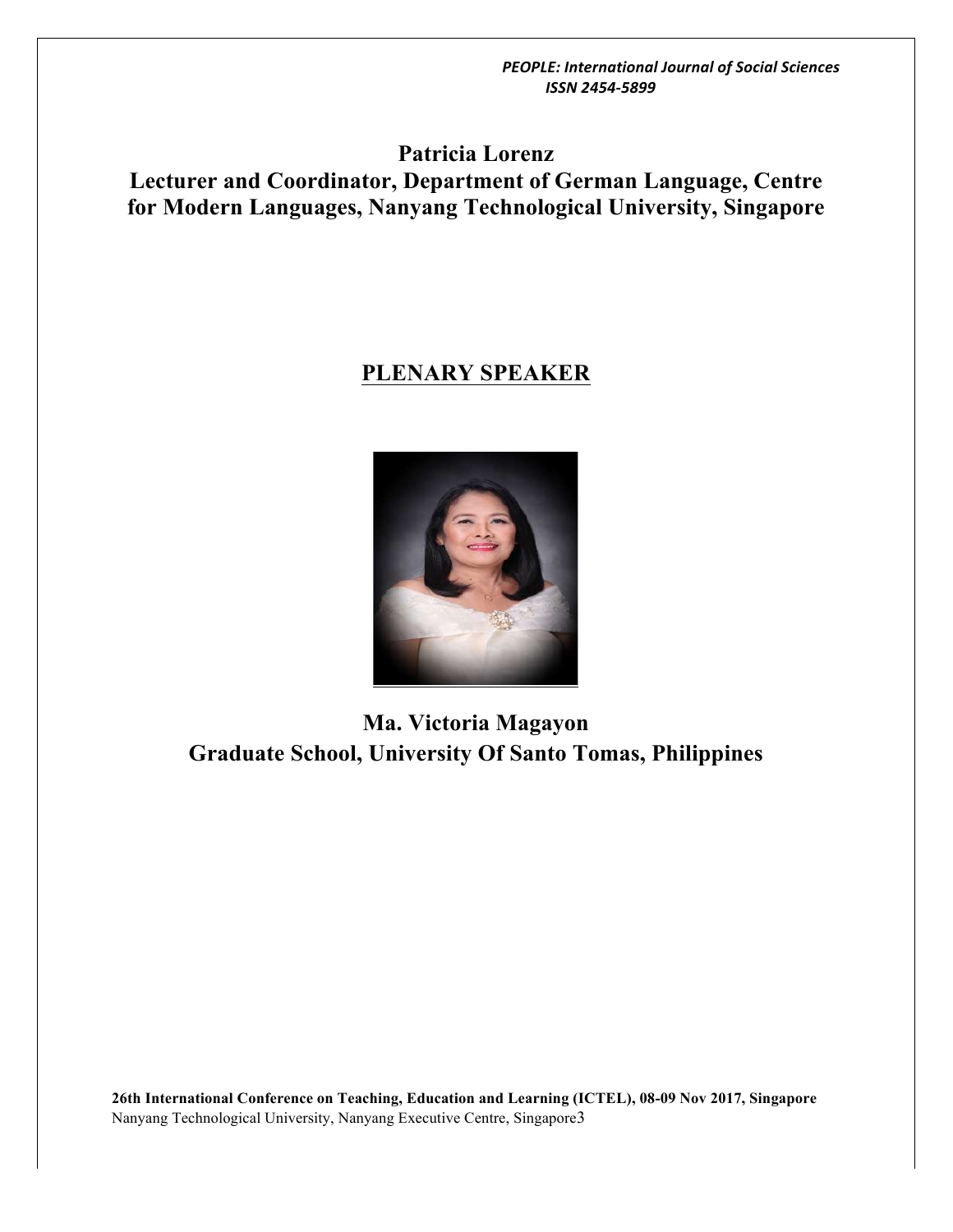|                                                 | Use Of Self-Monitoring Strategy On Homework Completion Among Pupils With                                                                           |
|-------------------------------------------------|----------------------------------------------------------------------------------------------------------------------------------------------------|
|                                                 | Learning Disabilities In Ondo State, Nigeria                                                                                                       |
|                                                 |                                                                                                                                                    |
|                                                 | Dr ANTHONY, Kolawole Israel                                                                                                                        |
|                                                 | <b>Deparetment of Special Education and Curriculum Studies</b>                                                                                     |
|                                                 | <b>OMOLUWA, Olusegun</b>                                                                                                                           |
| <b>Omoluwa Olusegun</b>                         | <b>Department of Educational Foundations and Counselling</b>                                                                                       |
| <b>GICICTEL1716051</b>                          | Adeyemi Federal University of Education, Ondo.                                                                                                     |
|                                                 |                                                                                                                                                    |
|                                                 | Abstract                                                                                                                                           |
|                                                 | Pupils with learning disabilities are found in every classroom, but because                                                                        |
|                                                 | learning disabilities cannot be seen, the condition is often too neglected. Unless                                                                 |
|                                                 | these pupils are recognised and treated, they are likely to become educational                                                                     |
|                                                 | discards. This study consequently attempted to determine effects of self-<br>monitoring strategy on homework completion among pupils with learning |
|                                                 | disabilities. Ninety (90) participants were engaged in the study. Pre-test, post-test,                                                             |
|                                                 | control group quasi experimental design was adopted. Purposive sampling                                                                            |
|                                                 | technique was used to select pupils with evidence of learning disabilities from                                                                    |
|                                                 | three primary schools in Ondo State. Findings showed that self-monitoring                                                                          |
|                                                 | strategy was significant in enhancing homework completion among pupils with                                                                        |
|                                                 | learning disabilities. However, gender and self-esteem did not significantly                                                                       |
|                                                 | contribute to homework completion. The study therefore recommended that                                                                            |
|                                                 | measures such that would uncover unsettling academic, psychological and                                                                            |
|                                                 | emotional deficiencies of these pupils through appropriate diagnosis should be                                                                     |
|                                                 | undertaken by the parents and teachers, in order for them to have a sense of                                                                       |
|                                                 | belonging in the society.                                                                                                                          |
|                                                 | Keywords- self monitoring, homework completion, learning disabilities                                                                              |
| <b>Therese Wehman</b><br><b>GICICTEL1716052</b> | Using International Service-Learning Experiences as a Springboard to Improving<br>both the Personal and Professional Lives of College Students     |
|                                                 |                                                                                                                                                    |
|                                                 | <b>Therese Wehman</b>                                                                                                                              |
|                                                 | Department of Education, Elmhurst College, Elmhurst, USA                                                                                           |
|                                                 |                                                                                                                                                    |
|                                                 | <b>Michael Savage</b>                                                                                                                              |
|                                                 | <b>Elmhurst College, United States</b>                                                                                                             |
|                                                 | <b>ABSTRACT</b>                                                                                                                                    |
|                                                 | This study investigated the effects of study- abroad and international service-                                                                    |
|                                                 | learning experiences on the personal and professional lives of college students.                                                                   |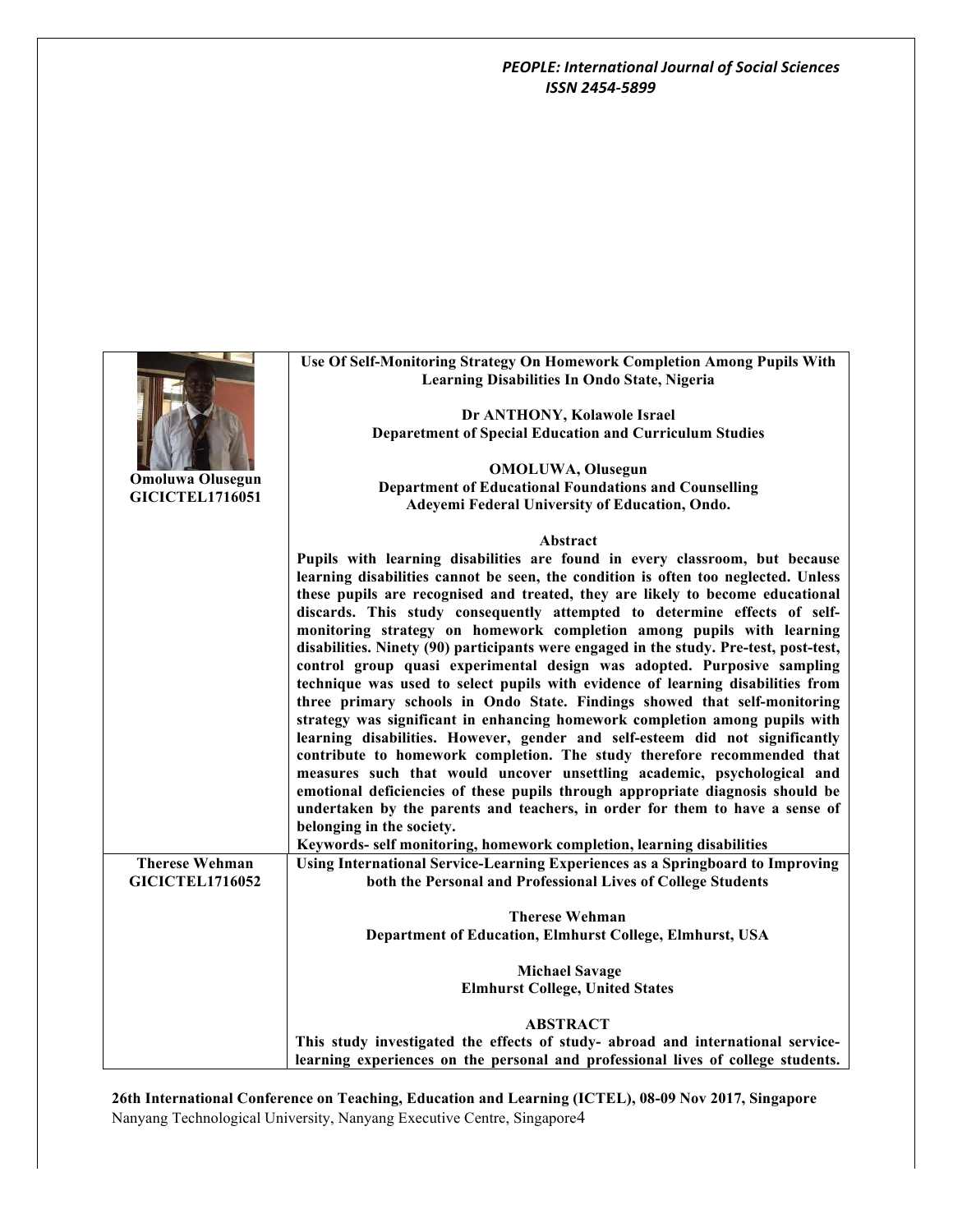|                                                 | Research questions were asked: 1. What types of international service-learning<br>experiences did college students engage in? 2. What motivated college students to<br>engage in study-abroad and international service-learning experiences? 3. How<br>did these experiences influence the personal and professional lives of student<br>participants? A sample of 231 college students participated in a semester or<br>month long study-abroad and international service-learning experience.<br>Narrative data were compiled and common themes from students served to<br>answer research questions. Results: 1) The service-learning experiences students<br>engaged in were event specific activities, working in schools, community refugee<br>centers, and hospitals. 2) Student motivation for engaging study-abroad and<br>international service learning activities stemmed from: a desire to experience new<br>cultures; a love of travel, a desire to live and study abroad; a belief that an<br>international experience would benefit them professionally, a desire to meet new<br>people; a desire for self-development; a desire to serve others and from family<br>encouragement. 3a) The effects that study-abroad and international service-<br>learning had on student's personal lives included: personal growth $(N=114)$ ; an<br>expanded world view (N=112); gratitude / appreciation for what I have (N=46);<br>developing a love of service $(N=32)$ , and development of friendships $(N=20)$ . 3b)<br>The effects that study-abroad and international service learning had on student's<br>professional lives included: increased people skills for professional use $(N=100)$ ;<br>increased cultural sensitivity ( $N=78$ ); direct applications to education & business<br>professions (N+67); self-determination in the work place (N+41); and working to<br>serve others $(N=21)$ .<br>Keywords: Effects of Study-Abroad and International Service-Learning |
|-------------------------------------------------|-----------------------------------------------------------------------------------------------------------------------------------------------------------------------------------------------------------------------------------------------------------------------------------------------------------------------------------------------------------------------------------------------------------------------------------------------------------------------------------------------------------------------------------------------------------------------------------------------------------------------------------------------------------------------------------------------------------------------------------------------------------------------------------------------------------------------------------------------------------------------------------------------------------------------------------------------------------------------------------------------------------------------------------------------------------------------------------------------------------------------------------------------------------------------------------------------------------------------------------------------------------------------------------------------------------------------------------------------------------------------------------------------------------------------------------------------------------------------------------------------------------------------------------------------------------------------------------------------------------------------------------------------------------------------------------------------------------------------------------------------------------------------------------------------------------------------------------------------------------------------------------------------------------------------------------------------------------------------------------------------|
| <b>Michael Savage</b><br><b>GICICTEL1716053</b> | Using International Service-Learning Experiences as a Springboard to Improving<br>both the Personal and Professional Lives of College Students                                                                                                                                                                                                                                                                                                                                                                                                                                                                                                                                                                                                                                                                                                                                                                                                                                                                                                                                                                                                                                                                                                                                                                                                                                                                                                                                                                                                                                                                                                                                                                                                                                                                                                                                                                                                                                                |
|                                                 | <b>Therese Wehman</b><br>Department of Education, Elmhurst College, Elmhurst, USA                                                                                                                                                                                                                                                                                                                                                                                                                                                                                                                                                                                                                                                                                                                                                                                                                                                                                                                                                                                                                                                                                                                                                                                                                                                                                                                                                                                                                                                                                                                                                                                                                                                                                                                                                                                                                                                                                                             |
|                                                 | <b>Michael Savage</b><br><b>Elmhurst College, United States</b>                                                                                                                                                                                                                                                                                                                                                                                                                                                                                                                                                                                                                                                                                                                                                                                                                                                                                                                                                                                                                                                                                                                                                                                                                                                                                                                                                                                                                                                                                                                                                                                                                                                                                                                                                                                                                                                                                                                               |
|                                                 | <b>ABSTRACT</b><br>This study investigated the effects of study- abroad and international service-                                                                                                                                                                                                                                                                                                                                                                                                                                                                                                                                                                                                                                                                                                                                                                                                                                                                                                                                                                                                                                                                                                                                                                                                                                                                                                                                                                                                                                                                                                                                                                                                                                                                                                                                                                                                                                                                                            |
|                                                 | learning experiences on the personal and professional lives of college students.<br>Research questions were asked: 1. What types of international service-learning<br>experiences did college students engage in? 2. What motivated college students to<br>engage in study-abroad and international service-learning experiences? 3. How<br>did these experiences influence the personal and professional lives of student<br>participants?<br>A sample of 231 college students participated in a semester or<br>month long study-abroad and international service-learning experience.<br>Narrative data were compiled and common themes from students served to<br>answer research questions. Results: 1) The service-learning experiences students<br>engaged in were event specific activities, working in schools, community refugee<br>centers, and hospitals. 2) Student motivation for engaging study-abroad and<br>international service learning activities stemmed from: a desire to experience new<br>cultures; a love of travel, a desire to live and study abroad; a belief that an<br>international experience would benefit them professionally, a desire to meet new<br>people; a desire for self-development; a desire to serve others and from family<br>encouragement. 3a) The effects that study-abroad and international service-                                                                                                                                                                                                                                                                                                                                                                                                                                                                                                                                                                                                                                       |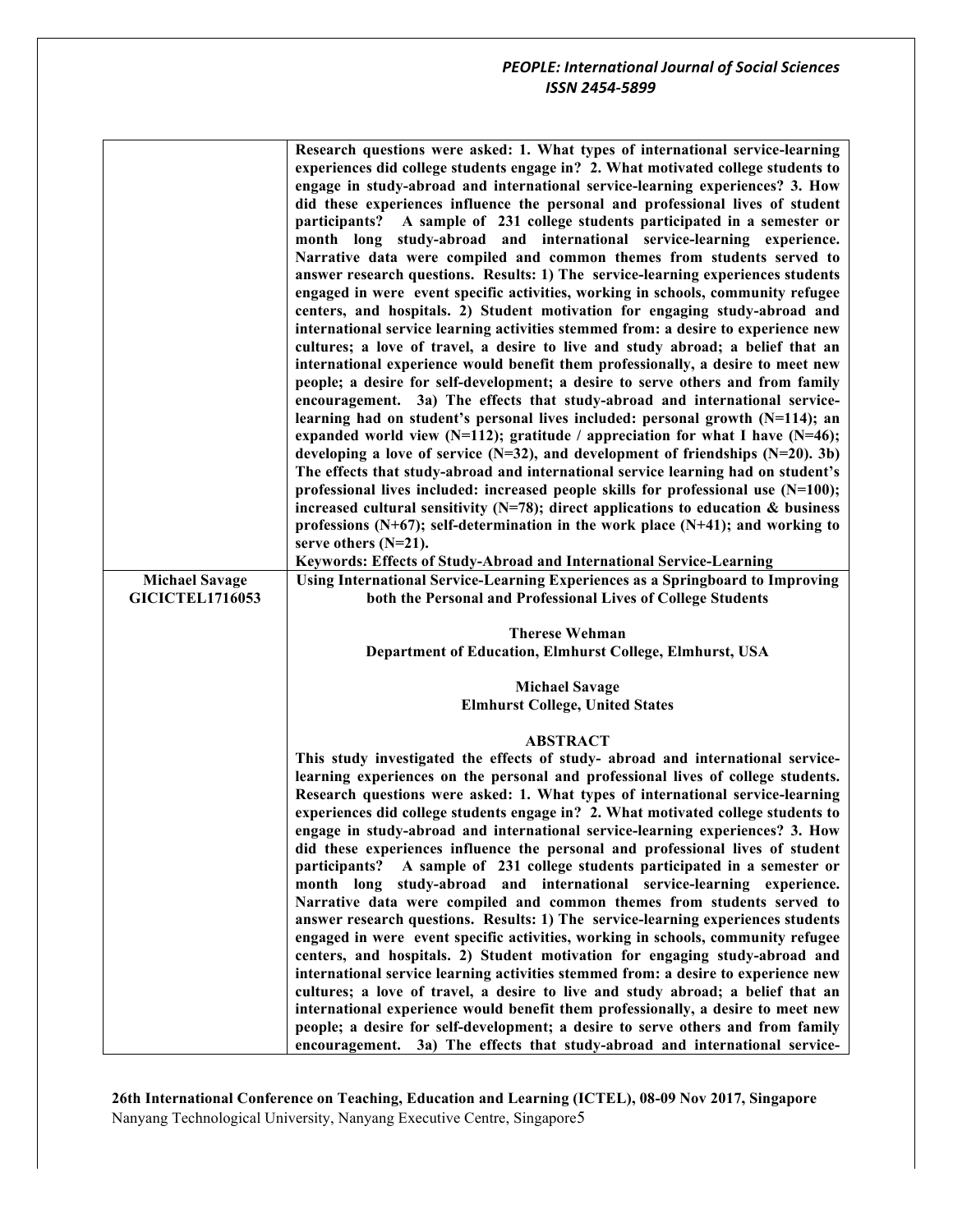|                                                   | learning had on student's personal lives included: personal growth $(N=114)$ ; an<br>expanded world view (N=112); gratitude / appreciation for what I have (N=46);<br>developing a love of service $(N=32)$ , and development of friendships $(N=20)$ . 3b)<br>The effects that study-abroad and international service learning had on student's<br>professional lives included: increased people skills for professional use $(N=100)$ ;<br>increased cultural sensitivity ( $N=78$ ); direct applications to education & business<br>professions (N+67); self-determination in the work place (N+41); and working to<br>serve others $(N=21)$ .<br>Keywords: Effects of Study-Abroad and International Service-Learning<br>Use Of Self-Monitoring Strategy On Homework Completion Among Pupils With                                                                                                                                                                                                                                                                                                                                                                                                                                                                                                                                                                                                                |
|---------------------------------------------------|----------------------------------------------------------------------------------------------------------------------------------------------------------------------------------------------------------------------------------------------------------------------------------------------------------------------------------------------------------------------------------------------------------------------------------------------------------------------------------------------------------------------------------------------------------------------------------------------------------------------------------------------------------------------------------------------------------------------------------------------------------------------------------------------------------------------------------------------------------------------------------------------------------------------------------------------------------------------------------------------------------------------------------------------------------------------------------------------------------------------------------------------------------------------------------------------------------------------------------------------------------------------------------------------------------------------------------------------------------------------------------------------------------------------|
| <b>Omoluwa Olusegun</b><br><b>GICICTEL1716054</b> | Learning Disabilities In Ondo State, Nigeria                                                                                                                                                                                                                                                                                                                                                                                                                                                                                                                                                                                                                                                                                                                                                                                                                                                                                                                                                                                                                                                                                                                                                                                                                                                                                                                                                                         |
|                                                   | Dr ANTHONY, Kolawole Israel                                                                                                                                                                                                                                                                                                                                                                                                                                                                                                                                                                                                                                                                                                                                                                                                                                                                                                                                                                                                                                                                                                                                                                                                                                                                                                                                                                                          |
|                                                   | <b>Deparetment of Special Education and Curriculum Studies</b>                                                                                                                                                                                                                                                                                                                                                                                                                                                                                                                                                                                                                                                                                                                                                                                                                                                                                                                                                                                                                                                                                                                                                                                                                                                                                                                                                       |
|                                                   | <b>OMOLUWA, Olusegun</b>                                                                                                                                                                                                                                                                                                                                                                                                                                                                                                                                                                                                                                                                                                                                                                                                                                                                                                                                                                                                                                                                                                                                                                                                                                                                                                                                                                                             |
|                                                   | <b>Department of Educational Foundations and Counselling</b>                                                                                                                                                                                                                                                                                                                                                                                                                                                                                                                                                                                                                                                                                                                                                                                                                                                                                                                                                                                                                                                                                                                                                                                                                                                                                                                                                         |
|                                                   | Adeyemi Federal University of Education, Ondo                                                                                                                                                                                                                                                                                                                                                                                                                                                                                                                                                                                                                                                                                                                                                                                                                                                                                                                                                                                                                                                                                                                                                                                                                                                                                                                                                                        |
|                                                   | Abstract                                                                                                                                                                                                                                                                                                                                                                                                                                                                                                                                                                                                                                                                                                                                                                                                                                                                                                                                                                                                                                                                                                                                                                                                                                                                                                                                                                                                             |
|                                                   | Pupils with learning disabilities are found in every classroom, but because<br>learning disabilities cannot be seen, the condition is often too neglected. Unless<br>these pupils are recognised and treated, they are likely to become educational<br>discards. This study consequently attempted to determine effects of self-<br>monitoring strategy on homework completion among pupils with learning<br>disabilities. Ninety (90) participants were engaged in the study. Pre-test, post-test,<br>control group quasi experimental design was adopted. Purposive sampling<br>technique was used to select pupils with evidence of learning disabilities from<br>three primary schools in Ondo State. Findings showed that self-monitoring<br>strategy was significant in enhancing homework completion among pupils with<br>learning disabilities. However, gender and self-esteem did not significantly<br>contribute to homework completion. The study therefore recommended that<br>measures such that would uncover unsettling academic, psychological and<br>emotional deficiencies of these pupils through appropriate diagnosis should be<br>undertaken by the parents and teachers, in order for them to have a sense of<br>belonging in the society.<br>Keywords- Self-Monitoring, Homework Completion, Learning Disabilities<br>Relationship between Type of School, Academic Resilience and Academic |
| Cecilia<br>NyamburaMwangi                         | Achievement among Secondary School Students in Kiambu County, Kenya<br>Cecilia NyamburaMwangi<br>Department of Educational Psychology, Kenyatta University, P.O. Box 43844,<br>00100, Nairobi, Kenya                                                                                                                                                                                                                                                                                                                                                                                                                                                                                                                                                                                                                                                                                                                                                                                                                                                                                                                                                                                                                                                                                                                                                                                                                 |
|                                                   | <b>Anthony MuriithiIreri</b><br>Department of Educational Psychology, Kenyatta University, P.O. Box 43844,<br>00100, Nairobi, Kenya                                                                                                                                                                                                                                                                                                                                                                                                                                                                                                                                                                                                                                                                                                                                                                                                                                                                                                                                                                                                                                                                                                                                                                                                                                                                                  |
| <b>GICICTEL1716055</b>                            | <b>Frederick Moses Okatcha</b><br>Department of Educational Psychology, Kenyatta University, P.O. Box 43844,<br>00100, Nairobi, Kenya                                                                                                                                                                                                                                                                                                                                                                                                                                                                                                                                                                                                                                                                                                                                                                                                                                                                                                                                                                                                                                                                                                                                                                                                                                                                                |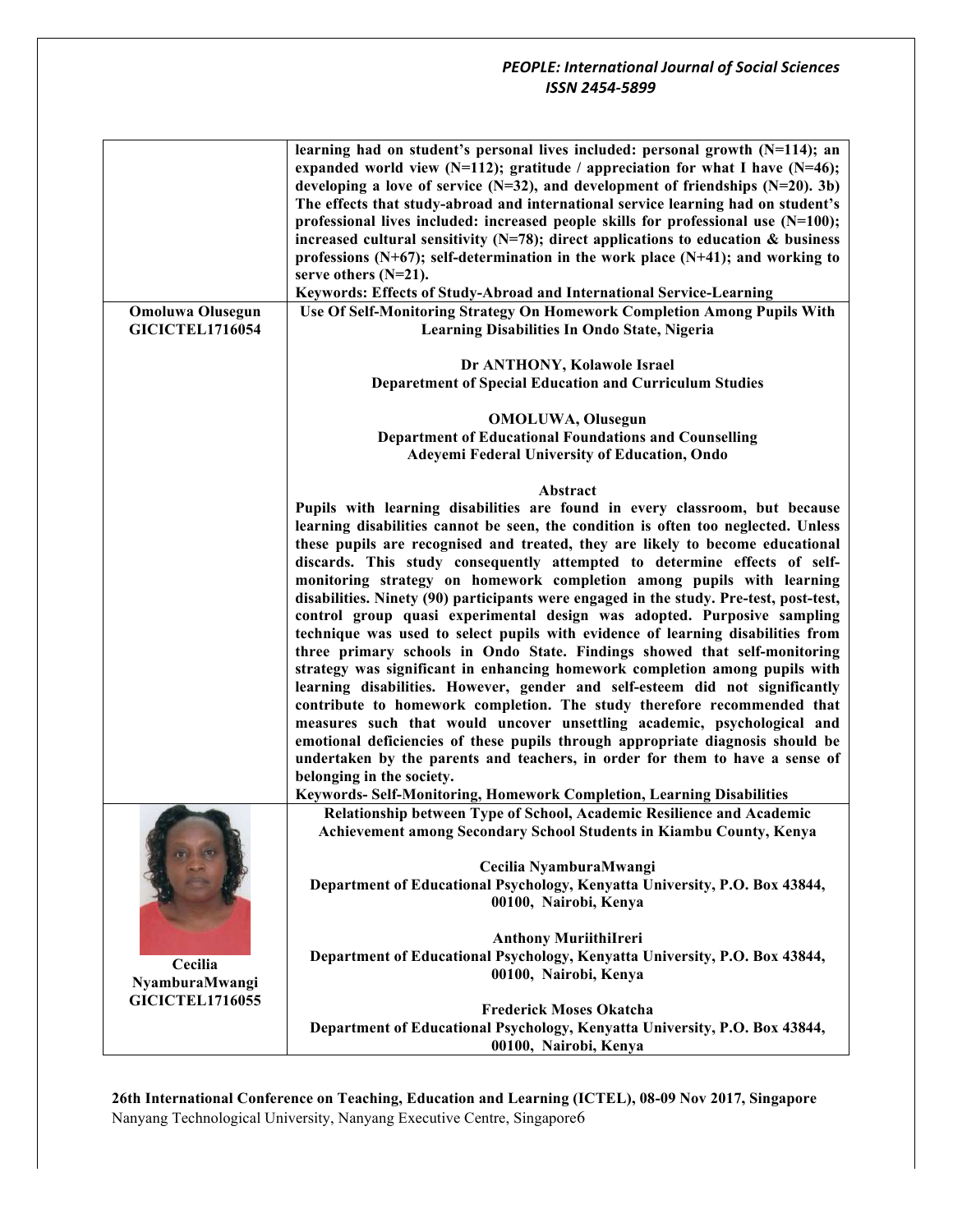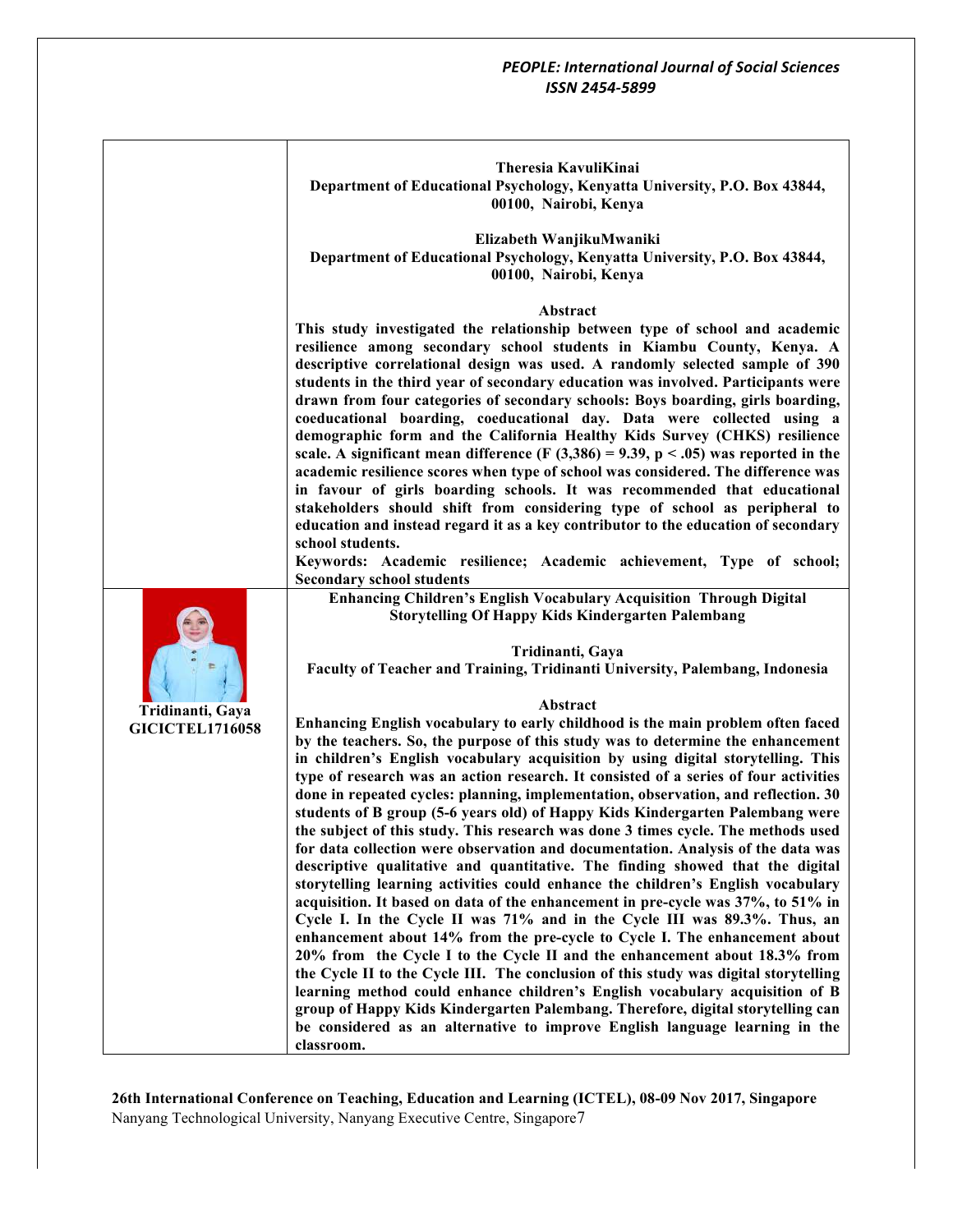|                        | <b>Keywords</b>                                                                      |
|------------------------|--------------------------------------------------------------------------------------|
|                        | Acquisition, Enhancing, Digital Storytelling, English Vocabulary, Acquisition        |
| <b>NurAtikoh</b>       | The effect of self-leadership and self-conceptTowards commitment of teaching         |
| <b>GICICTEL1716060</b> | professionOn elementary preservice teacher                                           |
|                        |                                                                                      |
|                        | <b>NurAtikoh</b>                                                                     |
|                        | <b>Yogyakarta State University</b>                                                   |
|                        |                                                                                      |
|                        | Abstract                                                                             |
|                        | This study is aimed to explore the effect of self-leadership and self-concept        |
|                        | towards commitment of teaching profession on elementary preservice teacher.          |
|                        | Further investigation is to explore those relationships. Students of elementary      |
|                        | preservice teacher are employed on this study. Stuctural equation modeling is        |
|                        | used to analize the data. It is suggested that different self-leadership and self-   |
|                        | concept influence commitment of teaching profession on elementary preservice         |
|                        | teacher. Implications of the result are discussed.                                   |
|                        | Keywords: self-leadership, self-concept, commitment of teaching profession.          |
| Sulaiman M. Al-Balushi | Argumentative Levels of Students' Written Statements on the Validity of an           |
| <b>GICICTEL1716061</b> | <b>Electron Cloud Model</b>                                                          |
|                        |                                                                                      |
|                        | Sulaiman M. Al-Balushi                                                               |
|                        | <b>Sultan Qaboos University</b>                                                      |
|                        | <b>ABSTRACT</b>                                                                      |
|                        | The current study analyzed students' written statements to defend their stands       |
|                        | with respect to the validity of the electron cloud as a model that represents the    |
|                        | atom. The sample was 57 grade-ten, female students in Oman. The participants         |
|                        | were presented with a sketch of the electron cloud. They were asked to state         |
|                        | whether they thought that this model represents the atom. Then they were asked       |
|                        | to defend their positions in writing. Based on the literatures on students'          |
|                        | argumentation, a five-level analysis system was developed for the purpose of the     |
|                        | current study to determine the level of argumentation. Participants' written         |
|                        | statements were then analyzed for their level of argumentation. The reliability      |
|                        | coefficient of the coding process was 0.77. The findings show that participants'     |
|                        | argumentative levels were expressed as follows: level $0$ (0.88%), level I (37.87%), |
|                        | level II (24.67%), level III (16.30%), and level IV (20.26%). At level IV students   |
|                        | were expected to focus on the electron cloud as submicroscopic entity and to         |
|                        | support their position with supporting information such as a personal experience,    |
|                        | example, experiment, equipment, prediction, metaphore, principle, cause-effect       |
|                        | relationship or function. On the other hand, at level 0 students did not attempt to  |
|                        | defend or justify their position.                                                    |
| Herman                 | The Effect of Story Grammar Strategy on Students' Reading Comprehension              |
| <b>GICICTEL1716063</b> |                                                                                      |
|                        | Herman                                                                               |
|                        | English Education Department, Nommensen HKBP University, Pematangsiantar,            |
|                        | North Sumatera Province, Indonesia                                                   |
|                        |                                                                                      |
|                        | Abstract                                                                             |
|                        | This research aimed the effect of using story grammar on students' reading           |
|                        | comprehension. The data were analyzed through a story grammar strategy stated        |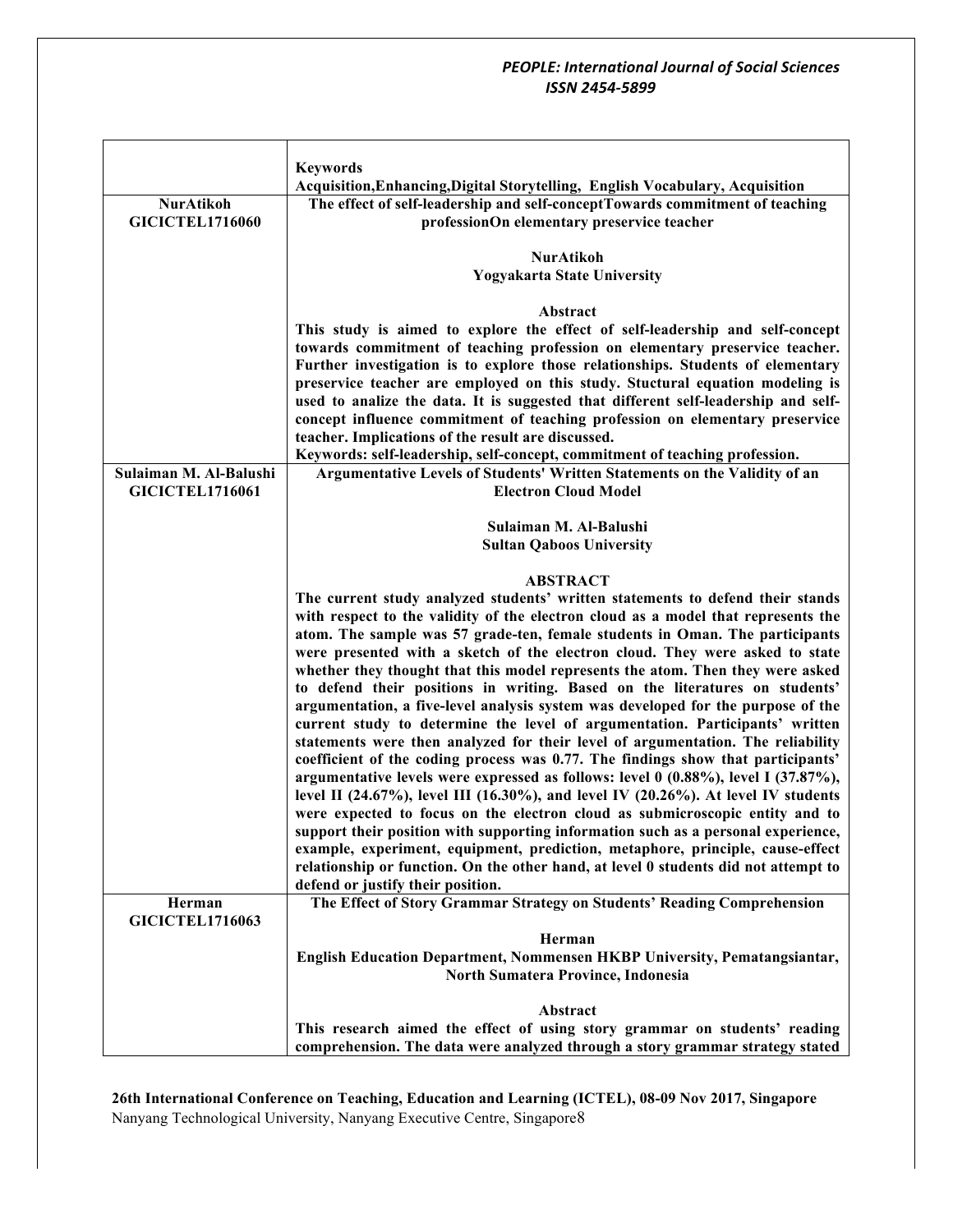|                        | by Dimino. The researcher found out that using story grammar strategy was<br>more significant and more effective to the students than without using story<br>grammar strategy. It can be seen from the result of the students' reading after<br>using Story Grammar Strategy, The students' result of average score of in<br>reading comprehension who were taught by using Story Grammar Strategy is<br>78.17. In the table of achievement it is on the range of 73.86 which is categorized<br>as good. Therefore the students' achievements that were taught by Story<br>Grammar Strategy in reading comprehension are good. After analyzing the data,<br>the researcher concluded that using story grammar was more significant and<br>more effective to the students and could develop the students' ability in reading<br>comprehension. As the suggestion to English teachers, they should use this<br>strategy to develop students' ability in reading comprehension.<br>Keywords: Effect, reading comprehension, story grammar strategies. |
|------------------------|----------------------------------------------------------------------------------------------------------------------------------------------------------------------------------------------------------------------------------------------------------------------------------------------------------------------------------------------------------------------------------------------------------------------------------------------------------------------------------------------------------------------------------------------------------------------------------------------------------------------------------------------------------------------------------------------------------------------------------------------------------------------------------------------------------------------------------------------------------------------------------------------------------------------------------------------------------------------------------------------------------------------------------------------------|
| <b>Jing-Yi Song</b>    | A Study of Using Drama to Reduce EFL Learners' Speaking Anxiety                                                                                                                                                                                                                                                                                                                                                                                                                                                                                                                                                                                                                                                                                                                                                                                                                                                                                                                                                                                    |
| <b>GICICTEL1716064</b> |                                                                                                                                                                                                                                                                                                                                                                                                                                                                                                                                                                                                                                                                                                                                                                                                                                                                                                                                                                                                                                                    |
|                        | Jing-yi Song                                                                                                                                                                                                                                                                                                                                                                                                                                                                                                                                                                                                                                                                                                                                                                                                                                                                                                                                                                                                                                       |
|                        | Graduate student, Applied Foreign Language, National Yunlin University of                                                                                                                                                                                                                                                                                                                                                                                                                                                                                                                                                                                                                                                                                                                                                                                                                                                                                                                                                                          |
|                        | <b>Science and Technology</b>                                                                                                                                                                                                                                                                                                                                                                                                                                                                                                                                                                                                                                                                                                                                                                                                                                                                                                                                                                                                                      |
|                        |                                                                                                                                                                                                                                                                                                                                                                                                                                                                                                                                                                                                                                                                                                                                                                                                                                                                                                                                                                                                                                                    |
|                        | <b>Hsiao-tzu Yang</b>                                                                                                                                                                                                                                                                                                                                                                                                                                                                                                                                                                                                                                                                                                                                                                                                                                                                                                                                                                                                                              |
|                        | <b>Associate Professor, National Yunlin University of Science and Technology</b>                                                                                                                                                                                                                                                                                                                                                                                                                                                                                                                                                                                                                                                                                                                                                                                                                                                                                                                                                                   |
|                        |                                                                                                                                                                                                                                                                                                                                                                                                                                                                                                                                                                                                                                                                                                                                                                                                                                                                                                                                                                                                                                                    |
|                        | Abstract                                                                                                                                                                                                                                                                                                                                                                                                                                                                                                                                                                                                                                                                                                                                                                                                                                                                                                                                                                                                                                           |
|                        | The study aims to investigate how drama may reduce university students'                                                                                                                                                                                                                                                                                                                                                                                                                                                                                                                                                                                                                                                                                                                                                                                                                                                                                                                                                                            |
|                        | speaking anxiety. Thirty-eight participants enrolled in the English drama<br>performance class offered at a technological university in central Taiwan.                                                                                                                                                                                                                                                                                                                                                                                                                                                                                                                                                                                                                                                                                                                                                                                                                                                                                            |
|                        | Seventeen students majored in English, whereas twenty-one students were from                                                                                                                                                                                                                                                                                                                                                                                                                                                                                                                                                                                                                                                                                                                                                                                                                                                                                                                                                                       |
|                        | other departments. At the beginning of the semester, students were asked to fill                                                                                                                                                                                                                                                                                                                                                                                                                                                                                                                                                                                                                                                                                                                                                                                                                                                                                                                                                                   |
|                        | out an English speaking difficulty questionnaire and an English speaking anxiety                                                                                                                                                                                                                                                                                                                                                                                                                                                                                                                                                                                                                                                                                                                                                                                                                                                                                                                                                                   |
|                        | questionnaire. After fifteen weeks when the drama was performed on the stage,                                                                                                                                                                                                                                                                                                                                                                                                                                                                                                                                                                                                                                                                                                                                                                                                                                                                                                                                                                      |
|                        | the same questionnaires were distributed to the students again to examine the                                                                                                                                                                                                                                                                                                                                                                                                                                                                                                                                                                                                                                                                                                                                                                                                                                                                                                                                                                      |
|                        | post-instruction degree of their speaking anxiety. In addition, six of the                                                                                                                                                                                                                                                                                                                                                                                                                                                                                                                                                                                                                                                                                                                                                                                                                                                                                                                                                                         |
|                        | participants were interviewed to better understand their learning processes. The                                                                                                                                                                                                                                                                                                                                                                                                                                                                                                                                                                                                                                                                                                                                                                                                                                                                                                                                                                   |
|                        | results indicate that most of them encountered difficulty in unfamiliar words used                                                                                                                                                                                                                                                                                                                                                                                                                                                                                                                                                                                                                                                                                                                                                                                                                                                                                                                                                                 |
|                        | in their drama performance. They also tended to feel anxious in public-speaking                                                                                                                                                                                                                                                                                                                                                                                                                                                                                                                                                                                                                                                                                                                                                                                                                                                                                                                                                                    |
|                        | situations, but they found that the rehearsal practice was helpful to improve their                                                                                                                                                                                                                                                                                                                                                                                                                                                                                                                                                                                                                                                                                                                                                                                                                                                                                                                                                                |
|                        | speaking skills. The present findings can be further applied to research on                                                                                                                                                                                                                                                                                                                                                                                                                                                                                                                                                                                                                                                                                                                                                                                                                                                                                                                                                                        |
|                        | language teaching                                                                                                                                                                                                                                                                                                                                                                                                                                                                                                                                                                                                                                                                                                                                                                                                                                                                                                                                                                                                                                  |
|                        | Keywords: speaking anxiety, drama, language teaching                                                                                                                                                                                                                                                                                                                                                                                                                                                                                                                                                                                                                                                                                                                                                                                                                                                                                                                                                                                               |
|                        | Principals, Teachers and Diversity in Qatar's Government Schools                                                                                                                                                                                                                                                                                                                                                                                                                                                                                                                                                                                                                                                                                                                                                                                                                                                                                                                                                                                   |
|                        |                                                                                                                                                                                                                                                                                                                                                                                                                                                                                                                                                                                                                                                                                                                                                                                                                                                                                                                                                                                                                                                    |
|                        | MofeedAlq                                                                                                                                                                                                                                                                                                                                                                                                                                                                                                                                                                                                                                                                                                                                                                                                                                                                                                                                                                                                                                          |
|                        | National Center for Educator Development, Qatar University, Doha, Qatar                                                                                                                                                                                                                                                                                                                                                                                                                                                                                                                                                                                                                                                                                                                                                                                                                                                                                                                                                                            |
|                        |                                                                                                                                                                                                                                                                                                                                                                                                                                                                                                                                                                                                                                                                                                                                                                                                                                                                                                                                                                                                                                                    |
|                        | Abstract                                                                                                                                                                                                                                                                                                                                                                                                                                                                                                                                                                                                                                                                                                                                                                                                                                                                                                                                                                                                                                           |
|                        | Like many Gulf Cooperation Countries (GCC), Qatar is experiencing                                                                                                                                                                                                                                                                                                                                                                                                                                                                                                                                                                                                                                                                                                                                                                                                                                                                                                                                                                                  |
|                        | globalization and modernization and undergoing numerous economic, social and                                                                                                                                                                                                                                                                                                                                                                                                                                                                                                                                                                                                                                                                                                                                                                                                                                                                                                                                                                       |
| MofeedAlq              | educational changes. The unprecedented economic growth has developed a steady                                                                                                                                                                                                                                                                                                                                                                                                                                                                                                                                                                                                                                                                                                                                                                                                                                                                                                                                                                      |
| <b>GICICTEL1716067</b> | stream of high- and low-skilled expatriate workers resulting in a significant<br>imbalance in both the population and workforce between nationals and                                                                                                                                                                                                                                                                                                                                                                                                                                                                                                                                                                                                                                                                                                                                                                                                                                                                                              |
|                        |                                                                                                                                                                                                                                                                                                                                                                                                                                                                                                                                                                                                                                                                                                                                                                                                                                                                                                                                                                                                                                                    |
|                        | expatriates. This is particularly evident in Qatar's government schools where 99                                                                                                                                                                                                                                                                                                                                                                                                                                                                                                                                                                                                                                                                                                                                                                                                                                                                                                                                                                   |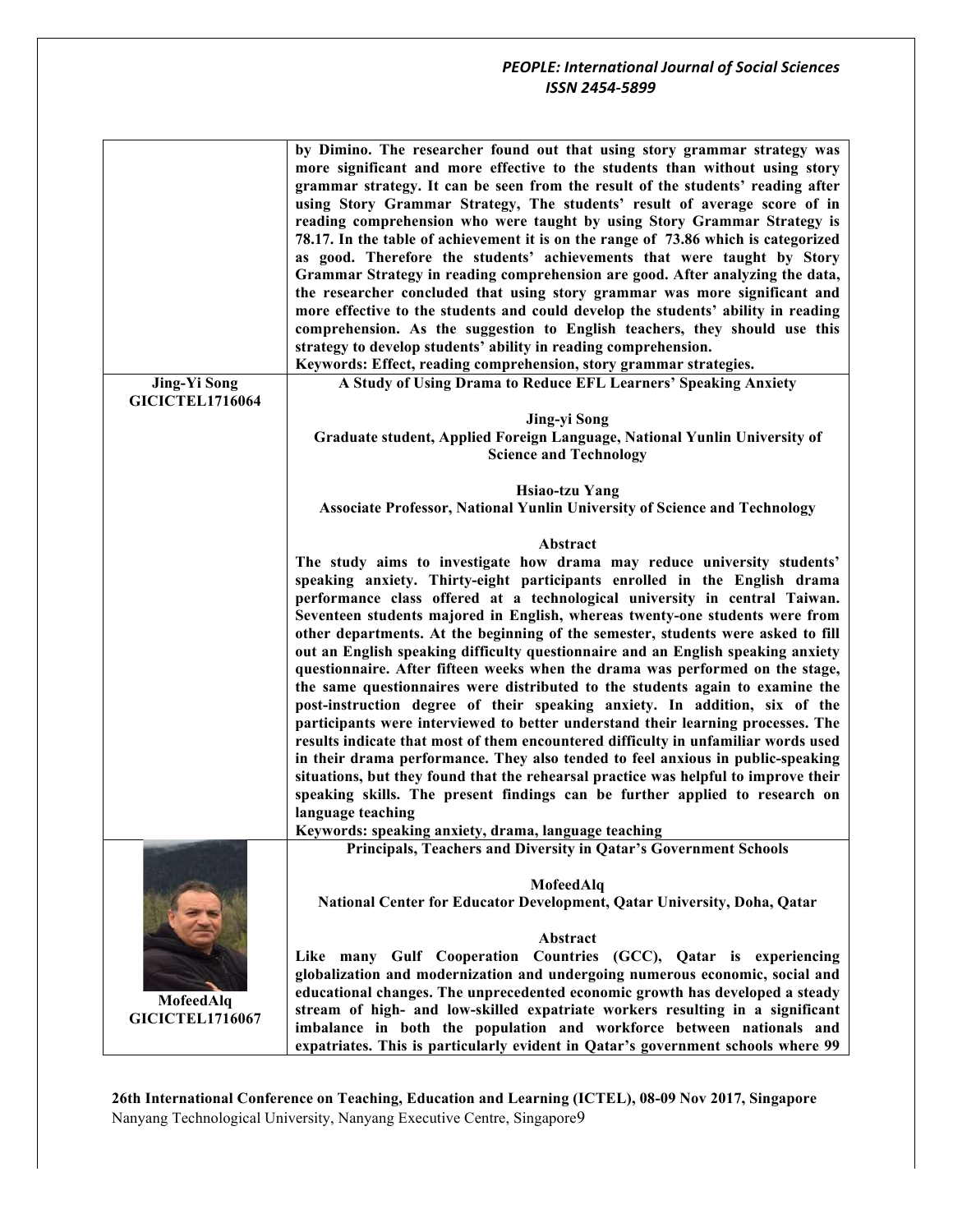|                               | percent of the principals are Qatari nationals while only 27 percent of teachers       |
|-------------------------------|----------------------------------------------------------------------------------------|
|                               | are national, 66 percent are other Arab nationals and 6 percent non-Arab               |
|                               | teachers (Evaluation Institute, 2012). Diversity enriches schools but it can cause     |
|                               | conflict and if not addressed. Despite the large body of research on school            |
|                               | leadership and student diversity, little is written about the role of principals and   |
|                               | faculty diversity especially in the context of GCC countries. This study provides      |
|                               | findings from both a questionnaire from faculty regarding the perception of how        |
|                               | their school's principal deals with faculty diversity and activity-based interviews    |
|                               | where 20 principals are exposed to previously selected materials relevant to the       |
|                               | research issue and asked for their personal reflection. In this case, principals are   |
|                               | presented with information regarding diversity such as shaping school culture to       |
|                               | embrace diversity, respecting nationality differences, recognizing diversity of        |
|                               | parents and how to address cultural differences to achieve common goals.               |
|                               | Findings from faculty responses regarding their principal and school indicate a        |
|                               | lack of concern, strategies, and staff development addressing issues relevant to       |
|                               | diversity. Principals offer their reflection regarding diversity in their schools and  |
|                               | provide possible strategies and activities that can be implemented in their schools    |
|                               | to create a school climate that respect and supports diversity, promote equal          |
|                               | treatment and ways to address cultural differences to achieve common goals.            |
|                               | Keyword: Diversity, Educational Leadership, Teachers, Cultural Issues                  |
| <b>Maria Angelica Christy</b> | Education for all: the case of education system in wonosari detention center, di.      |
| Aka                           | Yogyakarta                                                                             |
| <b>GICICTEL1716068</b>        |                                                                                        |
|                               | Maria Angelica Christy Aka                                                             |
|                               | Undergraduate Student of Politics and Government, Faculty of Social and                |
|                               | Political Science, UniversitasGadjahMada, Yogyakarta, Indonesia                        |
|                               | FarahitaNandini                                                                        |
|                               | Undergraduate Student of Politics and Government, Faculty of Social and                |
|                               | Political Science, UniversitasGadjahMada, Yogyakarta, Indonesia                        |
|                               |                                                                                        |
|                               | <b>M. Dimas PoncoWirianto</b>                                                          |
|                               | Undergraduate Student of Politics and Government, Faculty of Social and                |
|                               | Political Science, UniversitasGadjahMada, Yogyakarta, Indonesia                        |
|                               | Abstract                                                                               |
|                               | In 2017, the crime rate by teenagers in Yogyakarta has increased significantly         |
|                               | which led them ended up in prison. This situation led to an evaluation that            |
|                               | government apparatus need to overcome through education in the detention               |
|                               | center. However, the condition itself is not supporting, as in minimum facilities,     |
|                               | infrastructures, and the absences of the teacher in class. Moreover, they only do      |
|                               | activities for the sake of formality and this does not make them useful when           |
|                               | returning to the society. Based on those findings, it can be concluded that            |
|                               | education system inside the detention center has not fulfilled the teenagers' right    |
|                               | to get a decent education. They suppose to receive extra guidance to develop           |
|                               | better mindset but formal school is not quite a solution either, so the only option is |
|                               | a better education in prison. This research focuses on the implementation of the       |
|                               | education system in the institution of special education (LPKA) in Wonosari,           |
|                               | Yogyakarta, as a manifestation of education for all. We also provide                   |
|                               | recommendation for government by involving education community in                      |
|                               | Yogyakarta which emphasizes on fun and friendly learning. For the methodology,         |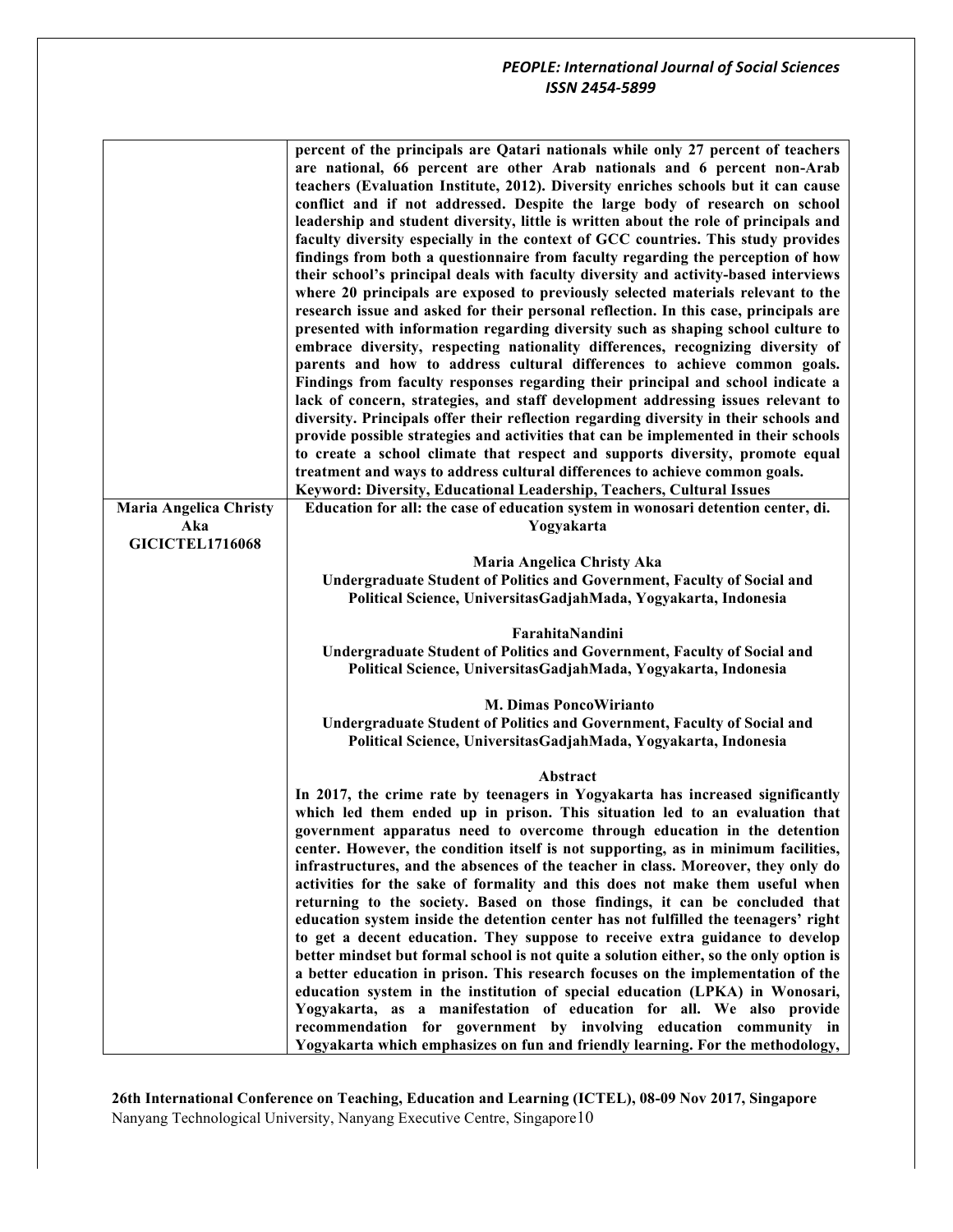|                          | we will use qualitative approaches with data triangulation techniques that                                                                                             |
|--------------------------|------------------------------------------------------------------------------------------------------------------------------------------------------------------------|
|                          | combine data, observation, and interview.                                                                                                                              |
|                          | Keywords: Detention Center, Education System, Community                                                                                                                |
| Vuan Maharani            | The Impact of Full - Time Education System In Indonesia : Study In Islamic                                                                                             |
| <b>GICICTEL1716069</b>   | <b>Boarding School</b>                                                                                                                                                 |
|                          | Vuan Maharani                                                                                                                                                          |
|                          | <b>Islamic University of Indonesia</b>                                                                                                                                 |
|                          |                                                                                                                                                                        |
|                          | Abstract                                                                                                                                                               |
|                          | Education is the main element in case to forming and producing human                                                                                                   |
|                          | resources. Human resources are not limited based on it's expertises, but in it's                                                                                       |
|                          | morality form as well. Education system is an effort in running education it self.                                                                                     |
|                          | Gontor as the biggest Islamic school in Indonesia has it's own curriculum that                                                                                         |
|                          | exist and take a role until now. Gontor's education system, that we may called as<br>full-time education system. The reason is that all the students has 24 hours full |
|                          | schedules in school as: dormitory, classes, and talent development activities. This                                                                                    |
|                          | research uses a methodology in form of study that retrieves data from books,                                                                                           |
|                          | journal, essay, and the internet to support and complete the information. This                                                                                         |
|                          | paper's goal is to understand the impact from full-time education system in                                                                                            |
|                          | Indonesia that useGontor as the case sample.                                                                                                                           |
|                          | Keywords: Full-Time Education system, Gontor Islamic Boarding school,                                                                                                  |
| <b>Sharon Villaverde</b> | Indonesia<br><b>Contemporary Flash Fiction As Authentic Learning Materials In Teaching</b>                                                                             |
| <b>GICICTEL1716072</b>   | Language And Literature Of Grade 8 Junior High School Students                                                                                                         |
|                          |                                                                                                                                                                        |
|                          | Sharon A. Villaverde, Ed.D                                                                                                                                             |
|                          | <b>QUEZON/IV- A CALABARZON, Philippines</b>                                                                                                                            |
|                          |                                                                                                                                                                        |
|                          | Abstract                                                                                                                                                               |
|                          | Purpose: This study entitled contemporary flash fiction focuses on the new genre<br>of flash fiction and its importance into the teaching -learning, popular culture   |
|                          | and language varieties. The purpose of this study is to determine contemporary                                                                                         |
|                          | flash fiction as an authentic learning materials in teaching language and                                                                                              |
|                          | literature. This study deviates from the traditional measure to know if flash                                                                                          |
|                          | fiction can be used as an authentic learning in teaching language and literature                                                                                       |
|                          | using the theory of Text-Context of Rosario Torres-Yu as the basis of the study.                                                                                       |
|                          |                                                                                                                                                                        |
|                          | Design/ Methodology/ Approach: The study used a descriptive method of<br>research employing the qualitative and quantitative approach focusing on                      |
|                          | determining contemporary flash fiction as an authentic learning materials in                                                                                           |
|                          | teaching language and literature of grade 8 junior high school students. The                                                                                           |
|                          | respondents in this research are the Grade 8 students of Lopez NCHS. I used                                                                                            |
|                          | interview, research and surveys as well to contemporary Filipino writers in the                                                                                        |
|                          | Philippines writing Flash Fiction to further enhance and justify my studies. This                                                                                      |
|                          | study uses 20 flash fiction stories from different writers to test the communicative                                                                                   |
|                          | competence in speaking and writing. The results were used as the basis for the<br>development of localized authentic learning materials in teaching language and       |
|                          | literature, reading and creative writing.                                                                                                                              |
|                          |                                                                                                                                                                        |
|                          | Findings: The findings revealed that contemporary flash fiction can be used as an                                                                                      |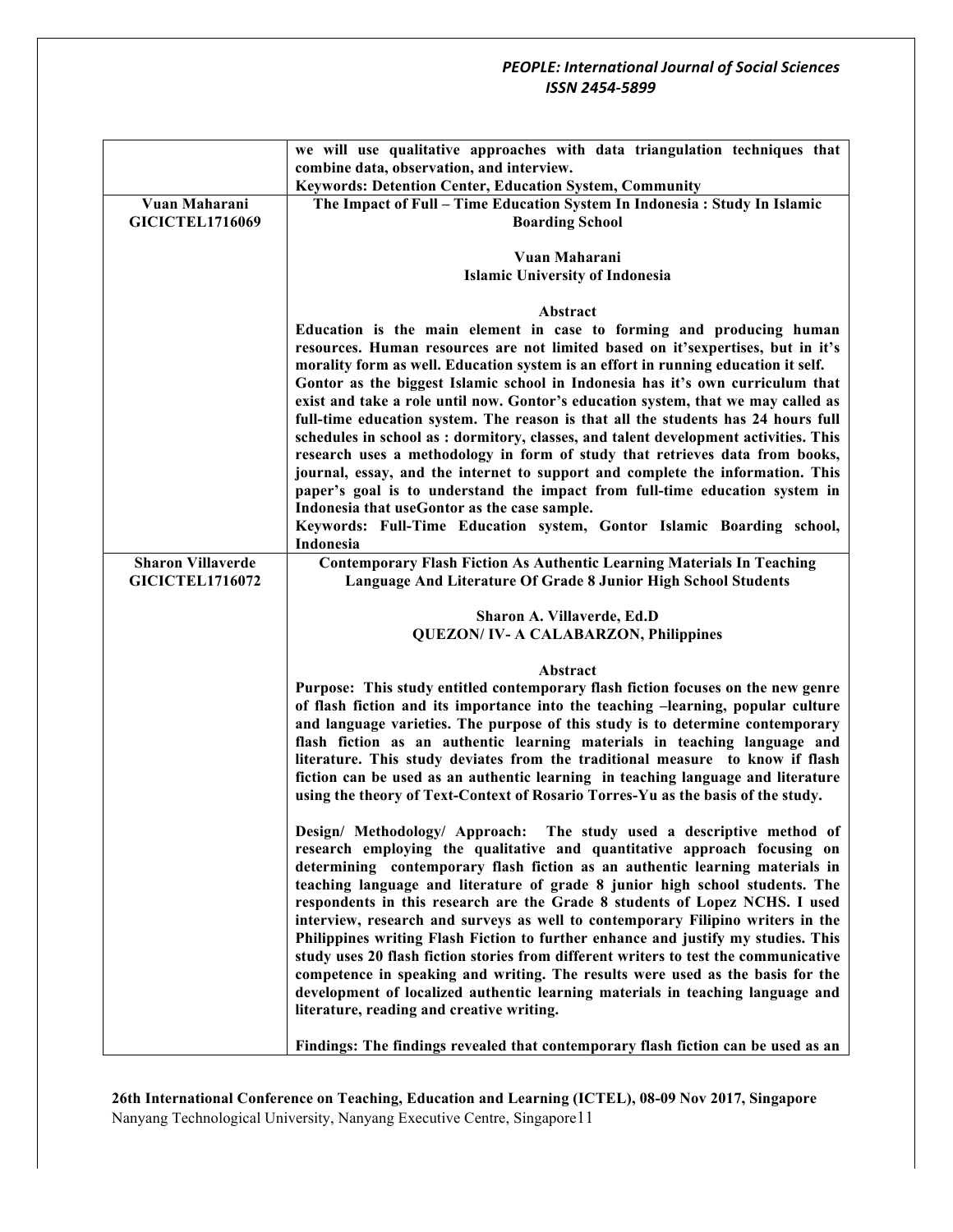|                                                 | authentic learning materials in teaching language and literature in the fields of<br>history, education, politics, economics, nature, culture, religion wherein flash<br>fiction had a great participation. It uses the theory of Constructivism as mother<br>theory by Piaget, Bruner and Vygotsky Social Cognition, Scaffolding and<br>Schemata as the basis in the development of LM's in teaching language and<br>literature, reading and creative writing under the K to 12 program. |
|-------------------------------------------------|-------------------------------------------------------------------------------------------------------------------------------------------------------------------------------------------------------------------------------------------------------------------------------------------------------------------------------------------------------------------------------------------------------------------------------------------------------------------------------------------|
|                                                 | Scope And Limitation: The scope and limitation of this study is limited to<br>determine contemporary flash fiction as an authentic learning materials in<br>teaching language and literature. The strategies in teaching learning materials<br>was not included so as other stories in flash fiction for it is not suitable for<br>students in the junior high school.                                                                                                                    |
|                                                 | Originality/ Value: This action research provided significant data on the high<br>level of approval of students served as basis for contemporary flash fiction to be<br>used as an authentic learning materials in teaching language and literature of<br><b>LNCHS, Lopez, Quezon, Philippines</b>                                                                                                                                                                                        |
|                                                 | Keywords: Contemporary, flash fiction, authentic, learning materials, teaching,<br>language, literature                                                                                                                                                                                                                                                                                                                                                                                   |
|                                                 | <b>Adapted Physical Education Program for Handicapped Students Among State</b><br><b>Colleges and Universities in Region 1 of the Philippines</b>                                                                                                                                                                                                                                                                                                                                         |
|                                                 | <b>Erwin Estrella</b><br>Teacher Education, Chair, Pangasinan State University, Urdaneta City,<br><b>Pangasinan, Philippines</b>                                                                                                                                                                                                                                                                                                                                                          |
|                                                 | Abstract                                                                                                                                                                                                                                                                                                                                                                                                                                                                                  |
|                                                 | This study aimed to determine the status and the level of attainment of Adapted                                                                                                                                                                                                                                                                                                                                                                                                           |
| <b>Erwin Estrella</b><br><b>GICICTEL1716075</b> | Physical Education Program for handicapped students of State Universities and                                                                                                                                                                                                                                                                                                                                                                                                             |
|                                                 | Colleges in Region 1. The research study made use the descriptive method. There<br>were six (6) Physical Education Directors, twelve (12) Physical Education                                                                                                                                                                                                                                                                                                                              |
|                                                 | Coordinators and sixty nine (69) instructors and professors coming from State                                                                                                                                                                                                                                                                                                                                                                                                             |
|                                                 | Universities and Colleges in Region 1. A questionnaire checklist was constructed<br>by the researcher patterned from related studies. Upon the retrieval of the                                                                                                                                                                                                                                                                                                                           |
|                                                 | questionnaires, data were organized, tabulated and analyzed using the descriptive                                                                                                                                                                                                                                                                                                                                                                                                         |
|                                                 | and inferential statistics. The 0.05 level of significance was used as the criterion<br>point in the acceptance and rejection of the hypothesis.                                                                                                                                                                                                                                                                                                                                          |
|                                                 | The study found out that Physical Education Administrators are already in their                                                                                                                                                                                                                                                                                                                                                                                                           |
|                                                 | late adulthood having an age range of 41-50 years old as reflected by a frequency<br>of 8 or 44.44% followed by those whose age ranging from 31-40 years with a                                                                                                                                                                                                                                                                                                                           |
|                                                 | frequency of 6 or 33.33%. However, four or 22.22% of them are already 51 years                                                                                                                                                                                                                                                                                                                                                                                                            |
|                                                 | old above while the mean range age of the faculty members is 28 where 40.58<br>percent have ages ranging from 30 and below while 6 or 8.70 percent are 51 years                                                                                                                                                                                                                                                                                                                           |
|                                                 | and above.<br>More than ninety percent of the PE Administrators are males as supported by the                                                                                                                                                                                                                                                                                                                                                                                             |
|                                                 | frequency of 17 or 94.44 percent while only one or 5.55 percent belongs to                                                                                                                                                                                                                                                                                                                                                                                                                |
|                                                 | females. However, 34 or 49.28 percent of the faculty members are females while<br>there are 35 or 50.72 percent of them are males.                                                                                                                                                                                                                                                                                                                                                        |
|                                                 |                                                                                                                                                                                                                                                                                                                                                                                                                                                                                           |
|                                                 | Majority of the PE administrators are Bachelor of Secondary Education (BSED)                                                                                                                                                                                                                                                                                                                                                                                                              |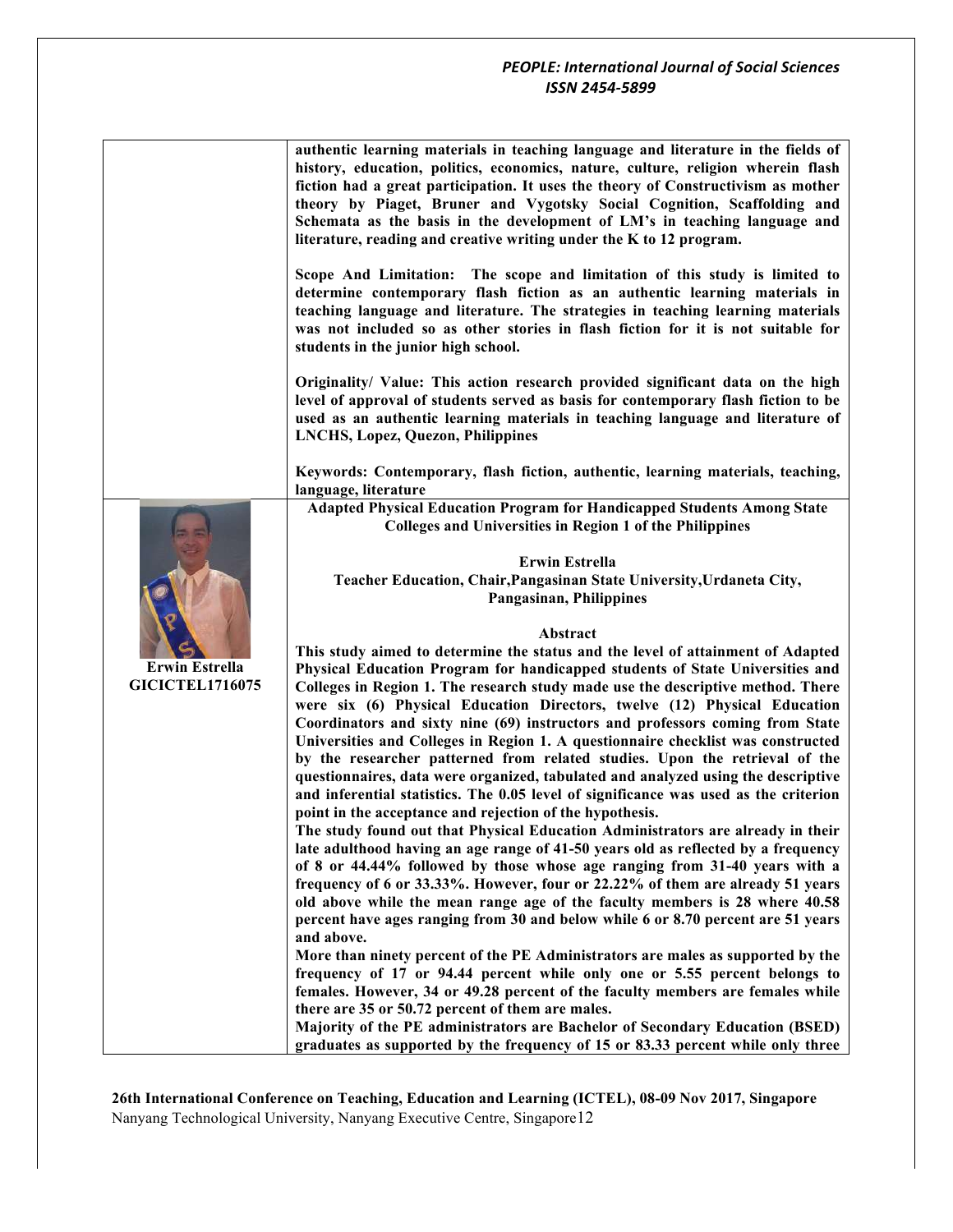| or 16.67% are non-Education graduates. Fifteen or 83.33 percent of the PE<br>Administrators are passers of the Licensure for Teachers and three of them are<br>PBET-licensed as supported by 16.67 percent. However, more than fifty percent<br>of the faculty members are LET passers as reflected by the percentage of 65.22.<br>Only three local trainings related to Adapted Physical Education Program have<br>been attended by the administrators as supported by 16.67 percent while there<br>are also five or 7.25 percent have been attended by the faculty members. In like<br>manner, out of the 18 administrators, only one or 5.56 percent national training<br>has been fulfilled by them.                                                                                          |
|---------------------------------------------------------------------------------------------------------------------------------------------------------------------------------------------------------------------------------------------------------------------------------------------------------------------------------------------------------------------------------------------------------------------------------------------------------------------------------------------------------------------------------------------------------------------------------------------------------------------------------------------------------------------------------------------------------------------------------------------------------------------------------------------------|
| Along status of the program, forty-one (41) students have health disorder<br>specifically asthma. Other conditions of these handicapped students are partially<br>blind (3), educable mentally retarded (2) and hard of hearing (8), however, these<br>students can and should be to some degree be helped and be integrated in the<br>regular physical education classes or be given appropriate adapted physical<br>education classes. It can also be noted that four (4) students have speech and<br>language disorder.                                                                                                                                                                                                                                                                        |
| Minimal of the activities have been offered to the handicapped students of the<br>State Universities and Colleges in Region 1 specifically to the students who<br>are/have visually impaired, hearing impaired, speech and language disorders,<br>mentally retarded, intellectually gifted and to the emotional and social disorders.<br>Five program adaptations and records are adequate as reflected by the<br>average weighted mean of 2.82. Photographic records (3.06), Physical and medical<br>examination cards (2.94) and posture and body mechanics examinations (3.05) are<br>assessed as adequate. Other facilities are also noted and items are moderately<br>adequate as indicated by the over-all mean of 2.33 except the gymnasium which<br>has a mean of 2.62 rated as adequate. |
| As regards special equipment (RA 7277), there is limited special<br>equipment available in the different institutions where the respondents are<br>employed as revealed by the over-all mean of 1.97.                                                                                                                                                                                                                                                                                                                                                                                                                                                                                                                                                                                             |
| Most of the instructional materials used are inadequate for visually impaired,<br>hearing impaired and orthopedically handicapped with the means of 1.05, 1.63<br>and 1.62, respectively. However, there is moderate adequacy in the instructional<br>materials intended for other types of learners as supported by the mean of 2.01.<br>Furthermore, as to the level of attainment on Adapted Physical Education<br>Program along goals according to domains, objectives and promotion to teacher<br>competencies: Most of the indicators were assessed as moderately attained.                                                                                                                                                                                                                 |
| It also found out that the age and sex are the variables that have the significant<br>relationship with the level of attainment of Adapted Physical Education Program<br>for handicapped students of State Universities and Colleges in Region 1 as has<br>been treated using the coefficient of correlation.                                                                                                                                                                                                                                                                                                                                                                                                                                                                                     |
| Likewise, it also revealed that through the use of Analysis of Variance<br>(ANOVA) to test the significant difference between the assessments of the<br>physical education administrators and faculty members on the level of attainment<br>of adapted physical education program for handicapped students with references<br>to goals, objectives and the promotion to teacher competencies of State<br>Universities and Colleges in Region 1, the PE Faculty and administrators did not<br>differ significantly at the 0.05 level of significance                                                                                                                                                                                                                                               |
| However, among the problems encountered by the administrators, the cost of the<br>program served is the most encountered problem as indicated by the frequency of<br>67.                                                                                                                                                                                                                                                                                                                                                                                                                                                                                                                                                                                                                          |
| Furthemore, of all the problems encountered by the faculty members, forty-seven                                                                                                                                                                                                                                                                                                                                                                                                                                                                                                                                                                                                                                                                                                                   |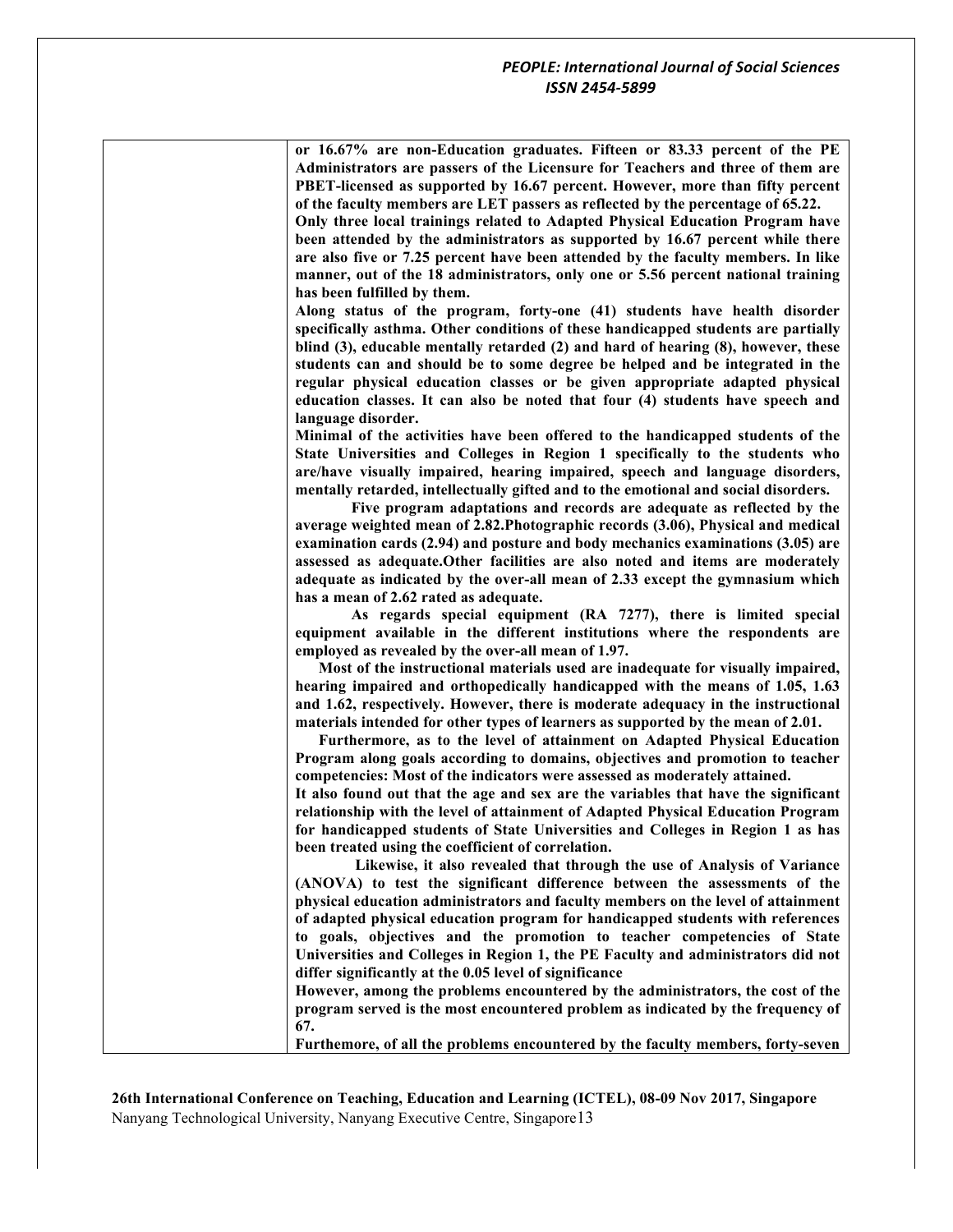|                        | (47) of them have identified skills in formulating learning progressions especially<br>in motor skills as the first and leading problem among teachers.<br>Finally, out of 87 respondents, forty-eight (48) of them have identified the<br>lack of knowledge on how to use available resources and special equipment.<br>The study found out that majority of the PE administrators and faculty members<br>are male, PRC licensed and Master's degree holders. Most of the activities,<br>records, facilities and instructional materials used in Adapted Physical Education<br>Program for handicapped students in the different State Universities and Colleges<br>in Region 1 are moderately adequate. There is moderate level of attainment on<br>the program goals, objectives and the promotion of teacher competencies. Only<br>age and sex profile variables are significantly related to the level of attainment of<br>Adapted Physical Education Program for handicapped students. Likewise,<br>assessments of the administrators and faculty members are comparable as to the |
|------------------------|------------------------------------------------------------------------------------------------------------------------------------------------------------------------------------------------------------------------------------------------------------------------------------------------------------------------------------------------------------------------------------------------------------------------------------------------------------------------------------------------------------------------------------------------------------------------------------------------------------------------------------------------------------------------------------------------------------------------------------------------------------------------------------------------------------------------------------------------------------------------------------------------------------------------------------------------------------------------------------------------------------------------------------------------------------------------------------------|
|                        | level of attainment of Adapted Physical Education Program for handicapped                                                                                                                                                                                                                                                                                                                                                                                                                                                                                                                                                                                                                                                                                                                                                                                                                                                                                                                                                                                                                |
|                        | students. Problems encountered by PE Administrators, instructors and professors                                                                                                                                                                                                                                                                                                                                                                                                                                                                                                                                                                                                                                                                                                                                                                                                                                                                                                                                                                                                          |
|                        | are along administrative, teacher-related and student-related. An action plan is,                                                                                                                                                                                                                                                                                                                                                                                                                                                                                                                                                                                                                                                                                                                                                                                                                                                                                                                                                                                                        |
|                        | likewise, offered to improve the Adapted Physical Education Program of State<br>Universities and Colleges in Region 1.                                                                                                                                                                                                                                                                                                                                                                                                                                                                                                                                                                                                                                                                                                                                                                                                                                                                                                                                                                   |
| Dr. Salah Eddine Salim | Teaching cultural values and identity through studying literary narratives (story,                                                                                                                                                                                                                                                                                                                                                                                                                                                                                                                                                                                                                                                                                                                                                                                                                                                                                                                                                                                                       |
| Arkadan                | novel, theater) The course of (Reading in Modern Kuwaiti Literature) at Gulf                                                                                                                                                                                                                                                                                                                                                                                                                                                                                                                                                                                                                                                                                                                                                                                                                                                                                                                                                                                                             |
| <b>GICICTEL1716076</b> | University for Science and Technology, as a case study                                                                                                                                                                                                                                                                                                                                                                                                                                                                                                                                                                                                                                                                                                                                                                                                                                                                                                                                                                                                                                   |
|                        | Dr. Salah Eddine Salim Arkadan<br>Humanities & Social Sciences Department, Gulf University for Science and<br><b>Technology (Kuwait)</b>                                                                                                                                                                                                                                                                                                                                                                                                                                                                                                                                                                                                                                                                                                                                                                                                                                                                                                                                                 |
|                        |                                                                                                                                                                                                                                                                                                                                                                                                                                                                                                                                                                                                                                                                                                                                                                                                                                                                                                                                                                                                                                                                                          |
|                        |                                                                                                                                                                                                                                                                                                                                                                                                                                                                                                                                                                                                                                                                                                                                                                                                                                                                                                                                                                                                                                                                                          |
|                        | Abstract<br>Societies seeking to survive and grow must have solutions and treatments for the<br>challenges they face. This means that they have to meet the level of the future in<br>preparing their generations, and the key to doing so is in various stages of<br>education.                                                                                                                                                                                                                                                                                                                                                                                                                                                                                                                                                                                                                                                                                                                                                                                                         |
|                        | It is no secret that the traditional means of education are no longer effective in<br>attracting students, especially if it is the subject of values and human studies.<br>Delivering its messages to the students requires attractive, convincing, smooth<br>and dazzling methods at the same time, which explains, for example, the adoption<br>of many Arab countries the American curricula in education.                                                                                                                                                                                                                                                                                                                                                                                                                                                                                                                                                                                                                                                                            |
|                        | Education in story, novel and theater, not only contributes to the achievement of<br>language, or to attract the attention of the student, but also contributes to the<br>achievement of several demands, including: the courage, the pioneering, the spirit<br>of teamwork, the validity of speech, critical analysis, cultivation values and<br>rooting in a streamlined manner, so that the educational process avoids direct<br>guidance in adopting or rejecting the values of the mainstream society, as do the<br>books of civic education in more than one Eastern state.                                                                                                                                                                                                                                                                                                                                                                                                                                                                                                        |
|                        | This study is an additional contribution to a conscious reading of the role of<br>narration in the achievement of the desired goals in raising the generations on the<br>culture and identity of their home and their community. The study will be based<br>on studying, comparing, analyzing and concluding the methodology and the rules<br>that the teaching of (Reading in Modern Kuwaiti Literature) course, at the Gulf<br>University of Science and Technology in Kuwait had achieved.<br>The aim of this study, combined with similar studies is to achieve a pioneering<br>leap in education to overcome the most difficult equation, openness to the world                                                                                                                                                                                                                                                                                                                                                                                                                     |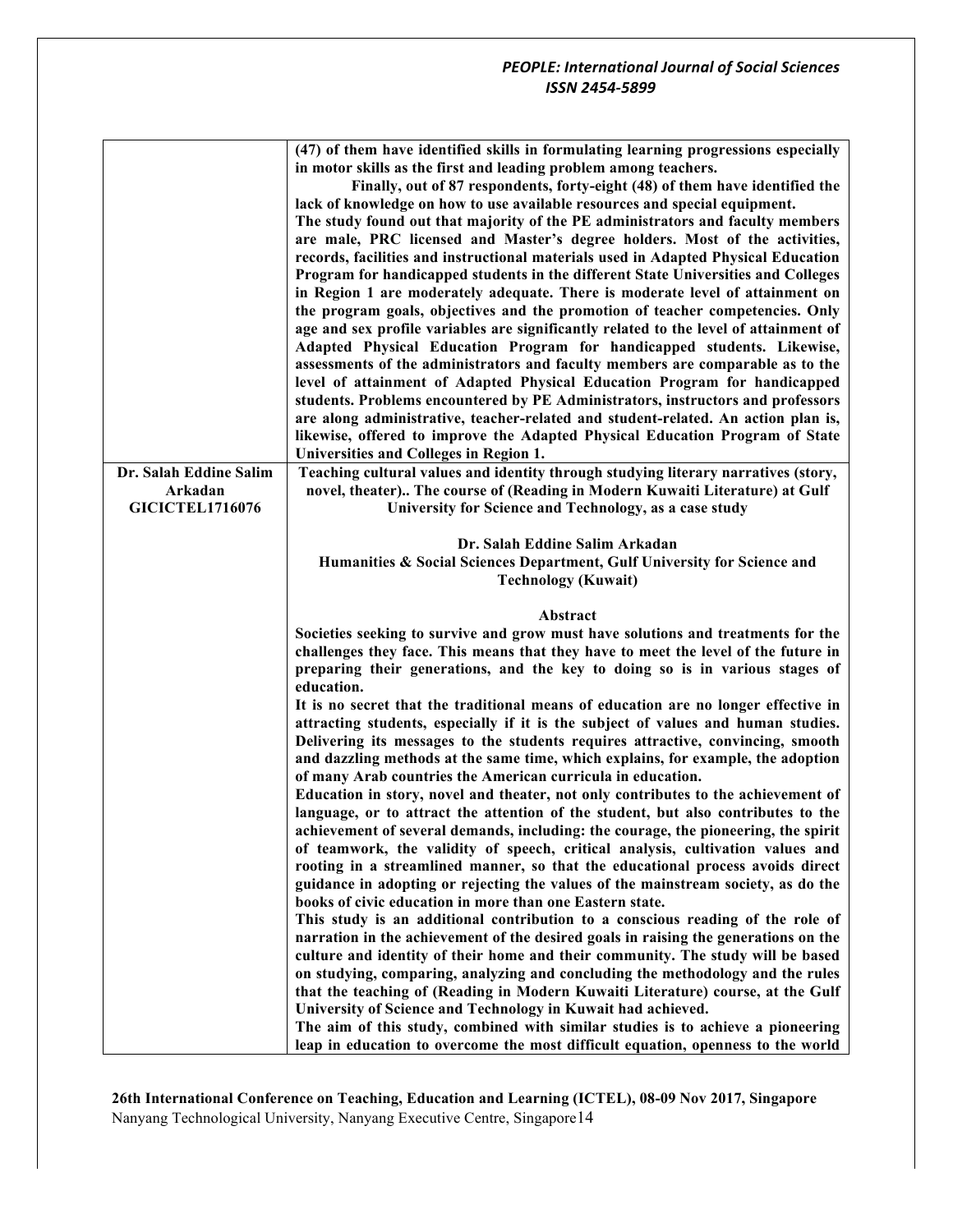|                        | while preserving national identity.                                                                                                                                   |
|------------------------|-----------------------------------------------------------------------------------------------------------------------------------------------------------------------|
| Reggie O. Cruz, EdD    | Transcendental Leadership And Strategic Planning CapabilitiesAmong                                                                                                    |
| <b>GICICTEL1716082</b> | Administrators Of Colleges Of Education Institutions In Region Iii: Basis For                                                                                         |
|                        | <b>Administrative Development Plan</b>                                                                                                                                |
|                        |                                                                                                                                                                       |
|                        | Reggie O. Cruz, EdD                                                                                                                                                   |
|                        | <b>Tarlac State University/ Angeles City Senior High School</b>                                                                                                       |
|                        |                                                                                                                                                                       |
|                        | Abstract<br>This study identifies the Transcendental Leadership description and evaluates                                                                             |
|                        | strategic planning capabilities of the educational administrators of Colleges of<br><b>Education in Region III.</b>                                                   |
|                        | The respondents were the deans, assistant deans, chairpersons. The study used                                                                                         |
|                        | the Transcendental Leadership Model Questionnaire of Liu (2008), it consisted of<br>viewing the respondents vision, faith, altruistic love, spiritual development and |
|                        | spirituality in the work place.                                                                                                                                       |
|                        | The colleges of education administrators were described in terms of their skills in                                                                                   |
|                        | strategic planning capabilities as evaluated in the Strategic Planning Survey<br>Instrument of Campbell (2010) and Strategy Execution Implementation                  |
|                        | Questionnaire of Bailey (2008).<br>The study was significant related on the spirituality in the workplace.                                                            |
|                        | Transcendental leadership gave emphasis on strategic planning but the over-all                                                                                        |
|                        | results accepted the null hypothesis that there was no significant difference                                                                                         |
|                        | between the two variables and proved that leadership and management should                                                                                            |
|                        | have a program in the administrative development programs for the management                                                                                          |
|                        | skills.                                                                                                                                                               |
|                        | Keywords: High Stake Assessments, Higher Education Institutions, Leadership,                                                                                          |
|                        | Management                                                                                                                                                            |
| Ali Ahmad              | Causes, Effects And Possible Solutions To Exam Malpractice Among Student Of                                                                                           |
| <b>GICICTEL1716084</b> | SuleLamidoUniversity Kafin Hausa, Jigawa State                                                                                                                        |
|                        |                                                                                                                                                                       |
|                        | Ali Ahmad                                                                                                                                                             |
|                        | Department of Education SuleLamido University, Kafin Hausa                                                                                                            |
|                        | Abstract                                                                                                                                                              |
|                        | The researcher begins with the introduction and review of related literature,                                                                                         |
|                        | concept of malpractice and exam malpractice, so also he highlighted on the epoch                                                                                      |
|                        | of exam malpractice in Nigeria, causal factors of exam malpractice, effects of                                                                                        |
|                        | exam malpractice, forms of exam malpractice, Consequences of Examinations                                                                                             |
|                        | misconduct in SuleLamido University (SLU), consequences faced by student if                                                                                           |
|                        | they commit malpractice,. At last solution/recommendations were offered such as;                                                                                      |
|                        | much emphasis should not be laid on paper qualifications to offer basic jobs,                                                                                         |
|                        | adequate classrooms, laboratories, libraries should be well equipped and other                                                                                        |
|                        | learning materials should be provided in schools. The Schools Authorities should                                                                                      |
|                        | provide enough invigilators for each examination, sitting arrangements in the                                                                                         |
|                        | examination hall should be organised in a way to eliminate proximity-induced<br>cheating. The teachers and school counsellors should guide students to develop a      |
|                        | proper self-concept which would help them to form a right disposition to life. This                                                                                   |
|                        | would help them to modify their attitudes against any act of anti socialbehaviour.                                                                                    |
|                        | Students should avoid laziness, gross indiscipline and other anti-social                                                                                              |
|                        | behaviours. They should on their part attend classes regularly, study individually                                                                                    |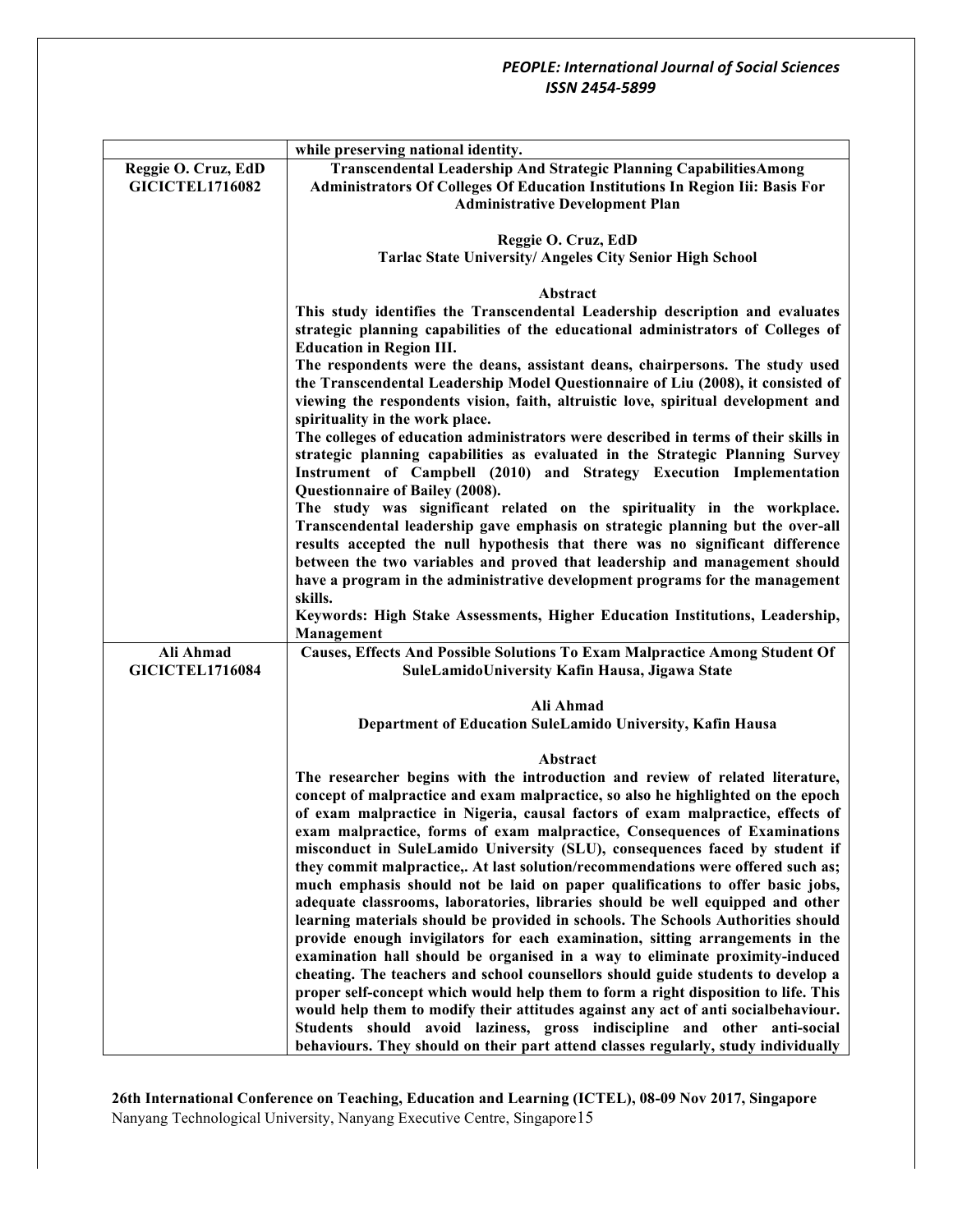|                             | and in groups, prepare well for and pass examinations by themselves. The parents                                                                                       |
|-----------------------------|------------------------------------------------------------------------------------------------------------------------------------------------------------------------|
|                             | should not lend any support to their wards to engage in any sort of examination                                                                                        |
| Lidia Lestari Sibuea        | malpractice. And finally conclusion was drown<br>Students' Perspectives on the Efficiency of Using Tinder and Okcupid to Improve                                       |
| <b>GICICTEL1716085</b>      | <b>Speaking Skills</b>                                                                                                                                                 |
|                             | Lidia Lestari Sibuea                                                                                                                                                   |
|                             | Department of English, Krida Wacana Christian University Jakarta, Jakarta,                                                                                             |
|                             | Indonesia                                                                                                                                                              |
|                             | Abstract                                                                                                                                                               |
|                             | The purposes of this study is to find students' perspective of using Tinder or                                                                                         |
|                             | Okcupid that is used by students from Ukrida Department of English batch 2014,                                                                                         |
|                             | 2015, and 2016. The students will get some question related to the benefit and                                                                                         |
|                             | what conversation that they usually do. All of the questions are all about their<br>perspective. There are five respondents from different batch. The researcher       |
|                             | choose five respondents who already used Tinder or Okcupid more than one                                                                                               |
|                             | month so the students will know how far their improvement in their speaking                                                                                            |
|                             | skills. The researcher also choose students who chatting with native speaker.                                                                                          |
|                             | Based on the interview, chatting with Tinder or Okcupid is effective for them                                                                                          |
|                             | because they can use every word freely and they can talk everything with them                                                                                          |
|                             | without being afraid of grammar mistakes. It appeared that the students thought<br>that their speaking skills and also their self-confidence in speaking had improved. |
|                             | The technological tool and also native speaker can motivate them to produce and                                                                                        |
|                             | practice more english in the real-time because based on the interview, to improve                                                                                      |
|                             | their speaking skills, they need partner that can motivate them to always speaking                                                                                     |
|                             | english and chatting with Tinder or Okcupid to native speaker is one of the way                                                                                        |
|                             | for them to improve their speaking skills.                                                                                                                             |
|                             | Keywords : perspective, speaking, social media, tinder, okcupid                                                                                                        |
| Prof.NwezeAugustineUc<br>he | Assessment Of The Effectiveness Of Accounting Information As A Veritable Tool<br><b>For Management Decision</b>                                                        |
| <b>GICICTEL1716086</b>      |                                                                                                                                                                        |
|                             | Prof.NwezeAugustineUche                                                                                                                                                |
|                             | Rectory, Institute Of Management And Technology (IMT), Enugu, Nigeria                                                                                                  |
|                             | Abstract                                                                                                                                                               |
|                             | An accounting information is generally a computer-based method for tracking                                                                                            |
|                             | accounting activity in conjunction with information technology resources. The<br>effectiveness of organizations is a function of coined factors that involves          |
|                             | internally and externally disposed factors, because accounting information is a                                                                                        |
|                             | life wire of a company or firm. The information of the economic information                                                                                            |
|                             | system are mostly (70%) provided by the economic evidence/database,                                                                                                    |
|                             | mentioning that most part of information in organizations include accounting                                                                                           |
|                             | information, a statement sustained by the fact that the accounting information                                                                                         |
|                             | systems includes components and elements of an organization that provides<br>information's for users by processing financial events. Accounting information            |
|                             | reacts to both microeconomic and macroeconomic environment. Based on the                                                                                               |
|                             | accounting information function, which is to provide information in order to                                                                                           |
|                             | substantiate decisions, and considering the two components of accounting                                                                                               |
|                             | (financial and managerial accounting), therefore, management accounting in                                                                                             |
|                             | service of the decision requires the need to describe the conception of this                                                                                           |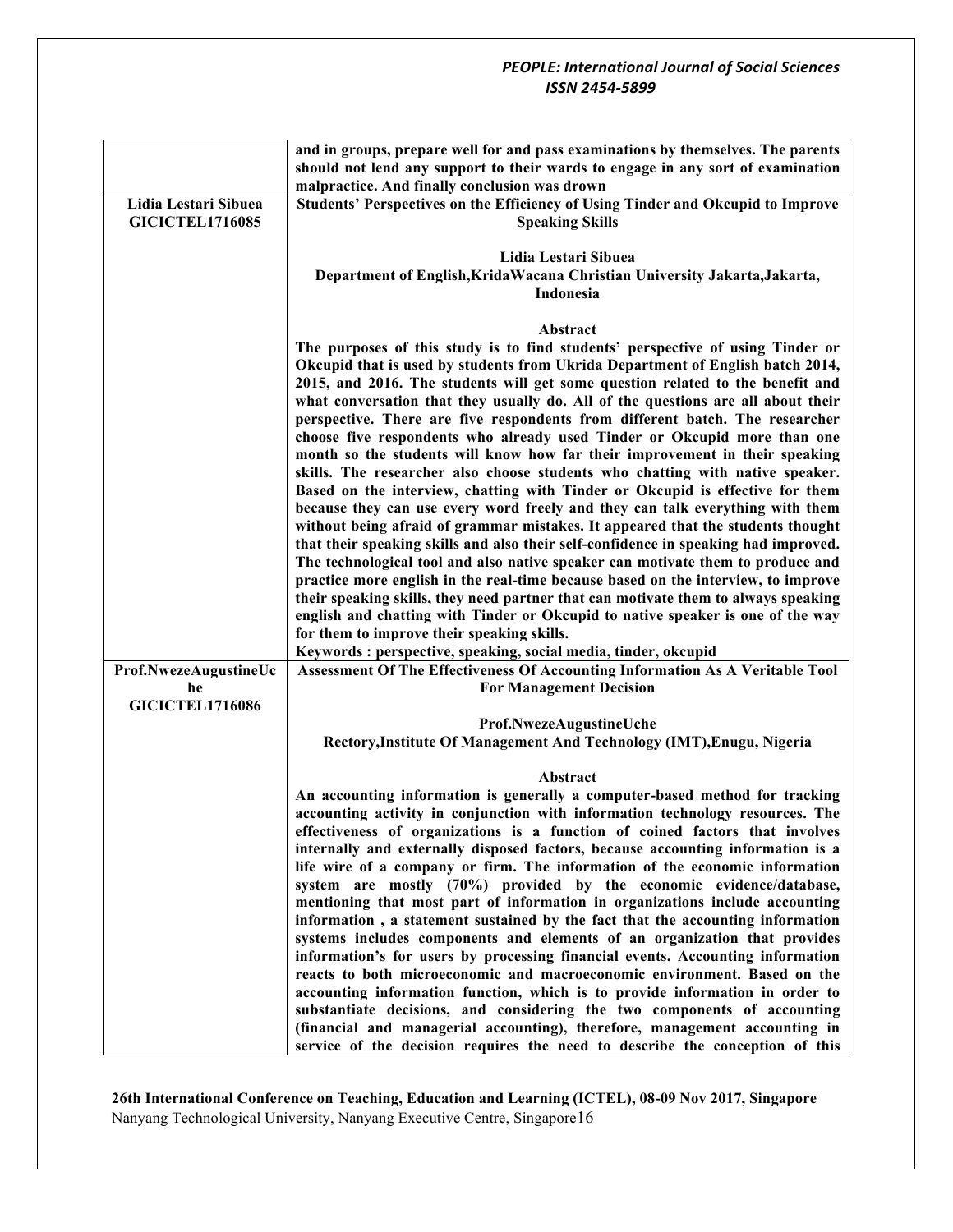|                         | decision. We can assert that accounting has an internal information function (for<br>the enterprise management) and an external one (for the third parties). Internal<br>decision-making and analysis of cause and effect relationships can require very<br>specific models and accounting information. The paper portrays the implications<br>for accountants, and decision makers who rely on management accounting<br>information to ensure that caveat are included in relying on such report. As a<br>result of this research, it can be concluded that management accountants should<br>endeavor to take into account the changes associated with the organizations in<br>their reports to avoid financial losses and be able to compete well in the industry<br>struggles. The paper recommended that managers should obtain high-quality and<br>suitable information from formal and informal channels for decision-making, and<br>because financial accounting information is regarded as not being adequate, the<br>managerial accounting provided information underlie the decision making both<br>inside and outside the enterprise.<br>Keywords: Accounting information, Financial and managerial accounting,<br>Decision making, Organization. |
|-------------------------|--------------------------------------------------------------------------------------------------------------------------------------------------------------------------------------------------------------------------------------------------------------------------------------------------------------------------------------------------------------------------------------------------------------------------------------------------------------------------------------------------------------------------------------------------------------------------------------------------------------------------------------------------------------------------------------------------------------------------------------------------------------------------------------------------------------------------------------------------------------------------------------------------------------------------------------------------------------------------------------------------------------------------------------------------------------------------------------------------------------------------------------------------------------------------------------------------------------------------------------------------------------|
| <b>MdParvesSikder</b>   | Language loss: Is Bangladesh out of risk?                                                                                                                                                                                                                                                                                                                                                                                                                                                                                                                                                                                                                                                                                                                                                                                                                                                                                                                                                                                                                                                                                                                                                                                                                    |
| <b>GICICTEL1716088</b>  |                                                                                                                                                                                                                                                                                                                                                                                                                                                                                                                                                                                                                                                                                                                                                                                                                                                                                                                                                                                                                                                                                                                                                                                                                                                              |
|                         | Abdul awal                                                                                                                                                                                                                                                                                                                                                                                                                                                                                                                                                                                                                                                                                                                                                                                                                                                                                                                                                                                                                                                                                                                                                                                                                                                   |
|                         |                                                                                                                                                                                                                                                                                                                                                                                                                                                                                                                                                                                                                                                                                                                                                                                                                                                                                                                                                                                                                                                                                                                                                                                                                                                              |
|                         | MdParvesSikder                                                                                                                                                                                                                                                                                                                                                                                                                                                                                                                                                                                                                                                                                                                                                                                                                                                                                                                                                                                                                                                                                                                                                                                                                                               |
|                         | IER (Institute of Education and Research), Dhaka University, Dhaka, Bangladesh                                                                                                                                                                                                                                                                                                                                                                                                                                                                                                                                                                                                                                                                                                                                                                                                                                                                                                                                                                                                                                                                                                                                                                               |
|                         | Abstract                                                                                                                                                                                                                                                                                                                                                                                                                                                                                                                                                                                                                                                                                                                                                                                                                                                                                                                                                                                                                                                                                                                                                                                                                                                     |
|                         | The paper reveals the socio-linguistic position of Bangladesh where numerous                                                                                                                                                                                                                                                                                                                                                                                                                                                                                                                                                                                                                                                                                                                                                                                                                                                                                                                                                                                                                                                                                                                                                                                 |
|                         | native varieties and ingenious or ethnic language are under the risk of 'Language                                                                                                                                                                                                                                                                                                                                                                                                                                                                                                                                                                                                                                                                                                                                                                                                                                                                                                                                                                                                                                                                                                                                                                            |
|                         | Loss'. AT present day language loss has become a common phenomenon in                                                                                                                                                                                                                                                                                                                                                                                                                                                                                                                                                                                                                                                                                                                                                                                                                                                                                                                                                                                                                                                                                                                                                                                        |
|                         | different territories in the world, Bangladesh is in no difference. Language loss in                                                                                                                                                                                                                                                                                                                                                                                                                                                                                                                                                                                                                                                                                                                                                                                                                                                                                                                                                                                                                                                                                                                                                                         |
|                         | Bangladesh is associated with several socio-political and cultural reasons as well                                                                                                                                                                                                                                                                                                                                                                                                                                                                                                                                                                                                                                                                                                                                                                                                                                                                                                                                                                                                                                                                                                                                                                           |
|                         | as the unconsciousness of language planning and policy making. It is noted that                                                                                                                                                                                                                                                                                                                                                                                                                                                                                                                                                                                                                                                                                                                                                                                                                                                                                                                                                                                                                                                                                                                                                                              |
|                         | due to the domination of one variety or language over another language or                                                                                                                                                                                                                                                                                                                                                                                                                                                                                                                                                                                                                                                                                                                                                                                                                                                                                                                                                                                                                                                                                                                                                                                    |
|                         | another variety has made the threat of language loss. Our study explores, the                                                                                                                                                                                                                                                                                                                                                                                                                                                                                                                                                                                                                                                                                                                                                                                                                                                                                                                                                                                                                                                                                                                                                                                |
|                         | historical and political debates about language policy making in this land. We                                                                                                                                                                                                                                                                                                                                                                                                                                                                                                                                                                                                                                                                                                                                                                                                                                                                                                                                                                                                                                                                                                                                                                               |
|                         | know that language loss is vividly accompanied with the loss of cultural,                                                                                                                                                                                                                                                                                                                                                                                                                                                                                                                                                                                                                                                                                                                                                                                                                                                                                                                                                                                                                                                                                                                                                                                    |
|                         | aboriginal and racial heritage. The paper also accumulates the picture of                                                                                                                                                                                                                                                                                                                                                                                                                                                                                                                                                                                                                                                                                                                                                                                                                                                                                                                                                                                                                                                                                                                                                                                    |
|                         | language loss of different countries with references. It is believed that the course                                                                                                                                                                                                                                                                                                                                                                                                                                                                                                                                                                                                                                                                                                                                                                                                                                                                                                                                                                                                                                                                                                                                                                         |
|                         | of language loss is executed by oppression and suppression as well as the trap of                                                                                                                                                                                                                                                                                                                                                                                                                                                                                                                                                                                                                                                                                                                                                                                                                                                                                                                                                                                                                                                                                                                                                                            |
|                         | power politics. The papers interlinks between linguicism and language loss, which                                                                                                                                                                                                                                                                                                                                                                                                                                                                                                                                                                                                                                                                                                                                                                                                                                                                                                                                                                                                                                                                                                                                                                            |
|                         | can be considered as a violation of Linguistic Human Rights of Bangladesh. We                                                                                                                                                                                                                                                                                                                                                                                                                                                                                                                                                                                                                                                                                                                                                                                                                                                                                                                                                                                                                                                                                                                                                                                |
|                         | believe that language loss can be reversed and ceased some propositions are                                                                                                                                                                                                                                                                                                                                                                                                                                                                                                                                                                                                                                                                                                                                                                                                                                                                                                                                                                                                                                                                                                                                                                                  |
|                         | asserted in this study about how to eradicate the language loss in intra-national                                                                                                                                                                                                                                                                                                                                                                                                                                                                                                                                                                                                                                                                                                                                                                                                                                                                                                                                                                                                                                                                                                                                                                            |
|                         | and international levels with due references.                                                                                                                                                                                                                                                                                                                                                                                                                                                                                                                                                                                                                                                                                                                                                                                                                                                                                                                                                                                                                                                                                                                                                                                                                |
|                         | Keywords: Language Loss, Linguicism, Language policy, Linguistic Human<br>Rights, Language Death, Language Suicide                                                                                                                                                                                                                                                                                                                                                                                                                                                                                                                                                                                                                                                                                                                                                                                                                                                                                                                                                                                                                                                                                                                                           |
|                         | Rich Lecture On Demand - A Bavarian Best Practice                                                                                                                                                                                                                                                                                                                                                                                                                                                                                                                                                                                                                                                                                                                                                                                                                                                                                                                                                                                                                                                                                                                                                                                                            |
|                         |                                                                                                                                                                                                                                                                                                                                                                                                                                                                                                                                                                                                                                                                                                                                                                                                                                                                                                                                                                                                                                                                                                                                                                                                                                                              |
|                         | <b>FreimutBodendorf</b>                                                                                                                                                                                                                                                                                                                                                                                                                                                                                                                                                                                                                                                                                                                                                                                                                                                                                                                                                                                                                                                                                                                                                                                                                                      |
|                         | Institute of Information Systems, University of Erlangen-Nuremberg,                                                                                                                                                                                                                                                                                                                                                                                                                                                                                                                                                                                                                                                                                                                                                                                                                                                                                                                                                                                                                                                                                                                                                                                          |
|                         | <b>Nuremberg, Germany</b>                                                                                                                                                                                                                                                                                                                                                                                                                                                                                                                                                                                                                                                                                                                                                                                                                                                                                                                                                                                                                                                                                                                                                                                                                                    |
|                         |                                                                                                                                                                                                                                                                                                                                                                                                                                                                                                                                                                                                                                                                                                                                                                                                                                                                                                                                                                                                                                                                                                                                                                                                                                                              |
|                         | Abstract                                                                                                                                                                                                                                                                                                                                                                                                                                                                                                                                                                                                                                                                                                                                                                                                                                                                                                                                                                                                                                                                                                                                                                                                                                                     |
| <b>FreimutBodendorf</b> |                                                                                                                                                                                                                                                                                                                                                                                                                                                                                                                                                                                                                                                                                                                                                                                                                                                                                                                                                                                                                                                                                                                                                                                                                                                              |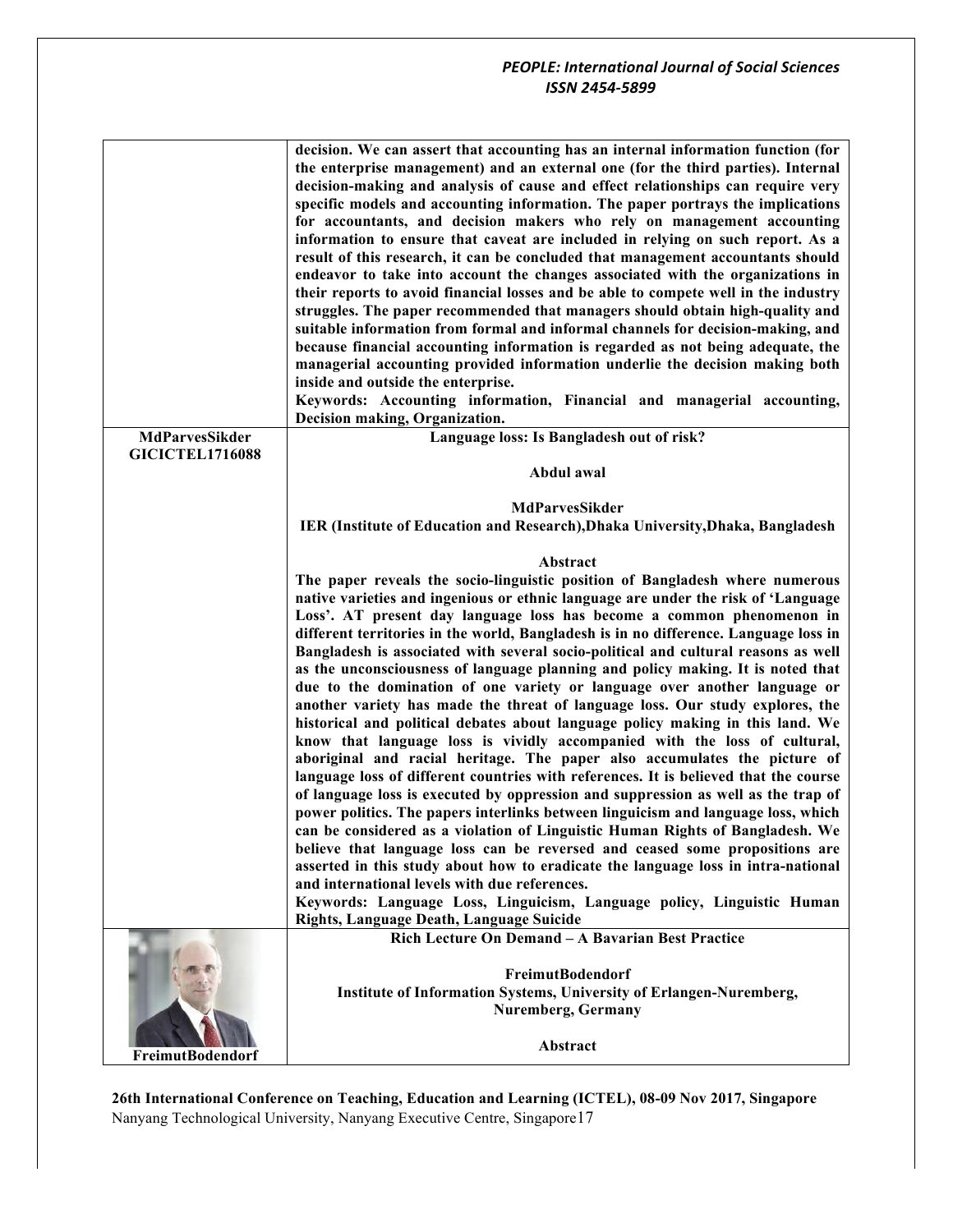| <b>GICICTEL1716184</b> | In Germany the state of Bavaria created an innovative concept of network centric                                                                                 |
|------------------------|------------------------------------------------------------------------------------------------------------------------------------------------------------------|
|                        | e-learning called "The Virtual University of Bavaria" (VUB). This virtual                                                                                        |
|                        | university consists of a loosely coupled network of all universities in the state of                                                                             |
|                        | Bavaria. Each university offers web-based courses which can be integrated in the                                                                                 |
|                        | study programs at any other bavarian university. A student may be enrolled both                                                                                  |
|                        | at his/her local university as well as at the VUB. This concept proved to be very                                                                                |
|                        | successful and is regarded as a perfect example and best practice for similar                                                                                    |
|                        | efforts in other German states. Actually over 50.000 students are enrolled at the                                                                                |
|                        | VUB, each one attending on average 3 courses. This results in a VUB course                                                                                       |
|                        | attendance of around 150.000 students.                                                                                                                           |
|                        | One crucial element of the virtual courses is "Lecture on Demand" (LoD) design.                                                                                  |
|                        | On the one hand course material is organized in the traditional lecture-oriented                                                                                 |
|                        |                                                                                                                                                                  |
|                        | way. Video recordings of focused off-line lectures or key presentations ("learning                                                                               |
|                        | nuggets") serve as a guide and initial content at the same time. On the other hand                                                                               |
|                        | this material is enriched and interweaved with content that goes beyond the                                                                                      |
|                        | abilities of traditional off-line lectures.                                                                                                                      |
|                        | The general approach of the VUB and the specific concept of LoD are introduced.                                                                                  |
|                        | The production process of LoD e-learning packages is explained in detail. The                                                                                    |
|                        | look and feel of LoD is presented by best practice examples. These examples are                                                                                  |
|                        | illustrated by the user interface design for students as well as for LoD producers.                                                                              |
|                        | Keywords: Virtual University, Video Lectures, Rich Media                                                                                                         |
| Ejeka Charles A        | Office Competencies Required of Office Technology and Management Graduates                                                                                       |
| <b>GICICTEL1716185</b> | in Imo State Civil Service, Nigeria                                                                                                                              |
|                        |                                                                                                                                                                  |
|                        | <b>Ejeka Charles A</b>                                                                                                                                           |
|                        | Department of office technology and management, Imo state polytechnic,                                                                                           |
|                        | Umuagwo, Imo state, Nigeria                                                                                                                                      |
|                        |                                                                                                                                                                  |
|                        | Abstract                                                                                                                                                         |
|                        | This study was carried to determine office competencies required of office                                                                                       |
|                        | technology and management graduates for effective performance in Imo State                                                                                       |
|                        | Civil Service. Specifically, the study examined the opinions of directors and                                                                                    |
|                        | permanent secretaries on office competencies required of office technology and                                                                                   |
|                        | management graduates for effective performance in Imo State Civil Service in                                                                                     |
|                        | terms of: human relation competencies, managerial competencies, information                                                                                      |
|                        | and communication technology competencies, communication competencies,                                                                                           |
|                        | secretarial competencies and problem solving competencies. Six research                                                                                          |
|                        | questions were raised to guide the study while three null hypotheses were tested at                                                                              |
|                        | 0.05 level of significance. The study adopted the descriptive survey design. The                                                                                 |
|                        | entire population of 166 directors and permanent secretaries in Imo State Civil                                                                                  |
|                        | Service were used for the study. Data were collected for the study through the                                                                                   |
|                        | administration of a validated questionnaire on the respondents. The reliability of                                                                               |
|                        | the instrument was established using Cronbach Alpha Correlation Formula. The                                                                                     |
|                        | overall reliability coefficient obtained was 0.92. The mean statistics was used to                                                                               |
|                        | answer the research questions while t-test statistic was used to test the hypotheses                                                                             |
|                        |                                                                                                                                                                  |
|                        |                                                                                                                                                                  |
|                        | at 0.05 level of significance. The findings of the study revealed that human                                                                                     |
|                        | relation competencies, managerial competencies, information and communication                                                                                    |
|                        | technology competencies, communication competencies, secretarial competencies                                                                                    |
|                        | and problem solving competencies were highly required of office technology and                                                                                   |
|                        | management graduates for effective performance in Imo State Civil Service. It<br>was concluded that to be professionally relevant and competitive in the face of |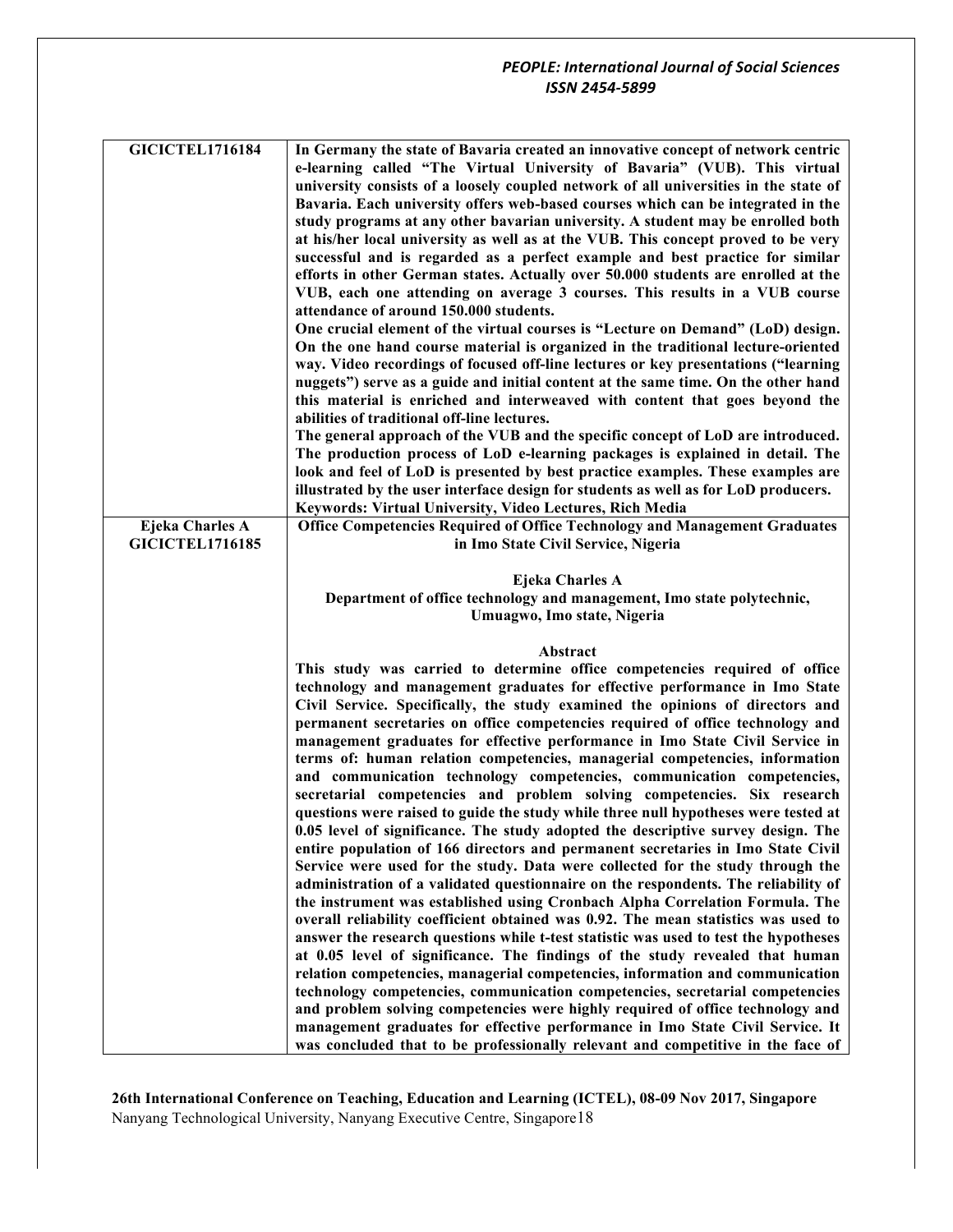|                          | technological innovations of the era, graduates of office technology and<br>management programme must be exposed to the identified competencies to<br>acquaint themselves with the trend of modern office requirements. It was<br>recommended among others that these office competencies should be emphasized<br>at different levels of training of OTM students in order to endow them with<br>relevant competencies they are required to have in their workplaces.<br>Teacher competence as correlate of student s performance in social studies in |
|--------------------------|--------------------------------------------------------------------------------------------------------------------------------------------------------------------------------------------------------------------------------------------------------------------------------------------------------------------------------------------------------------------------------------------------------------------------------------------------------------------------------------------------------------------------------------------------------|
|                          | secondary schools in Northwest, Nigeria<br><b>Musa Saleh Ringim</b>                                                                                                                                                                                                                                                                                                                                                                                                                                                                                    |
|                          | Department Of Social Studies, School Of Secondary Education, Arts And Social<br>Science Programme, Jigawa State, College Of Education, PMB 1002,<br>Gumel, Nigeria                                                                                                                                                                                                                                                                                                                                                                                     |
| <b>Musa Saleh Ringim</b> | Abstract                                                                                                                                                                                                                                                                                                                                                                                                                                                                                                                                               |
| <b>GICICTEL1716187</b>   | This study assessed the impact of teachers' competency as Correlate of students'                                                                                                                                                                                                                                                                                                                                                                                                                                                                       |
|                          | performance in Social Studies in secondary schools in Northwest Nigeria. The                                                                                                                                                                                                                                                                                                                                                                                                                                                                           |
|                          | population of the study comprised all the Social studies teachers and students in                                                                                                                                                                                                                                                                                                                                                                                                                                                                      |
|                          | junior secondary schools in the region. The study adopted a Quasi-experimental<br>method, as well as multistage and judgemental sampling techniques. Three (3)                                                                                                                                                                                                                                                                                                                                                                                         |
|                          | states (i.e. Jigawa, Katsina and Sokoto were sampled out of seven; with a total                                                                                                                                                                                                                                                                                                                                                                                                                                                                        |
|                          | number of nine hundred and thirty (930) junior secondary schools. Out of the 930                                                                                                                                                                                                                                                                                                                                                                                                                                                                       |
|                          | junior secondary schools in the three states, ten (10) were randomly selected from                                                                                                                                                                                                                                                                                                                                                                                                                                                                     |
|                          | each state, making a total of thirty (30) schools. 90 social studies teachers and 300<br>students were sampled. Teacher Rating Scale (TRS) and Students' Assessment                                                                                                                                                                                                                                                                                                                                                                                    |
|                          | Test (SAT) for the Social Studies Teachers and social studies students                                                                                                                                                                                                                                                                                                                                                                                                                                                                                 |
|                          | respectively. Two categories of secondary school students were tested; i.e. those                                                                                                                                                                                                                                                                                                                                                                                                                                                                      |
|                          | taught by professional (PST) and those taught by nonprofessional social studies                                                                                                                                                                                                                                                                                                                                                                                                                                                                        |
|                          | teachers (NST). Three null hypotheses were set and tested. The data were<br>analyzed using Pearson's Product Moment Correlation (PPMC) and Independent                                                                                                                                                                                                                                                                                                                                                                                                 |
|                          | t-test. The results of the findings revealed that; there was positive relationship                                                                                                                                                                                                                                                                                                                                                                                                                                                                     |
|                          | between factors of teacher competency and students' academic performance in                                                                                                                                                                                                                                                                                                                                                                                                                                                                            |
|                          | Social Studies in junior secondary schools. The study also revealed that there is<br>significant difference in the academic performance between students taught by                                                                                                                                                                                                                                                                                                                                                                                     |
|                          | professional (PST) and those taught by Nonprofessional social studies teachers                                                                                                                                                                                                                                                                                                                                                                                                                                                                         |
|                          | (NST), while it indicates no significant difference in academic performance                                                                                                                                                                                                                                                                                                                                                                                                                                                                            |
|                          | between students taught by males and those taught by female teachers. Two null                                                                                                                                                                                                                                                                                                                                                                                                                                                                         |
|                          | hypotheses were rejected and one was aretained. The study therefore,<br>recommends among others: the need for teacher re-training, increase investment                                                                                                                                                                                                                                                                                                                                                                                                 |
|                          | in teacher education, provision of instructional materials and condusive                                                                                                                                                                                                                                                                                                                                                                                                                                                                               |
|                          | environment for teaching and learning.                                                                                                                                                                                                                                                                                                                                                                                                                                                                                                                 |
|                          | Keywords: Teacher competence, students' performance, Secondary schools,<br><b>Northern Nigeria</b>                                                                                                                                                                                                                                                                                                                                                                                                                                                     |
| <b>Samar Masood</b>      | <b>University Ranking System in Social Development Context</b>                                                                                                                                                                                                                                                                                                                                                                                                                                                                                         |
| <b>GICICTEL1716188</b>   |                                                                                                                                                                                                                                                                                                                                                                                                                                                                                                                                                        |
|                          | <b>Samar Masood</b><br>Department of Management Sciences, COMSATS Institute of Information                                                                                                                                                                                                                                                                                                                                                                                                                                                             |
|                          | <b>Technology</b> , Wah                                                                                                                                                                                                                                                                                                                                                                                                                                                                                                                                |
|                          |                                                                                                                                                                                                                                                                                                                                                                                                                                                                                                                                                        |
|                          | Abstract                                                                                                                                                                                                                                                                                                                                                                                                                                                                                                                                               |
|                          | This paper aims to evaluate at some theoretical and methodological issues                                                                                                                                                                                                                                                                                                                                                                                                                                                                              |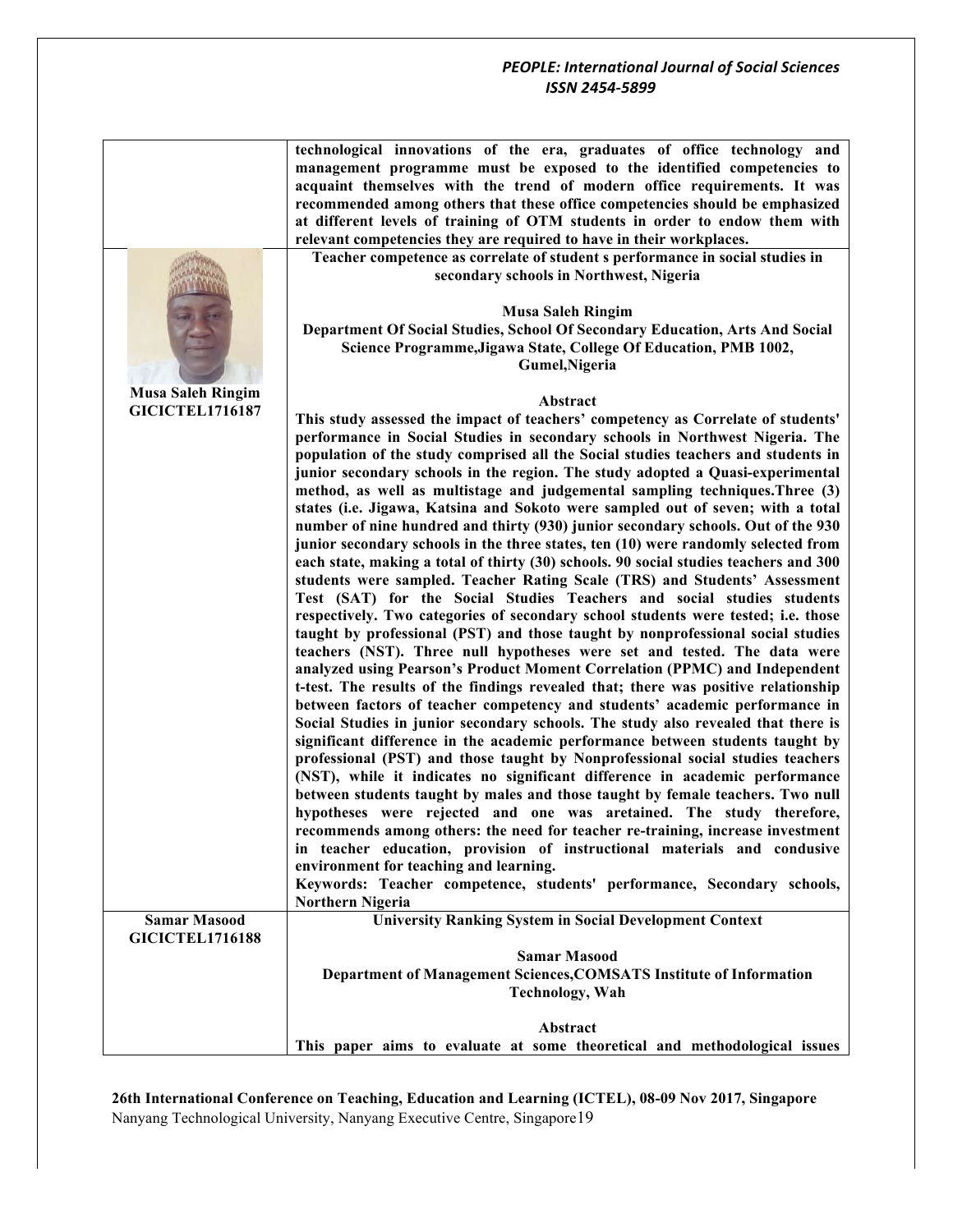| underlying global and local university rankings and in particular their link with                                                                               |     |
|-----------------------------------------------------------------------------------------------------------------------------------------------------------------|-----|
| university excellence. The study aimed at identifying social development                                                                                        |     |
| indicators that could impact the education system of Pakistan and aligned them                                                                                  |     |
| with university ranking system. Also, a new multidimensional university ranking                                                                                 |     |
| to create focus<br>not<br>only<br>criteria is introduced<br>on<br>research                                                                                      | and |
| internationalization, but all the other factors pertaining to university                                                                                        |     |
| performance. And finally creating a link between social development indicators                                                                                  |     |
| and multidimensional factors related to university ranking system of higher                                                                                     |     |
| education.                                                                                                                                                      |     |
| This paper draws on university ranking system at global and local level and uses                                                                                |     |
| secondary sources and descriptive data to collect existing information regarding                                                                                |     |
| university ranking to draw conclusion out of it.                                                                                                                |     |
| The results mainly are of importance of university ranking system in higher                                                                                     |     |
| education context to assess university excellence at global and local level.                                                                                    |     |
| Importance of social development indicators in specific to underdeveloped                                                                                       |     |
| countries like Pakistan is considered and their role in evolving a new university                                                                               |     |
| ranking system is also shown.                                                                                                                                   |     |
| The limitation of number of indicators considered is seen and standardization of                                                                                |     |
| them should be needed. Measurement of U-Multirank as a new indicator is a new                                                                                   |     |
| concept which is still in feasibility stage so its implementation with respect to any                                                                           |     |
| university is yet to be seen. Lastly, there is a risk for universities to focus on a                                                                            |     |
| proposed ranking system regarding funds and efforts involved.                                                                                                   |     |
| This paper carry out a framework that has proven to be useful in improving the                                                                                  |     |
| ranking criteria at global and local level related to university structure. Not much                                                                            |     |
| work is done in evolving university ranking system based on multidimensional                                                                                    |     |
| indicators and alignment with social development indicators.                                                                                                    |     |
| Keywords - Academic Quality, Higher Education, University Rankings, Social                                                                                      |     |
| <b>Development Indicators, Multidimensional Factors</b>                                                                                                         |     |
| Encouraging deep learning through collaborative projects and public exhibition<br><b>LEE Kwok Lang</b>                                                          |     |
| <b>GICICTEL1716189</b>                                                                                                                                          |     |
| <b>LEE Kwok Lang</b>                                                                                                                                            |     |
| Faculty of Design and Environment, Technological and Higher Education                                                                                           |     |
| <b>Institute, Country</b>                                                                                                                                       |     |
|                                                                                                                                                                 |     |
| 1. Background/ Objectives and Goals                                                                                                                             |     |
| This paper will present the advantages in the use of methodologies and tools of                                                                                 |     |
| project based learning (PBL) in the teaching of a group of year one product                                                                                     |     |
| design students in the Hong Kong context. The use of projects within the                                                                                        |     |
| curriculum is not a revolutionary idea in design education nor education in                                                                                     |     |
| general. In fact, PBL within design education at the tertiary level is common                                                                                   |     |
| practice because its content is similar to real world jobs, in which tasks and                                                                                  |     |
| projects are encountered by workers in their everyday jobs. Through PBL                                                                                         |     |
| students can investigate things and explore some new insights within a working                                                                                  |     |
|                                                                                                                                                                 |     |
|                                                                                                                                                                 |     |
| environment, in which over a period of time they can produce some realistic                                                                                     |     |
| outputs (Kumari&Nandal.) It has also been noted by educators that long projects                                                                                 |     |
| within PBL, where students work together, can promote deep learning (Prenuel et                                                                                 |     |
| al.)                                                                                                                                                            |     |
| This paper focuses on one project within a particular first year module taken by                                                                                |     |
| product design students in the first semester as part of their four-year degree<br>programme. The research will look at how student learning can be enhanced by |     |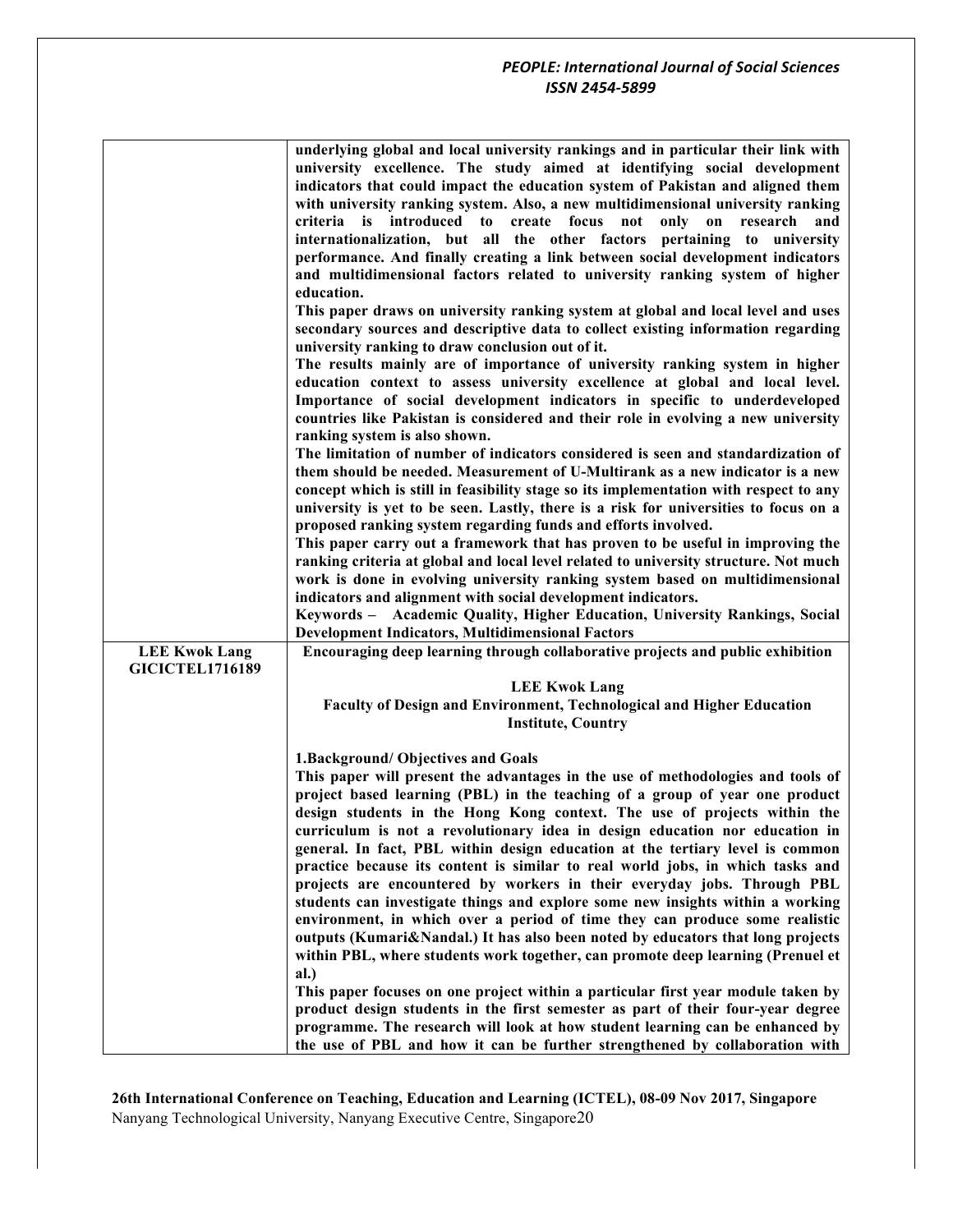|                        | external organizations with the incentive of having selected students' work                                                                                       |
|------------------------|-------------------------------------------------------------------------------------------------------------------------------------------------------------------|
|                        | exhibited in a major cultural event.                                                                                                                              |
|                        | PBL is very apt for this particular module as it involves understanding and                                                                                       |
|                        | interpreting design theories, investigation, exploration and creating artifacts.<br>According to Zafirov, students become more engaged in learning when they have |
|                        | the chance to be involved in projects which closely resembles real life problems,                                                                                 |
|                        | ones that are complex, challenging, and sometimes messy.                                                                                                          |
| Anh, Pham Thi Van      | Students' Expectations of Blended Learning at FPT Polytechnic - FPT University                                                                                    |
| <b>GICICTEL1716191</b> |                                                                                                                                                                   |
|                        | Anh, Pham Thi Van                                                                                                                                                 |
|                        | Faculty of Fundamental Subjects, FPT Polytechnic - FPT University                                                                                                 |
|                        | Number 1, Ham Nghi Street, My Dinh, Nam TuLiem, Hanoi                                                                                                             |
|                        |                                                                                                                                                                   |
|                        | Abstract<br>Among a vast number of teaching methodologies, Blended Learning (BL) has                                                                              |
|                        | emerged as an effective and popular tool in recent decades. While there has been                                                                                  |
|                        | much research around this approach in the world, the number of studies related                                                                                    |
|                        | to this in Vietnam is relatively rare. Previous studies have shown that there are                                                                                 |
|                        | numerous benefits as well as limitations of blended learning applied in different                                                                                 |
|                        | contexts. This study aims to investigate students' expectations and whether the                                                                                   |
|                        | application of Blended learning at FPT Polytechnic - FPT University meets those                                                                                   |
|                        | expectations. This study employs a qualitative method. 80 first year students                                                                                     |
|                        | participated in this study. By analyzing the Learning Management System (LMS)                                                                                     |
|                        | platform, observing real lessons, discussing data from the questionnaire, the study                                                                               |
|                        | revealed that participants had very positive expectations of BL which are related                                                                                 |
|                        | to timing, usefulness, interaction and experiencing new technology. However,                                                                                      |
|                        | most students had negative comments on the technical problems regarding the<br>LMS platform and the quality of the course in which a number of error answers      |
|                        | were seen.                                                                                                                                                        |
|                        | Keywords: blended learning approach, LMS platform                                                                                                                 |
| Linh, Hoang Thi Thuy   | The Application of Project-Based Learning for Grade 12 students at FPT                                                                                            |
| <b>GICICTEL1716192</b> | <b>Boarding High School</b>                                                                                                                                       |
|                        |                                                                                                                                                                   |
|                        | Linh, Hoang Thi Thuy                                                                                                                                              |
|                        | English Teacher Group, FPT boarding high school - FPT university                                                                                                  |
|                        | FPT University campus, High Technology Zone, Thach Hoa commune, Thach                                                                                             |
|                        | That district, Ha Noi                                                                                                                                             |
|                        | Abstract                                                                                                                                                          |
|                        | Project -Based Learning has been obtained for ages and their effectiveness in                                                                                     |
|                        | education is absolutely undeniable. This method once again boosts the new way of                                                                                  |
|                        | approaching knowledge "Learning by Doing" (LBD) among scholars. Research                                                                                          |
|                        | on this learning style has been conducted abundantly; however, studies related to                                                                                 |
|                        | the application for teenage learners, specifically at a boarding high school where                                                                                |
|                        | the context differs from other high schools haven't been seen considerable. While                                                                                 |
|                        | outstanding features are shown in recent studies, a number of limitations are also                                                                                |
|                        | pointed out. This research is going to demonstrate how PBL has been applied in<br>FPT boarding high school and highlight the pros and cons towards teenage        |
|                        | students. The qualitative method is employed to achieve its aim with the support                                                                                  |
|                        | of 100 grade-12 students. According to testing and evaluation analysis, class                                                                                     |
|                        | observation, questionnaire data discussion as well as feedback from participants                                                                                  |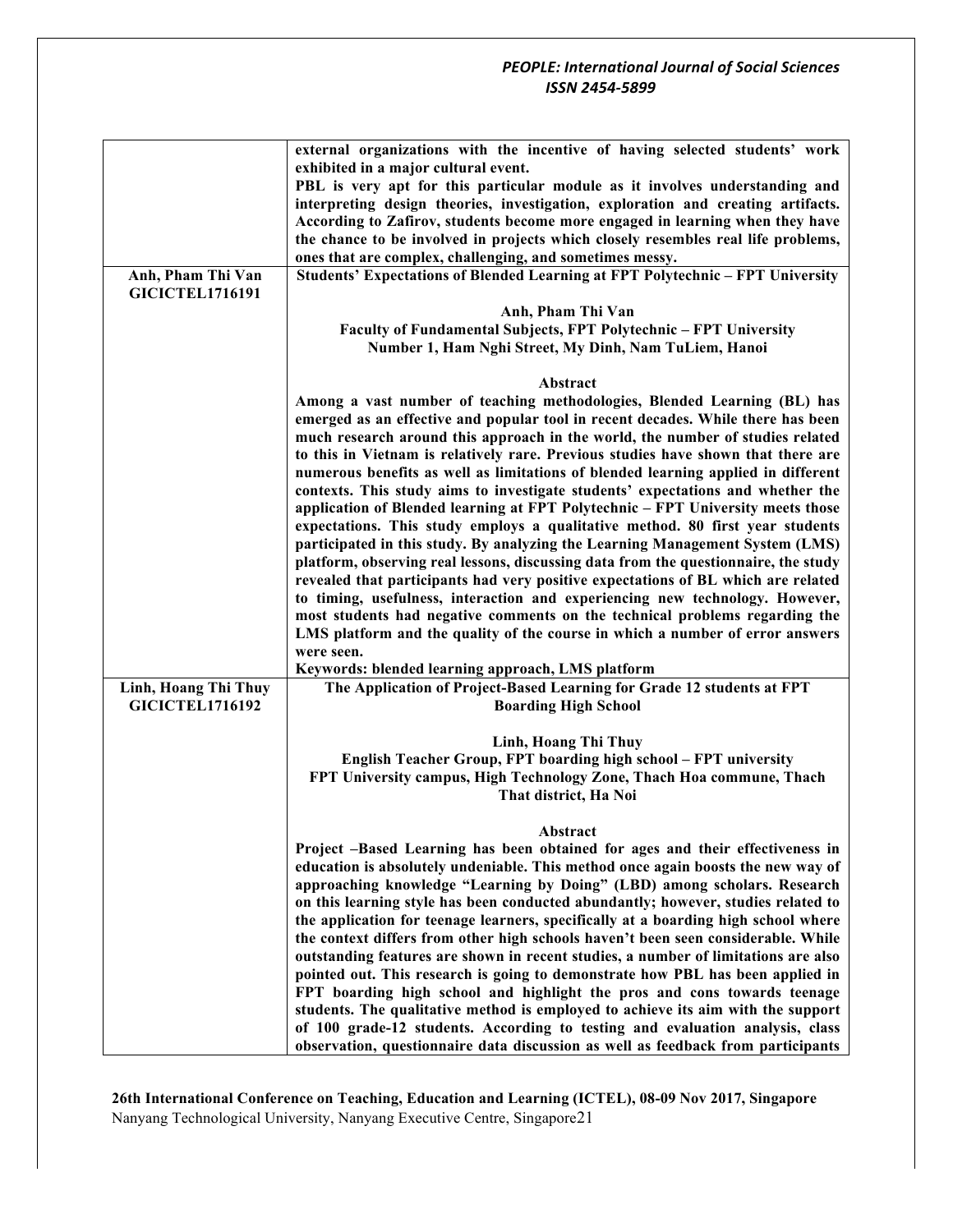|                         | within a semester, the research points out how effectively the method contributes<br>to building up learner's confidence, language competence, teamwork,<br>presentation and problem solving skills and more importantly, inspiration for<br>them. Besides, some disadvantages which need to be improved are listed as<br>timing, learning materials as well as class management.<br><b>Keywords: Project Based Learning, Learning By Doing</b> |
|-------------------------|-------------------------------------------------------------------------------------------------------------------------------------------------------------------------------------------------------------------------------------------------------------------------------------------------------------------------------------------------------------------------------------------------------------------------------------------------|
| <b>Gifty Edna Anani</b> | Quality matters: A study of the language curriculum of teacher education in                                                                                                                                                                                                                                                                                                                                                                     |
| <b>GICICTEL1716195</b>  | Ghana                                                                                                                                                                                                                                                                                                                                                                                                                                           |
|                         |                                                                                                                                                                                                                                                                                                                                                                                                                                                 |
|                         |                                                                                                                                                                                                                                                                                                                                                                                                                                                 |
|                         | <b>Gifty Edna Anani</b>                                                                                                                                                                                                                                                                                                                                                                                                                         |
|                         | Department Of Public Relations Faculty Of Communications And ICT, University                                                                                                                                                                                                                                                                                                                                                                    |
|                         | Of Professional Studies, Accra-Ghana                                                                                                                                                                                                                                                                                                                                                                                                            |
|                         |                                                                                                                                                                                                                                                                                                                                                                                                                                                 |
|                         |                                                                                                                                                                                                                                                                                                                                                                                                                                                 |
|                         | Abstract                                                                                                                                                                                                                                                                                                                                                                                                                                        |
|                         | Becoming a language teacher is a process involving the acquisition of both                                                                                                                                                                                                                                                                                                                                                                      |
|                         | linguistic competence and pedagogical competence (Wright, 2002). This is a fact                                                                                                                                                                                                                                                                                                                                                                 |
|                         | that the teacher educator ought to embrace and inculcate in the trainee. This                                                                                                                                                                                                                                                                                                                                                                   |
|                         | study aims at examining the training given to teacher trainees of English                                                                                                                                                                                                                                                                                                                                                                       |
|                         | Language and its implication for quality language instructions. The study                                                                                                                                                                                                                                                                                                                                                                       |
|                         |                                                                                                                                                                                                                                                                                                                                                                                                                                                 |
|                         | investigates the trainees' attitude and perceptions toward teaching and learning                                                                                                                                                                                                                                                                                                                                                                |
|                         | of English Language in colleges of education in Ghana. The theoretical issues                                                                                                                                                                                                                                                                                                                                                                   |
|                         | underpinning this study involve the theory of progressivism and essentialism. The                                                                                                                                                                                                                                                                                                                                                               |
|                         | design chosen for the study is the action research placed in a mixed method                                                                                                                                                                                                                                                                                                                                                                     |
|                         | paradigm. The sample for the study will be 148, comprising 46 first year trainees,                                                                                                                                                                                                                                                                                                                                                              |
|                         | 52 second years, 30 third year trainees on internship programmes and 20 tutors of                                                                                                                                                                                                                                                                                                                                                               |
|                         |                                                                                                                                                                                                                                                                                                                                                                                                                                                 |
|                         | English Language. To fulfill the aims of this research, questionnaire, interview                                                                                                                                                                                                                                                                                                                                                                |
|                         | and observation are the main instrument for the collection of the data. The                                                                                                                                                                                                                                                                                                                                                                     |
|                         | methods chosen for the analysis of data are descriptive Statistics, qualitative                                                                                                                                                                                                                                                                                                                                                                 |
|                         | Content Analysis and narrative analysis. Findings of the study would examine the                                                                                                                                                                                                                                                                                                                                                                |
|                         | curriculum experience of trainees in terms of quality and its implications on                                                                                                                                                                                                                                                                                                                                                                   |
|                         | language education in basic schools in Ghana.                                                                                                                                                                                                                                                                                                                                                                                                   |
|                         | Language, teacher, progressivism,<br><b>Keywords:</b><br>English<br>action research,                                                                                                                                                                                                                                                                                                                                                            |
|                         | pedagogical, competence                                                                                                                                                                                                                                                                                                                                                                                                                         |
|                         | <b>BRAIN-BASED LEARNING STRATEGIES IN PHYSICAL SCIENCE AS</b>                                                                                                                                                                                                                                                                                                                                                                                   |
|                         |                                                                                                                                                                                                                                                                                                                                                                                                                                                 |
|                         | <b>IMPLEMENTED IN TECHNOLOGICAL INSTITUTE OF THE PHILIPPINES-</b>                                                                                                                                                                                                                                                                                                                                                                               |
|                         | <b>SENIOR HIGH SCHOOL</b>                                                                                                                                                                                                                                                                                                                                                                                                                       |
|                         |                                                                                                                                                                                                                                                                                                                                                                                                                                                 |
|                         | Dr. Ruben E. Faltado III                                                                                                                                                                                                                                                                                                                                                                                                                        |
|                         | Associate Professor, College of Education of Technological Institute of the                                                                                                                                                                                                                                                                                                                                                                     |
|                         | <b>Philippines</b>                                                                                                                                                                                                                                                                                                                                                                                                                              |
|                         | <b>Assistant Principal of the Senior High School Department, College of Education</b>                                                                                                                                                                                                                                                                                                                                                           |
|                         | of Technological Institute of the Philippines                                                                                                                                                                                                                                                                                                                                                                                                   |
| Dr. Brenda B. Corpuz    |                                                                                                                                                                                                                                                                                                                                                                                                                                                 |
|                         | Dr. Brenda B. Corpuz                                                                                                                                                                                                                                                                                                                                                                                                                            |
| <b>GICICTEL1716196</b>  | Dean, College of Education of Technological Institute of the Philippines, Director                                                                                                                                                                                                                                                                                                                                                              |
|                         |                                                                                                                                                                                                                                                                                                                                                                                                                                                 |
|                         | of Center for Teaching Excellence and the Principal of the Senior High School                                                                                                                                                                                                                                                                                                                                                                   |
|                         | Department College of Education of Technological Institute of the Philippines                                                                                                                                                                                                                                                                                                                                                                   |
|                         | Abstract                                                                                                                                                                                                                                                                                                                                                                                                                                        |
|                         | Brain-based learning is the use of active strategies that operate based on the ways                                                                                                                                                                                                                                                                                                                                                             |
|                         |                                                                                                                                                                                                                                                                                                                                                                                                                                                 |
|                         | the brain is naturally designed to learn. This study aims to determine the                                                                                                                                                                                                                                                                                                                                                                      |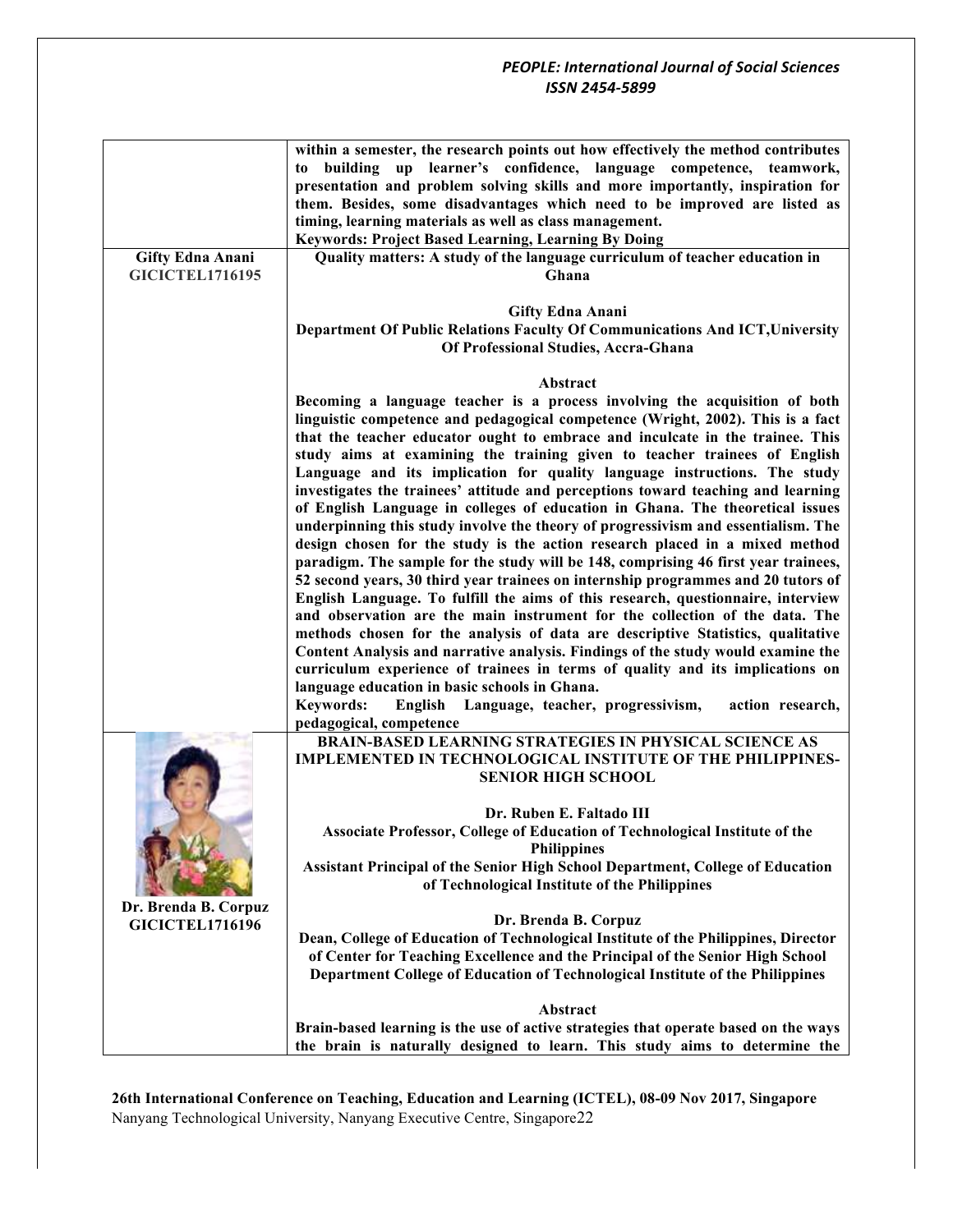|                        | effectiveness of brain-based learning strategies in teaching physical science as<br>implemented in the Senior High School department of Technological Institute of<br>the Philippines during the school year 2016-2017. In the study, a pre-test-post-test<br>experimental design was used and qualitative data related to the learning process<br>has been reached with an interview technique. During the research process, the<br>experimental group consisting of 60 students was taught incorporating brain-<br>based learning strategies, while the control group made up of 60 students was<br>taught with the traditional teaching approach. The data gathered were tabulated,<br>analyzed and interpreted by using appropriate tests of significance, such as mean,<br>standard deviation, and t-test. The level of significance was 0.05. The findings of<br>the study revealed that the brain-based learning strategies used in the<br>experimental group were more effective in increasing student achievement than<br>the traditional approach used in the control group. Furthermore, the students in<br>the experimental group claimed that they felt energized, happy, and more relaxed<br>while learning. Due to the positive effect of these strategies, it is desired to be<br>implemented in other learning areas like English and Mathematics and to other<br>group of learners in the elementary level.<br>Keywords: Brain-Based Learning, Physical Science, Senior High School, Active |  |  |  |  |
|------------------------|---------------------------------------------------------------------------------------------------------------------------------------------------------------------------------------------------------------------------------------------------------------------------------------------------------------------------------------------------------------------------------------------------------------------------------------------------------------------------------------------------------------------------------------------------------------------------------------------------------------------------------------------------------------------------------------------------------------------------------------------------------------------------------------------------------------------------------------------------------------------------------------------------------------------------------------------------------------------------------------------------------------------------------------------------------------------------------------------------------------------------------------------------------------------------------------------------------------------------------------------------------------------------------------------------------------------------------------------------------------------------------------------------------------------------------------------------------------------------------------------------------------|--|--|--|--|
|                        | <b>Strategies, Student Achievement</b>                                                                                                                                                                                                                                                                                                                                                                                                                                                                                                                                                                                                                                                                                                                                                                                                                                                                                                                                                                                                                                                                                                                                                                                                                                                                                                                                                                                                                                                                        |  |  |  |  |
| Ivee K. Guce, Ph.D.    | <b>Mathematical Writing Errors in Expository Writings of College Mathematics</b>                                                                                                                                                                                                                                                                                                                                                                                                                                                                                                                                                                                                                                                                                                                                                                                                                                                                                                                                                                                                                                                                                                                                                                                                                                                                                                                                                                                                                              |  |  |  |  |
| <b>GICICTEL1716198</b> | <b>Students</b>                                                                                                                                                                                                                                                                                                                                                                                                                                                                                                                                                                                                                                                                                                                                                                                                                                                                                                                                                                                                                                                                                                                                                                                                                                                                                                                                                                                                                                                                                               |  |  |  |  |
|                        |                                                                                                                                                                                                                                                                                                                                                                                                                                                                                                                                                                                                                                                                                                                                                                                                                                                                                                                                                                                                                                                                                                                                                                                                                                                                                                                                                                                                                                                                                                               |  |  |  |  |
|                        | Ivee K. Guce, Ph.D.                                                                                                                                                                                                                                                                                                                                                                                                                                                                                                                                                                                                                                                                                                                                                                                                                                                                                                                                                                                                                                                                                                                                                                                                                                                                                                                                                                                                                                                                                           |  |  |  |  |
|                        | Mathematics Department, De La Salle Lipa, Lipa City, Philippines                                                                                                                                                                                                                                                                                                                                                                                                                                                                                                                                                                                                                                                                                                                                                                                                                                                                                                                                                                                                                                                                                                                                                                                                                                                                                                                                                                                                                                              |  |  |  |  |
|                        |                                                                                                                                                                                                                                                                                                                                                                                                                                                                                                                                                                                                                                                                                                                                                                                                                                                                                                                                                                                                                                                                                                                                                                                                                                                                                                                                                                                                                                                                                                               |  |  |  |  |
|                        | Abstract                                                                                                                                                                                                                                                                                                                                                                                                                                                                                                                                                                                                                                                                                                                                                                                                                                                                                                                                                                                                                                                                                                                                                                                                                                                                                                                                                                                                                                                                                                      |  |  |  |  |
|                        | Despite the efforts to confirm the effectiveness of writing in learning mathematics,                                                                                                                                                                                                                                                                                                                                                                                                                                                                                                                                                                                                                                                                                                                                                                                                                                                                                                                                                                                                                                                                                                                                                                                                                                                                                                                                                                                                                          |  |  |  |  |
|                        | analysis on common errors in mathematical writings has not received sufficient                                                                                                                                                                                                                                                                                                                                                                                                                                                                                                                                                                                                                                                                                                                                                                                                                                                                                                                                                                                                                                                                                                                                                                                                                                                                                                                                                                                                                                |  |  |  |  |
|                        | attention. This study aimed to provide an account of the students' procedural                                                                                                                                                                                                                                                                                                                                                                                                                                                                                                                                                                                                                                                                                                                                                                                                                                                                                                                                                                                                                                                                                                                                                                                                                                                                                                                                                                                                                                 |  |  |  |  |
|                        | explanations in terms of their commonly committed errors in mathematical                                                                                                                                                                                                                                                                                                                                                                                                                                                                                                                                                                                                                                                                                                                                                                                                                                                                                                                                                                                                                                                                                                                                                                                                                                                                                                                                                                                                                                      |  |  |  |  |
|                        | writing. Nine errors in mathematical writing were pre-defined -- namely, misuse                                                                                                                                                                                                                                                                                                                                                                                                                                                                                                                                                                                                                                                                                                                                                                                                                                                                                                                                                                                                                                                                                                                                                                                                                                                                                                                                                                                                                               |  |  |  |  |
|                        | of mathematical terms, misuse of mathematical symbols, incorrect notation,                                                                                                                                                                                                                                                                                                                                                                                                                                                                                                                                                                                                                                                                                                                                                                                                                                                                                                                                                                                                                                                                                                                                                                                                                                                                                                                                                                                                                                    |  |  |  |  |
|                        | incorrect grammar, incorrect capitalization, no or incorrect punctuation, vague                                                                                                                                                                                                                                                                                                                                                                                                                                                                                                                                                                                                                                                                                                                                                                                                                                                                                                                                                                                                                                                                                                                                                                                                                                                                                                                                                                                                                               |  |  |  |  |
|                        | term, incorrect term, and lack of term or phrase. This study used qualitative                                                                                                                                                                                                                                                                                                                                                                                                                                                                                                                                                                                                                                                                                                                                                                                                                                                                                                                                                                                                                                                                                                                                                                                                                                                                                                                                                                                                                                 |  |  |  |  |
|                        | method of research to keep a record of errors in mathematical writing.                                                                                                                                                                                                                                                                                                                                                                                                                                                                                                                                                                                                                                                                                                                                                                                                                                                                                                                                                                                                                                                                                                                                                                                                                                                                                                                                                                                                                                        |  |  |  |  |
|                        | Conducted in the College of Education Arts and Sciences of De La Salle Lipa, the                                                                                                                                                                                                                                                                                                                                                                                                                                                                                                                                                                                                                                                                                                                                                                                                                                                                                                                                                                                                                                                                                                                                                                                                                                                                                                                                                                                                                              |  |  |  |  |
|                        | respondents were twelve BS Mathematics students enrolled in Advanced Calculus                                                                                                                                                                                                                                                                                                                                                                                                                                                                                                                                                                                                                                                                                                                                                                                                                                                                                                                                                                                                                                                                                                                                                                                                                                                                                                                                                                                                                                 |  |  |  |  |
|                        | 1 class. Results revealed that the most committed errors done in mathematical                                                                                                                                                                                                                                                                                                                                                                                                                                                                                                                                                                                                                                                                                                                                                                                                                                                                                                                                                                                                                                                                                                                                                                                                                                                                                                                                                                                                                                 |  |  |  |  |
|                        | writing are incorrect grammar and misuse of mathematical symbols. Certainly,                                                                                                                                                                                                                                                                                                                                                                                                                                                                                                                                                                                                                                                                                                                                                                                                                                                                                                                                                                                                                                                                                                                                                                                                                                                                                                                                                                                                                                  |  |  |  |  |
|                        | intervention programs on mathematics writing will bring favorable outcomes.                                                                                                                                                                                                                                                                                                                                                                                                                                                                                                                                                                                                                                                                                                                                                                                                                                                                                                                                                                                                                                                                                                                                                                                                                                                                                                                                                                                                                                   |  |  |  |  |
|                        | Language courses in the students' curriculum which tackle proper grammar                                                                                                                                                                                                                                                                                                                                                                                                                                                                                                                                                                                                                                                                                                                                                                                                                                                                                                                                                                                                                                                                                                                                                                                                                                                                                                                                                                                                                                      |  |  |  |  |
|                        | usage may be integrated with writing about mathematics as part of the student                                                                                                                                                                                                                                                                                                                                                                                                                                                                                                                                                                                                                                                                                                                                                                                                                                                                                                                                                                                                                                                                                                                                                                                                                                                                                                                                                                                                                                 |  |  |  |  |
|                        | activities. Such will provide the students with writing experiences fitted to their                                                                                                                                                                                                                                                                                                                                                                                                                                                                                                                                                                                                                                                                                                                                                                                                                                                                                                                                                                                                                                                                                                                                                                                                                                                                                                                                                                                                                           |  |  |  |  |
|                        | discipline.                                                                                                                                                                                                                                                                                                                                                                                                                                                                                                                                                                                                                                                                                                                                                                                                                                                                                                                                                                                                                                                                                                                                                                                                                                                                                                                                                                                                                                                                                                   |  |  |  |  |
|                        | Keywords: mathematical writing, procedural explanation                                                                                                                                                                                                                                                                                                                                                                                                                                                                                                                                                                                                                                                                                                                                                                                                                                                                                                                                                                                                                                                                                                                                                                                                                                                                                                                                                                                                                                                        |  |  |  |  |
| OktaviaRetnoNawangw    | The effectiveness of implementing podcast learning projectin enhancing students'                                                                                                                                                                                                                                                                                                                                                                                                                                                                                                                                                                                                                                                                                                                                                                                                                                                                                                                                                                                                                                                                                                                                                                                                                                                                                                                                                                                                                              |  |  |  |  |
| ulan                   | speaking achievementIn the fully digital era                                                                                                                                                                                                                                                                                                                                                                                                                                                                                                                                                                                                                                                                                                                                                                                                                                                                                                                                                                                                                                                                                                                                                                                                                                                                                                                                                                                                                                                                  |  |  |  |  |
| <b>GICICTEL1716199</b> |                                                                                                                                                                                                                                                                                                                                                                                                                                                                                                                                                                                                                                                                                                                                                                                                                                                                                                                                                                                                                                                                                                                                                                                                                                                                                                                                                                                                                                                                                                               |  |  |  |  |
|                        | OktaviaRetnoNawangwulan                                                                                                                                                                                                                                                                                                                                                                                                                                                                                                                                                                                                                                                                                                                                                                                                                                                                                                                                                                                                                                                                                                                                                                                                                                                                                                                                                                                                                                                                                       |  |  |  |  |
|                        | <b>Indonesia Endowment Fund for Education (LPDP)</b>                                                                                                                                                                                                                                                                                                                                                                                                                                                                                                                                                                                                                                                                                                                                                                                                                                                                                                                                                                                                                                                                                                                                                                                                                                                                                                                                                                                                                                                          |  |  |  |  |
|                        | <b>State University of Malang</b>                                                                                                                                                                                                                                                                                                                                                                                                                                                                                                                                                                                                                                                                                                                                                                                                                                                                                                                                                                                                                                                                                                                                                                                                                                                                                                                                                                                                                                                                             |  |  |  |  |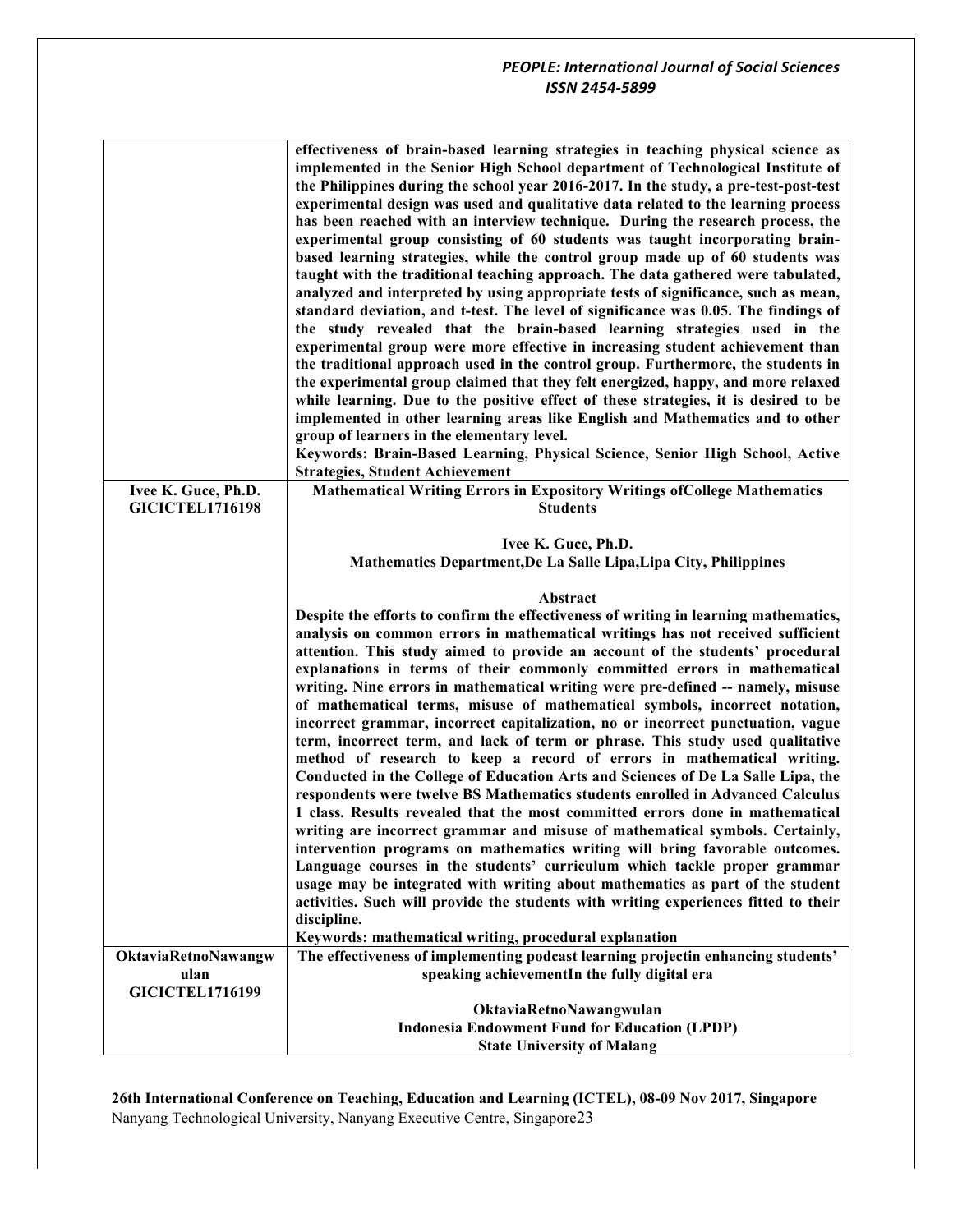#### **Abstract**

**The purpose of the present study aims to investigate whether implementing ICT (Information and Communication Technology) in language teaching and learning, focused on the implementation of podcast learning project, helps the learners to enhance their speaking achievement. In the current century, the appropriation of technological platforms which requires new approaches for education should be fostered to today's youth, often referred as digital natives, since they are growing up surrounded and immersed in rapid technological development. This study was conducted with the tenth grade students of science program at SMAN 4 Jember. They were assigned into experimental and control group randomly. To assess their speaking performances in the post-test, analytic scoring rubric covering content, fluency, accuracy on pronounciation, grammar, and spelling was used. From the data analysis, the value of significance column (2**  $tailed)$  was  $0.025$ , which was lower than  $0.05$  ( $p<0.05$ ). Consequently, the **formulated null hypothesis (H0) was rejected. Regarding the result of this research, the implementation of podcast learning project gave a significant effect on the tenth grade students' speaking achievement. Further, the implementation of podcast learning project generates the students motivating and challenging. Thus, the current study recommended that EFL learners need to be familiarized and trained with the use of podcasting technology in language learning in order to get better gains in all language skills.**

**Keywords: ICT in education; podcast learning project; EFL speaking in Indonesia; speaking achievement.**

**Language Rules Are Greek To Me: An Action Research Paper On Grammar Issues On The English Writing Profeciency Of A Language Learner**



**Department Of Teacher Education,UM Tagum College,Tagum City, Philippines**

### **Abstract**

**In most countries where English is second or foreign language the problem always takes its root on grammar rules especially in writing especially in the case of Philippines, particularly in Mindanao where students are mostly multilingual. This has been the concern of the researcher since it is important to note that English has been very widely introduced in the Philippines and is considered vital in every Filipino citizen to compete globally. This research study used Qualitative study particularly single case study to address the problem. Using purposive sampling, the participant was chosen as one who had problems in writing grammatically. The first research question aimed at identifying grammar errors committed by the participant through her writing outputs. The results of this inquiry were identified problems on subject-verb agreement, fragmented and run-on sentences, error in using article, prepositional errors and omission, pronoun agreement errors, plural and possessive noun confusion, and faulty pronoun reference. The results simply suggest that there are factors in committing these errors. For such reasons, a second research question was formulated regarding the causes of committing such grammatical errors by conducting an interview to the participant. The results produced involved pedagogical factors, misconceptions on language rules, memory issues, and priority concerns. This research will bring essential guide for teachers of English language on what topics need to be given importance in the teaching of grammar** 

**26th International Conference on Teaching, Education and Learning (ICTEL), 08-09 Nov 2017, Singapore** Nanyang Technological University, Nanyang Executive Centre, Singapore24



**Denver Niel Sanchez GICICTEL1716200**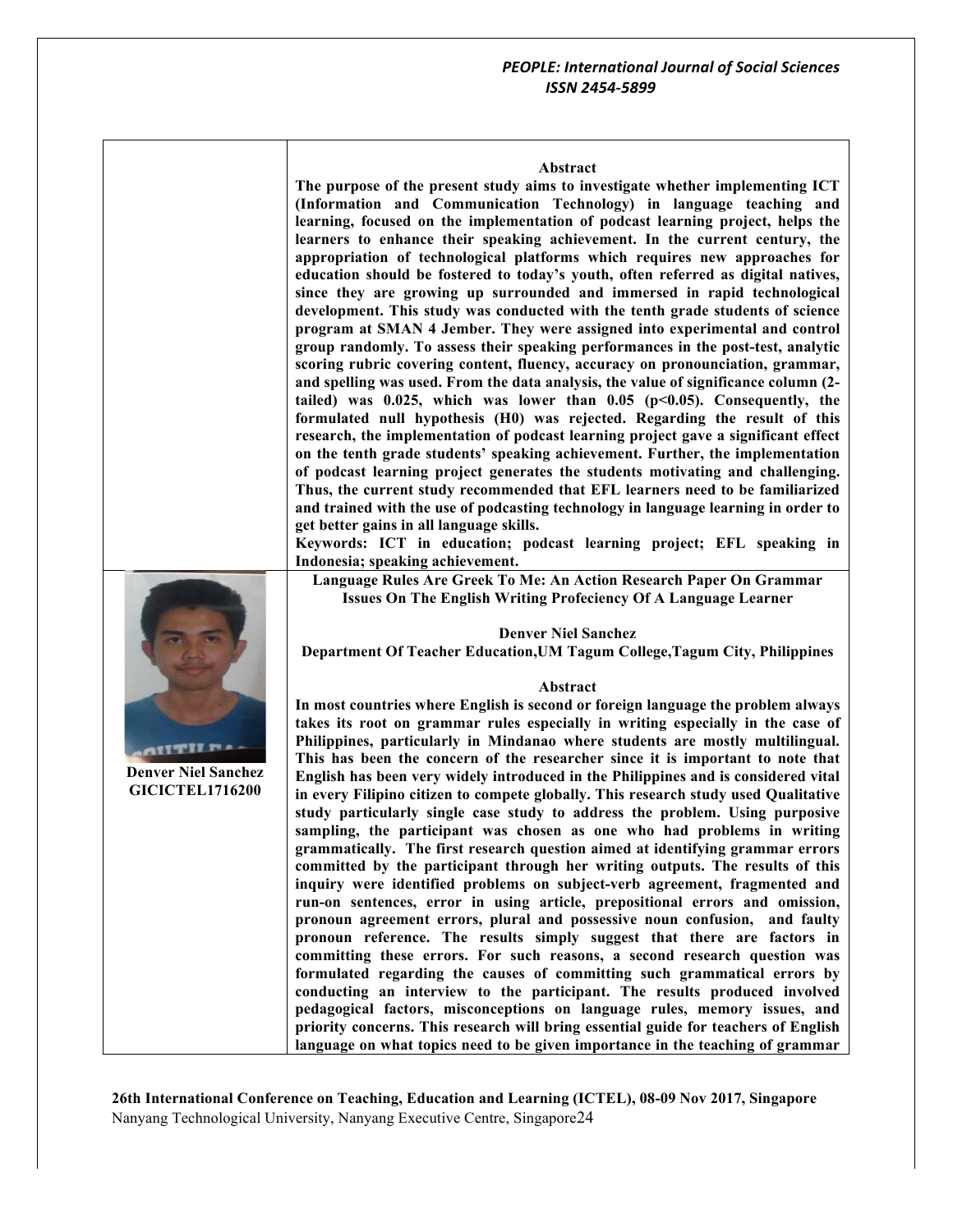|                        | in writing. The researcher suggested that teacher must monitor the progress of                                                                 |
|------------------------|------------------------------------------------------------------------------------------------------------------------------------------------|
|                        | students and encourage them to join workshops on grammar and writing or to                                                                     |
|                        | make one for the students.                                                                                                                     |
|                        | Keywords: Grammar errors, Grammar rules, English writing                                                                                       |
| I-Fan Liu              | The research and development of 3D Interactive Gamification Astronomy                                                                          |
| <b>GICICTEL1716201</b> | <b>Learning System</b>                                                                                                                         |
|                        |                                                                                                                                                |
|                        | <b>I-Fan Liu</b>                                                                                                                               |
|                        | Department of Information Management, Oriental Institute of Technology,<br>New Taipei City, Taiwan                                             |
|                        |                                                                                                                                                |
|                        | Chun-Wang Wei                                                                                                                                  |
|                        | Department of Healthcare Administration and Medical Informatics, Kaohsiung                                                                     |
|                        | Medical University, Kaohsiung, Taiwan                                                                                                          |
|                        |                                                                                                                                                |
|                        | <b>ABSTRACT</b>                                                                                                                                |
|                        | In order to help elementary school students better understand the planets and                                                                  |
|                        | constellations of the solar system, this study used Unity 3D interactive technology                                                            |
|                        | to develop a 3D interactive gamification astronomy learning system that assisted                                                               |
|                        | students in learning the shapes and positions of planets and constellations through                                                            |
|                        | interactive simulations; integration of Greek mythology stories and games                                                                      |
|                        | relating to the constellations helped to make astronomy learning more interesting.                                                             |
|                        | Keyword: Gamification, Astronomy learning, 3D Interactive learning system                                                                      |
| <b>Xin Zhang</b>       | <b>Examining EFL Teaching and Learning through Metaphorical Analysis</b>                                                                       |
| <b>GICICTEL1716202</b> |                                                                                                                                                |
|                        | <b>Xin Zhang</b><br>English Language Center, Shantou University, Shantou, China                                                                |
|                        |                                                                                                                                                |
|                        | Abstract                                                                                                                                       |
|                        | This presentation intends to present a study about EFL teaching and learning at                                                                |
|                        | non-English major undergraduate level in China. Metaphor has been frequently                                                                   |
|                        | used as a research tool for better understanding of beliefs about school, teaching                                                             |
|                        | and curriculum. Educational concepts and process have long been described in                                                                   |
|                        | metaphorical terms either as single 'X is Y' metaphors or as clusters of                                                                       |
|                        | metaphors. This study elicited an exploratory angle, describing both student                                                                   |
|                        | participants' and teacher participants' conceptualizations of English language                                                                 |
|                        | teacher through an analysis of metaphors they created in the 'X is Y' format (e.g.,                                                            |
|                        | "language learning is  because"). Two groups of student participants were                                                                      |
|                        | non-English Major Students who registered in level 1 and level 4 courses at a key                                                              |
|                        | university in China. A group of teacher participants were in-service teachers who                                                              |
|                        | were teaching at an English Language Center in a key university. They were                                                                     |
|                        | required to complete two prompts, "EFL teaching is because" and "EFL                                                                           |
|                        | learning is because", and student participants to complete "EFL teaching<br>is because" and "EFL learning is because" in English. The elicited |
|                        | metaphors were collected, categorized, analyzed and compared. TEACHER AS                                                                       |
|                        | KNOWLEDGE PROVIDER and LEADER is the widely-held belief in the two                                                                             |
|                        | student groups. However, most teacher participants believed the cooperation with                                                               |
|                        | students. It indicated a gap between teachers' and students' understanding of                                                                  |
|                        | teachers' roles. Through the understanding of students' beliefs of EFL teaching                                                                |
|                        | and learning, it provided insightful suggestion for EFL teaching. Students                                                                     |
|                        | response reveals teacher dominant situation. In future, try different                                                                          |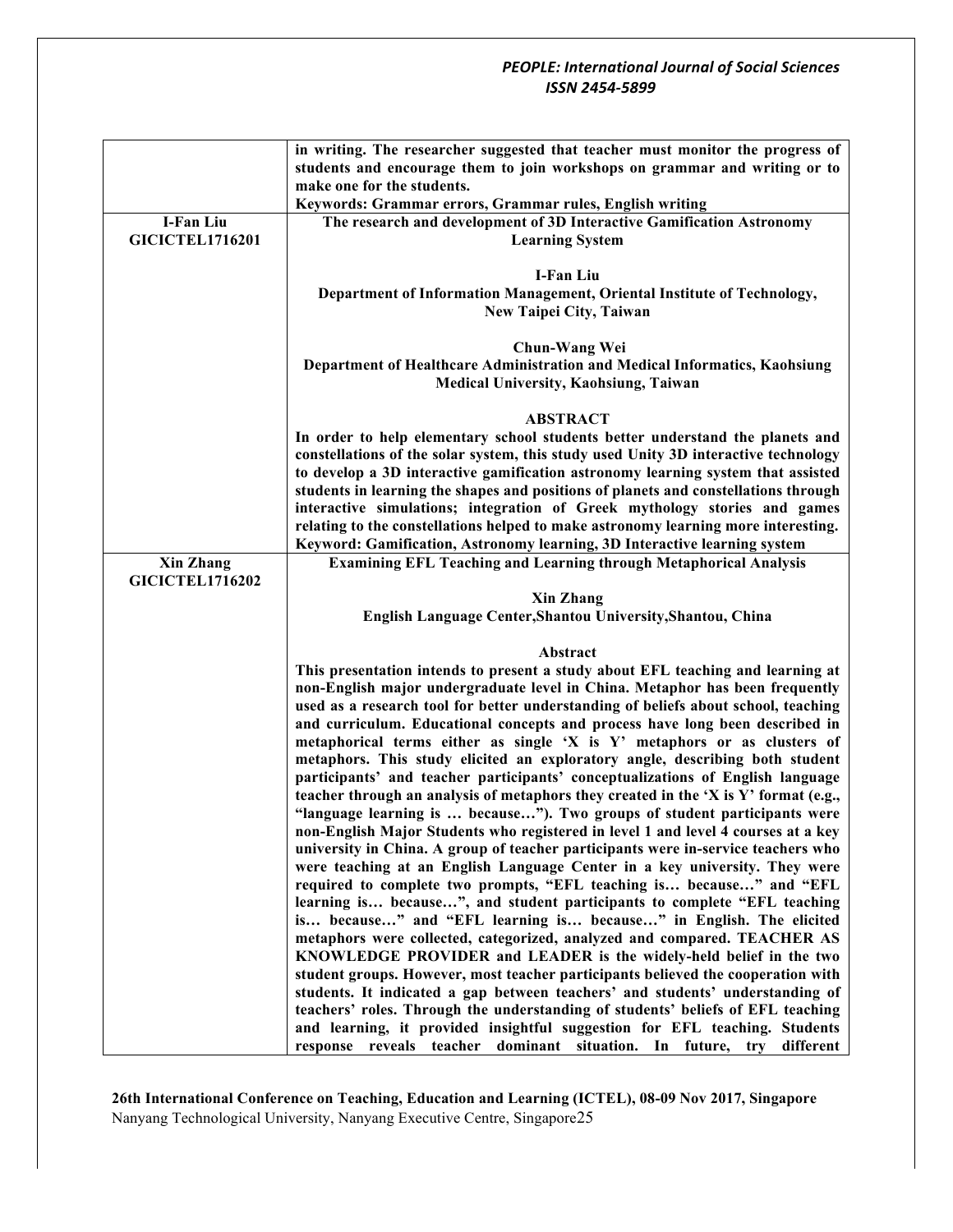|                                                     | methodologies and transfer to student-center classroom.                                                                                                                                                                                                                                                                                                                                                                                                                                                                                                                                                                                                                                                                                                                                                                                                                                                                                                                                                                                                                                                                                                                                                                                                                                                                                                                                                                                                                                                                                                                                                                                                                                                                                                                                                                                                                        |  |  |  |  |
|-----------------------------------------------------|--------------------------------------------------------------------------------------------------------------------------------------------------------------------------------------------------------------------------------------------------------------------------------------------------------------------------------------------------------------------------------------------------------------------------------------------------------------------------------------------------------------------------------------------------------------------------------------------------------------------------------------------------------------------------------------------------------------------------------------------------------------------------------------------------------------------------------------------------------------------------------------------------------------------------------------------------------------------------------------------------------------------------------------------------------------------------------------------------------------------------------------------------------------------------------------------------------------------------------------------------------------------------------------------------------------------------------------------------------------------------------------------------------------------------------------------------------------------------------------------------------------------------------------------------------------------------------------------------------------------------------------------------------------------------------------------------------------------------------------------------------------------------------------------------------------------------------------------------------------------------------|--|--|--|--|
|                                                     | Keywords: EFL Teaching, Metaphorical Analysis, University Student                                                                                                                                                                                                                                                                                                                                                                                                                                                                                                                                                                                                                                                                                                                                                                                                                                                                                                                                                                                                                                                                                                                                                                                                                                                                                                                                                                                                                                                                                                                                                                                                                                                                                                                                                                                                              |  |  |  |  |
| KudakwasheMadzima<br><b>GICICTEL1716203</b>         | E-Learning adoption at a rural South African University: Opportunities and<br><b>Challenges</b>                                                                                                                                                                                                                                                                                                                                                                                                                                                                                                                                                                                                                                                                                                                                                                                                                                                                                                                                                                                                                                                                                                                                                                                                                                                                                                                                                                                                                                                                                                                                                                                                                                                                                                                                                                                |  |  |  |  |
|                                                     | K. Madzima                                                                                                                                                                                                                                                                                                                                                                                                                                                                                                                                                                                                                                                                                                                                                                                                                                                                                                                                                                                                                                                                                                                                                                                                                                                                                                                                                                                                                                                                                                                                                                                                                                                                                                                                                                                                                                                                     |  |  |  |  |
|                                                     | <b>University of Venda, South Africa</b>                                                                                                                                                                                                                                                                                                                                                                                                                                                                                                                                                                                                                                                                                                                                                                                                                                                                                                                                                                                                                                                                                                                                                                                                                                                                                                                                                                                                                                                                                                                                                                                                                                                                                                                                                                                                                                       |  |  |  |  |
|                                                     |                                                                                                                                                                                                                                                                                                                                                                                                                                                                                                                                                                                                                                                                                                                                                                                                                                                                                                                                                                                                                                                                                                                                                                                                                                                                                                                                                                                                                                                                                                                                                                                                                                                                                                                                                                                                                                                                                |  |  |  |  |
|                                                     | M.Moyo<br>Cape Peninsula University of Technology, South Africa                                                                                                                                                                                                                                                                                                                                                                                                                                                                                                                                                                                                                                                                                                                                                                                                                                                                                                                                                                                                                                                                                                                                                                                                                                                                                                                                                                                                                                                                                                                                                                                                                                                                                                                                                                                                                |  |  |  |  |
|                                                     |                                                                                                                                                                                                                                                                                                                                                                                                                                                                                                                                                                                                                                                                                                                                                                                                                                                                                                                                                                                                                                                                                                                                                                                                                                                                                                                                                                                                                                                                                                                                                                                                                                                                                                                                                                                                                                                                                |  |  |  |  |
|                                                     | C. Mushinye                                                                                                                                                                                                                                                                                                                                                                                                                                                                                                                                                                                                                                                                                                                                                                                                                                                                                                                                                                                                                                                                                                                                                                                                                                                                                                                                                                                                                                                                                                                                                                                                                                                                                                                                                                                                                                                                    |  |  |  |  |
|                                                     | Tswane University of Science & Technology, South Africa                                                                                                                                                                                                                                                                                                                                                                                                                                                                                                                                                                                                                                                                                                                                                                                                                                                                                                                                                                                                                                                                                                                                                                                                                                                                                                                                                                                                                                                                                                                                                                                                                                                                                                                                                                                                                        |  |  |  |  |
|                                                     | Abstract                                                                                                                                                                                                                                                                                                                                                                                                                                                                                                                                                                                                                                                                                                                                                                                                                                                                                                                                                                                                                                                                                                                                                                                                                                                                                                                                                                                                                                                                                                                                                                                                                                                                                                                                                                                                                                                                       |  |  |  |  |
|                                                     | The Higher Education landscape in South Africa has been grappling with many<br>challenges in the recent years. The massification and internationalisation of<br>higher education in South Africa has brought about new challenges, pressures<br>and, to some extent, some opportunities for Universities. Most South African<br>institutions of higher learning are faced with challenges that range from funding<br>challenges to infrastructure (facilities or space) challenges. The massification of<br>higher education has resulted in large numbers of students per class for most<br>degree programs and this is forcing institutions to start exploring alternative<br>methods of curriculum delivery of which e-learning is one of them. E-learning in<br>higher education has been regarded as one of the tools that can bring solutions to<br>some of these challenges faced by higher educational institutions the world over.<br>If implemented and used properly, e-learning is said to bring about a great deal of<br>benefits to institutions of higher learning. However, extra care must be taken<br>when introducing any technology in an educational setting for it to bring about<br>the desired results. Research has shown that the use of e-learning platforms<br>amongst many educators and students is still very low, although they may<br>generally be familiar with computer technology. This study explores the factors<br>that are affecting the uptake and usage of an e-learning platform that was<br>implemented at our example of a rural South African University. The paper<br>highlights and makes an analysis of the opportunities and challenges of e-learning<br>adoption using a case study of rural South African University. With respect to<br>challenges of e-learning adoption we explore a wide range of contributing factors |  |  |  |  |
|                                                     | such as the usability of the LMS, characteristics of the academics, the students'<br>characteristics, e-readiness, perceptions, cultural aspects, etc. A structured<br>questionnaire was designed and used to collect data. The collected data was<br>analysed using a statistical software package. Conclusions and recommendations<br>were drawn based on the challenges and opportunities identified.                                                                                                                                                                                                                                                                                                                                                                                                                                                                                                                                                                                                                                                                                                                                                                                                                                                                                                                                                                                                                                                                                                                                                                                                                                                                                                                                                                                                                                                                       |  |  |  |  |
|                                                     | Keywords: e-learning, adoption, massification, internationalisation, challenges,<br>opportunities, infrastructure                                                                                                                                                                                                                                                                                                                                                                                                                                                                                                                                                                                                                                                                                                                                                                                                                                                                                                                                                                                                                                                                                                                                                                                                                                                                                                                                                                                                                                                                                                                                                                                                                                                                                                                                                              |  |  |  |  |
| <b>Solomon Madzvamuse</b><br><b>GICICTEL1716204</b> | Investigating factors influencing the implementation of e-learning in rural based<br>universities                                                                                                                                                                                                                                                                                                                                                                                                                                                                                                                                                                                                                                                                                                                                                                                                                                                                                                                                                                                                                                                                                                                                                                                                                                                                                                                                                                                                                                                                                                                                                                                                                                                                                                                                                                              |  |  |  |  |
|                                                     | <b>Solomon Madzvamuse</b><br><b>Business Information Systems, University Of Venda, Thohoyandou, South Africa</b>                                                                                                                                                                                                                                                                                                                                                                                                                                                                                                                                                                                                                                                                                                                                                                                                                                                                                                                                                                                                                                                                                                                                                                                                                                                                                                                                                                                                                                                                                                                                                                                                                                                                                                                                                               |  |  |  |  |
|                                                     | <b>Naziya Patel</b>                                                                                                                                                                                                                                                                                                                                                                                                                                                                                                                                                                                                                                                                                                                                                                                                                                                                                                                                                                                                                                                                                                                                                                                                                                                                                                                                                                                                                                                                                                                                                                                                                                                                                                                                                                                                                                                            |  |  |  |  |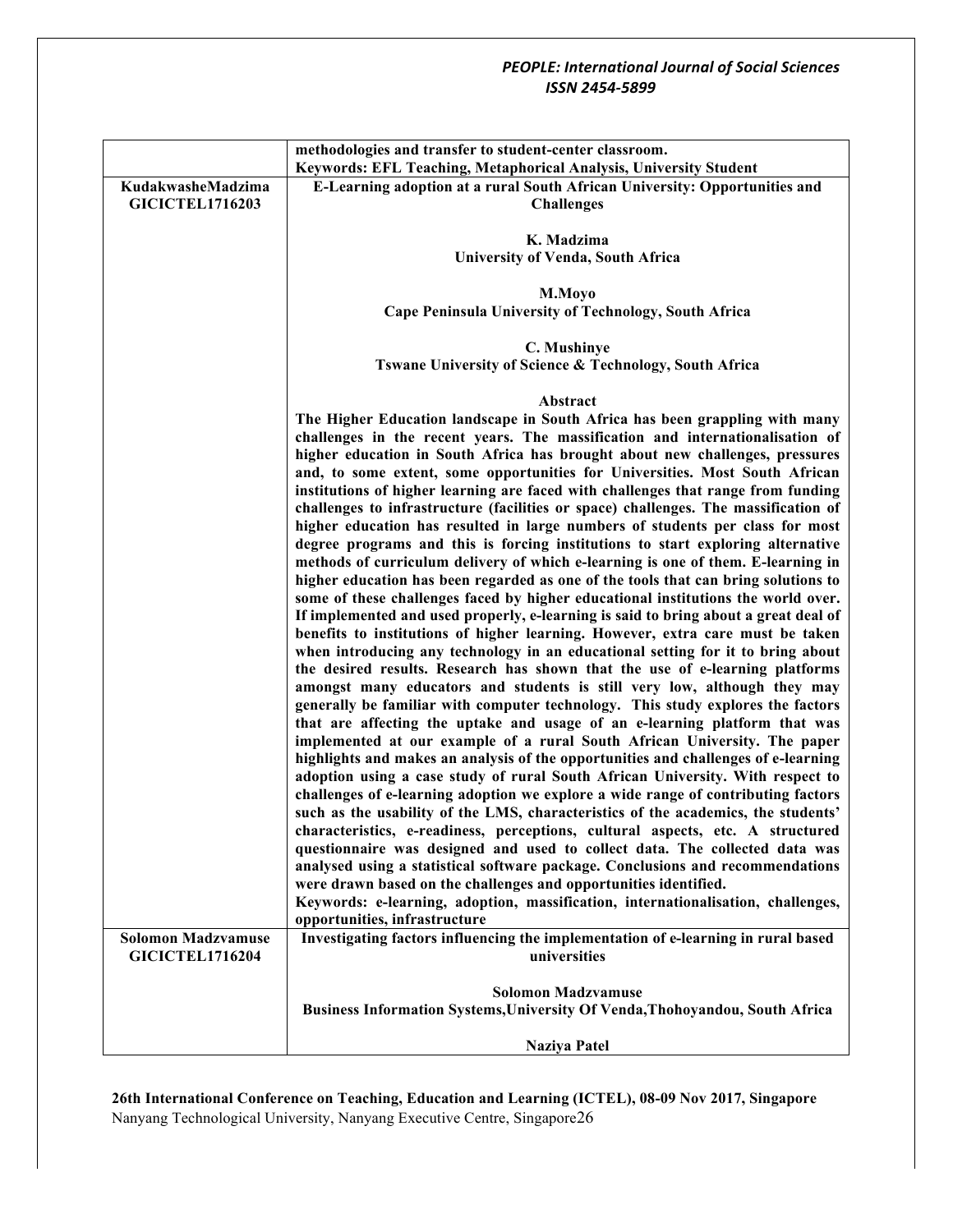|  | Abstract |  |  |
|--|----------|--|--|
|  |          |  |  |

|                        | Educational institutions are being influenced by developments in Information and<br>Communication Technology. Heavy investments in technologies such as e-<br>learning platforms, create a novel teaching and learning environment which<br>provides an effective way of delivery of education through ELearning. E-learning<br>offers a variety of opportunities for developing countries and rural based<br>universities to support their educational systems. (Yaghoubi, 2008, p. 94) Asserts<br>that, one of the urgent needs of developing countries is to employ higher<br>education institutions such as universities and colleges with e-learning facilities.<br>According to (Suleman, Ssekakubo, & Marsden, 2011, p. 231) in developing<br>countries e-learning initiatives do not fulfil their full potential and they fail, which<br>is either partially or totally. (Yaghoubi, 2008, p. 84) Further states that the<br>educational institutions generally face problems when adopting the latest<br>technology.<br>Despite the potential of eLearning platforms in supporting conventional teaching<br>and learning activities, adoption of these technologies into teaching and learning<br>activities has been a challenge in rural based universities in SA.<br>The aim of this study was to provide an insight on introduction of the e-learning<br>platform at University Of Venda. As sub objectives the research determined the<br>usage of e-learning platform by the students and lecturers at University Of<br>Venda, it determined the impact of e-learning and identified the support provided<br>by University and finally, established the perception of users on e-learning at the |
|------------------------|----------------------------------------------------------------------------------------------------------------------------------------------------------------------------------------------------------------------------------------------------------------------------------------------------------------------------------------------------------------------------------------------------------------------------------------------------------------------------------------------------------------------------------------------------------------------------------------------------------------------------------------------------------------------------------------------------------------------------------------------------------------------------------------------------------------------------------------------------------------------------------------------------------------------------------------------------------------------------------------------------------------------------------------------------------------------------------------------------------------------------------------------------------------------------------------------------------------------------------------------------------------------------------------------------------------------------------------------------------------------------------------------------------------------------------------------------------------------------------------------------------------------------------------------------------------------------------------------------------------------------------------------------------------------------------------------------------------|
|                        | University.                                                                                                                                                                                                                                                                                                                                                                                                                                                                                                                                                                                                                                                                                                                                                                                                                                                                                                                                                                                                                                                                                                                                                                                                                                                                                                                                                                                                                                                                                                                                                                                                                                                                                                    |
|                        | The Research has established a set of factors influencing the poor adoption of<br>eLearning as a tool for teaching and learning in rural universities and suggestions                                                                                                                                                                                                                                                                                                                                                                                                                                                                                                                                                                                                                                                                                                                                                                                                                                                                                                                                                                                                                                                                                                                                                                                                                                                                                                                                                                                                                                                                                                                                          |
|                        | for improvement where also identified. The research has a future scope of                                                                                                                                                                                                                                                                                                                                                                                                                                                                                                                                                                                                                                                                                                                                                                                                                                                                                                                                                                                                                                                                                                                                                                                                                                                                                                                                                                                                                                                                                                                                                                                                                                      |
|                        | establishing a platform for implementation of eLearning for rural universities in                                                                                                                                                                                                                                                                                                                                                                                                                                                                                                                                                                                                                                                                                                                                                                                                                                                                                                                                                                                                                                                                                                                                                                                                                                                                                                                                                                                                                                                                                                                                                                                                                              |
|                        | SA.<br>Keyterms: ELearning, ELearning platform, teaching and learning activities.                                                                                                                                                                                                                                                                                                                                                                                                                                                                                                                                                                                                                                                                                                                                                                                                                                                                                                                                                                                                                                                                                                                                                                                                                                                                                                                                                                                                                                                                                                                                                                                                                              |
| Prof BasavarajDonur    | <b>Teaching English As A Foreign Language</b>                                                                                                                                                                                                                                                                                                                                                                                                                                                                                                                                                                                                                                                                                                                                                                                                                                                                                                                                                                                                                                                                                                                                                                                                                                                                                                                                                                                                                                                                                                                                                                                                                                                                  |
| <b>GICICTEL1716206</b> |                                                                                                                                                                                                                                                                                                                                                                                                                                                                                                                                                                                                                                                                                                                                                                                                                                                                                                                                                                                                                                                                                                                                                                                                                                                                                                                                                                                                                                                                                                                                                                                                                                                                                                                |
|                        | Prof BasavarajDonur                                                                                                                                                                                                                                                                                                                                                                                                                                                                                                                                                                                                                                                                                                                                                                                                                                                                                                                                                                                                                                                                                                                                                                                                                                                                                                                                                                                                                                                                                                                                                                                                                                                                                            |
|                        | Department Of English, Indira Gandhi National Tribal University, Amarkantak,<br>Madhya Pradesh, India                                                                                                                                                                                                                                                                                                                                                                                                                                                                                                                                                                                                                                                                                                                                                                                                                                                                                                                                                                                                                                                                                                                                                                                                                                                                                                                                                                                                                                                                                                                                                                                                          |
|                        |                                                                                                                                                                                                                                                                                                                                                                                                                                                                                                                                                                                                                                                                                                                                                                                                                                                                                                                                                                                                                                                                                                                                                                                                                                                                                                                                                                                                                                                                                                                                                                                                                                                                                                                |
|                        | Abstract                                                                                                                                                                                                                                                                                                                                                                                                                                                                                                                                                                                                                                                                                                                                                                                                                                                                                                                                                                                                                                                                                                                                                                                                                                                                                                                                                                                                                                                                                                                                                                                                                                                                                                       |
|                        | Teaching English as a foreign language to the students of the third world<br>countries viz a viz of commonwealth nations of which India was/is a part is                                                                                                                                                                                                                                                                                                                                                                                                                                                                                                                                                                                                                                                                                                                                                                                                                                                                                                                                                                                                                                                                                                                                                                                                                                                                                                                                                                                                                                                                                                                                                       |
|                        | challenging task. One of the reasons why teaching and learning process in the                                                                                                                                                                                                                                                                                                                                                                                                                                                                                                                                                                                                                                                                                                                                                                                                                                                                                                                                                                                                                                                                                                                                                                                                                                                                                                                                                                                                                                                                                                                                                                                                                                  |
|                        | third world countries has become a big task is the learners of English in these                                                                                                                                                                                                                                                                                                                                                                                                                                                                                                                                                                                                                                                                                                                                                                                                                                                                                                                                                                                                                                                                                                                                                                                                                                                                                                                                                                                                                                                                                                                                                                                                                                |
|                        | countries have little exposure to English syntax and accent and they are also not<br>aware of certain grammatical categories like articles, preposition, clauses etc on                                                                                                                                                                                                                                                                                                                                                                                                                                                                                                                                                                                                                                                                                                                                                                                                                                                                                                                                                                                                                                                                                                                                                                                                                                                                                                                                                                                                                                                                                                                                        |
|                        | the one hand and they have absolutely no acquaintance with the cultural                                                                                                                                                                                                                                                                                                                                                                                                                                                                                                                                                                                                                                                                                                                                                                                                                                                                                                                                                                                                                                                                                                                                                                                                                                                                                                                                                                                                                                                                                                                                                                                                                                        |
|                        | background of the people who have shaped the English language. The learners of                                                                                                                                                                                                                                                                                                                                                                                                                                                                                                                                                                                                                                                                                                                                                                                                                                                                                                                                                                                                                                                                                                                                                                                                                                                                                                                                                                                                                                                                                                                                                                                                                                 |
|                        | English as a second or foreign language hardly get opportunities to use English                                                                                                                                                                                                                                                                                                                                                                                                                                                                                                                                                                                                                                                                                                                                                                                                                                                                                                                                                                                                                                                                                                                                                                                                                                                                                                                                                                                                                                                                                                                                                                                                                                |
|                        | outside the classroom and their only source is the teacher in the classroom. The<br>teacher-learner relationship in so far as the use of English is concerned is                                                                                                                                                                                                                                                                                                                                                                                                                                                                                                                                                                                                                                                                                                                                                                                                                                                                                                                                                                                                                                                                                                                                                                                                                                                                                                                                                                                                                                                                                                                                               |
|                        | confined to the classroom and in the classroom to the uses of language is limited                                                                                                                                                                                                                                                                                                                                                                                                                                                                                                                                                                                                                                                                                                                                                                                                                                                                                                                                                                                                                                                                                                                                                                                                                                                                                                                                                                                                                                                                                                                                                                                                                              |
|                        | to a certain area.                                                                                                                                                                                                                                                                                                                                                                                                                                                                                                                                                                                                                                                                                                                                                                                                                                                                                                                                                                                                                                                                                                                                                                                                                                                                                                                                                                                                                                                                                                                                                                                                                                                                                             |
|                        | The paper analyses the possible problems that the learners of English encounter                                                                                                                                                                                                                                                                                                                                                                                                                                                                                                                                                                                                                                                                                                                                                                                                                                                                                                                                                                                                                                                                                                                                                                                                                                                                                                                                                                                                                                                                                                                                                                                                                                |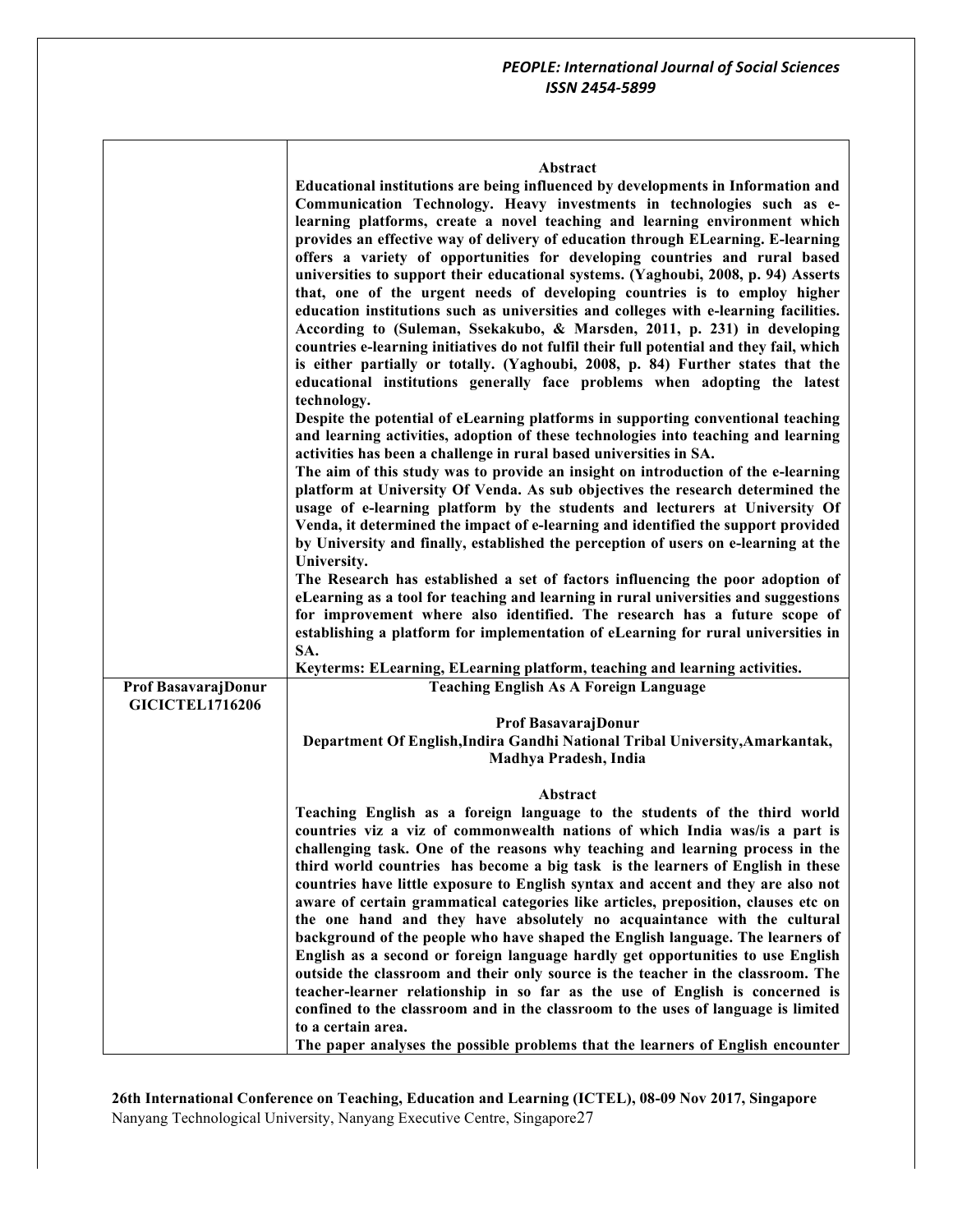| I Wei Liu<br><b>GICICTEL1716207</b>          | in their learning besides examining the interference of their mother tongue in the<br>acquisition of English. The paper argues that a separate pedagogy and separate<br>modules need to be evolved to teach English to the learners in the third world<br>countries. The paper aims at examining the writings and speeches of select<br>learners at the degree and master's level in two districts of Hyderabad -<br>Karnataka region in the state of Karnataka.<br>Key terms: third world countries, commonwealth, exposure, syntax, accent,<br>articles, preposition and clauses<br>The Effects Of Debate Instruction Through A Flipped Learning Environment On<br>Speaking Ability And Critical Thinking Skills Of Thai High School Students                                                                                                                                                                                                                                                                                                                                                                                                                                                                                                                                                                                                                                                                                                                                                                                                                                                                                                                                                         |
|----------------------------------------------|---------------------------------------------------------------------------------------------------------------------------------------------------------------------------------------------------------------------------------------------------------------------------------------------------------------------------------------------------------------------------------------------------------------------------------------------------------------------------------------------------------------------------------------------------------------------------------------------------------------------------------------------------------------------------------------------------------------------------------------------------------------------------------------------------------------------------------------------------------------------------------------------------------------------------------------------------------------------------------------------------------------------------------------------------------------------------------------------------------------------------------------------------------------------------------------------------------------------------------------------------------------------------------------------------------------------------------------------------------------------------------------------------------------------------------------------------------------------------------------------------------------------------------------------------------------------------------------------------------------------------------------------------------------------------------------------------------|
|                                              | I Wei Liu<br>Faculty Of Arts, English As An International Language, Chulalongkorn<br>University, Bangkok, Thailand                                                                                                                                                                                                                                                                                                                                                                                                                                                                                                                                                                                                                                                                                                                                                                                                                                                                                                                                                                                                                                                                                                                                                                                                                                                                                                                                                                                                                                                                                                                                                                                      |
|                                              |                                                                                                                                                                                                                                                                                                                                                                                                                                                                                                                                                                                                                                                                                                                                                                                                                                                                                                                                                                                                                                                                                                                                                                                                                                                                                                                                                                                                                                                                                                                                                                                                                                                                                                         |
|                                              | Abstract<br>English Debate is a valuable classroom activity to enhance student's critical<br>thinking and English communication skills for non-native English learners but<br>required considerable investment in classroom time. Flipped classroom opens up<br>opportunity to gain benefit of debate instruction by relocating non-interactive<br>lectures to time outside the classroom through the use of online technology, thus<br>reserving invaluable classroom time for more engaging active learning. This<br>research paper examines the effects of Debate Instruction in Flipped Learning<br>Environment (DIFLE) in enhancing learners' English communication skills and<br>critical thinking in Thai high school students with at least 2-year background in<br>English program. The research was conducted as a 10-session program with<br>online learning task assigned prior to each in-class learning exercise. Debate<br>sessions conducted on every third session followed by post-debate discussion.<br>Research findings show significant improvement in students' average scores on<br>critical thinking and English speaking skills after having participated in DIFLE.<br>The opinions of students on DIFLE vary but positive attitudes towards debate<br>instruction and rational discussion in general were observed. This research<br>provides empirical evidence for the effectiveness of flipped learning environment,<br>and gives useful insights for future interactive classroom management and<br>application of content-based approach to Teaching English as a Second<br>Language.<br>Keywords: Education, Debate instruction, flipped classroom, critical thinking, |
|                                              | Teaching English as a Second Language (TESL), Thailand                                                                                                                                                                                                                                                                                                                                                                                                                                                                                                                                                                                                                                                                                                                                                                                                                                                                                                                                                                                                                                                                                                                                                                                                                                                                                                                                                                                                                                                                                                                                                                                                                                                  |
| <b>Ilham Akbar</b><br><b>GICICTEL1716210</b> | Profile Of Understanding Student's Concepts In Solving The Calculus Problems<br><b>Reviewed From Self-Effective Levels</b>                                                                                                                                                                                                                                                                                                                                                                                                                                                                                                                                                                                                                                                                                                                                                                                                                                                                                                                                                                                                                                                                                                                                                                                                                                                                                                                                                                                                                                                                                                                                                                              |
|                                              | ElokFaikKhotunNihayah<br>Lecturer in Faculty of Teacher and Science Education, University of<br>TompotikaLuwuk                                                                                                                                                                                                                                                                                                                                                                                                                                                                                                                                                                                                                                                                                                                                                                                                                                                                                                                                                                                                                                                                                                                                                                                                                                                                                                                                                                                                                                                                                                                                                                                          |
|                                              | <b>Ilham Akbar</b><br>Lecturer in Faculty of Teacher and Science Education, University of<br>TompotikaLuwuk                                                                                                                                                                                                                                                                                                                                                                                                                                                                                                                                                                                                                                                                                                                                                                                                                                                                                                                                                                                                                                                                                                                                                                                                                                                                                                                                                                                                                                                                                                                                                                                             |
|                                              | Abstract<br>A qualitative approach has been conducted. This research aims to identify and                                                                                                                                                                                                                                                                                                                                                                                                                                                                                                                                                                                                                                                                                                                                                                                                                                                                                                                                                                                                                                                                                                                                                                                                                                                                                                                                                                                                                                                                                                                                                                                                               |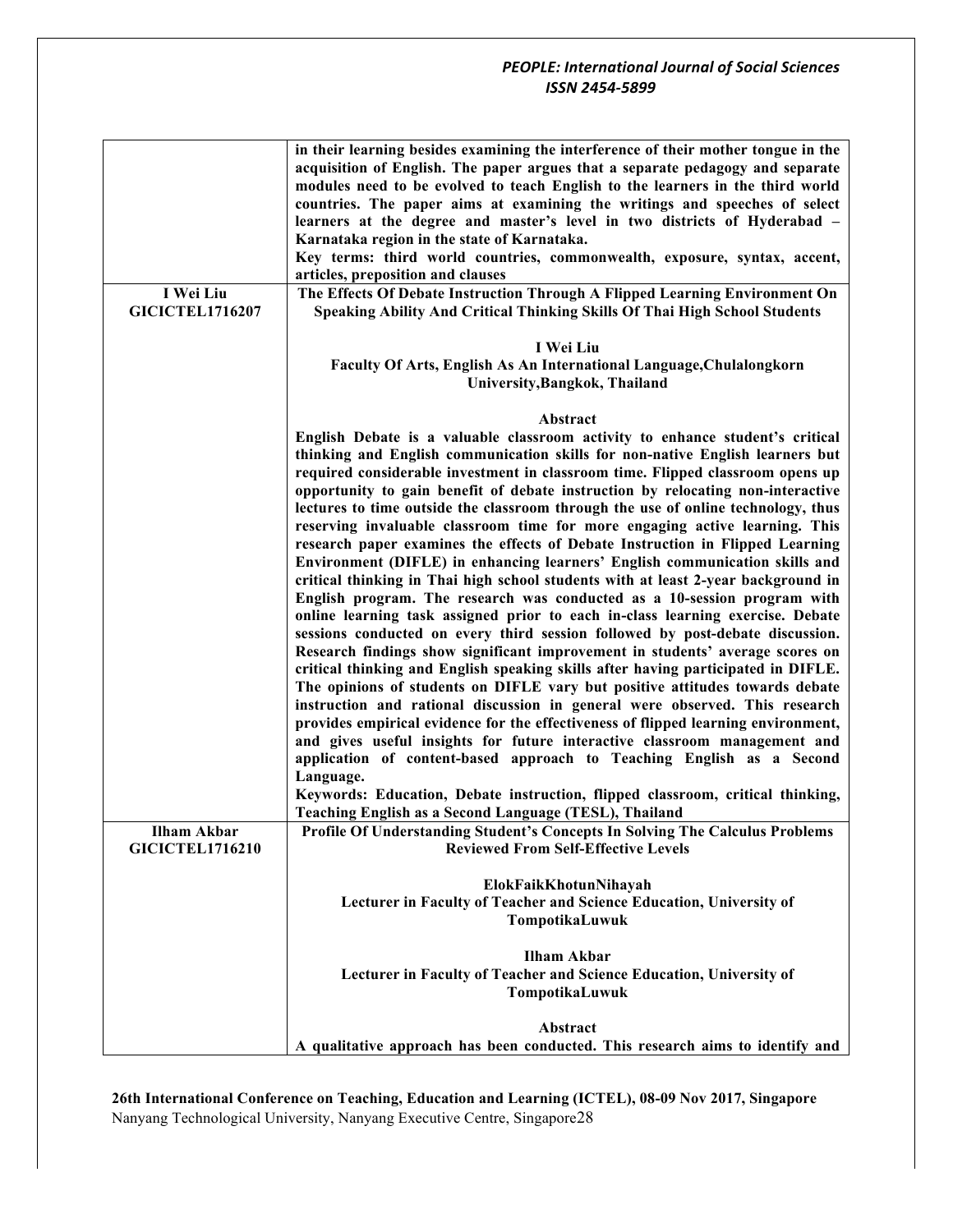|                        | describe the students' understanding of the concept of the study program<br>mathematics education FKIP Untika in solving calculus problems in terms of the<br>level of efficacy high self and low self-efficacy level. The process of collecting data<br>in this study was conducted by providing diagnostic tests to each subject that<br>refers to an understanding indicator concept. The results of each subject's work<br>are then verified by the researcher through interview techniques based on self-<br>efficacy level. Characteristics of understanding the concept of the subject are<br>studied through interpretation or representation of the subject in answering the<br>questions given. The Triangulation used in this research is triangulation method<br>that is, by combining between technique tests and interviews. The data collected<br>through both techniques is then reviewed its consistency. Consistent data is valid<br>data, so it can proceed with data analysis process. The results of the study<br>describe the subjects who identified the level of efficacy high self tend to have an<br>understanding of concepts in solving calculus problems. While the subjects who<br>identified the low self-efficacy level did not have a kosep understanding in solving<br>calculus problems. The findings of this study reinforce previous findings that self-<br>efficacy will affect the process of one's motivation that is after the person knows<br>and confident in their ability, they feel capable of performing their duties, then<br>their motivation will also be stronger in completing the task.<br>Keywords: Efficacy of Self, Concept Training, Calculus |
|------------------------|--------------------------------------------------------------------------------------------------------------------------------------------------------------------------------------------------------------------------------------------------------------------------------------------------------------------------------------------------------------------------------------------------------------------------------------------------------------------------------------------------------------------------------------------------------------------------------------------------------------------------------------------------------------------------------------------------------------------------------------------------------------------------------------------------------------------------------------------------------------------------------------------------------------------------------------------------------------------------------------------------------------------------------------------------------------------------------------------------------------------------------------------------------------------------------------------------------------------------------------------------------------------------------------------------------------------------------------------------------------------------------------------------------------------------------------------------------------------------------------------------------------------------------------------------------------------------------------------------------------------------------------------------------------------------------------------------------|
| <b>Huibin Zheng</b>    | An Exploration of Chinese University EFL Students' Perspectives on Foreign                                                                                                                                                                                                                                                                                                                                                                                                                                                                                                                                                                                                                                                                                                                                                                                                                                                                                                                                                                                                                                                                                                                                                                                                                                                                                                                                                                                                                                                                                                                                                                                                                             |
| <b>GICICTEL1716211</b> | <b>Language Anxiety in Local and International Teachers' Classes</b>                                                                                                                                                                                                                                                                                                                                                                                                                                                                                                                                                                                                                                                                                                                                                                                                                                                                                                                                                                                                                                                                                                                                                                                                                                                                                                                                                                                                                                                                                                                                                                                                                                   |
|                        | <b>Huibin Zheng</b><br><b>English Language Center, Shantou University, China</b>                                                                                                                                                                                                                                                                                                                                                                                                                                                                                                                                                                                                                                                                                                                                                                                                                                                                                                                                                                                                                                                                                                                                                                                                                                                                                                                                                                                                                                                                                                                                                                                                                       |
|                        |                                                                                                                                                                                                                                                                                                                                                                                                                                                                                                                                                                                                                                                                                                                                                                                                                                                                                                                                                                                                                                                                                                                                                                                                                                                                                                                                                                                                                                                                                                                                                                                                                                                                                                        |
|                        | <b>Xiaoli Wang</b>                                                                                                                                                                                                                                                                                                                                                                                                                                                                                                                                                                                                                                                                                                                                                                                                                                                                                                                                                                                                                                                                                                                                                                                                                                                                                                                                                                                                                                                                                                                                                                                                                                                                                     |
|                        | <b>English Language Center, Shantou University, China</b>                                                                                                                                                                                                                                                                                                                                                                                                                                                                                                                                                                                                                                                                                                                                                                                                                                                                                                                                                                                                                                                                                                                                                                                                                                                                                                                                                                                                                                                                                                                                                                                                                                              |
|                        | Abstract                                                                                                                                                                                                                                                                                                                                                                                                                                                                                                                                                                                                                                                                                                                                                                                                                                                                                                                                                                                                                                                                                                                                                                                                                                                                                                                                                                                                                                                                                                                                                                                                                                                                                               |
| <b>Lin Fang</b>        | The aim of this study is to reveal how native and non-native speaker EFL (English<br>as a foreign language) teachers influence students' levels of foreign language<br>anxiety (FLA) in classrooms. In this study, two groups of students (180 in total) of<br>whom 90 is in local teacher classes and 90 in international teacher classes taking<br>English as a foreign language course for 4 hours a week at one university in China<br>are administered foreign language speaking anxiety scale in class. The mean score<br>of each item was measured and the results are discussed in detail by explaining<br>the percentages of students' thoughts. Interviews are also used as one of the<br>primary sources of data in this study. Results were analyzed and the level of<br>classroom anxiety is measured for finding whether there was any significant<br>difference between the two groups.<br>Keywords: foreign language anxiety (FLA), native speaker (NS), non-native<br>speaker (NNS)<br>Designing Low-stakes Summative Assessment by Teachers: The Application of a                                                                                                                                                                                                                                                                                                                                                                                                                                                                                                                                                                                                                    |
| <b>GICICTEL1716212</b> | <b>Standard-like Test Development Process</b>                                                                                                                                                                                                                                                                                                                                                                                                                                                                                                                                                                                                                                                                                                                                                                                                                                                                                                                                                                                                                                                                                                                                                                                                                                                                                                                                                                                                                                                                                                                                                                                                                                                          |
|                        |                                                                                                                                                                                                                                                                                                                                                                                                                                                                                                                                                                                                                                                                                                                                                                                                                                                                                                                                                                                                                                                                                                                                                                                                                                                                                                                                                                                                                                                                                                                                                                                                                                                                                                        |
|                        | Lin Fang (EdD)                                                                                                                                                                                                                                                                                                                                                                                                                                                                                                                                                                                                                                                                                                                                                                                                                                                                                                                                                                                                                                                                                                                                                                                                                                                                                                                                                                                                                                                                                                                                                                                                                                                                                         |
|                        | English Language Center, Shantou University                                                                                                                                                                                                                                                                                                                                                                                                                                                                                                                                                                                                                                                                                                                                                                                                                                                                                                                                                                                                                                                                                                                                                                                                                                                                                                                                                                                                                                                                                                                                                                                                                                                            |
|                        |                                                                                                                                                                                                                                                                                                                                                                                                                                                                                                                                                                                                                                                                                                                                                                                                                                                                                                                                                                                                                                                                                                                                                                                                                                                                                                                                                                                                                                                                                                                                                                                                                                                                                                        |
|                        |                                                                                                                                                                                                                                                                                                                                                                                                                                                                                                                                                                                                                                                                                                                                                                                                                                                                                                                                                                                                                                                                                                                                                                                                                                                                                                                                                                                                                                                                                                                                                                                                                                                                                                        |
|                        | Abstract<br>Compared with standardized assessments designed by professional item-writers,                                                                                                                                                                                                                                                                                                                                                                                                                                                                                                                                                                                                                                                                                                                                                                                                                                                                                                                                                                                                                                                                                                                                                                                                                                                                                                                                                                                                                                                                                                                                                                                                              |
|                        |                                                                                                                                                                                                                                                                                                                                                                                                                                                                                                                                                                                                                                                                                                                                                                                                                                                                                                                                                                                                                                                                                                                                                                                                                                                                                                                                                                                                                                                                                                                                                                                                                                                                                                        |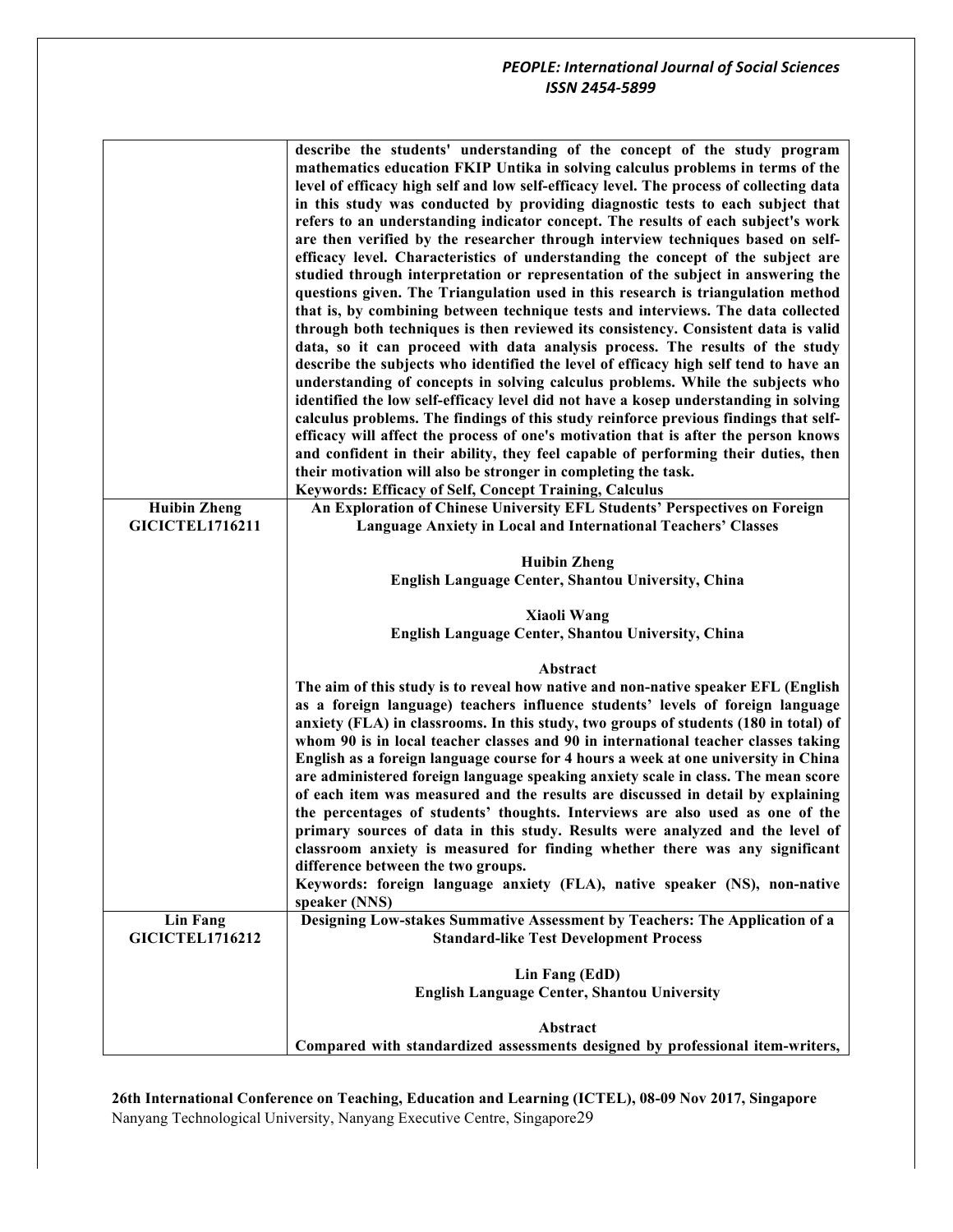|                                                    | teacher-made low-stakes summative language tests are often accused of having<br>low quality (e.g. Alderson, 2006; Coniam, 2009, 2014). However, what approach<br>teachers adopted to design tests, rationales behind teachers' decisions, and how<br>teachers from different educational and professional background cooperated are<br>under-researched. In the small number of existing research, teachers' test-design<br>processes are often investigated with reference to the procedures for developing<br>high-stakes assessments in the sense that teachers are normally required to follow<br>the test designing procedure adopted by standardized assessments. Yet from<br>teachers' perspectives, a systematic development process may not be suitable for<br>their contexts (Fulcher, 2012). This case study examined how a group of twelve<br>language teachers in a language center of a Chinese university developed a<br>midterm test in a naturalistic setting. Firstly, test development process was<br>recorded by a software named "Snagit". After video recording, each teacher<br>participated in a two-hour individual retrospective interview, which revealed<br>teachers' cognitive process and rationales. There were other major data that<br>included curriculum documents, audio recordings of teaching process, teachers'<br>journals and focus group among participants after test administration. Data<br>indicated that teachers were required by their authorities to follow a four-stage<br>standard-like test development process, including "test planning", "item writing",<br>"item reviewing" and "test administering". Yet teachers accommodated the<br>process while developing the test. The main discrepancies between the standard-<br>like process and process accommodated by teachers lie in test purpose, usage of<br>specification, scoring procedure and perceptions of validation. Reasons for the<br>discrepancies, implications and limitations are also discussed.<br>Keywords: test development process, low-stakes summative assessment |
|----------------------------------------------------|-------------------------------------------------------------------------------------------------------------------------------------------------------------------------------------------------------------------------------------------------------------------------------------------------------------------------------------------------------------------------------------------------------------------------------------------------------------------------------------------------------------------------------------------------------------------------------------------------------------------------------------------------------------------------------------------------------------------------------------------------------------------------------------------------------------------------------------------------------------------------------------------------------------------------------------------------------------------------------------------------------------------------------------------------------------------------------------------------------------------------------------------------------------------------------------------------------------------------------------------------------------------------------------------------------------------------------------------------------------------------------------------------------------------------------------------------------------------------------------------------------------------------------------------------------------------------------------------------------------------------------------------------------------------------------------------------------------------------------------------------------------------------------------------------------------------------------------------------------------------------------------------------------------------------------------------------------------------------------------------------------------------------------------------------------------------------------------------------|
| R. Radhika                                         | Role Of Emotional Intelligence In Interpersonal Relationships                                                                                                                                                                                                                                                                                                                                                                                                                                                                                                                                                                                                                                                                                                                                                                                                                                                                                                                                                                                                                                                                                                                                                                                                                                                                                                                                                                                                                                                                                                                                                                                                                                                                                                                                                                                                                                                                                                                                                                                                                                   |
| <b>GICICTEL1716213</b>                             |                                                                                                                                                                                                                                                                                                                                                                                                                                                                                                                                                                                                                                                                                                                                                                                                                                                                                                                                                                                                                                                                                                                                                                                                                                                                                                                                                                                                                                                                                                                                                                                                                                                                                                                                                                                                                                                                                                                                                                                                                                                                                                 |
|                                                    | R. Radhika                                                                                                                                                                                                                                                                                                                                                                                                                                                                                                                                                                                                                                                                                                                                                                                                                                                                                                                                                                                                                                                                                                                                                                                                                                                                                                                                                                                                                                                                                                                                                                                                                                                                                                                                                                                                                                                                                                                                                                                                                                                                                      |
|                                                    | Department of English, Guru Nanak College, Chennai, Tamil Nadu, India                                                                                                                                                                                                                                                                                                                                                                                                                                                                                                                                                                                                                                                                                                                                                                                                                                                                                                                                                                                                                                                                                                                                                                                                                                                                                                                                                                                                                                                                                                                                                                                                                                                                                                                                                                                                                                                                                                                                                                                                                           |
|                                                    | Abstract                                                                                                                                                                                                                                                                                                                                                                                                                                                                                                                                                                                                                                                                                                                                                                                                                                                                                                                                                                                                                                                                                                                                                                                                                                                                                                                                                                                                                                                                                                                                                                                                                                                                                                                                                                                                                                                                                                                                                                                                                                                                                        |
| <b>EbrahimTeshnehdel</b><br><b>GICICTEL1716214</b> | Human life is undergoing constant change right from its evolution. With the<br>development of Science and Technology the generation today is spending most of<br>their prime time with electronic devices. This technology has drifted away from<br>their relationships. Social media is playing a major role in this. Emotional<br>Intelligence has to be improved to live a successful life. Emotional Intelligence is<br>needed to enhance one's living, to empathise, and manage interpersonal<br>relationships. Students today must learn the inter and intra personal skills, learn<br>to face difficult situations and improve tolerance. In today's scenario, how one<br>portrays himself is more important than being a subject expertise. This paper will<br>analyse the different criteria's of Emotional Intelligence as to how a person can<br>upgrade himself with Emotional Intelligence and how soft skills plays a major<br>role in embracing success.<br>Key words: Students, Inter and Intra personal skills, motivation, growth, society<br>An investigation on the effects of life skills education on the reduction of anxiety<br>and aggression among the personnel employed at Zafar Bonab and<br><b>NovinGostarBonab steel production plant</b>                                                                                                                                                                                                                                                                                                                                                                                                                                                                                                                                                                                                                                                                                                                                                                                                                        |
|                                                    | <b>EbrahimTeshnehdel</b><br>Advisor on the empowerment of human resources, Zafar Bonab and<br>NovinGostarBonab steel production plant                                                                                                                                                                                                                                                                                                                                                                                                                                                                                                                                                                                                                                                                                                                                                                                                                                                                                                                                                                                                                                                                                                                                                                                                                                                                                                                                                                                                                                                                                                                                                                                                                                                                                                                                                                                                                                                                                                                                                           |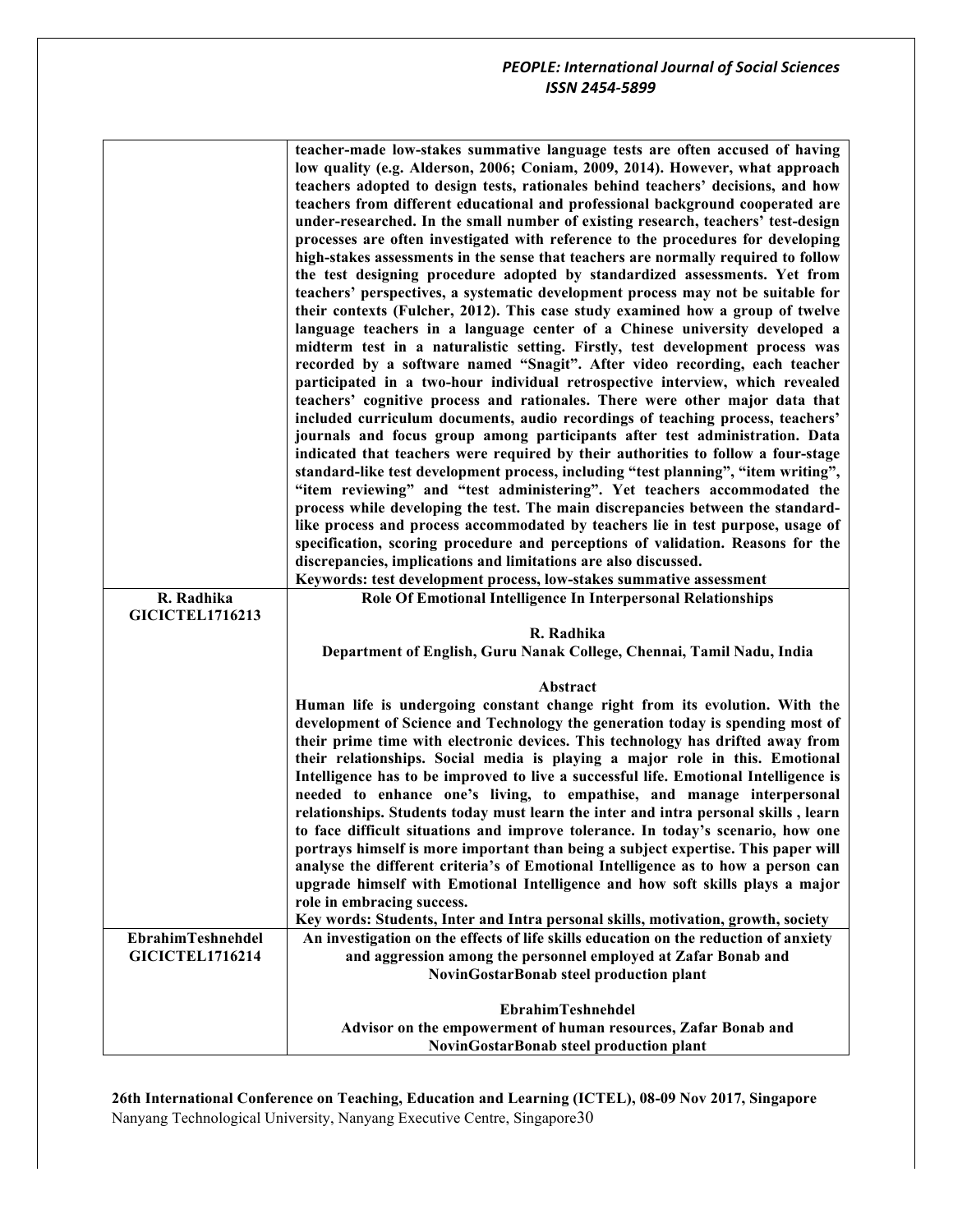| Abstract |  |
|----------|--|
|----------|--|

**The current study attempts to investigate the effects of life skills education on the reduction of anxiety and aggression among the personnel of Zafar Bonab and NovinGostar steel production plant. The population of the study includes all personnel employed at the plant. By the use of random sampling techniques, 30 employees were chosen as the sample under investigation and were placed into two experimental and control groups. In order to collect data, the questionnaire of anxiety (Buss & Perry, 1992) and Trait Anxiety Inventory (Spielberger, 1970) were applied. Pretest-posttest design have been selected to conduct the study having a control group. After assigning the participants to two experimental and control groups in a random way, the experiment (teaching participants the life skills) was performed on the experimental group during 8 sessions, each one 120 minutes. After the completion of the experimental program, a test was performed on both groups. The findings reveal that in comparison to the participants of the control group, the teaching of life skills lead to the reduction of anxiety and aggression and an increase in the rate of productivity in activities of the employees in Zafar Bonab and NovinGostar steel company. Keywords: life skills, anxiety, aggression, productivity, Zafar Bonab and NovinGostar steel production plant Fahad Ahmad Khan GICICTEL1716215 Relationship between Exams Score of Students in Computer Programming and Mathematics Fahad Ahmad Khan Aga Khan University Examination Board, Karachi, Pakistan Naveed Yousuf Aga Khan University Examination Board, Karachi, Pakistan Muhammad Kashif Aga Khan University Examination Board, Karachi, Pakistan Abstract Researchers have tried to explore the relationship between computer programming and achievements of students in mathematics at different academic levels. The purpose of the present research is to find relationship between test score of secondary school certificate (SSC) students in Computer programming and Mathematics in high-stakes exam being conducted by Agha Khan University Examination Board (AKUEB). At AKUEB, we have exams scores of a large number of students across the country (Pakistan) which will help to get more accurate results to explore the nature of relationship. The exams scores of Mathematics and Computer Science of SSC-II for year 2014, 2015 and 2016 administrated by AKUEB across the country are considered for the research study. Furthermore, to get the more accurate results, only programming questions are considered from paper-1 and paper-2 of Computer Science while all the questions of Mathematics paper-1 and paper-2 are considered for this research. The number of students whose exam score is used in this research study is 535, 574 and 601 for year 2014, 2015 and 2016 respectively. Pearson correlation is used to investigate the relationship between exams score of students in Computer programming and Mathematics. The average correlation value is 0.727 which shows there was high correlation**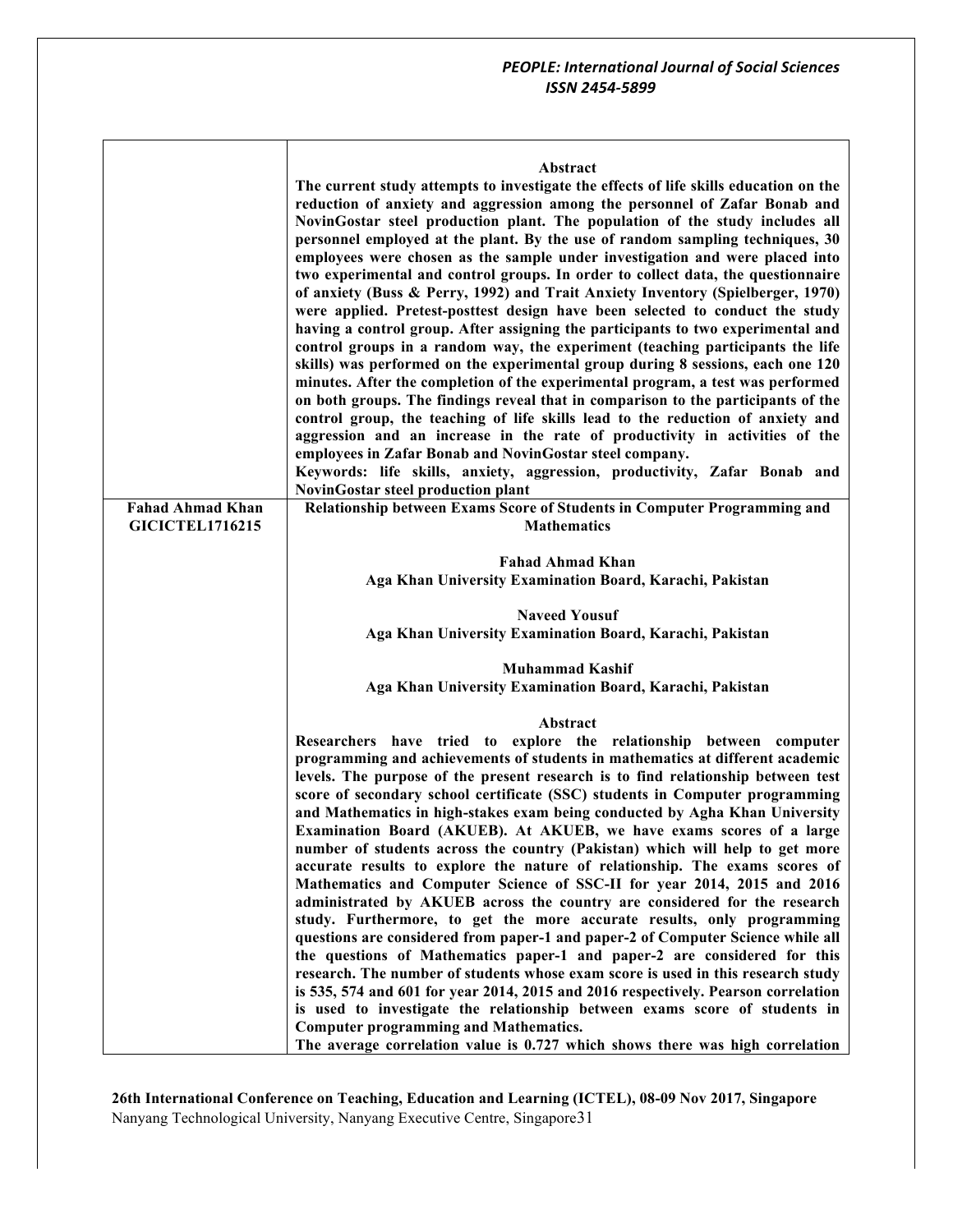|                        | between Computer programming and Mathematics exams score. Also, the<br>present research shows that 52.9% of variations of computer programming |
|------------------------|------------------------------------------------------------------------------------------------------------------------------------------------|
|                        | exams score were due to variation in mathematics exams score.                                                                                  |
| <b>Jinhyo Jung</b>     | The Analysis of Research Trends in Biometrics in South Korea                                                                                   |
| <b>GICICTEL1716216</b> |                                                                                                                                                |
|                        |                                                                                                                                                |
|                        | <b>Jinhyo Jung</b>                                                                                                                             |
|                        | Graduate School of Chung-Ang University, Seoul, Korea                                                                                          |
|                        |                                                                                                                                                |
|                        | <b>Hyunjung Yang</b>                                                                                                                           |
|                        | <b>Graduate School of Chung-Ang University, Seoul, Korea</b>                                                                                   |
|                        |                                                                                                                                                |
|                        | <b>Chang-Moo Lee</b>                                                                                                                           |
|                        | Professor at Chung-Ang University, Seoul, Korea                                                                                                |
|                        | Introduction<br>I.                                                                                                                             |
|                        | A large amount of research on biometrics has been conducted in recent years,                                                                   |
|                        | particularly in South Korea. Approximately 1,000 academic papers about                                                                         |
|                        | biometrics which focused mainly on technologies, algorithms, regulations,                                                                      |
|                        | standardizations, and applications have been published (Lee, Man Sick, 2003;                                                                   |
|                        | Young-Mi Yoon, 2006; Hong Seung June, 2011; Yun, Sung-Min, 2012). These                                                                        |
|                        | studies have resulted in improving biometrics both in technologies and markets                                                                 |
|                        | (KISA, 2015). However, there has been no significant output in the analysis of the                                                             |
|                        | research trends in biometrics. In order to develop biometrics as a discipline, a                                                               |
|                        |                                                                                                                                                |
|                        | process to organize and summarize research results is necessary (Lee, Hyang-ee,                                                                |
|                        | 2015). It's an essential part to describe the overall structure of biometrics to make                                                          |
|                        | further studies much more efficient and effective. Thus, the primary objective of                                                              |
|                        | this study is to analyze the Korean research trends in biometrics with reference to                                                            |
|                        | fingerprint recognition, iris recognition, face recognition, speaker-or speech-                                                                |
|                        | recognition, and vein recognition through semantic network analysis. This                                                                      |
|                        | approach provides the scholars who may struggle to make sense of biometrics                                                                    |
|                        | field or prepare for their own research with insights into the foundation of                                                                   |
|                        | biometrics.                                                                                                                                    |
|                        | Existing research trends have mainly employed qualitative research methods-                                                                    |
|                        | such as literature research, expert evaluation, and Delphi method—which require                                                                |
|                        | a lot of time and money to deal with a huge amount of data. Furthermore, those                                                                 |
|                        | methods are likely to be influenced by the biased and subjective viewpoints of                                                                 |
|                        |                                                                                                                                                |
|                        | authors. To move beyond these weaknesses, many researchers have instead used                                                                   |
|                        | quantitative research methods like data mining (Hyun-jung Kim, Nam-ok Jo &                                                                     |
|                        | Kyung-shik Shin, 2014). In this paper, research trend analysis is carried out by                                                               |
|                        | utilizing the network analysis based on data mining.                                                                                           |
|                        | Keyword: Biometrics, Research Trends, Social Network Analysis, Korea                                                                           |
|                        | The Evaluation of Physics Students' Problem Solving Ability through MAUVE                                                                      |
|                        | <b>Strategy (Magnitude, Answer, Units, Variables, and Equation)</b>                                                                            |
|                        |                                                                                                                                                |
|                        | RikardusFeribertusNikat                                                                                                                        |
|                        | Undergraduate Physics Education Department, UniversitasNegeri Malang,                                                                          |
|                        | Malang, Indonesia                                                                                                                              |
|                        |                                                                                                                                                |
| RikardusFeribertusNika | Abstract                                                                                                                                       |
|                        | Problem solving ability is very important to be developed in the process of                                                                    |
| <b>GICICTEL1716217</b> | learning physics especially in understanding the material of physics, both in                                                                  |
|                        | concept, procedural, and mathematical calculation. Many researchers have                                                                       |
|                        |                                                                                                                                                |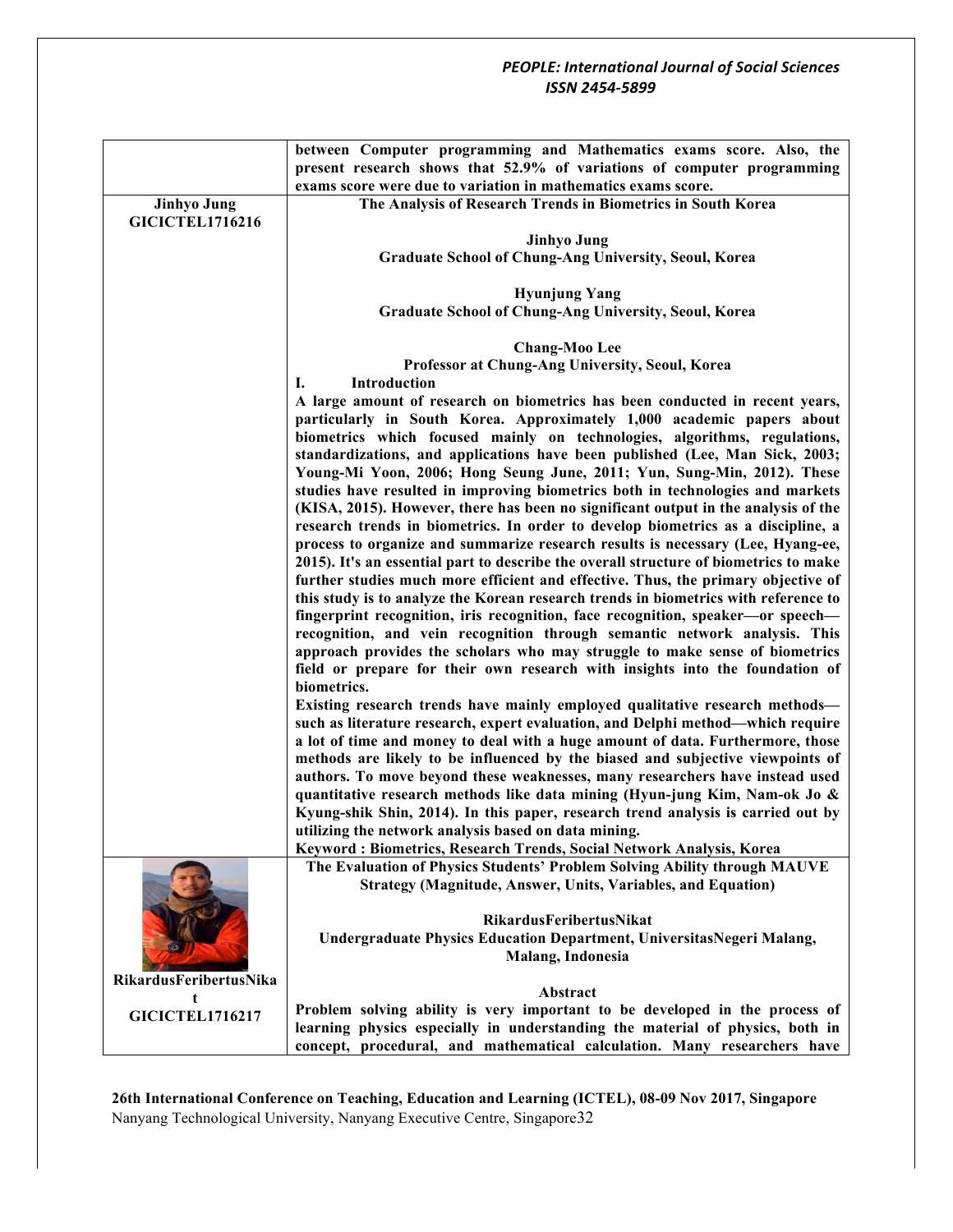|                        | developed evaluation rubrics for problem-solving abilities, one of them is<br>MAUVE strategy. MAUVE strategy can help students as well as teachers in<br>evaluating the extent to which students understand the concept of physics in<br>accordance with the stages of problem solving. The purposes of this study are<br>1) exploiting the way teachers create test instruments and assess students' work in<br>solving physics problems through MAUVE strategy; 2) knowing physics students'<br>problem solving skills which were evaluated with the rubric developed by<br>MAUVE. This paper applies descriptive quantitative research in which the data<br>collection method used are test, observation, and interview. The research subjects<br>were conducted on 30 eleventh students of Pujon Malang Islamic Senior High<br>School who have already taken work and force material. The results showed that<br>students' problem solving ability was 6.77% from 10% at the Magnitude level,<br>6.95% from 10% at the Answer level, 14, 1% from 20% at the Units level, 14.83%<br>from 20% at the Variables level, 28, 93% from 40% at the Equation level. Futher,<br>the result of this study finds that MAUVE strategy facilitates teachers and<br>students in evaluating problems on the physics material. Students can evaluate<br>themselves about what deficiencies need to be improved in solving physics<br>problems. For teachers, MAUVE is one of the easiest strategies to resolve<br>problem-solving skills, so it needs to be evaluated for what needs to be improved.<br>MAUVE strategy needs to be further developed on other topics of physics.<br>Keywords: Physics Problem Solving Evaluation, MAUVE Strategy, Physics<br><b>Problems</b> |
|------------------------|------------------------------------------------------------------------------------------------------------------------------------------------------------------------------------------------------------------------------------------------------------------------------------------------------------------------------------------------------------------------------------------------------------------------------------------------------------------------------------------------------------------------------------------------------------------------------------------------------------------------------------------------------------------------------------------------------------------------------------------------------------------------------------------------------------------------------------------------------------------------------------------------------------------------------------------------------------------------------------------------------------------------------------------------------------------------------------------------------------------------------------------------------------------------------------------------------------------------------------------------------------------------------------------------------------------------------------------------------------------------------------------------------------------------------------------------------------------------------------------------------------------------------------------------------------------------------------------------------------------------------------------------------------------------------------------------------------------------------------------------------------------|
| SitiSalsiah            | Bentang Asa Foundation (BAF): Alternative Program For Reducing The                                                                                                                                                                                                                                                                                                                                                                                                                                                                                                                                                                                                                                                                                                                                                                                                                                                                                                                                                                                                                                                                                                                                                                                                                                                                                                                                                                                                                                                                                                                                                                                                                                                                                               |
| <b>GICICTEL1716218</b> | Numbers Dropping Out Of School, To Improve The Quality Of Human<br><b>Resources Through Scholarship And Educational Development</b>                                                                                                                                                                                                                                                                                                                                                                                                                                                                                                                                                                                                                                                                                                                                                                                                                                                                                                                                                                                                                                                                                                                                                                                                                                                                                                                                                                                                                                                                                                                                                                                                                              |
|                        |                                                                                                                                                                                                                                                                                                                                                                                                                                                                                                                                                                                                                                                                                                                                                                                                                                                                                                                                                                                                                                                                                                                                                                                                                                                                                                                                                                                                                                                                                                                                                                                                                                                                                                                                                                  |
|                        | <b>SitiSalsiah</b>                                                                                                                                                                                                                                                                                                                                                                                                                                                                                                                                                                                                                                                                                                                                                                                                                                                                                                                                                                                                                                                                                                                                                                                                                                                                                                                                                                                                                                                                                                                                                                                                                                                                                                                                               |
|                        |                                                                                                                                                                                                                                                                                                                                                                                                                                                                                                                                                                                                                                                                                                                                                                                                                                                                                                                                                                                                                                                                                                                                                                                                                                                                                                                                                                                                                                                                                                                                                                                                                                                                                                                                                                  |
|                        | <b>Communication and Community Development, Bogor Agricultural University</b>                                                                                                                                                                                                                                                                                                                                                                                                                                                                                                                                                                                                                                                                                                                                                                                                                                                                                                                                                                                                                                                                                                                                                                                                                                                                                                                                                                                                                                                                                                                                                                                                                                                                                    |
|                        | Rizki Amalia Putri                                                                                                                                                                                                                                                                                                                                                                                                                                                                                                                                                                                                                                                                                                                                                                                                                                                                                                                                                                                                                                                                                                                                                                                                                                                                                                                                                                                                                                                                                                                                                                                                                                                                                                                                               |
|                        | <b>Biochemistry, Bogor Agricultural University</b>                                                                                                                                                                                                                                                                                                                                                                                                                                                                                                                                                                                                                                                                                                                                                                                                                                                                                                                                                                                                                                                                                                                                                                                                                                                                                                                                                                                                                                                                                                                                                                                                                                                                                                               |
|                        |                                                                                                                                                                                                                                                                                                                                                                                                                                                                                                                                                                                                                                                                                                                                                                                                                                                                                                                                                                                                                                                                                                                                                                                                                                                                                                                                                                                                                                                                                                                                                                                                                                                                                                                                                                  |
|                        | BayuAjiKrisandi<br><b>Plant Protection, Bogor Agricultural University</b>                                                                                                                                                                                                                                                                                                                                                                                                                                                                                                                                                                                                                                                                                                                                                                                                                                                                                                                                                                                                                                                                                                                                                                                                                                                                                                                                                                                                                                                                                                                                                                                                                                                                                        |
|                        |                                                                                                                                                                                                                                                                                                                                                                                                                                                                                                                                                                                                                                                                                                                                                                                                                                                                                                                                                                                                                                                                                                                                                                                                                                                                                                                                                                                                                                                                                                                                                                                                                                                                                                                                                                  |
|                        | Abstract                                                                                                                                                                                                                                                                                                                                                                                                                                                                                                                                                                                                                                                                                                                                                                                                                                                                                                                                                                                                                                                                                                                                                                                                                                                                                                                                                                                                                                                                                                                                                                                                                                                                                                                                                         |
|                        | Education is one of the most important pillar in development, especially for                                                                                                                                                                                                                                                                                                                                                                                                                                                                                                                                                                                                                                                                                                                                                                                                                                                                                                                                                                                                                                                                                                                                                                                                                                                                                                                                                                                                                                                                                                                                                                                                                                                                                     |
|                        | improve potency, productivity and quality of human resources. The education<br>provision is capable of being the younger generation to build the nation, so                                                                                                                                                                                                                                                                                                                                                                                                                                                                                                                                                                                                                                                                                                                                                                                                                                                                                                                                                                                                                                                                                                                                                                                                                                                                                                                                                                                                                                                                                                                                                                                                      |
|                        | Indonesia should have good education for all community to resolve problem of                                                                                                                                                                                                                                                                                                                                                                                                                                                                                                                                                                                                                                                                                                                                                                                                                                                                                                                                                                                                                                                                                                                                                                                                                                                                                                                                                                                                                                                                                                                                                                                                                                                                                     |
|                        | low levels of education. Low levels of education in Indonesia caused by the high<br>number of dropouts especially at the elementary school level. The reason of                                                                                                                                                                                                                                                                                                                                                                                                                                                                                                                                                                                                                                                                                                                                                                                                                                                                                                                                                                                                                                                                                                                                                                                                                                                                                                                                                                                                                                                                                                                                                                                                  |
|                        | dropouts is cause by low levels of economic. Therefore, it needed a solution that                                                                                                                                                                                                                                                                                                                                                                                                                                                                                                                                                                                                                                                                                                                                                                                                                                                                                                                                                                                                                                                                                                                                                                                                                                                                                                                                                                                                                                                                                                                                                                                                                                                                                |
|                        | aims to resolve the low level of Education especially in the village, which is village                                                                                                                                                                                                                                                                                                                                                                                                                                                                                                                                                                                                                                                                                                                                                                                                                                                                                                                                                                                                                                                                                                                                                                                                                                                                                                                                                                                                                                                                                                                                                                                                                                                                           |
|                        | has a related with poverty. Bentang Asa Foundation (BAF) is present as a<br>container of philanthropy that moves in the field of education and be a means of                                                                                                                                                                                                                                                                                                                                                                                                                                                                                                                                                                                                                                                                                                                                                                                                                                                                                                                                                                                                                                                                                                                                                                                                                                                                                                                                                                                                                                                                                                                                                                                                     |
|                        | channeling scholarship to underprivileged children's village as well as have                                                                                                                                                                                                                                                                                                                                                                                                                                                                                                                                                                                                                                                                                                                                                                                                                                                                                                                                                                                                                                                                                                                                                                                                                                                                                                                                                                                                                                                                                                                                                                                                                                                                                     |
|                        | achievement. BAF are non-profit organization, open, professional, religious, and                                                                                                                                                                                                                                                                                                                                                                                                                                                                                                                                                                                                                                                                                                                                                                                                                                                                                                                                                                                                                                                                                                                                                                                                                                                                                                                                                                                                                                                                                                                                                                                                                                                                                 |
|                        | togetherness. BAF collaborates with several stakeholders to provide access to<br>Educational facilities. Not only in the form of channeling education donation,                                                                                                                                                                                                                                                                                                                                                                                                                                                                                                                                                                                                                                                                                                                                                                                                                                                                                                                                                                                                                                                                                                                                                                                                                                                                                                                                                                                                                                                                                                                                                                                                  |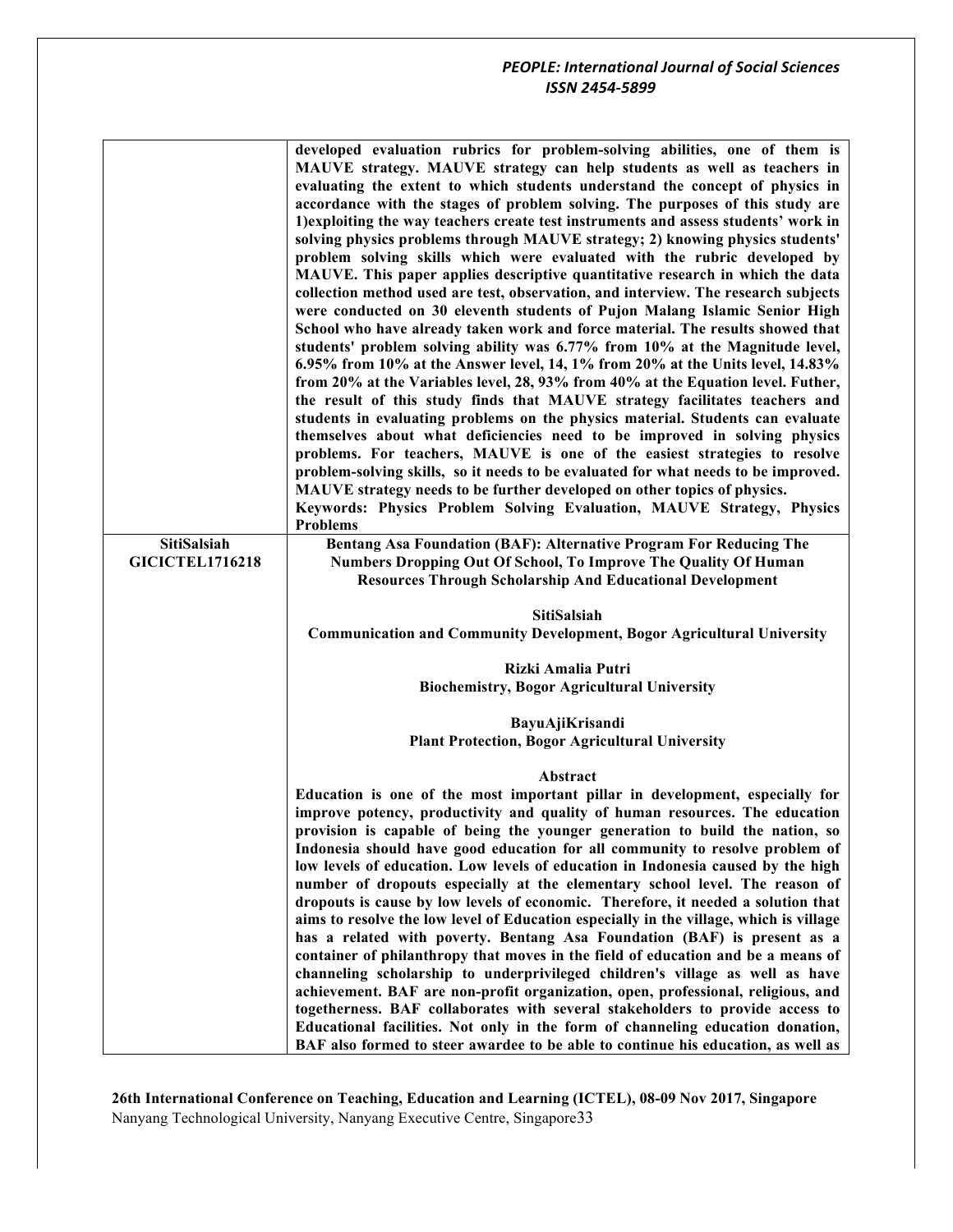|                              | to increase the ability (skill), mindset, attitude and values themselves are                                                                                 |
|------------------------------|--------------------------------------------------------------------------------------------------------------------------------------------------------------|
|                              | packaged in a variety of unique activities with self-improvement program. As for                                                                             |
|                              | some of the activities program of self-improvement : camp, outbound, the brother                                                                             |
|                              | of foster care, character development, study tours and other activities that can                                                                             |
|                              | improve the morale to continue education and building the future. Based on the                                                                               |
|                              | results of the implementation of these programs, BAF can become role models in                                                                               |
|                              | the increased quality of the successor Nations resources and can reduce the                                                                                  |
|                              | dropout figures for the nation's future.                                                                                                                     |
|                              | Keywords: education, scholarship, Bentang Asa Foundation                                                                                                     |
| Cezar, Christine B.          | Polytechnic University Of The Philippines' Senior High School Students'                                                                                      |
| <b>GICICTEL1716220</b>       | Perception Of Effective Language Teaching In An Esl Classroom                                                                                                |
|                              |                                                                                                                                                              |
|                              | Cezar, Christine B.                                                                                                                                          |
|                              | Bachelor in Secondary Education major in English, College of Education,                                                                                      |
|                              | Polytechnic University of the Philippines, Manila, Philippines                                                                                               |
|                              | Diaz, Yanice Coleen B.                                                                                                                                       |
|                              | Bachelor in Secondary Education major in English, College of Education,                                                                                      |
|                              | Polytechnic University of the Philippines, Manila, Philippines                                                                                               |
|                              |                                                                                                                                                              |
|                              | Manalang, Melvin T.                                                                                                                                          |
|                              | Bachelor in Secondary Education major in English, College of Education,                                                                                      |
|                              | Polytechnic University of the Philippines, Manila, Philippines                                                                                               |
|                              |                                                                                                                                                              |
|                              | This paper aims to highlight the effectiveness of an ESL teacher in an ESL                                                                                   |
|                              | classroom in teaching the second language. It discusses different factors that can                                                                           |
|                              | affect the language teaching-learning process like native language, learning style,                                                                          |
|                              | technology and etc. In order to find out if an ESL teacher is effective based on the                                                                         |
|                              | perception of senior high school students, through the discussion of the<br>questionnaires prepared by the researchers; the perception of the students of an |
|                              | effective ESL teacher was revealed and concludes with recommendations. In                                                                                    |
|                              | summary, this paper intends to help the teachers improve their ways of teaching                                                                              |
|                              | the second language that will help students to engage more in acquiring the                                                                                  |
|                              | language.                                                                                                                                                    |
| <b>Sherrie Mae Rodriguez</b> | Language Anxiety: Effects on Oral Performance of Selected Polytechnic                                                                                        |
| <b>GICICTEL1716221</b>       | <b>University of the Philippines ABM Senior High School Students</b>                                                                                         |
|                              |                                                                                                                                                              |
|                              | Ramirez, Angelica B.                                                                                                                                         |
|                              | Bachelor in Secondary Education major in English, College of Education,                                                                                      |
|                              | Polytechnic University of the Philippines, Manila, Philippines                                                                                               |
|                              |                                                                                                                                                              |
|                              | Rodriguez, Sherrie Mae F.                                                                                                                                    |
|                              | Bachelor in Secondary Education major in English, College of Education,                                                                                      |
|                              | Polytechnic University of the Philippines, Manila, Philippines                                                                                               |
|                              | Sta. Rosa Kennen Ivy J.                                                                                                                                      |
|                              | Bachelor in Secondary Education major in English, College of Education,                                                                                      |
|                              | Polytechnic University of the Philippines, Manila, Philippines                                                                                               |
|                              |                                                                                                                                                              |
|                              | Abstract                                                                                                                                                     |
|                              | In order to maintain social relationships, reach goals and find purpose, speaking                                                                            |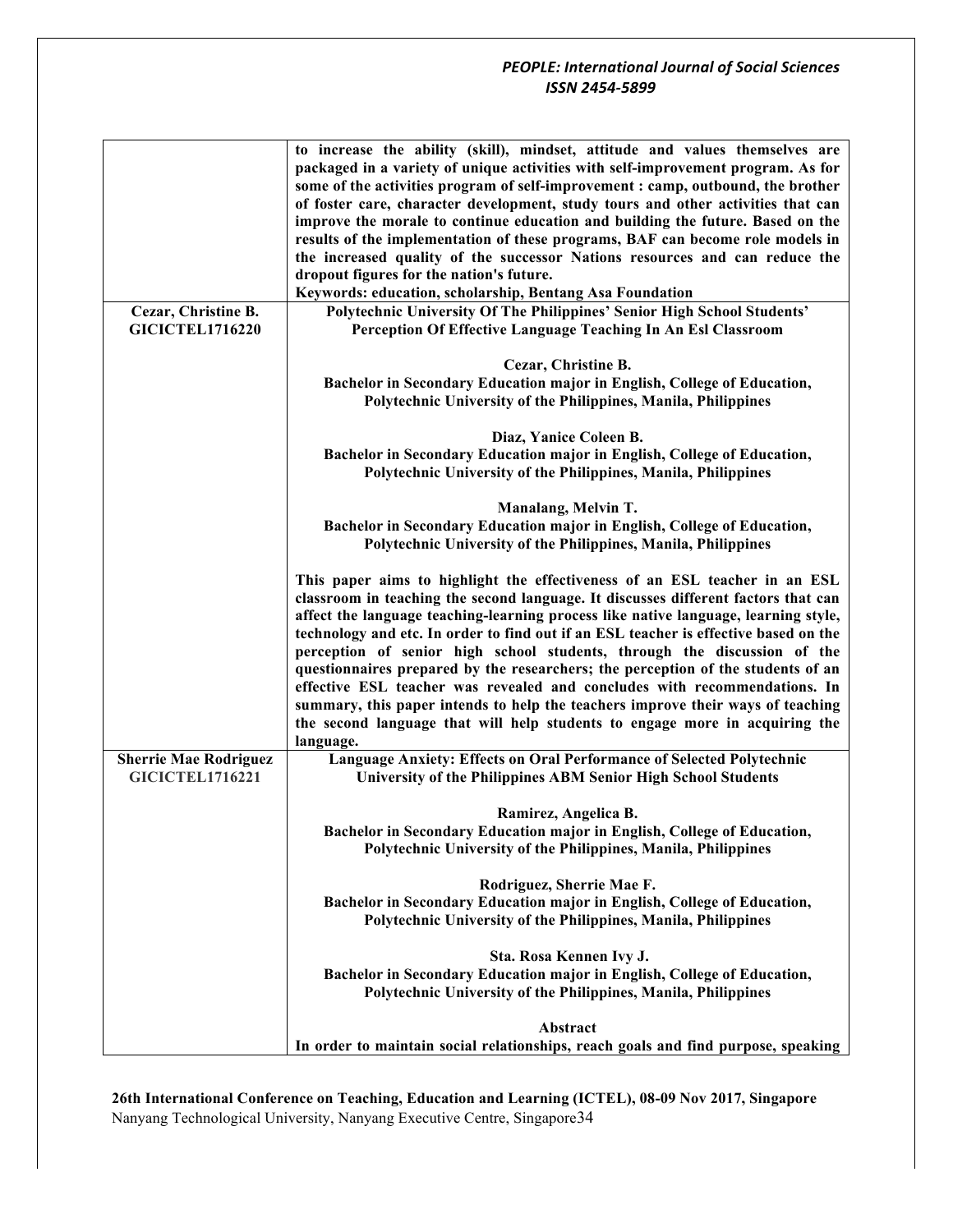|                                               | is an important element to attain these aims successfully ergo should be<br>prioritized. Inevitably, learners most of the time are experiencing difficulty on<br>expressing themselves especially when they are obliged to speak in front of many<br>people. This is a factor linked in having language anxiety. Other learners can<br>handle it well, some are not. So this study aims to relate the language anxiety and<br>how well the leaners communicate in English. Through random sampling method,<br>30 students from a class that contains 50 students of Accountancy, Business<br>Management (ABM) strand in Grade 11 of Polytechnic University of the<br>Philippines (PUP) Sta. Mesa, Manila are selected to answer the exam prepared by<br>the researchers and be interviewed afterwards. There are two sets of exam, the<br>SET A is hard and took by the first 15 students and the SET B is easy and took by<br>the other 15 students. This study proves that the knowledge in English students<br>plays a big role on how they converse. In addition to this, the exam and its<br>difficulty tells that test anxiety also affects the students' mindset over their<br>speaking skills. Therefore, the researchers suggest that to have an effective<br>language learning inside a classroom, the teacher must know the students'<br>preferred learning styles, classroom procedures and should also be building a<br>friendly atmosphere to make the students feel more comfortable in sharing their<br>ideas. |
|-----------------------------------------------|--------------------------------------------------------------------------------------------------------------------------------------------------------------------------------------------------------------------------------------------------------------------------------------------------------------------------------------------------------------------------------------------------------------------------------------------------------------------------------------------------------------------------------------------------------------------------------------------------------------------------------------------------------------------------------------------------------------------------------------------------------------------------------------------------------------------------------------------------------------------------------------------------------------------------------------------------------------------------------------------------------------------------------------------------------------------------------------------------------------------------------------------------------------------------------------------------------------------------------------------------------------------------------------------------------------------------------------------------------------------------------------------------------------------------------------------------------------------------------------------------------------------------------|
| <b>Ricky Molina</b><br><b>GICICTEL1716222</b> | <b>Effects of Exposure on Educational Materials and Facilities in Reading</b><br><b>Comprehension and Language Anxiety of Grade 12 Senior High School Students</b><br>of Polytechnic University of the Philippines                                                                                                                                                                                                                                                                                                                                                                                                                                                                                                                                                                                                                                                                                                                                                                                                                                                                                                                                                                                                                                                                                                                                                                                                                                                                                                             |
|                                               | Molina, Ricky I.<br>College of Education/Department of Secondary and Elementary Education,<br>Polytechnic University of the Philippines, Manila, Philippines                                                                                                                                                                                                                                                                                                                                                                                                                                                                                                                                                                                                                                                                                                                                                                                                                                                                                                                                                                                                                                                                                                                                                                                                                                                                                                                                                                   |
|                                               | Clemente, Bian Kay A., Miranda, Suzmitacin L., Puyong, Ronna Mae A.                                                                                                                                                                                                                                                                                                                                                                                                                                                                                                                                                                                                                                                                                                                                                                                                                                                                                                                                                                                                                                                                                                                                                                                                                                                                                                                                                                                                                                                            |
|                                               | Abstract                                                                                                                                                                                                                                                                                                                                                                                                                                                                                                                                                                                                                                                                                                                                                                                                                                                                                                                                                                                                                                                                                                                                                                                                                                                                                                                                                                                                                                                                                                                       |
|                                               | Education throughout the generation changes due to numerous factors. It<br>includes the teacher, the students, the resources, and even the technology it<br>follows. These technologies share a huge part in improving the quality of<br>education, and by simply helping the students overcome the difficulties they<br>encounter.                                                                                                                                                                                                                                                                                                                                                                                                                                                                                                                                                                                                                                                                                                                                                                                                                                                                                                                                                                                                                                                                                                                                                                                            |
|                                               | It is said that technology can be a boon or bane, thus, the inspiration of<br>the research study. The effects of exposure on educational materials and facilities<br>inside the classroom and school are intended to be found out by considering<br>Grade 12 students of Polytechnic University of the Philippines (PUP), located in<br>Manila.                                                                                                                                                                                                                                                                                                                                                                                                                                                                                                                                                                                                                                                                                                                                                                                                                                                                                                                                                                                                                                                                                                                                                                                |
|                                               | The effects of technology in education are seen while considering the<br>reading comprehension and language anxiety of the students in English. The<br>research study sees the exposure on texts and practices that educational materials<br>and facilities offer, give big impact in the language learning of the students.                                                                                                                                                                                                                                                                                                                                                                                                                                                                                                                                                                                                                                                                                                                                                                                                                                                                                                                                                                                                                                                                                                                                                                                                   |
|                                               | PUP is a State University that experiences lack and presence of<br>technologies. The study is timely and relevant in the current state of education<br>system in the Philippines, even with the other countries of SouthEast Asia.                                                                                                                                                                                                                                                                                                                                                                                                                                                                                                                                                                                                                                                                                                                                                                                                                                                                                                                                                                                                                                                                                                                                                                                                                                                                                             |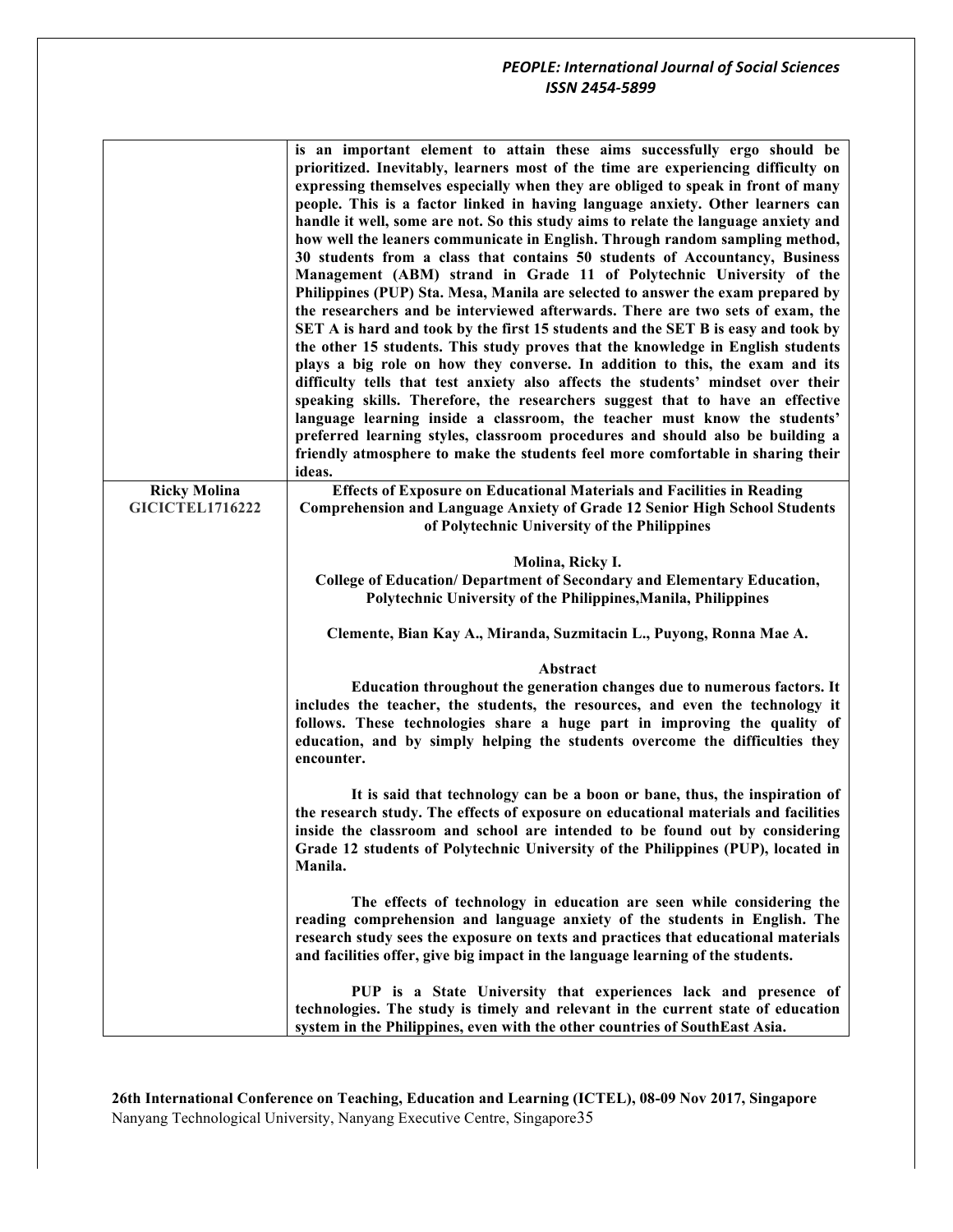

**26th International Conference on Teaching, Education and Learning (ICTEL), 08-09 Nov 2017, Singapore** Nanyang Technological University, Nanyang Executive Centre, Singapore36

**Integration of Cross-cultural Experiences and Professional Competencies: views from international Exchange Programs in Higher Education**

**Department of Hospitality, Faculty of Tourism,Hoa Sen University,Hochiminh** 

**Encouraging hospitality students in reflective and transformative learning toward a global mindset becomes an imperative, especially for developing their crossculturally professional competency in preparation of the future career path development. Oversea exchange programs are among the initiatives to raise personal, professional and cultural awareness for the hospitality students in a pathway to encourage cross-cultural learning among students in similar fields. However, to what extent the development of a global mindset gained from the cross-cultural experiences could help undergraduate hospitality students gain their professional competency in a wide range of cultural skills in the hospitality and tourism context is the main issue to be described by this study. Content analysis has been conducted on in-depth interview data given by hospitality oversea exchange students who are both current students and graduated ones. The most popular modes of international student exchanges such as team project, assignment, presentations, and travel exchanges are taken into consideration to highlight deeper insights into a mutual interest between the cross-cultural experiences and the professional competency related cultural skills. The study reveals that cultural understanding needs to be experienced in the real setting context. Furthermore, we also discovered that cultural exchange outcomes are normally obtained in the daily informal practices instead of formal studies. However, the current study is constrained within few selected countries where students have been experienced and the current partnership between the home and host Institutions. This paper provides actionable guidelines and approach for integrating the critical component of cultural exchange program in the traditional Keywords: cross-cultural experiences, professional competency, reflective A hybrid Algorithm for Structuring HEI Performance Evaluation Model Center for Institutional Research, Tamkang University, Taiwan**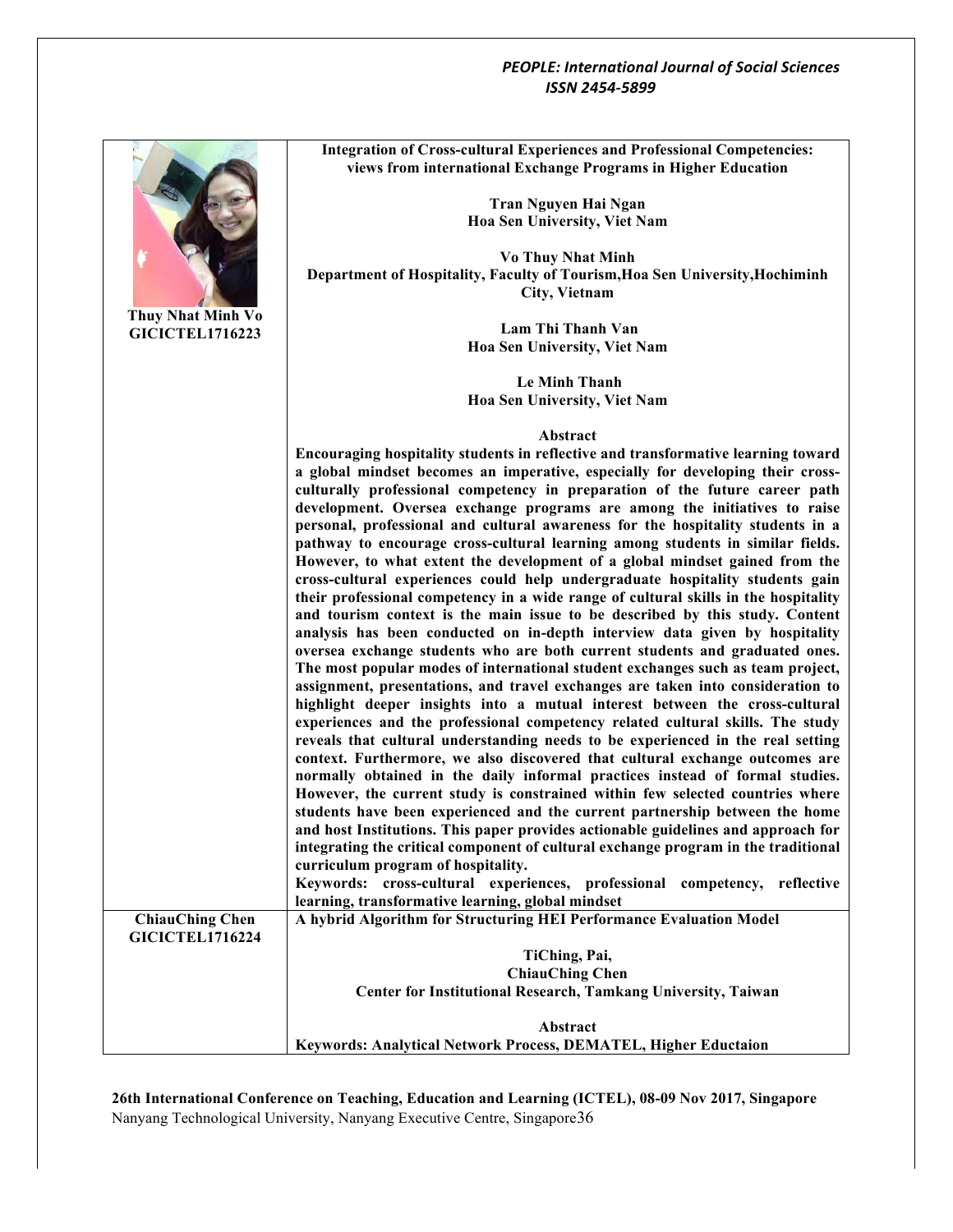



### **Findings**

**This study gathers indicators evaluating the performance of higher education institutions across the globe and organizes them by the services offered by higher education. Through case studies, this study elaborates how decision makers in higher education can utilize this performance assessment model. For example, influencing factors identified by observing the causal relations between major perspectives, thus prioritized as the focuses of quality improvement, and then with active influencing factors taken into consideration, the priority for perspective improvement devised and resource allocation planned. Similarly, causal relations between each influencing factors that exist in the same perspective can shed light on the interaction among these factors, providing**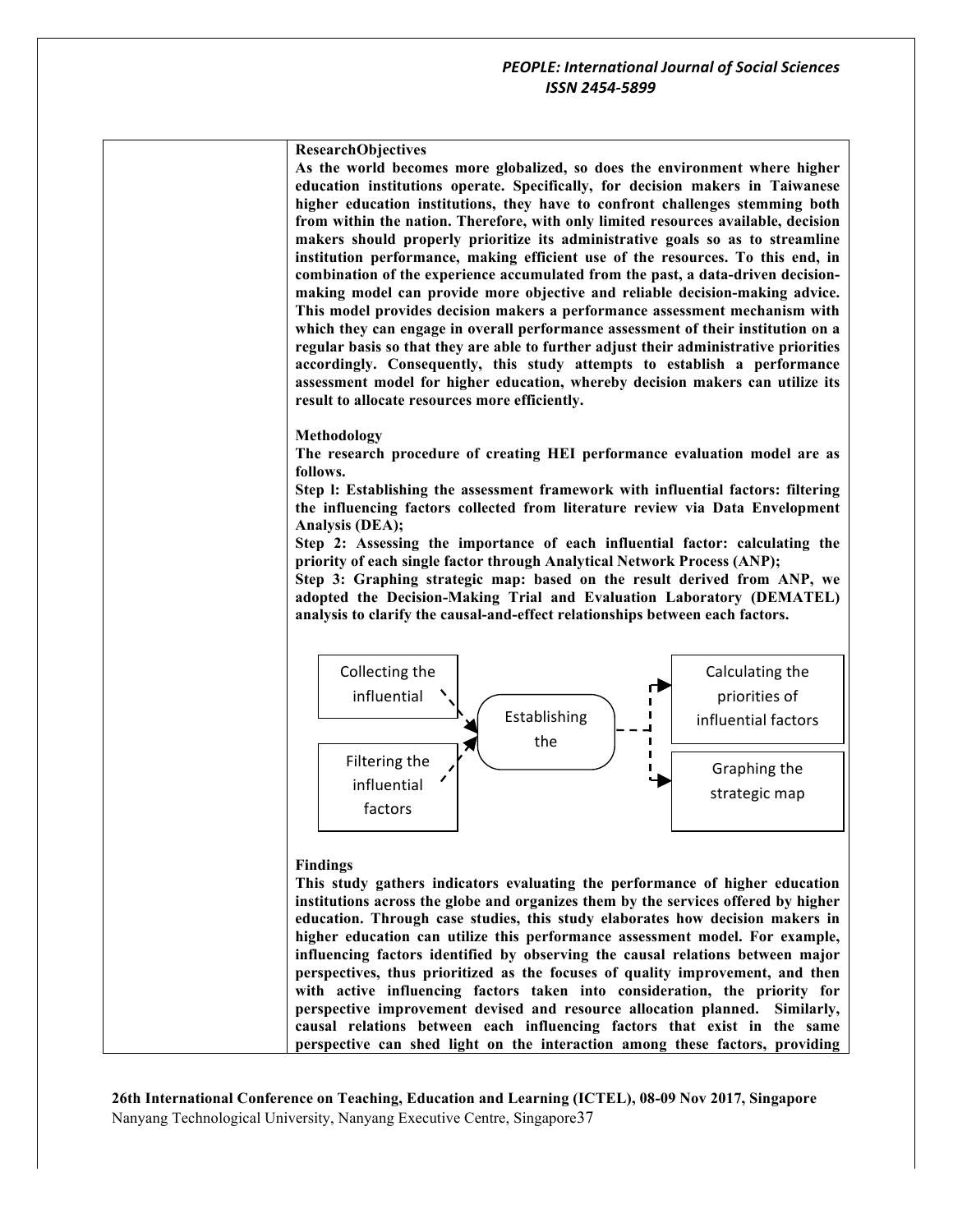**valuable information for relevant units better engaging in strategic planning.** 

### **Research limitations**

**The components of the model in the study are collected via literature reviews, we will complete continuously the possible influential factors composed of the framework through brainstorming or refer experts' opinions in the future.**

### **Practical implications**

**Besides, decision makers can understand the causal relationship between each factor; the priority obtained from the application of ANP not only can inform them the importance of each factor with respect to current administrative goals, the result also can offer relevant units to measure their own total performance scores.**

#### **What's value of paper**

**Jhemson Elis GICICTEL1716227** **The result can provide a holistic, systematic, and data-driven decision-making process, allowing decision makers to track their institutions' performance more objectively. In the meantime, they will be better suited to propose proper, viable improvement suggestions that match their institutions' development goals and visions based on empirical data.**

**DEVELOPMENT OF CONTENT – BASED INSTRUCTIONAL GAMES IN MATHEMATICS**

### **JHEMSON C. ELIS, Ph.D. Department Of Education,DepedBatangas Province,Philippines**

### **WILHEM D. SISCAR, ED.D RODRIGO R. CASTILLO, ED.D GABRIEL A. ROCO, ED.D**

**The major thrust of this study was to develop a content – based instructional games in mathematics for the grade 9 students in enhancing their ability and skills to different problems involving Algebra and Trigonometry with fun and enjoyment.**

**The study focused on the development of content based instructional games in mathematics through determining the teaching and learning difficulties, intervention used in teaching, and stages in developing the said instructional games. The descriptive type of research was used in this study, with questionnaire and FGD as instrument in developing the content – based instructional games in mathematics. The descriptive statistical tools used in the study were frequency, percentage and mean average; whereas, inferential statistics included Reliability analysis.**

**Based from the findings, a content – based instructional games can be applied to the topics in algebra and trigonometry. There were teaching difficulties and students learning difficulties encountered in the teaching and learning algebra and trigonometry.**

**Intervention measures were utilized by the faculty members in addressing the students' learning difficulties in both algebra and trigonometry. There are stages in the development of content – based instructional games in mathematics. The developed content – based instructional games described according to goals, rules, materials used, and design. The developed content –**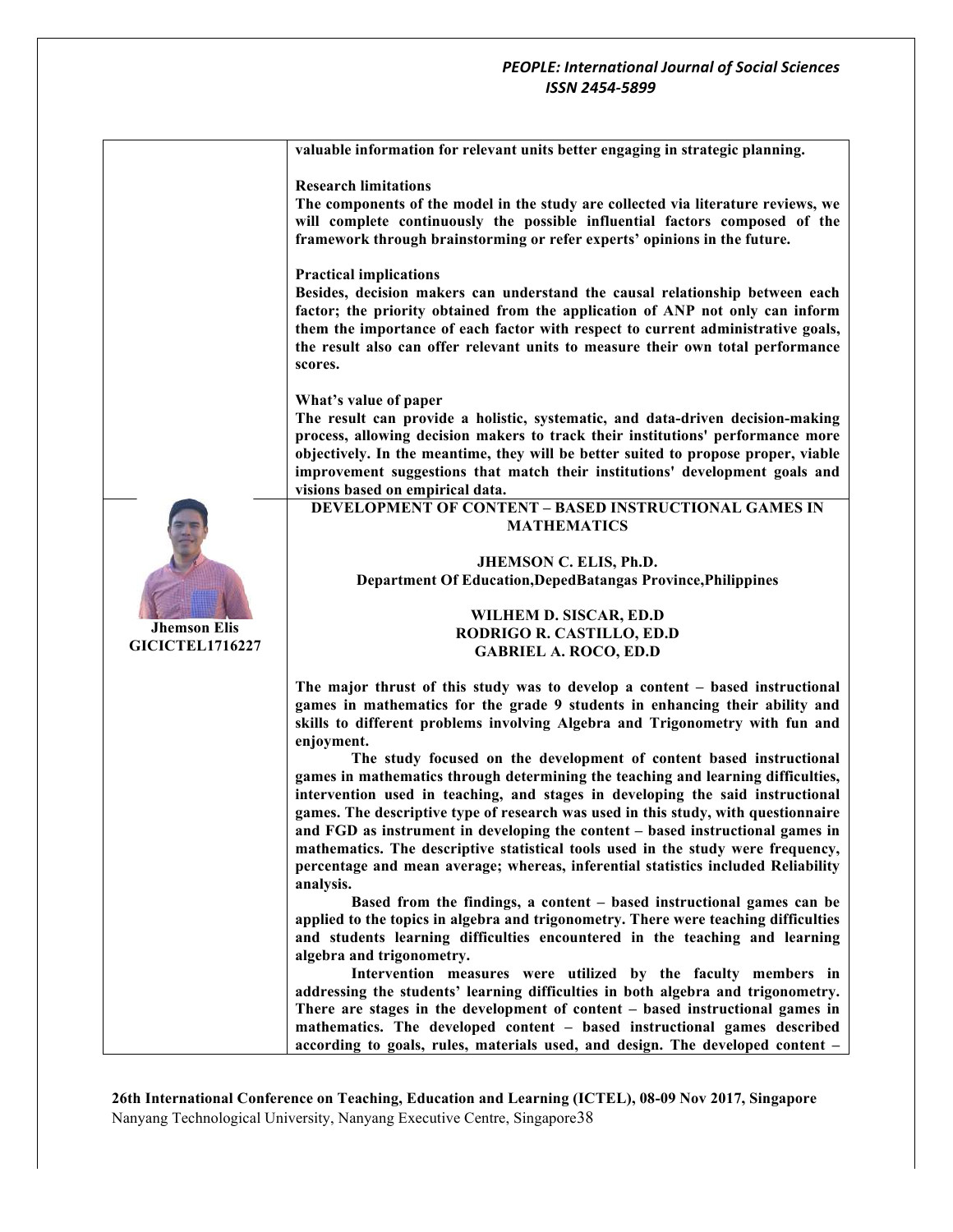|                                                | based instructional games in mathematics were very accepted by the respondents.<br>The result of this study recommended teachers may discover other<br>subjects in mathematics such as statistics and geometry that instructional games<br>can be applied. Teachers may also determine the teaching and learning difficulties<br>of in different subjects. It is also recommended to conduct a study on the<br>effectiveness of the developed content - based instructional games in<br>mathematics. Future researchers' may enhance the developed content - based<br>instructional games by applying the topics exponential, logarithmic, differential<br>and integral calculus for future used. |
|------------------------------------------------|---------------------------------------------------------------------------------------------------------------------------------------------------------------------------------------------------------------------------------------------------------------------------------------------------------------------------------------------------------------------------------------------------------------------------------------------------------------------------------------------------------------------------------------------------------------------------------------------------------------------------------------------------------------------------------------------------|
| Faiza M. Abdul Latip<br><b>GICICTEL1716228</b> | The Grade Six Pupils' Learning Styles; Their Achievements And Difficulties On<br><b>Fractions Based On Kolb's Model</b>                                                                                                                                                                                                                                                                                                                                                                                                                                                                                                                                                                           |
|                                                | Faiza M. Abdul Latip<br>Mindanao State University - Maguindanao                                                                                                                                                                                                                                                                                                                                                                                                                                                                                                                                                                                                                                   |
|                                                |                                                                                                                                                                                                                                                                                                                                                                                                                                                                                                                                                                                                                                                                                                   |
|                                                | Abstract                                                                                                                                                                                                                                                                                                                                                                                                                                                                                                                                                                                                                                                                                          |
|                                                | This study focused on the Datu Odin Sinsuat district grade six pupils' learning                                                                                                                                                                                                                                                                                                                                                                                                                                                                                                                                                                                                                   |
|                                                | styles along with their achievements and difficulties in learning concepts on                                                                                                                                                                                                                                                                                                                                                                                                                                                                                                                                                                                                                     |
|                                                | fractions. Five hundred thirty-two (532) pupils from ten different public<br>elementary schools of the Datu Odin Sinsuat districts were purposively used as                                                                                                                                                                                                                                                                                                                                                                                                                                                                                                                                       |
|                                                | the respondents of the study.                                                                                                                                                                                                                                                                                                                                                                                                                                                                                                                                                                                                                                                                     |
|                                                | A descriptive research using the survey method was employed in this study.                                                                                                                                                                                                                                                                                                                                                                                                                                                                                                                                                                                                                        |
|                                                | Quantitative analysis on the pupils' learning styles on the Kolb's Learning Style<br>Inventory (KLSI) and scores on the mathematics diagnostic test on fraction<br>concepts were made using this method.                                                                                                                                                                                                                                                                                                                                                                                                                                                                                          |
|                                                | The simple frequency and percentage counts were used to analyze the pupils'<br>learning styles and their achievements on fractions. To determine the pupils'                                                                                                                                                                                                                                                                                                                                                                                                                                                                                                                                      |
|                                                | difficulties in fractions, the index of difficulty on every item was determined.<br>Lastly, the Kruskal-Wallis Test was used in determining the significant difference<br>in the pupils' achievements on fractions classified by their learning styles. This                                                                                                                                                                                                                                                                                                                                                                                                                                      |
|                                                | test was set at 0.05 level of significance. The minimum H-Value of 7.82 was used<br>to determine the significance of the test.                                                                                                                                                                                                                                                                                                                                                                                                                                                                                                                                                                    |
|                                                | The results revealed that the pupils of Datu Odin Sinsuat districts learn fractions<br>in varied ways as they are of different learning styles. However, their                                                                                                                                                                                                                                                                                                                                                                                                                                                                                                                                    |
|                                                | achievements in fractions are low regardless of their learning styles. Difficulties in                                                                                                                                                                                                                                                                                                                                                                                                                                                                                                                                                                                                            |
|                                                | fractions<br>found<br>in<br>the<br>learning<br>were<br>most<br>area<br>of Estimation,<br>Comparing/Ordering, and Division Interpretation of Fractions. Most of the pupils                                                                                                                                                                                                                                                                                                                                                                                                                                                                                                                         |
|                                                | find it very difficult to use fraction as a measure, compare or arrange series of                                                                                                                                                                                                                                                                                                                                                                                                                                                                                                                                                                                                                 |
|                                                | fractions and use the concept of fraction as a quotient.                                                                                                                                                                                                                                                                                                                                                                                                                                                                                                                                                                                                                                          |
|                                                | Keywords: Difficulties in Fraction, Learning Styles, Kolb's Model                                                                                                                                                                                                                                                                                                                                                                                                                                                                                                                                                                                                                                 |
| <b>Nguyen Thi Thao</b>                         | The Effectiveness of Project-based Learning on Developing Students' Listening                                                                                                                                                                                                                                                                                                                                                                                                                                                                                                                                                                                                                     |
| <b>GICICTEL1716229</b>                         | and Speaking skills                                                                                                                                                                                                                                                                                                                                                                                                                                                                                                                                                                                                                                                                               |
|                                                | <b>Nguyen Thi Thao</b>                                                                                                                                                                                                                                                                                                                                                                                                                                                                                                                                                                                                                                                                            |
|                                                | University of Sport Hochiminh City, Vietnam                                                                                                                                                                                                                                                                                                                                                                                                                                                                                                                                                                                                                                                       |
|                                                | Abstract                                                                                                                                                                                                                                                                                                                                                                                                                                                                                                                                                                                                                                                                                          |
|                                                | Project-based learning (PBL) is regarded as an effective teaching method to help                                                                                                                                                                                                                                                                                                                                                                                                                                                                                                                                                                                                                  |
|                                                | students develop their language skills. However, PBL has not been as widely                                                                                                                                                                                                                                                                                                                                                                                                                                                                                                                                                                                                                       |
|                                                | implemented in Vietnam as it should be. Therefore, this case study was conducted                                                                                                                                                                                                                                                                                                                                                                                                                                                                                                                                                                                                                  |
|                                                | to explore how effective PBL was to students' listening and speaking skills                                                                                                                                                                                                                                                                                                                                                                                                                                                                                                                                                                                                                       |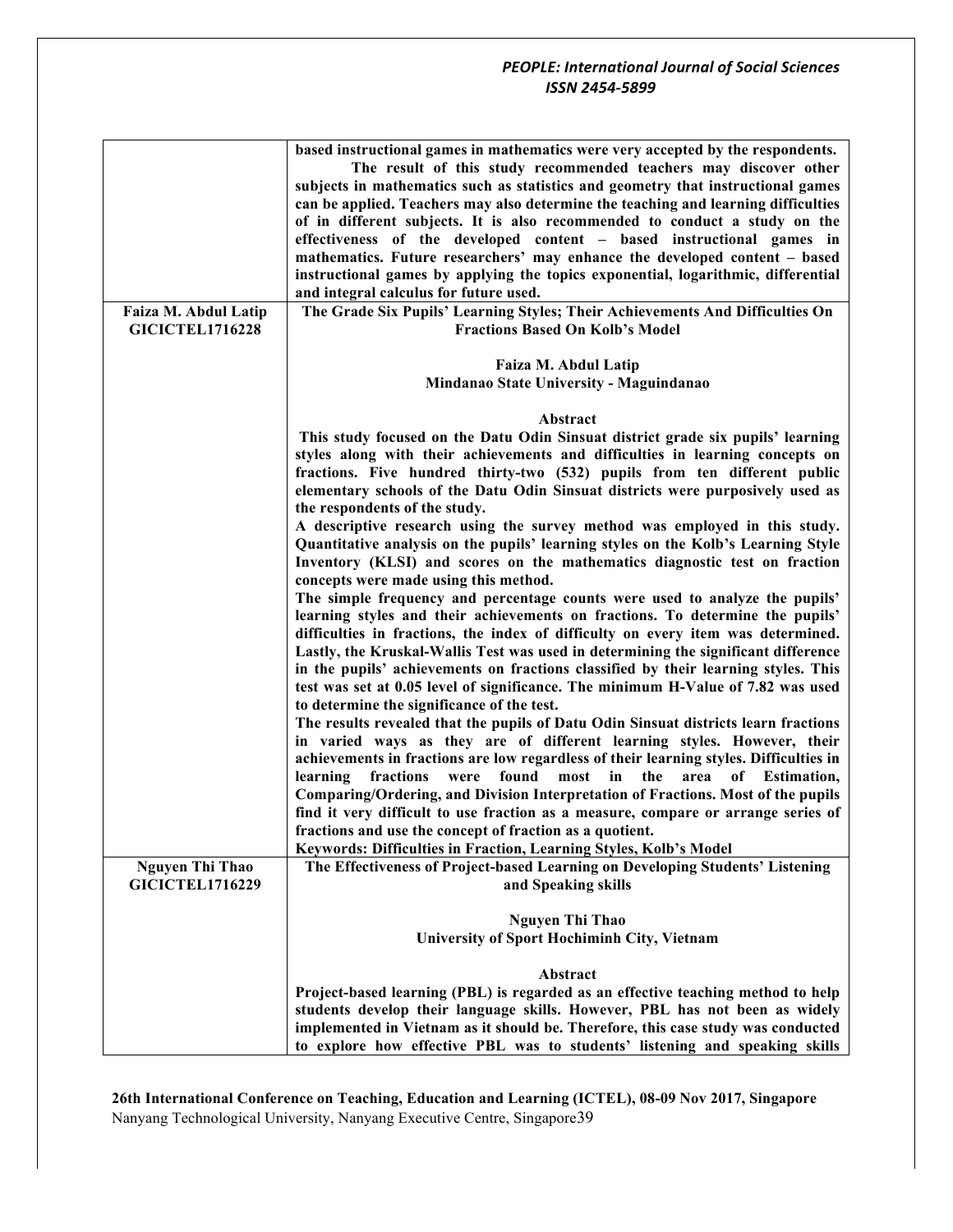|                              | development. An intact class of thirty-three students and the instructor in a<br>university participated in the study. Data were collected using six classroom<br>observations, and semi-structured interviews with nine students and the<br>instructor together with teacher's and peers' assessment. The study showed that<br>PBL helped dramatically in improving the students' listening, especially their<br>communicative listening capacity; and their speaking, especially their<br>pronunciation, fluency, message delivery, vocabulary and speaking manner.<br>Moreover, the study investigated the benefits and difficulties they encountered<br>while doing projects. The study found that although students learnt worth lessons<br>from the advantages and challenges, which motivated them to love projects that<br>they even suggested the school incorporate more projects into the curriculum.<br>The study recommends that PBL should be more widely implemented to<br>maximize the development of students' language skills at universities.<br>Keywords: Project-based learning, listening, speaking, case study |
|------------------------------|---------------------------------------------------------------------------------------------------------------------------------------------------------------------------------------------------------------------------------------------------------------------------------------------------------------------------------------------------------------------------------------------------------------------------------------------------------------------------------------------------------------------------------------------------------------------------------------------------------------------------------------------------------------------------------------------------------------------------------------------------------------------------------------------------------------------------------------------------------------------------------------------------------------------------------------------------------------------------------------------------------------------------------------------------------------------------------------------------------------------------------------|
| <b>Truong Thi Thanh Canh</b> | Multiple Intelligence Theory Implementation: An Investigation on Students'                                                                                                                                                                                                                                                                                                                                                                                                                                                                                                                                                                                                                                                                                                                                                                                                                                                                                                                                                                                                                                                            |
| <b>GICICTEL1716235</b>       | <b>Attitudes towards English lesson</b>                                                                                                                                                                                                                                                                                                                                                                                                                                                                                                                                                                                                                                                                                                                                                                                                                                                                                                                                                                                                                                                                                               |
|                              | <b>Truong Thi Thanh Canh</b><br>Vien Dong College, Ho Chi Minh city, Vietnam                                                                                                                                                                                                                                                                                                                                                                                                                                                                                                                                                                                                                                                                                                                                                                                                                                                                                                                                                                                                                                                          |
|                              | Abstract                                                                                                                                                                                                                                                                                                                                                                                                                                                                                                                                                                                                                                                                                                                                                                                                                                                                                                                                                                                                                                                                                                                              |
| YazidBenchabane              | This study explores the effectiveness of the teaching approach that bases on<br>Multiple Intelligence (MI) theory on students' attitudes towards their English<br>lessons. Data was collected from 51 students from Grammar and Speaking classes<br>in two colleges, Broward College Vietnam and Vien Dong College, Vietnam.<br>Qualitative method was employed to find out the research results in this paper. A<br>semi-structured interview and class observation were research instruments. The<br>findings reveal that students have positive attitudes towards their Grammar and<br>Speaking lessons as well as group working. In addition, there is no significant<br>difference in term of learning environment that may have effects on students'<br>attitudes towards the implication of MI theory in their classes. The discussion<br>contributes to the body of knowledge of the applicable implication of MI in EFL<br>classroom, and provides some implications for the use on this theory in EFL<br>context.<br>Key words: Multiple Intelligence, Students' attitudes, English lesson                                  |
|                              | How to implement a Successful Flipped classroom in a General Education                                                                                                                                                                                                                                                                                                                                                                                                                                                                                                                                                                                                                                                                                                                                                                                                                                                                                                                                                                                                                                                                |
| <b>GICICTEL1716236</b>       | Program course?<br>YazidBenchabane<br><b>United Arab Emirates University</b>                                                                                                                                                                                                                                                                                                                                                                                                                                                                                                                                                                                                                                                                                                                                                                                                                                                                                                                                                                                                                                                          |
|                              | The aim of this paper is to discuss the process of implementing an effective and<br>successful flipped learning model in a general education program course. As a<br>case-study, we used data and information form the information literacy course<br>delivered under the general education program at the United Arab Emirates<br>University in the academic year 2016/2017, we will discuss in details the<br>components of a flipped classroom learning model and it's implementation, the<br>learning activities, the assessment methods used in this model, the assessment<br>methods used to assess students' performance, the instruction design, what are<br>the requirements for a successful implementation, and the learning environment<br>settings. A large dataset has been collected during the delivery of the course which                                                                                                                                                                                                                                                                                           |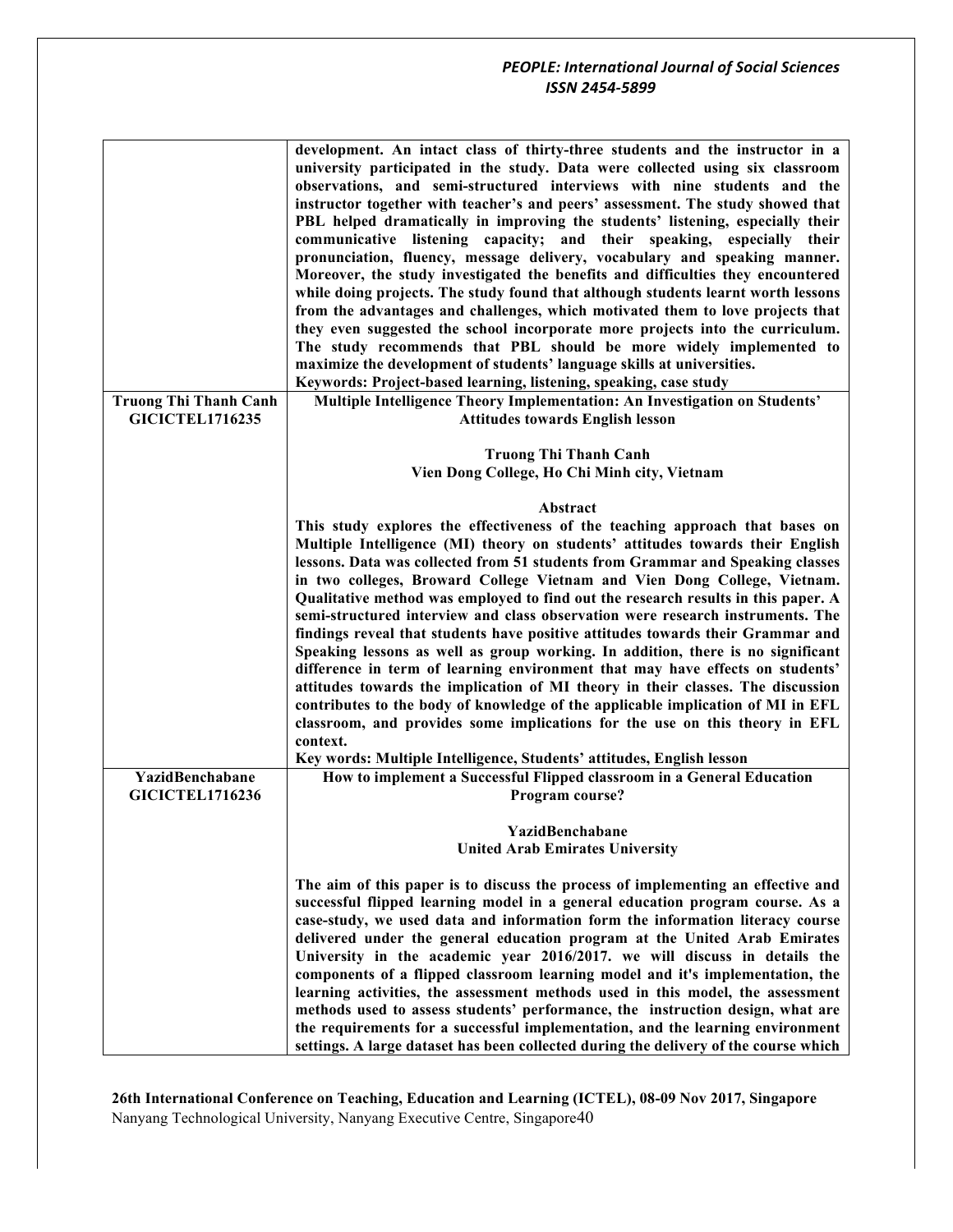|                                       | involved qualitative and quantitative data through focus groups, students'<br>surveys, class visits, course evaluation, pre and post tests, and detailed course<br>grades. In order to gain more insights on the effectiveness of each factor of the<br>learning process, a variety of statistical analysis have been used to measure the<br>impact of each factor on the students' performance from descriptive to inferential<br>statistical models. The results of the study showed an overwhelming positive<br>impact of the flipped learning when properly implemented in a collaborative<br>inquiry based learning environment, the course learning outcomes has been<br>achieved by students with high rates compared with their peers in the traditional<br>classroom.                                                                                                                                                                                                                                                                                                                                                                                                            |
|---------------------------------------|-------------------------------------------------------------------------------------------------------------------------------------------------------------------------------------------------------------------------------------------------------------------------------------------------------------------------------------------------------------------------------------------------------------------------------------------------------------------------------------------------------------------------------------------------------------------------------------------------------------------------------------------------------------------------------------------------------------------------------------------------------------------------------------------------------------------------------------------------------------------------------------------------------------------------------------------------------------------------------------------------------------------------------------------------------------------------------------------------------------------------------------------------------------------------------------------|
| Anita Jokic<br><b>GICICTEL1716240</b> | Teaching ESP to Marine Engineers using IT and Digital resources<br><b>Summary</b>                                                                                                                                                                                                                                                                                                                                                                                                                                                                                                                                                                                                                                                                                                                                                                                                                                                                                                                                                                                                                                                                                                         |
|                                       | Anita Jokic<br>Affiliation: Department of English, Prvarijeckahrvatskagimnazija, Rijeka, Croatia                                                                                                                                                                                                                                                                                                                                                                                                                                                                                                                                                                                                                                                                                                                                                                                                                                                                                                                                                                                                                                                                                          |
|                                       | Abstract<br>Students' motivation and expectations have a considerable influence on second<br>language acquisition. Standardized course books and ex-cathedra lectures are no<br>longer sufficient; they do not entice our students enough and consequently, do not<br>provide the best possible results. This paper focuses on Information Technology<br>and Digital resources used as methods of stimulating students' interest, as<br>important factors of success in ESP. First year students of Marine Engineering at<br>the Faculty of Maritime Studies in Rijeka were selected as the target group, since<br>they are expected to expand their ESP vocabulary greatly in the following two<br>years of their studies. The data were collected through survey in the form of a<br>questionnaire. The aim of the paper is to identify activities, applications and<br>digital resources which complement modern methodology and increase interest in<br>learning English for Specific Purposes. The authors found that using IT and<br>digital resources influences students' results positively and increases their<br>motivation.<br>Key words: ESP, motivation, Maritime Engineers |
| AyuAshari<br><b>GICICTEL1716241</b>   | The Impact Analysis Caused by Non-conformity of Teacher Education<br>Background of SMAN and Equal to the Subject Taught in Makassar City                                                                                                                                                                                                                                                                                                                                                                                                                                                                                                                                                                                                                                                                                                                                                                                                                                                                                                                                                                                                                                                  |
|                                       | AyuAshari<br>Affiliation: Department of Chemistry, Faculty of Mathematics and Natural<br>Science, StateUniversity of Makassar, Sulawesi Selatan, Indonesia                                                                                                                                                                                                                                                                                                                                                                                                                                                                                                                                                                                                                                                                                                                                                                                                                                                                                                                                                                                                                                |
|                                       | Abstract<br>Improving teacher pedagogic competence is very important in developing the<br>quality of educators. Teacher pedagogical competence is influenced by the<br>appropriateness of academic quality and suitability of educational background<br>with the field being taught. This research to identify the impact of what is caused<br>by non-conformity of teacher education background with subjects taught in<br>SMAN and equal in Makassar City. The type of research used qualitative<br>descriptive for analyzing, interpreting, and providing a careful description of<br>particular individual or certain groups about the current situation but not used to<br>make wider conclusions. Data collection is done by interview, observation and<br>documentation. The results showed that the negative impact of mismatch teacher:<br>1. Lack of innovation and creativity of media use and learning methods related to                                                                                                                                                                                                                                                     |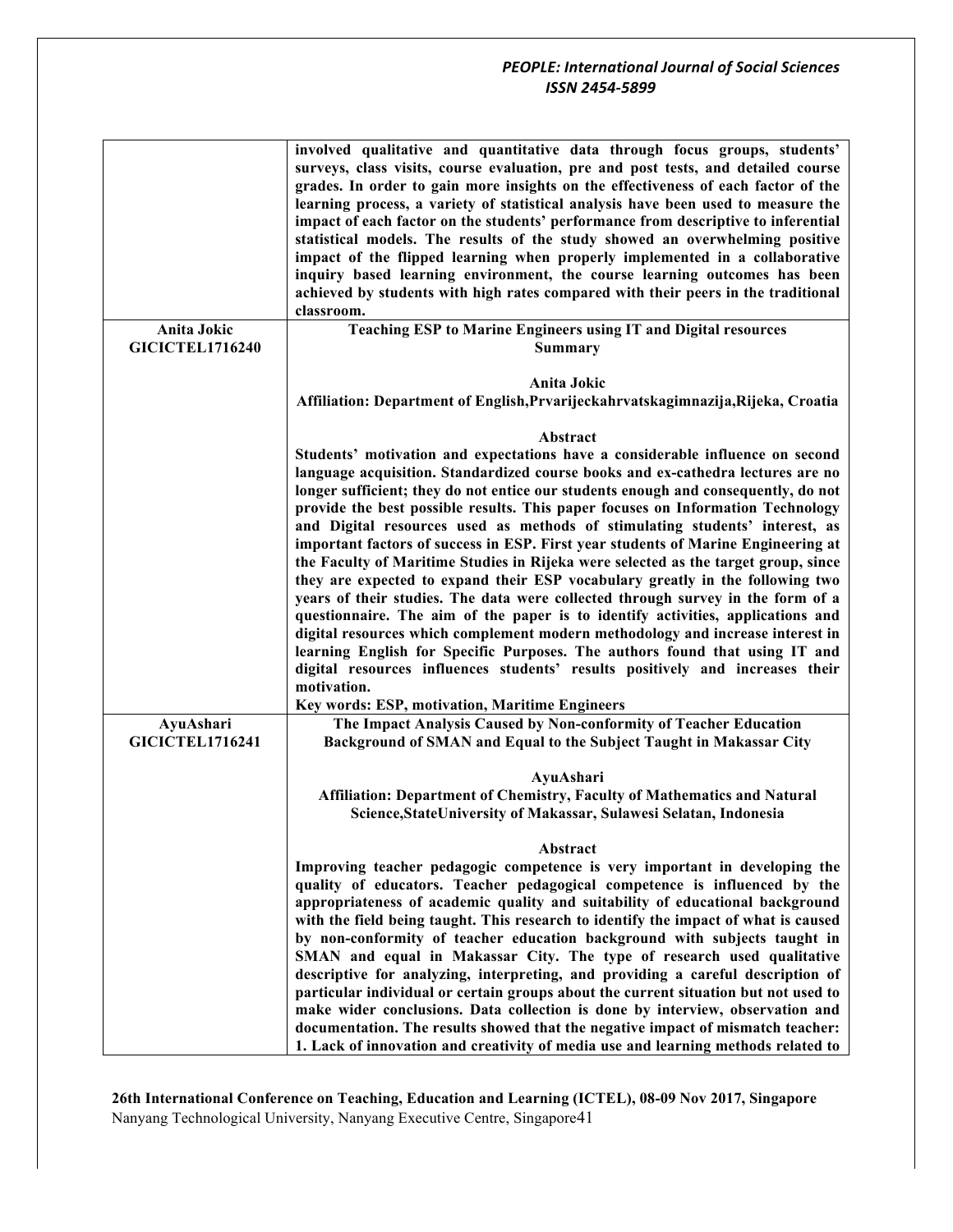|                                            | teacher performance, 2. Lack of education and training (DIKLAT) for teachers<br>related to professionalism competence; And 3. Lack of ability in managing the<br>class seen from the aspects of activating and controlling students in learning<br>process in the classroom. This research can be used as a reference in the<br>formation of education policy in Indonesia.<br>Keywords: competences, learning outcomes, mismatch, performance                                                                                                                                                                                                                           |
|--------------------------------------------|--------------------------------------------------------------------------------------------------------------------------------------------------------------------------------------------------------------------------------------------------------------------------------------------------------------------------------------------------------------------------------------------------------------------------------------------------------------------------------------------------------------------------------------------------------------------------------------------------------------------------------------------------------------------------|
| OktaviaRetnoNawangW<br>ulan                | The Effectiveness Of Implementing Podcast In Enhancing Students Speaking<br><b>Achievement In The Fully Digital Era</b>                                                                                                                                                                                                                                                                                                                                                                                                                                                                                                                                                  |
| <b>GICICTEL1716242</b>                     | OktaviaRetnoNawangWulan<br>State University of Malang, Malang, Indonesia Indonesia Endowment Fund for<br><b>Education (LPDP)</b>                                                                                                                                                                                                                                                                                                                                                                                                                                                                                                                                         |
|                                            | <b>Abstract</b>                                                                                                                                                                                                                                                                                                                                                                                                                                                                                                                                                                                                                                                          |
|                                            | The purpose of the present study aims to investigate whether implementing ICT<br>(Information and Communication Technology) in language teaching and<br>learning, focused on the implementation of podcast, helps the learners to enhance<br>their speaking achievement. In the current century, the appropriation of<br>technological platforms which requires new approaches for education should be                                                                                                                                                                                                                                                                   |
|                                            | fostered to today's youth, often referred as digital natives, since they are growing<br>up surrounded and immersed in rapid technological development. This study was<br>conducted with the eleventh grade students of science program at SMAN 4<br>Jember. They were assigned into experimental and control group randomly. To<br>assess their speaking performances in the post-test, analytic scoring rubric<br>covering content, fluency, accuracy on pronounciation, grammar, and spelling<br>was used. From the data analysis, the value of significance column (2-tailed) was<br>0.025, which was lower than 0.05 ( $p<0.05$ ). Consequently, the formulated null |
|                                            | hypothesis (H0) was rejected. Regarding the result of this research, the<br>implementation of podcast gave a significant effect on the eleventh grade<br>students' speaking achievement. Further, the implementation of podcast learning<br>project generates the students motivating and challenging. Thus, the current<br>study recommended that EFL learners need to be familiarized and trained with                                                                                                                                                                                                                                                                 |
|                                            | the use of podcasting technology in language learning in order to get better gains<br>in all language skills.<br>Keywords: ICT in education, podcast, EFL speaking in Indonesia, speaking<br>achievement.                                                                                                                                                                                                                                                                                                                                                                                                                                                                |
|                                            | The effects of self-efficacy on learners' perceptions of cognitive presence in online<br>collaborative learning activities                                                                                                                                                                                                                                                                                                                                                                                                                                                                                                                                               |
|                                            | <b>Chang-Hwa Wang</b><br>Department of Graphic Arts and Communications, National Taiwan Normal<br>University, Taipei                                                                                                                                                                                                                                                                                                                                                                                                                                                                                                                                                     |
| <b>Shan Siqi</b><br><b>GICICTEL1716070</b> | Siqi Shan<br>Department of Graphic Arts and Communications, National Taiwan Normal                                                                                                                                                                                                                                                                                                                                                                                                                                                                                                                                                                                       |
|                                            | University, Taipei                                                                                                                                                                                                                                                                                                                                                                                                                                                                                                                                                                                                                                                       |
|                                            | Abstract                                                                                                                                                                                                                                                                                                                                                                                                                                                                                                                                                                                                                                                                 |
|                                            | The applications of web2.0 platforms provide online learning opportunities to                                                                                                                                                                                                                                                                                                                                                                                                                                                                                                                                                                                            |
|                                            | focus more on community collaborations as well as the knowledge construction.<br>The community of inquiry (Col) model is one of the well-studied theoretical                                                                                                                                                                                                                                                                                                                                                                                                                                                                                                             |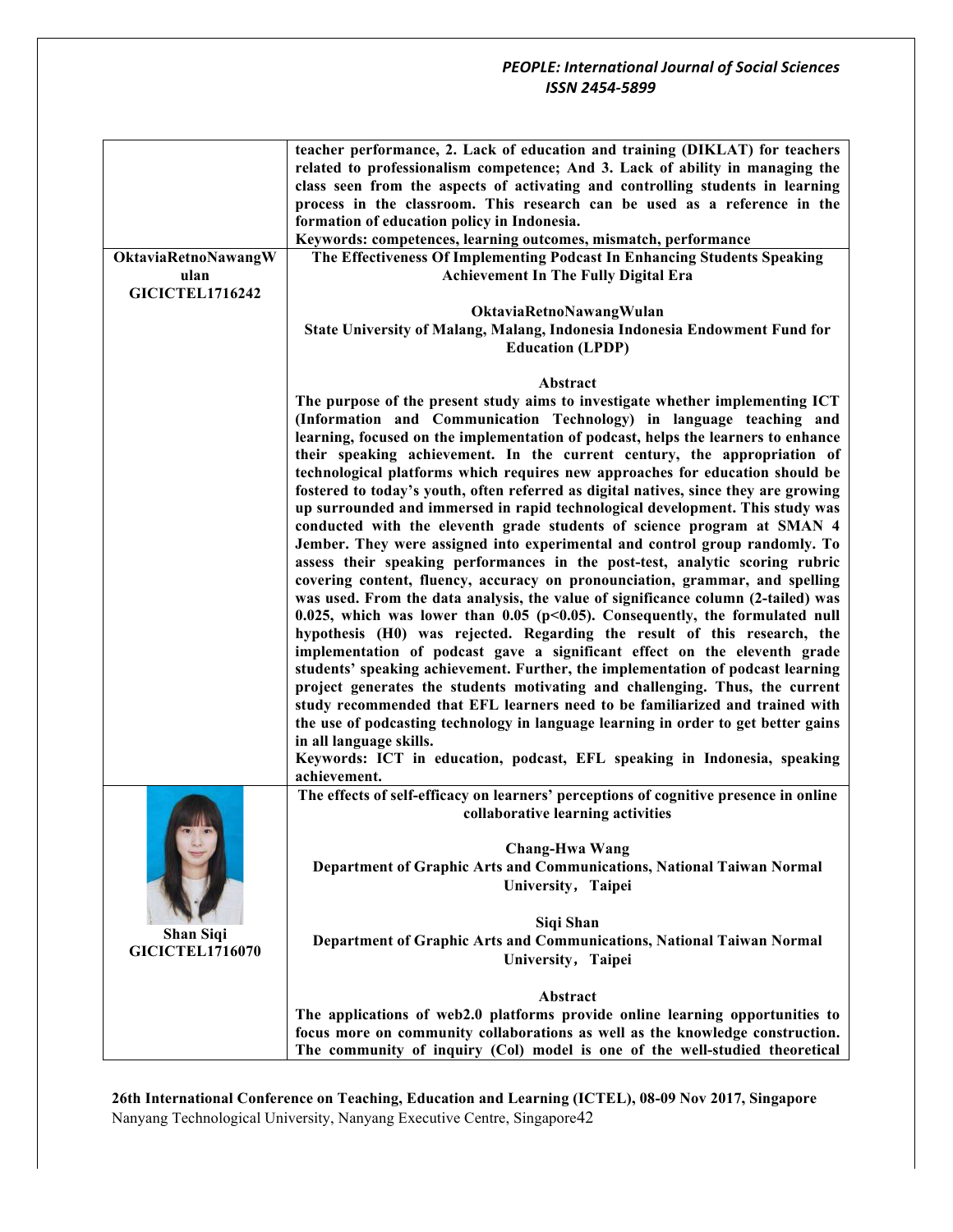| frameworks in online education, which could be used for fortifying learners'     |
|----------------------------------------------------------------------------------|
| experience and perception of learning in collaborative online learning           |
| environments. According to the Col theory, cognitive presence (CP) is one of the |
| most critical elements of CoI, and ideal learning outcomes would require deeper  |
| stages of cognitive presence (integration and resolution stages), that usually   |
| difficult to achieve.                                                            |

**Past research on Col felt short in investigating the influences of individual differences, including the effects of learners' internal motivation on higher-order thinking. We consider Self-efficacy is one of such as it emphasizes a combination of learners' motivation and cognition. This study intends to explore the influence of learners' online learning self-efficacy on CP in CoI, as well as to explore the relationship between learners' CP and learning achievements.** 

**An experiment will be conducted to verify the above issues. In order to obtain sufficient samples, 8th graders from a vocational school will be selected as the participants. Facebook and Google Cloud will be used as the media for online collaborative learning. Futurism on Fundamentals of Graphic Design course is selected as the topic to be taught. They will be required to complete their learning tasks through online collaboration. This study anticipates to make links between online learning self-efficacy and cognitive presence, which could illustrate the influence of learners' internal motivation on higher order of cognitions. This study could also make suggestions to instructors and educational practitioners that careful considerations of learner's self-efficacy is pertinent in designing online collaborative learning programs.** 

**Keywords: self-efficacy, cognitive presence, community of inquiry, online collaborative learning**

**A Picture Paints a Thousand Words: A Phenomenological Study of Misconceptions of Grade 7 Mathematics Teachers on Differentiated Instruction in the Philippines**

**Ma. Victoria C. Magayon**

**Emily B. Tan The Graduate School, University of Santo Tomas, Manila, Philippines**

#### **Abstract**

**Teachers' differentiation affects students' learning outcomes. Using differentiated instruction correctly, teachers should know their learners' needs so that students will be guided and led not just to learn the basics of the curriculum but beyond the curriculum. Misconceptions of this type of instruction limit the teachers' response to student conceptions and ability to create challenging learning situations. Data from the interviews of 21 Grade 7 Filipino mathematics teachers are qualitatively described through this phenomenological study which utilizes the Colaizzi's Method to analyze data for the research question: What are the misconceptions of Grade 7 Filipino mathematics teachers on Differentiated Instruction? This study posits that Grade 7 mathematics teachers in the Philippines have various types of misconceptions on DI. Three types of misconception surfaced and are tagged as "Planes of Misconceptions," namely: Plane of more than words; Plane of actions speaks louder than words; Plane of 'That's a crock'. The fragmented ideas of teachers on Differentiated Instruction are tagged as head, heart, life, hand, road, and gadget.** 

**Keywords: Differentiated Instruction, Filipino Mathematics Teachers,** 

**26th International Conference on Teaching, Education and Learning (ICTEL), 08-09 Nov 2017, Singapore** Nanyang Technological University, Nanyang Executive Centre, Singapore43

**Ma. Victoria C.** 

**Magayon GICICTEL1716071**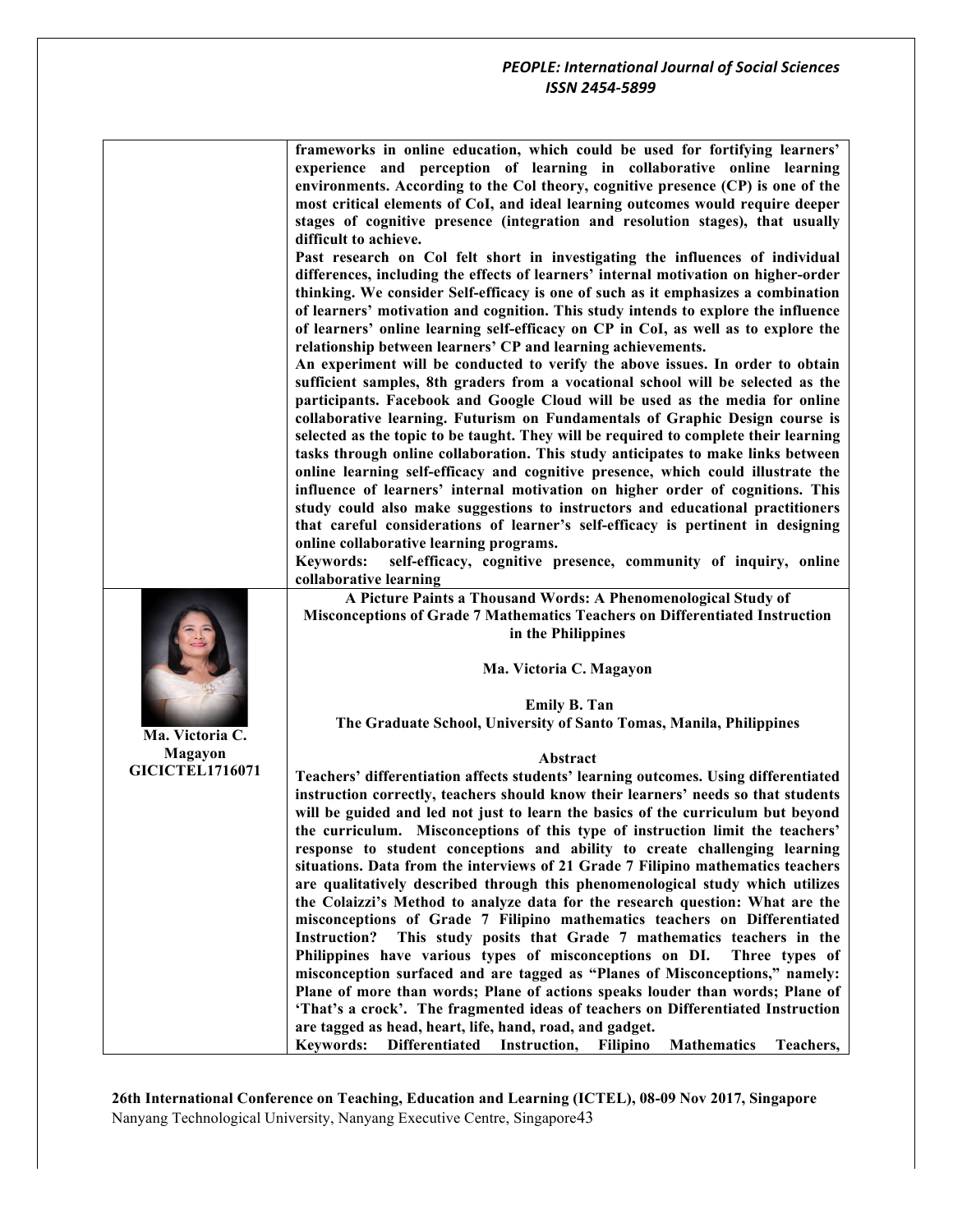|  |                                                        | <b>Misconceptions on DI, Qualitative Research on Misconceptions</b>                                                                                                                                                                                                                                                                                                                                                                                                                                                                                                                                                                                                                                                                                                                                                                                                                                                                                                                                                                                                                                                                                                                                                                                                                                                                                                                                                                                                                                                                                                                                                                                                                                                                                                                                                                                                      |
|--|--------------------------------------------------------|--------------------------------------------------------------------------------------------------------------------------------------------------------------------------------------------------------------------------------------------------------------------------------------------------------------------------------------------------------------------------------------------------------------------------------------------------------------------------------------------------------------------------------------------------------------------------------------------------------------------------------------------------------------------------------------------------------------------------------------------------------------------------------------------------------------------------------------------------------------------------------------------------------------------------------------------------------------------------------------------------------------------------------------------------------------------------------------------------------------------------------------------------------------------------------------------------------------------------------------------------------------------------------------------------------------------------------------------------------------------------------------------------------------------------------------------------------------------------------------------------------------------------------------------------------------------------------------------------------------------------------------------------------------------------------------------------------------------------------------------------------------------------------------------------------------------------------------------------------------------------|
|  |                                                        | <b>Conceptions of Students' at Risk on Behavior Modification Program CREATE: A</b><br><b>Story of One Public School in the Philippines</b>                                                                                                                                                                                                                                                                                                                                                                                                                                                                                                                                                                                                                                                                                                                                                                                                                                                                                                                                                                                                                                                                                                                                                                                                                                                                                                                                                                                                                                                                                                                                                                                                                                                                                                                               |
|  |                                                        | <b>Rosalie Nenette S. Barela</b><br>Benjamin B. Esguerra Memorial National High School, Taytay, Division of Rizal<br><b>Department of Education, Philippines</b>                                                                                                                                                                                                                                                                                                                                                                                                                                                                                                                                                                                                                                                                                                                                                                                                                                                                                                                                                                                                                                                                                                                                                                                                                                                                                                                                                                                                                                                                                                                                                                                                                                                                                                         |
|  | <b>Rosalie NenetteBarela</b><br><b>GICICTEL1716077</b> | Hedivina P. Bernardino<br>Benjamin B. Esguerra Memorial National High School, Taytay, Division of Rizal<br><b>Department of Education, Philippines</b>                                                                                                                                                                                                                                                                                                                                                                                                                                                                                                                                                                                                                                                                                                                                                                                                                                                                                                                                                                                                                                                                                                                                                                                                                                                                                                                                                                                                                                                                                                                                                                                                                                                                                                                   |
|  |                                                        | Veronida M. Sta. Ana<br>Benjamin B. Esguerra Memorial National High School, Taytay, Division of Rizal<br><b>Department of Education, Philippines</b>                                                                                                                                                                                                                                                                                                                                                                                                                                                                                                                                                                                                                                                                                                                                                                                                                                                                                                                                                                                                                                                                                                                                                                                                                                                                                                                                                                                                                                                                                                                                                                                                                                                                                                                     |
|  |                                                        | Analyn C. Feliciano<br>Benjamin B. Esguerra Memorial National High School, Taytay, Division of Rizal<br><b>Department of Education, Philippines</b>                                                                                                                                                                                                                                                                                                                                                                                                                                                                                                                                                                                                                                                                                                                                                                                                                                                                                                                                                                                                                                                                                                                                                                                                                                                                                                                                                                                                                                                                                                                                                                                                                                                                                                                      |
|  |                                                        | <b>Rebecca F. Averion</b><br>Benjamin B. Esguerra Memorial National High School, Taytay, Division of Rizal<br><b>Department of Education, Philippines</b>                                                                                                                                                                                                                                                                                                                                                                                                                                                                                                                                                                                                                                                                                                                                                                                                                                                                                                                                                                                                                                                                                                                                                                                                                                                                                                                                                                                                                                                                                                                                                                                                                                                                                                                |
|  |                                                        | <b>ABSTRACT</b><br>Students' misbehavior in the classroom is a common scenario. In some<br>researches, students' misbehavior is associated to social skill deficiency, wherein,<br>children without adequate social skills are at risk for difficulties including<br>behavior problems and poor academic achievement. Adhering to the Department<br>of Education (DepEd) advocacy on positive discipline and continuous<br>improvement program, the Edukasyon Sa Pagpapakatao (Values Education) of<br>Benjamin B. Esguerra Memorial National High School argues that intervention<br>program with the goal to Change, Reinvent, and Elevate Attitude Towards<br>Excellence (CREATE) students that are at risk is essential to lessen if not<br>eradicate misbehavior in the classroom. Quantitatively and qualitatively<br>approach through Pre-test and Post-test quasi-experimental design and<br>Phenomenographical analysis were utilized. Whereas, purposive sampling, survey<br>questionnaire, anecdotal records, and interview are sources of data. This<br>empirical research is anchored on inculcation approach of set of absolute values,<br>processed according to social skills processing of change: Seeing, Thinking, and<br>Doing. The findings of this study revealed that students' pre-test and post-test on<br>the adapted Social Skills Questionnaire (SKQ) have significant difference, while<br>the students' conceptions on the effect of the CREATE program generate<br>variations of effects, students were in contemplative mode after every learning<br>activity, contemplative mode are categorized in three clusters such as acceptance<br>vs. denial, resolve vs status quo, and applying vs defying.<br>Keywords: Child at risk, intervention, action research, students' misbehavior,<br>social skills, continuous improvement program |
|  | Michael A. Telafici<br><b>GICICTEL1716078</b>          | Throwing out templates and rubrics: connecting the classroom with outside<br>professionals to provide real-life skills                                                                                                                                                                                                                                                                                                                                                                                                                                                                                                                                                                                                                                                                                                                                                                                                                                                                                                                                                                                                                                                                                                                                                                                                                                                                                                                                                                                                                                                                                                                                                                                                                                                                                                                                                   |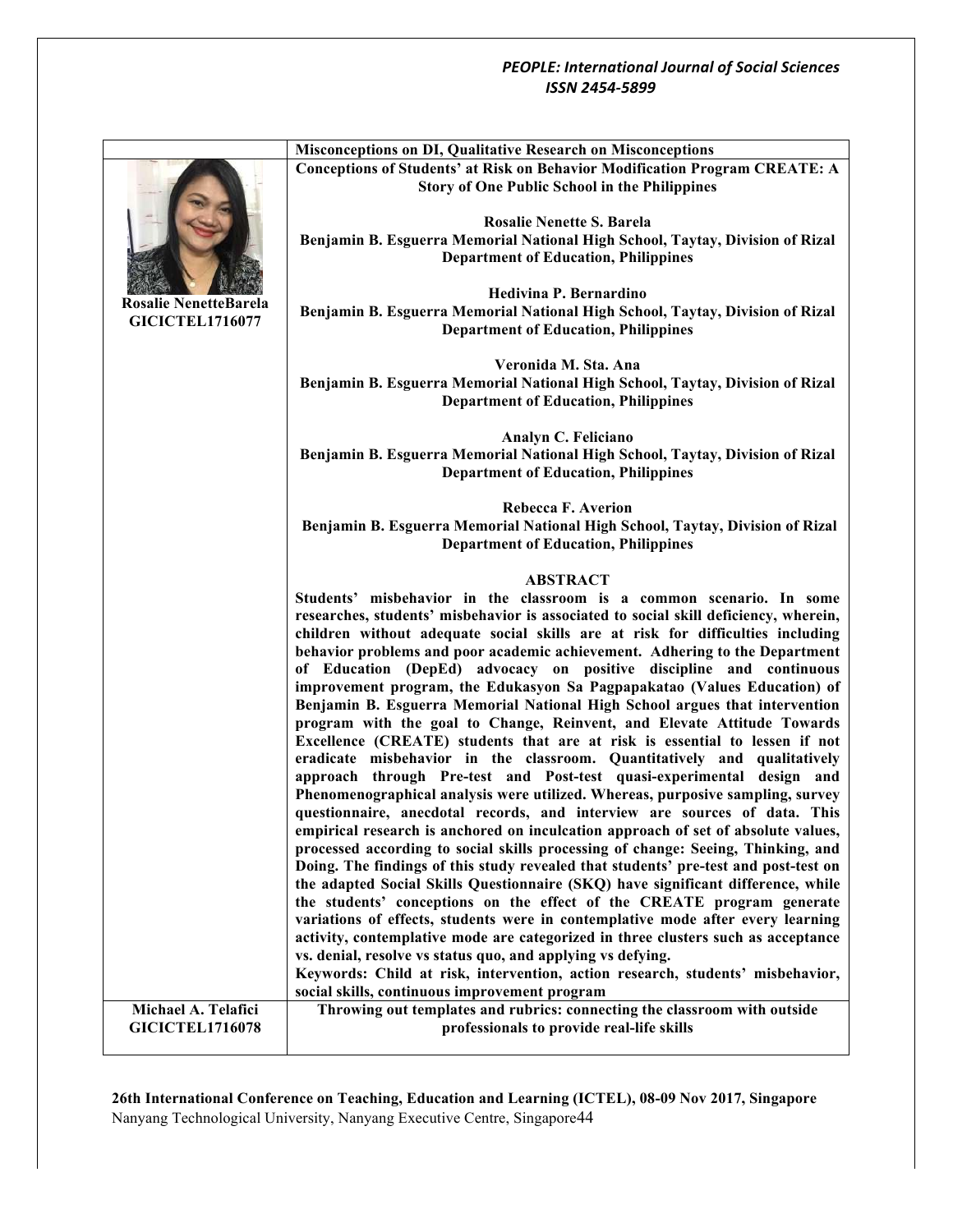## **Michael A. Telafici Texas A&M University at Qatar**

# **Abstract**

|                                             | <b>Abstract</b>                                                                                                                                                                                                                                                                                                                                                                                                                                                                                                                                                                                                                                                                                                                                                                                                                                                                                                                                                                                                                                                                                              |
|---------------------------------------------|--------------------------------------------------------------------------------------------------------------------------------------------------------------------------------------------------------------------------------------------------------------------------------------------------------------------------------------------------------------------------------------------------------------------------------------------------------------------------------------------------------------------------------------------------------------------------------------------------------------------------------------------------------------------------------------------------------------------------------------------------------------------------------------------------------------------------------------------------------------------------------------------------------------------------------------------------------------------------------------------------------------------------------------------------------------------------------------------------------------|
|                                             | Recent industry discussion and research highlights the role that "soft skills" play<br>in the future workplace, and increasingly, innovative programs are combining<br>liberal/creative arts with hard sciences. However, according to The Association of<br>American Colleges and Universities (AACU), employers find recent college<br>graduates less well prepared than the graduates themselves feel. In this case,<br>university instruction may be to blame, not the student. Simply put, how can<br>rubrics and "plug-in" templates help students develop true workplace skills?<br>In this presentation, the author provides a theoretical instructor-student-vendor<br>project model and initial case study for involving technical writing students at an<br>International Branch Campus in Qatar with professionals for project-based<br>learning that leaves the classroom, and some traditional classroom methods,<br>behind.<br>Just as the move to big data and quantification increases, students should be<br>aware of the often ad hoc and personal nature of everyday workplace decisions |
|                                             | and processes.<br>The author's previous career as a technical writer in the software industry<br>informed his method of classroom instruction to develop 'soft' workplace skills in<br>engineering graduates, providing a more broadly applicable skill set needed for<br>the 21st century workplace. Having never been 'tested' in the academic sense of                                                                                                                                                                                                                                                                                                                                                                                                                                                                                                                                                                                                                                                                                                                                                    |
|                                             | the word, and having worked with a variety of stakeholders on collaborative<br>projects, the author sees process and negotiation/collaboration as central to<br>effective technical communication and indeed general workplace skills.<br>The author presents a case study of a bi-lingual oral history website project<br>created by a technical writing classroom in conjunction with a professional web<br>designer, which creates both the knowledge gap necessary for learning and                                                                                                                                                                                                                                                                                                                                                                                                                                                                                                                                                                                                                      |
|                                             | academic, technical, and professional skills.<br>Challenges and adaptations in using a more "real world" approach in the<br>classroom are presented, as are student-vendor communications documents,<br>assignments, assessments, and student and vendor interviews and other<br>quantitative and qualitative feedback.                                                                                                                                                                                                                                                                                                                                                                                                                                                                                                                                                                                                                                                                                                                                                                                      |
| <b>Chang Wang</b><br><b>GICICTEL1716080</b> | On the Development of EFL Learners' Critical Thinking Abilities in English<br>Writing                                                                                                                                                                                                                                                                                                                                                                                                                                                                                                                                                                                                                                                                                                                                                                                                                                                                                                                                                                                                                        |
|                                             | <b>Chang Wang</b><br>School of Foreign Languages, Northeast Normal University, Changchun, China                                                                                                                                                                                                                                                                                                                                                                                                                                                                                                                                                                                                                                                                                                                                                                                                                                                                                                                                                                                                              |
|                                             | Abstract                                                                                                                                                                                                                                                                                                                                                                                                                                                                                                                                                                                                                                                                                                                                                                                                                                                                                                                                                                                                                                                                                                     |
|                                             | To train students' language proficiency, the traditional teaching mode of English<br>writing generally emphasizes on rote or imitation but ignores the development of<br>students' ideological, creative, analytical abilities and abilities to solve problems<br>independently. The examination-oriented feature of writing tests for EFL learners<br>in China has long made students be used to reciting a large quantity of model<br>essays before exams and mechanically applying the customary sentence patterns                                                                                                                                                                                                                                                                                                                                                                                                                                                                                                                                                                                        |
|                                             | or even stereotyped expressions into their writing. Correspondingly, English<br>writing which should have been a course full of novelty and creativity has become<br>a boring subject. In fact, EFL writing practice should not be restricted by the<br>application of appropriate vocabulary, correct grammar or widely accepted                                                                                                                                                                                                                                                                                                                                                                                                                                                                                                                                                                                                                                                                                                                                                                            |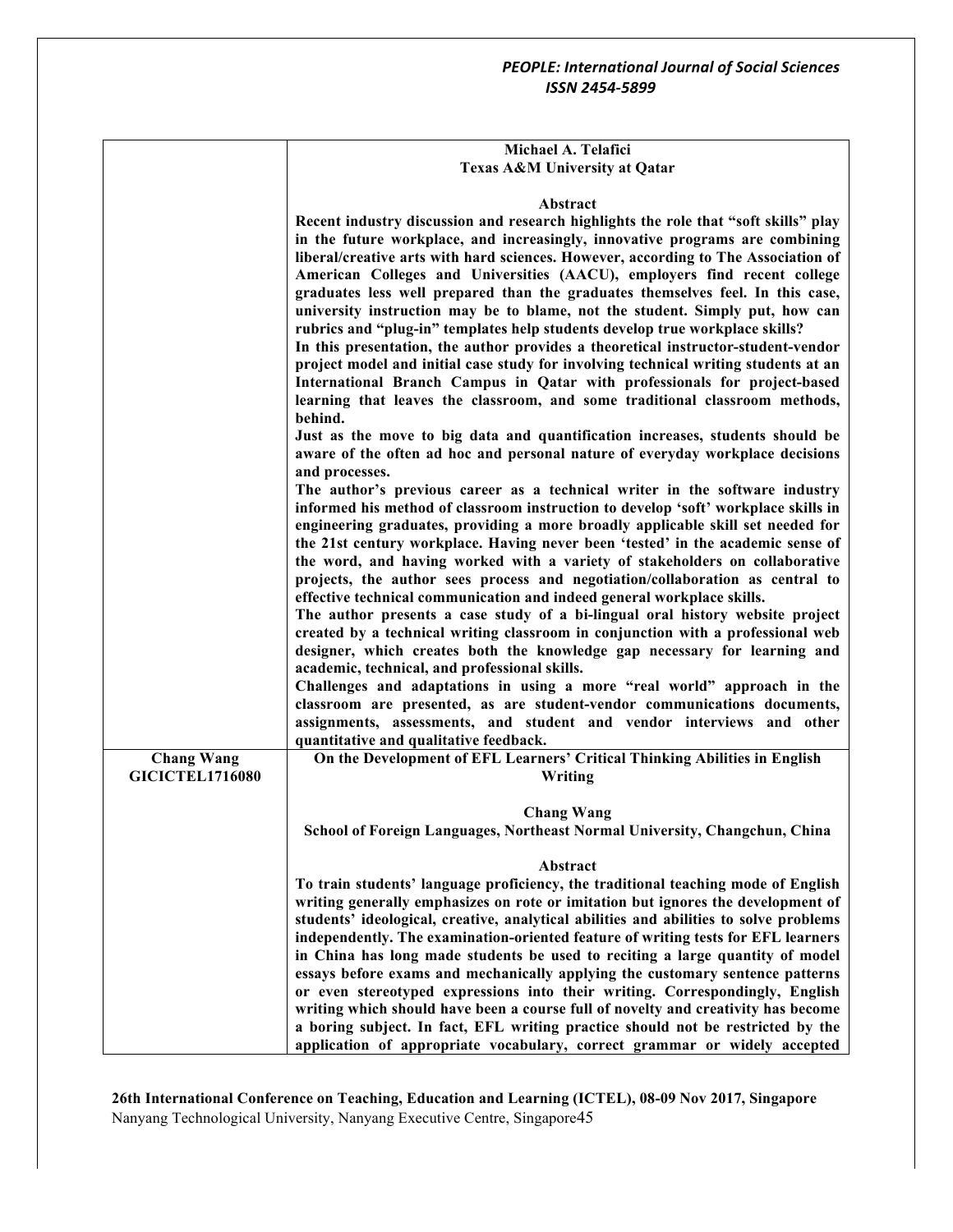| Xia Wu                 | expressions. Comparatively, meaningful content, creative perspective and critical<br>thinking abilities are much more significant. Otherwise, with lasting passivity in<br>the English writing practice, there is no possibility for the teachers to cultivate<br>authentic English writing proficiency among students. Correspondingly, EFL<br>writing teachers need to renovate their teaching philosophy, fostering students'<br>bilingual communicative competencies and intercultural thinking abilities, so that<br>they can promote critical thinking abilities among students and accelerate the<br>pace of innovation in the teaching of English writing.<br>Keywords: EFL writing; critical thinking abilities; bilingual communicative<br>competencies; English writing proficiency; innovation<br>The Application of Flipped Classroom Teaching Model Based on Micro Class in                                                                                                                                                                                                                                                                                                                                                                                                                                                                                                                                                                                                                                                                                                                                                                                                                                                                                                                                                                                                                                                                                                                                         |
|------------------------|-----------------------------------------------------------------------------------------------------------------------------------------------------------------------------------------------------------------------------------------------------------------------------------------------------------------------------------------------------------------------------------------------------------------------------------------------------------------------------------------------------------------------------------------------------------------------------------------------------------------------------------------------------------------------------------------------------------------------------------------------------------------------------------------------------------------------------------------------------------------------------------------------------------------------------------------------------------------------------------------------------------------------------------------------------------------------------------------------------------------------------------------------------------------------------------------------------------------------------------------------------------------------------------------------------------------------------------------------------------------------------------------------------------------------------------------------------------------------------------------------------------------------------------------------------------------------------------------------------------------------------------------------------------------------------------------------------------------------------------------------------------------------------------------------------------------------------------------------------------------------------------------------------------------------------------------------------------------------------------------------------------------------------------|
| <b>GICICTEL1716081</b> | <b>College English Teaching in China</b>                                                                                                                                                                                                                                                                                                                                                                                                                                                                                                                                                                                                                                                                                                                                                                                                                                                                                                                                                                                                                                                                                                                                                                                                                                                                                                                                                                                                                                                                                                                                                                                                                                                                                                                                                                                                                                                                                                                                                                                          |
|                        | Xia Wu<br>Department of Foreign Languages, Northeast Normal University                                                                                                                                                                                                                                                                                                                                                                                                                                                                                                                                                                                                                                                                                                                                                                                                                                                                                                                                                                                                                                                                                                                                                                                                                                                                                                                                                                                                                                                                                                                                                                                                                                                                                                                                                                                                                                                                                                                                                            |
|                        |                                                                                                                                                                                                                                                                                                                                                                                                                                                                                                                                                                                                                                                                                                                                                                                                                                                                                                                                                                                                                                                                                                                                                                                                                                                                                                                                                                                                                                                                                                                                                                                                                                                                                                                                                                                                                                                                                                                                                                                                                                   |
|                        | Abstract<br>The in-depth application of information technology in the field of education<br>makes the traditional classroom teaching face a tough test. In this era when<br>teaching model is required to change urgently, we must reform the traditional<br>teaching model to meet the challenges, while flipped classroom is just an effective<br>way to change the traditional teaching model. Flipped classroom, also known as<br>flipped instruction, VOD (video-on-demand) education, or educational VOD, is<br>generally called the "flipped classroom teaching mode". It originates from two<br>chemistry teachers Jonathan Bergmann and Aaron Sams from Woodland Park<br>High School in the Rocky Mountains, Colorado. However, the reason why flipped<br>classroom truly draws the attention of education researchers is that in 2011,<br>Salman Khan, the founder of Khan Academy, launched a speech on TED called<br>"Reshaping Education with Videos". In his speech, he mentions that many free<br>educational videos he has uploaded to YouTube are popular with students and<br>parents, and the videos have received good feedbacks from several pilot schools.<br>In China, some scholars such as Zhang Jinlei, Wang Ying and Zhang Baohui<br>(2012) also mention that by utilizing existing information technology and<br>constructing information teaching environment, flipped classroom re-plans the<br>pre-class, during-class and after-class teaching goals as well as re-arranges the<br>processes of knowledge transfer, knowledge internalization, and knowledge<br>consolidation. This will then realize the flip between the roles of teachers and<br>students in traditional teaching model and innovate the teaching methods. In this<br>respect, flipped classroom has become a highly concerned teaching model in the<br>global education circle. It remains a question worth considering that what is the<br>practical value of flipped classroom in college English teaching and how to apply |
|                        | it into college English teaching of China. This paper will briefly discuss the<br>research status of flipped classroom at home and abroad, and discuss how to<br>build this brand-new teaching model based on the existing micro class resources<br>and classroom activities.<br>Keywords: Flipped classroom; College English Teaching; Teaching Model; Micro<br><b>Class</b>                                                                                                                                                                                                                                                                                                                                                                                                                                                                                                                                                                                                                                                                                                                                                                                                                                                                                                                                                                                                                                                                                                                                                                                                                                                                                                                                                                                                                                                                                                                                                                                                                                                     |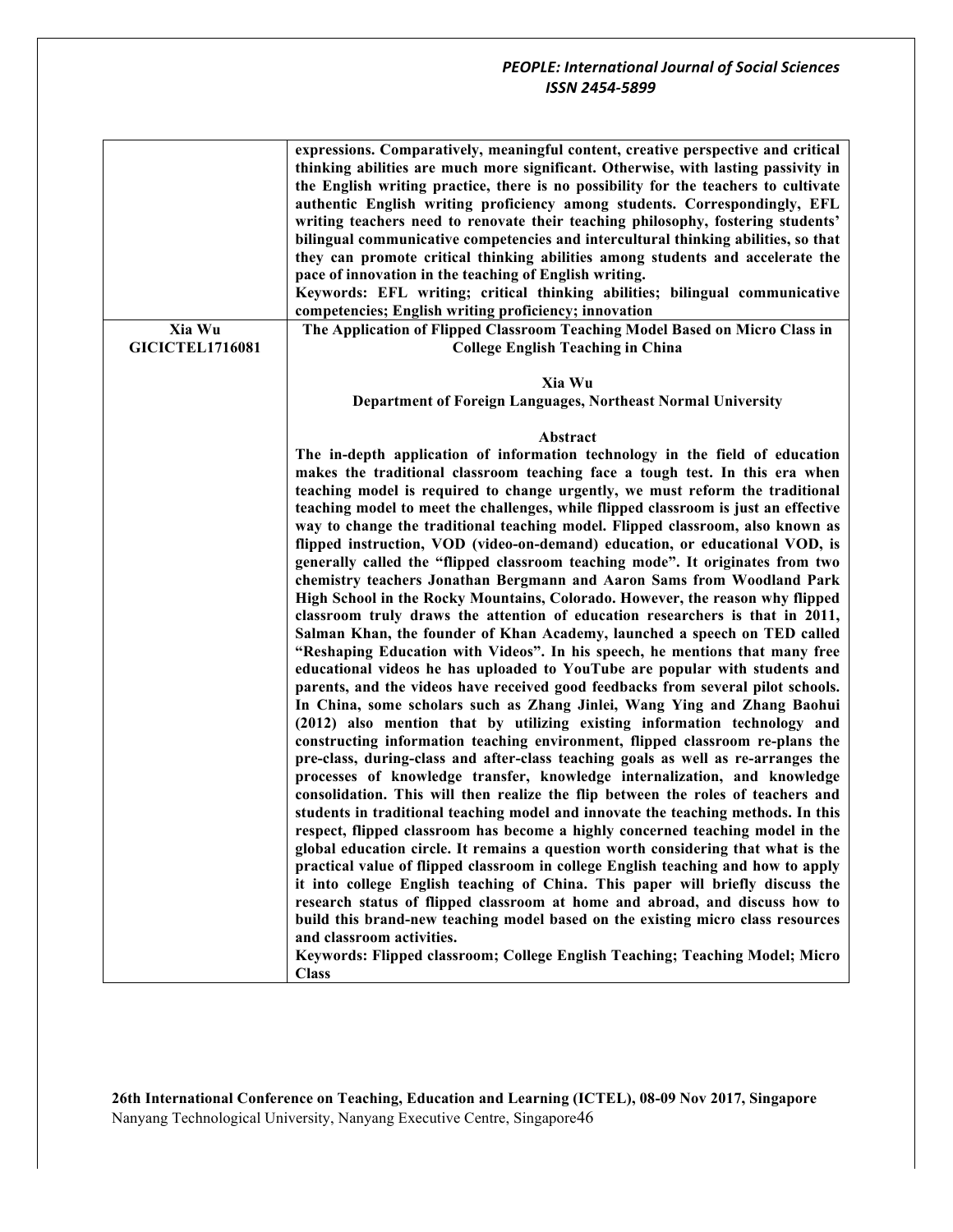|                           | <b>IMPLEMENTATION OF AN UNDERGRADUATE INTEGRATED BIOLOGY</b><br>& CHEMISTRY (iBC) COURSE                                                                                                                                                                                                                                                   |
|---------------------------|--------------------------------------------------------------------------------------------------------------------------------------------------------------------------------------------------------------------------------------------------------------------------------------------------------------------------------------------|
|                           | <b>Jayson G. Balansag</b>                                                                                                                                                                                                                                                                                                                  |
|                           | Professional Studies Department, Bukidnon State University,                                                                                                                                                                                                                                                                                |
|                           | Malaybalay City, Bukidnon, Philippines                                                                                                                                                                                                                                                                                                     |
|                           | Abstract                                                                                                                                                                                                                                                                                                                                   |
| <b>Jayson G. Balansag</b> | An integrated biology and chemistry (iBC) course for freshmen college students                                                                                                                                                                                                                                                             |
| <b>GICICTEL1716193</b>    | was developed in University of Delaware. This course will prepare students to (1)<br>become interdisciplinary thinkers in the field of biology and (2) collaboratively<br>work with others from multiple disciplines in the future. This paper documented<br>and described the implementation of the course. The information gathered from |
|                           | reading literature, classroom observations, and interviews were used to carry out                                                                                                                                                                                                                                                          |
|                           | the purpose of this paper. The major goal of the iBC course is to align the<br>concepts between Biology and Chemistry, so that students can draw science                                                                                                                                                                                   |
|                           | concepts from both disciplines which they can apply in their interdisciplinary                                                                                                                                                                                                                                                             |
|                           | researches. This course is offered every fall and spring semesters of each school                                                                                                                                                                                                                                                          |
|                           | year. Students enrolled in Biology are also enrolled in Chemistry during the same                                                                                                                                                                                                                                                          |
|                           | semester. The iBC is composed of lectures, laboratories, studio sessions, and<br>workshops and is taught by the faculty from the biology and chemistry                                                                                                                                                                                     |
|                           | departments. In addition, the preceptors, graduate teaching assistants, and studio                                                                                                                                                                                                                                                         |
|                           | fellows facilitate the laboratory and studio sessions. These roles are                                                                                                                                                                                                                                                                     |
|                           | interdependent with each other. The iBC can be used as a model for higher                                                                                                                                                                                                                                                                  |
|                           | education institutions who wish to implement an integrated biology course.<br>Keywords: Integrated biology and chemistry, integration, interdisciplinary                                                                                                                                                                                   |
|                           | research, New Biology, undergraduate science education                                                                                                                                                                                                                                                                                     |
| Dr. Ruben E. Faltado III  | <b>BRAIN-BASED LEARNING STRATEGIES IN PHYSICAL SCIENCE AS</b>                                                                                                                                                                                                                                                                              |
| <b>GICICTEL1716194</b>    | <b>IMPLEMENTED IN TECHNOLOGICAL INSTITUTE OF THE PHILIPPINES-</b>                                                                                                                                                                                                                                                                          |
|                           | <b>SENIOR HIGH SCHOOL</b>                                                                                                                                                                                                                                                                                                                  |
|                           | Dr. Ruben E. Faltado III                                                                                                                                                                                                                                                                                                                   |
|                           | College Of Education, Technological Institute Of The Philippines, Philippines                                                                                                                                                                                                                                                              |
|                           | Dr. Brenda B. Corpuz                                                                                                                                                                                                                                                                                                                       |
|                           | College of Education, Technological Institute of the Philippines, 938 Aurora Blvd.                                                                                                                                                                                                                                                         |
|                           | <b>Cubao, Quezon City, Philippines</b>                                                                                                                                                                                                                                                                                                     |
|                           | Abstract                                                                                                                                                                                                                                                                                                                                   |
|                           | Brain-based learning is the use of active strategies that operate based on the ways                                                                                                                                                                                                                                                        |
|                           | the brain is naturally designed to learn. This study aims to determine the<br>effectiveness of brain-based learning strategies in teaching physical science as                                                                                                                                                                             |
|                           | implemented in the Senior High School department of Technological Institute of                                                                                                                                                                                                                                                             |
|                           | the Philippines during the school year 2016-2017. In the study, a pre-test-post-test                                                                                                                                                                                                                                                       |
|                           | experimental design was used and qualitative data related to the learning process                                                                                                                                                                                                                                                          |
|                           | has been reached with an interview technique. During the research process, the                                                                                                                                                                                                                                                             |
|                           | experimental group consisting of 60 students was taught incorporating brain-<br>based learning strategies, while the control group made up of 60 students was                                                                                                                                                                              |
|                           | taught with the traditional teaching approach. The data gathered were tabulated,                                                                                                                                                                                                                                                           |
|                           | analyzed and interpreted by using appropriate tests of significance, such as mean,                                                                                                                                                                                                                                                         |
|                           | standard deviation, and t-test. The level of significance was 0.05. The findings of                                                                                                                                                                                                                                                        |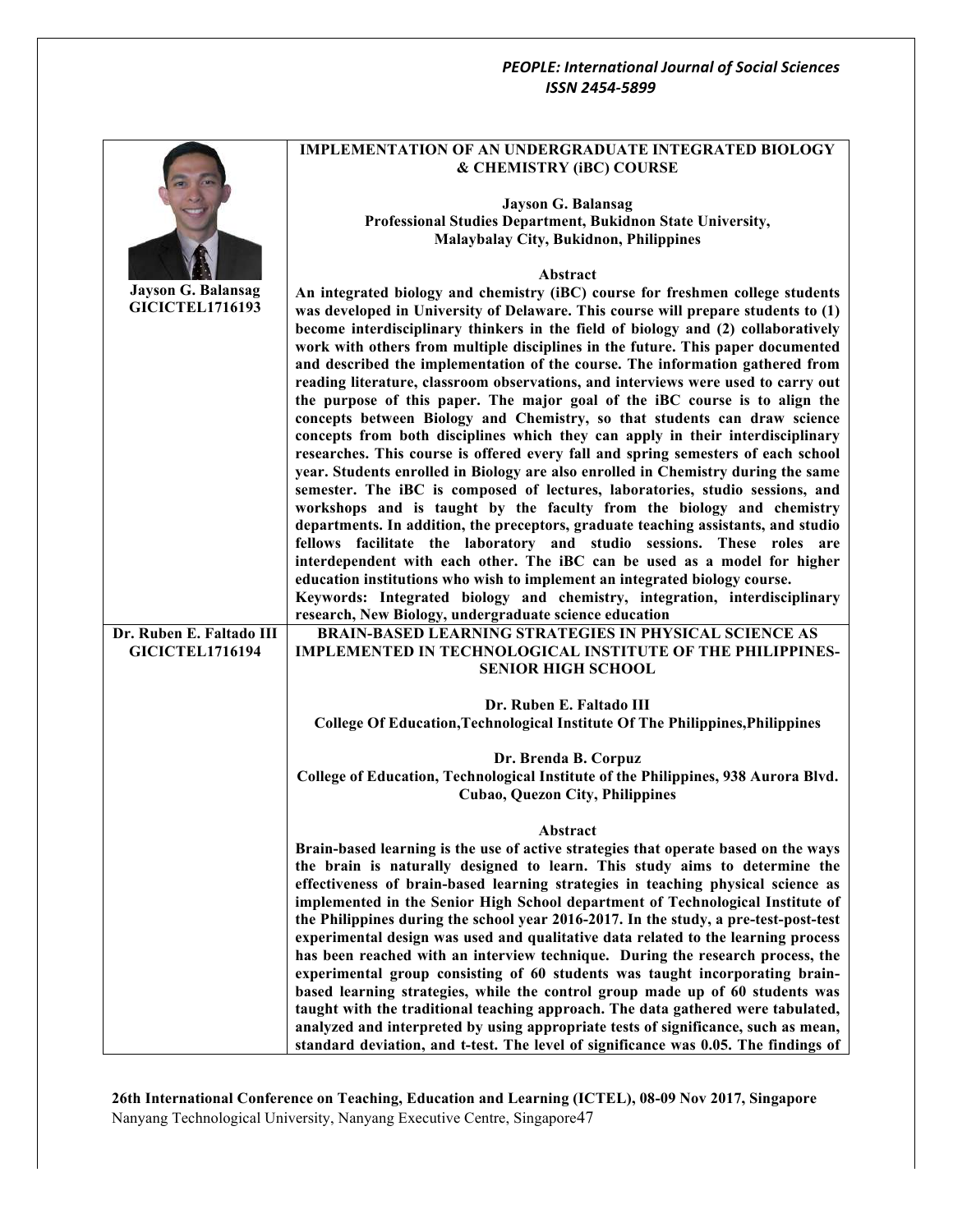| the study revealed that the brain-based learning strategies used in the<br>experimental group were more effective in increasing student achievement than<br>the traditional approach used in the control group. Furthermore, the students in<br>the experimental group claimed that they felt energized, happy, and more relaxed<br>while learning. Due to the positive effect of these strategies, it is desired to be<br>implemented in other learning areas like English and Mathematics and to other<br>group of learners in the elementary level.<br>Keywords: Brain-Based Learning, Physical Science, Senior High School, Active<br><b>Strategies, Student Achievement</b><br><b>Innovation In Teaching Communicative English</b><br>Dr. (Mrs.) RajiDhinakar<br><b>GICICTEL1716197</b><br>Dr. (Mrs.) RajiDhinakar<br>Associate Professor, Hindustan University, Chennai<br>Keith Davis remarked, " Communication is the transfer of information and<br>understanding from one person to another person. It ia way of reaching others<br>with facts, ideas, thoughts and values."<br>The Latin work 'communicare' means ' to share, to impart or to communde and<br>it's literal meaning is 'sharing or giving information.<br>Effective communication is required, especially in workplace not only for success,<br>but also to have good rapport with colleagues. English, as a second language, the<br>learners must possess effective communication skill. This paper deals with the<br>various methods of teaching communicative English with innovation. Using<br>computers, social media like Facebook, Twitter, Whatsappetc, , mobile phones,<br>the classroom can be more interesting, creative and enjoyable for the learners.<br>Communication is as fundamental to our social living as eating nourishing food<br>for our biological existence. Without any training, all of us develop proficiency in<br>enjoying nourishing diet. On the other hand, guidance is required to have a<br>balanced food to keep fit and healthy. Similarly, with communication, students<br>may articulate words but not communicate sensibly. They may hear or read and<br>recognise words but unable to speak in English.<br>This paper deals with the whole spectrum of communicative English.<br>Articulated Difficulties of Grade 11 Students at Taytay Senior High School<br>(TSHS) in English Proficiency<br><b>Fe Atanacio-Blas</b><br>Humanities And Social Sciences (HUMSS) Department, Taytay Senior High<br>School, Department Of Education, Division Of Rizal, Region IV-A<br>Calabarzon, Philippines<br>Dr. Rebecca F. Averion<br><b>Fe Atanacio-Blas</b><br>Marian Meraña<br><b>GICICTEL1716205</b><br><b>Mary Anne Badanoy</b><br><b>Aera Lee De Leon</b><br><b>Young Collene Ragudo</b><br>Ramona Seguerra<br><b>Mary Gayle Vargas</b><br>Taytay senior High School Region IV-A CALABARZON<br><b>Division of Rizal</b> |          |
|-----------------------------------------------------------------------------------------------------------------------------------------------------------------------------------------------------------------------------------------------------------------------------------------------------------------------------------------------------------------------------------------------------------------------------------------------------------------------------------------------------------------------------------------------------------------------------------------------------------------------------------------------------------------------------------------------------------------------------------------------------------------------------------------------------------------------------------------------------------------------------------------------------------------------------------------------------------------------------------------------------------------------------------------------------------------------------------------------------------------------------------------------------------------------------------------------------------------------------------------------------------------------------------------------------------------------------------------------------------------------------------------------------------------------------------------------------------------------------------------------------------------------------------------------------------------------------------------------------------------------------------------------------------------------------------------------------------------------------------------------------------------------------------------------------------------------------------------------------------------------------------------------------------------------------------------------------------------------------------------------------------------------------------------------------------------------------------------------------------------------------------------------------------------------------------------------------------------------------------------------------------------------------------------------------------------------------------------------------------------------------------------------------------------------------------------------------------------------------------------------------------------------------------------------------------------------------------------------------------------------------------------------------------------------------------------------------------------------------------------------------------------------------------------------------------------------------------------------------------------------------------------------------------------------------------------|----------|
|                                                                                                                                                                                                                                                                                                                                                                                                                                                                                                                                                                                                                                                                                                                                                                                                                                                                                                                                                                                                                                                                                                                                                                                                                                                                                                                                                                                                                                                                                                                                                                                                                                                                                                                                                                                                                                                                                                                                                                                                                                                                                                                                                                                                                                                                                                                                                                                                                                                                                                                                                                                                                                                                                                                                                                                                                                                                                                                                         |          |
|                                                                                                                                                                                                                                                                                                                                                                                                                                                                                                                                                                                                                                                                                                                                                                                                                                                                                                                                                                                                                                                                                                                                                                                                                                                                                                                                                                                                                                                                                                                                                                                                                                                                                                                                                                                                                                                                                                                                                                                                                                                                                                                                                                                                                                                                                                                                                                                                                                                                                                                                                                                                                                                                                                                                                                                                                                                                                                                                         |          |
|                                                                                                                                                                                                                                                                                                                                                                                                                                                                                                                                                                                                                                                                                                                                                                                                                                                                                                                                                                                                                                                                                                                                                                                                                                                                                                                                                                                                                                                                                                                                                                                                                                                                                                                                                                                                                                                                                                                                                                                                                                                                                                                                                                                                                                                                                                                                                                                                                                                                                                                                                                                                                                                                                                                                                                                                                                                                                                                                         |          |
|                                                                                                                                                                                                                                                                                                                                                                                                                                                                                                                                                                                                                                                                                                                                                                                                                                                                                                                                                                                                                                                                                                                                                                                                                                                                                                                                                                                                                                                                                                                                                                                                                                                                                                                                                                                                                                                                                                                                                                                                                                                                                                                                                                                                                                                                                                                                                                                                                                                                                                                                                                                                                                                                                                                                                                                                                                                                                                                                         |          |
|                                                                                                                                                                                                                                                                                                                                                                                                                                                                                                                                                                                                                                                                                                                                                                                                                                                                                                                                                                                                                                                                                                                                                                                                                                                                                                                                                                                                                                                                                                                                                                                                                                                                                                                                                                                                                                                                                                                                                                                                                                                                                                                                                                                                                                                                                                                                                                                                                                                                                                                                                                                                                                                                                                                                                                                                                                                                                                                                         |          |
|                                                                                                                                                                                                                                                                                                                                                                                                                                                                                                                                                                                                                                                                                                                                                                                                                                                                                                                                                                                                                                                                                                                                                                                                                                                                                                                                                                                                                                                                                                                                                                                                                                                                                                                                                                                                                                                                                                                                                                                                                                                                                                                                                                                                                                                                                                                                                                                                                                                                                                                                                                                                                                                                                                                                                                                                                                                                                                                                         |          |
|                                                                                                                                                                                                                                                                                                                                                                                                                                                                                                                                                                                                                                                                                                                                                                                                                                                                                                                                                                                                                                                                                                                                                                                                                                                                                                                                                                                                                                                                                                                                                                                                                                                                                                                                                                                                                                                                                                                                                                                                                                                                                                                                                                                                                                                                                                                                                                                                                                                                                                                                                                                                                                                                                                                                                                                                                                                                                                                                         |          |
|                                                                                                                                                                                                                                                                                                                                                                                                                                                                                                                                                                                                                                                                                                                                                                                                                                                                                                                                                                                                                                                                                                                                                                                                                                                                                                                                                                                                                                                                                                                                                                                                                                                                                                                                                                                                                                                                                                                                                                                                                                                                                                                                                                                                                                                                                                                                                                                                                                                                                                                                                                                                                                                                                                                                                                                                                                                                                                                                         |          |
|                                                                                                                                                                                                                                                                                                                                                                                                                                                                                                                                                                                                                                                                                                                                                                                                                                                                                                                                                                                                                                                                                                                                                                                                                                                                                                                                                                                                                                                                                                                                                                                                                                                                                                                                                                                                                                                                                                                                                                                                                                                                                                                                                                                                                                                                                                                                                                                                                                                                                                                                                                                                                                                                                                                                                                                                                                                                                                                                         |          |
|                                                                                                                                                                                                                                                                                                                                                                                                                                                                                                                                                                                                                                                                                                                                                                                                                                                                                                                                                                                                                                                                                                                                                                                                                                                                                                                                                                                                                                                                                                                                                                                                                                                                                                                                                                                                                                                                                                                                                                                                                                                                                                                                                                                                                                                                                                                                                                                                                                                                                                                                                                                                                                                                                                                                                                                                                                                                                                                                         |          |
|                                                                                                                                                                                                                                                                                                                                                                                                                                                                                                                                                                                                                                                                                                                                                                                                                                                                                                                                                                                                                                                                                                                                                                                                                                                                                                                                                                                                                                                                                                                                                                                                                                                                                                                                                                                                                                                                                                                                                                                                                                                                                                                                                                                                                                                                                                                                                                                                                                                                                                                                                                                                                                                                                                                                                                                                                                                                                                                                         |          |
|                                                                                                                                                                                                                                                                                                                                                                                                                                                                                                                                                                                                                                                                                                                                                                                                                                                                                                                                                                                                                                                                                                                                                                                                                                                                                                                                                                                                                                                                                                                                                                                                                                                                                                                                                                                                                                                                                                                                                                                                                                                                                                                                                                                                                                                                                                                                                                                                                                                                                                                                                                                                                                                                                                                                                                                                                                                                                                                                         |          |
|                                                                                                                                                                                                                                                                                                                                                                                                                                                                                                                                                                                                                                                                                                                                                                                                                                                                                                                                                                                                                                                                                                                                                                                                                                                                                                                                                                                                                                                                                                                                                                                                                                                                                                                                                                                                                                                                                                                                                                                                                                                                                                                                                                                                                                                                                                                                                                                                                                                                                                                                                                                                                                                                                                                                                                                                                                                                                                                                         |          |
|                                                                                                                                                                                                                                                                                                                                                                                                                                                                                                                                                                                                                                                                                                                                                                                                                                                                                                                                                                                                                                                                                                                                                                                                                                                                                                                                                                                                                                                                                                                                                                                                                                                                                                                                                                                                                                                                                                                                                                                                                                                                                                                                                                                                                                                                                                                                                                                                                                                                                                                                                                                                                                                                                                                                                                                                                                                                                                                                         |          |
|                                                                                                                                                                                                                                                                                                                                                                                                                                                                                                                                                                                                                                                                                                                                                                                                                                                                                                                                                                                                                                                                                                                                                                                                                                                                                                                                                                                                                                                                                                                                                                                                                                                                                                                                                                                                                                                                                                                                                                                                                                                                                                                                                                                                                                                                                                                                                                                                                                                                                                                                                                                                                                                                                                                                                                                                                                                                                                                                         |          |
|                                                                                                                                                                                                                                                                                                                                                                                                                                                                                                                                                                                                                                                                                                                                                                                                                                                                                                                                                                                                                                                                                                                                                                                                                                                                                                                                                                                                                                                                                                                                                                                                                                                                                                                                                                                                                                                                                                                                                                                                                                                                                                                                                                                                                                                                                                                                                                                                                                                                                                                                                                                                                                                                                                                                                                                                                                                                                                                                         |          |
|                                                                                                                                                                                                                                                                                                                                                                                                                                                                                                                                                                                                                                                                                                                                                                                                                                                                                                                                                                                                                                                                                                                                                                                                                                                                                                                                                                                                                                                                                                                                                                                                                                                                                                                                                                                                                                                                                                                                                                                                                                                                                                                                                                                                                                                                                                                                                                                                                                                                                                                                                                                                                                                                                                                                                                                                                                                                                                                                         |          |
|                                                                                                                                                                                                                                                                                                                                                                                                                                                                                                                                                                                                                                                                                                                                                                                                                                                                                                                                                                                                                                                                                                                                                                                                                                                                                                                                                                                                                                                                                                                                                                                                                                                                                                                                                                                                                                                                                                                                                                                                                                                                                                                                                                                                                                                                                                                                                                                                                                                                                                                                                                                                                                                                                                                                                                                                                                                                                                                                         |          |
|                                                                                                                                                                                                                                                                                                                                                                                                                                                                                                                                                                                                                                                                                                                                                                                                                                                                                                                                                                                                                                                                                                                                                                                                                                                                                                                                                                                                                                                                                                                                                                                                                                                                                                                                                                                                                                                                                                                                                                                                                                                                                                                                                                                                                                                                                                                                                                                                                                                                                                                                                                                                                                                                                                                                                                                                                                                                                                                                         |          |
|                                                                                                                                                                                                                                                                                                                                                                                                                                                                                                                                                                                                                                                                                                                                                                                                                                                                                                                                                                                                                                                                                                                                                                                                                                                                                                                                                                                                                                                                                                                                                                                                                                                                                                                                                                                                                                                                                                                                                                                                                                                                                                                                                                                                                                                                                                                                                                                                                                                                                                                                                                                                                                                                                                                                                                                                                                                                                                                                         |          |
|                                                                                                                                                                                                                                                                                                                                                                                                                                                                                                                                                                                                                                                                                                                                                                                                                                                                                                                                                                                                                                                                                                                                                                                                                                                                                                                                                                                                                                                                                                                                                                                                                                                                                                                                                                                                                                                                                                                                                                                                                                                                                                                                                                                                                                                                                                                                                                                                                                                                                                                                                                                                                                                                                                                                                                                                                                                                                                                                         |          |
|                                                                                                                                                                                                                                                                                                                                                                                                                                                                                                                                                                                                                                                                                                                                                                                                                                                                                                                                                                                                                                                                                                                                                                                                                                                                                                                                                                                                                                                                                                                                                                                                                                                                                                                                                                                                                                                                                                                                                                                                                                                                                                                                                                                                                                                                                                                                                                                                                                                                                                                                                                                                                                                                                                                                                                                                                                                                                                                                         |          |
|                                                                                                                                                                                                                                                                                                                                                                                                                                                                                                                                                                                                                                                                                                                                                                                                                                                                                                                                                                                                                                                                                                                                                                                                                                                                                                                                                                                                                                                                                                                                                                                                                                                                                                                                                                                                                                                                                                                                                                                                                                                                                                                                                                                                                                                                                                                                                                                                                                                                                                                                                                                                                                                                                                                                                                                                                                                                                                                                         |          |
|                                                                                                                                                                                                                                                                                                                                                                                                                                                                                                                                                                                                                                                                                                                                                                                                                                                                                                                                                                                                                                                                                                                                                                                                                                                                                                                                                                                                                                                                                                                                                                                                                                                                                                                                                                                                                                                                                                                                                                                                                                                                                                                                                                                                                                                                                                                                                                                                                                                                                                                                                                                                                                                                                                                                                                                                                                                                                                                                         |          |
|                                                                                                                                                                                                                                                                                                                                                                                                                                                                                                                                                                                                                                                                                                                                                                                                                                                                                                                                                                                                                                                                                                                                                                                                                                                                                                                                                                                                                                                                                                                                                                                                                                                                                                                                                                                                                                                                                                                                                                                                                                                                                                                                                                                                                                                                                                                                                                                                                                                                                                                                                                                                                                                                                                                                                                                                                                                                                                                                         |          |
|                                                                                                                                                                                                                                                                                                                                                                                                                                                                                                                                                                                                                                                                                                                                                                                                                                                                                                                                                                                                                                                                                                                                                                                                                                                                                                                                                                                                                                                                                                                                                                                                                                                                                                                                                                                                                                                                                                                                                                                                                                                                                                                                                                                                                                                                                                                                                                                                                                                                                                                                                                                                                                                                                                                                                                                                                                                                                                                                         |          |
|                                                                                                                                                                                                                                                                                                                                                                                                                                                                                                                                                                                                                                                                                                                                                                                                                                                                                                                                                                                                                                                                                                                                                                                                                                                                                                                                                                                                                                                                                                                                                                                                                                                                                                                                                                                                                                                                                                                                                                                                                                                                                                                                                                                                                                                                                                                                                                                                                                                                                                                                                                                                                                                                                                                                                                                                                                                                                                                                         |          |
|                                                                                                                                                                                                                                                                                                                                                                                                                                                                                                                                                                                                                                                                                                                                                                                                                                                                                                                                                                                                                                                                                                                                                                                                                                                                                                                                                                                                                                                                                                                                                                                                                                                                                                                                                                                                                                                                                                                                                                                                                                                                                                                                                                                                                                                                                                                                                                                                                                                                                                                                                                                                                                                                                                                                                                                                                                                                                                                                         |          |
|                                                                                                                                                                                                                                                                                                                                                                                                                                                                                                                                                                                                                                                                                                                                                                                                                                                                                                                                                                                                                                                                                                                                                                                                                                                                                                                                                                                                                                                                                                                                                                                                                                                                                                                                                                                                                                                                                                                                                                                                                                                                                                                                                                                                                                                                                                                                                                                                                                                                                                                                                                                                                                                                                                                                                                                                                                                                                                                                         |          |
|                                                                                                                                                                                                                                                                                                                                                                                                                                                                                                                                                                                                                                                                                                                                                                                                                                                                                                                                                                                                                                                                                                                                                                                                                                                                                                                                                                                                                                                                                                                                                                                                                                                                                                                                                                                                                                                                                                                                                                                                                                                                                                                                                                                                                                                                                                                                                                                                                                                                                                                                                                                                                                                                                                                                                                                                                                                                                                                                         |          |
|                                                                                                                                                                                                                                                                                                                                                                                                                                                                                                                                                                                                                                                                                                                                                                                                                                                                                                                                                                                                                                                                                                                                                                                                                                                                                                                                                                                                                                                                                                                                                                                                                                                                                                                                                                                                                                                                                                                                                                                                                                                                                                                                                                                                                                                                                                                                                                                                                                                                                                                                                                                                                                                                                                                                                                                                                                                                                                                                         |          |
|                                                                                                                                                                                                                                                                                                                                                                                                                                                                                                                                                                                                                                                                                                                                                                                                                                                                                                                                                                                                                                                                                                                                                                                                                                                                                                                                                                                                                                                                                                                                                                                                                                                                                                                                                                                                                                                                                                                                                                                                                                                                                                                                                                                                                                                                                                                                                                                                                                                                                                                                                                                                                                                                                                                                                                                                                                                                                                                                         |          |
|                                                                                                                                                                                                                                                                                                                                                                                                                                                                                                                                                                                                                                                                                                                                                                                                                                                                                                                                                                                                                                                                                                                                                                                                                                                                                                                                                                                                                                                                                                                                                                                                                                                                                                                                                                                                                                                                                                                                                                                                                                                                                                                                                                                                                                                                                                                                                                                                                                                                                                                                                                                                                                                                                                                                                                                                                                                                                                                                         |          |
|                                                                                                                                                                                                                                                                                                                                                                                                                                                                                                                                                                                                                                                                                                                                                                                                                                                                                                                                                                                                                                                                                                                                                                                                                                                                                                                                                                                                                                                                                                                                                                                                                                                                                                                                                                                                                                                                                                                                                                                                                                                                                                                                                                                                                                                                                                                                                                                                                                                                                                                                                                                                                                                                                                                                                                                                                                                                                                                                         |          |
|                                                                                                                                                                                                                                                                                                                                                                                                                                                                                                                                                                                                                                                                                                                                                                                                                                                                                                                                                                                                                                                                                                                                                                                                                                                                                                                                                                                                                                                                                                                                                                                                                                                                                                                                                                                                                                                                                                                                                                                                                                                                                                                                                                                                                                                                                                                                                                                                                                                                                                                                                                                                                                                                                                                                                                                                                                                                                                                                         |          |
|                                                                                                                                                                                                                                                                                                                                                                                                                                                                                                                                                                                                                                                                                                                                                                                                                                                                                                                                                                                                                                                                                                                                                                                                                                                                                                                                                                                                                                                                                                                                                                                                                                                                                                                                                                                                                                                                                                                                                                                                                                                                                                                                                                                                                                                                                                                                                                                                                                                                                                                                                                                                                                                                                                                                                                                                                                                                                                                                         |          |
|                                                                                                                                                                                                                                                                                                                                                                                                                                                                                                                                                                                                                                                                                                                                                                                                                                                                                                                                                                                                                                                                                                                                                                                                                                                                                                                                                                                                                                                                                                                                                                                                                                                                                                                                                                                                                                                                                                                                                                                                                                                                                                                                                                                                                                                                                                                                                                                                                                                                                                                                                                                                                                                                                                                                                                                                                                                                                                                                         |          |
|                                                                                                                                                                                                                                                                                                                                                                                                                                                                                                                                                                                                                                                                                                                                                                                                                                                                                                                                                                                                                                                                                                                                                                                                                                                                                                                                                                                                                                                                                                                                                                                                                                                                                                                                                                                                                                                                                                                                                                                                                                                                                                                                                                                                                                                                                                                                                                                                                                                                                                                                                                                                                                                                                                                                                                                                                                                                                                                                         |          |
|                                                                                                                                                                                                                                                                                                                                                                                                                                                                                                                                                                                                                                                                                                                                                                                                                                                                                                                                                                                                                                                                                                                                                                                                                                                                                                                                                                                                                                                                                                                                                                                                                                                                                                                                                                                                                                                                                                                                                                                                                                                                                                                                                                                                                                                                                                                                                                                                                                                                                                                                                                                                                                                                                                                                                                                                                                                                                                                                         |          |
|                                                                                                                                                                                                                                                                                                                                                                                                                                                                                                                                                                                                                                                                                                                                                                                                                                                                                                                                                                                                                                                                                                                                                                                                                                                                                                                                                                                                                                                                                                                                                                                                                                                                                                                                                                                                                                                                                                                                                                                                                                                                                                                                                                                                                                                                                                                                                                                                                                                                                                                                                                                                                                                                                                                                                                                                                                                                                                                                         |          |
|                                                                                                                                                                                                                                                                                                                                                                                                                                                                                                                                                                                                                                                                                                                                                                                                                                                                                                                                                                                                                                                                                                                                                                                                                                                                                                                                                                                                                                                                                                                                                                                                                                                                                                                                                                                                                                                                                                                                                                                                                                                                                                                                                                                                                                                                                                                                                                                                                                                                                                                                                                                                                                                                                                                                                                                                                                                                                                                                         |          |
|                                                                                                                                                                                                                                                                                                                                                                                                                                                                                                                                                                                                                                                                                                                                                                                                                                                                                                                                                                                                                                                                                                                                                                                                                                                                                                                                                                                                                                                                                                                                                                                                                                                                                                                                                                                                                                                                                                                                                                                                                                                                                                                                                                                                                                                                                                                                                                                                                                                                                                                                                                                                                                                                                                                                                                                                                                                                                                                                         |          |
|                                                                                                                                                                                                                                                                                                                                                                                                                                                                                                                                                                                                                                                                                                                                                                                                                                                                                                                                                                                                                                                                                                                                                                                                                                                                                                                                                                                                                                                                                                                                                                                                                                                                                                                                                                                                                                                                                                                                                                                                                                                                                                                                                                                                                                                                                                                                                                                                                                                                                                                                                                                                                                                                                                                                                                                                                                                                                                                                         |          |
|                                                                                                                                                                                                                                                                                                                                                                                                                                                                                                                                                                                                                                                                                                                                                                                                                                                                                                                                                                                                                                                                                                                                                                                                                                                                                                                                                                                                                                                                                                                                                                                                                                                                                                                                                                                                                                                                                                                                                                                                                                                                                                                                                                                                                                                                                                                                                                                                                                                                                                                                                                                                                                                                                                                                                                                                                                                                                                                                         |          |
|                                                                                                                                                                                                                                                                                                                                                                                                                                                                                                                                                                                                                                                                                                                                                                                                                                                                                                                                                                                                                                                                                                                                                                                                                                                                                                                                                                                                                                                                                                                                                                                                                                                                                                                                                                                                                                                                                                                                                                                                                                                                                                                                                                                                                                                                                                                                                                                                                                                                                                                                                                                                                                                                                                                                                                                                                                                                                                                                         |          |
|                                                                                                                                                                                                                                                                                                                                                                                                                                                                                                                                                                                                                                                                                                                                                                                                                                                                                                                                                                                                                                                                                                                                                                                                                                                                                                                                                                                                                                                                                                                                                                                                                                                                                                                                                                                                                                                                                                                                                                                                                                                                                                                                                                                                                                                                                                                                                                                                                                                                                                                                                                                                                                                                                                                                                                                                                                                                                                                                         |          |
|                                                                                                                                                                                                                                                                                                                                                                                                                                                                                                                                                                                                                                                                                                                                                                                                                                                                                                                                                                                                                                                                                                                                                                                                                                                                                                                                                                                                                                                                                                                                                                                                                                                                                                                                                                                                                                                                                                                                                                                                                                                                                                                                                                                                                                                                                                                                                                                                                                                                                                                                                                                                                                                                                                                                                                                                                                                                                                                                         |          |
|                                                                                                                                                                                                                                                                                                                                                                                                                                                                                                                                                                                                                                                                                                                                                                                                                                                                                                                                                                                                                                                                                                                                                                                                                                                                                                                                                                                                                                                                                                                                                                                                                                                                                                                                                                                                                                                                                                                                                                                                                                                                                                                                                                                                                                                                                                                                                                                                                                                                                                                                                                                                                                                                                                                                                                                                                                                                                                                                         |          |
|                                                                                                                                                                                                                                                                                                                                                                                                                                                                                                                                                                                                                                                                                                                                                                                                                                                                                                                                                                                                                                                                                                                                                                                                                                                                                                                                                                                                                                                                                                                                                                                                                                                                                                                                                                                                                                                                                                                                                                                                                                                                                                                                                                                                                                                                                                                                                                                                                                                                                                                                                                                                                                                                                                                                                                                                                                                                                                                                         |          |
|                                                                                                                                                                                                                                                                                                                                                                                                                                                                                                                                                                                                                                                                                                                                                                                                                                                                                                                                                                                                                                                                                                                                                                                                                                                                                                                                                                                                                                                                                                                                                                                                                                                                                                                                                                                                                                                                                                                                                                                                                                                                                                                                                                                                                                                                                                                                                                                                                                                                                                                                                                                                                                                                                                                                                                                                                                                                                                                                         |          |
|                                                                                                                                                                                                                                                                                                                                                                                                                                                                                                                                                                                                                                                                                                                                                                                                                                                                                                                                                                                                                                                                                                                                                                                                                                                                                                                                                                                                                                                                                                                                                                                                                                                                                                                                                                                                                                                                                                                                                                                                                                                                                                                                                                                                                                                                                                                                                                                                                                                                                                                                                                                                                                                                                                                                                                                                                                                                                                                                         |          |
|                                                                                                                                                                                                                                                                                                                                                                                                                                                                                                                                                                                                                                                                                                                                                                                                                                                                                                                                                                                                                                                                                                                                                                                                                                                                                                                                                                                                                                                                                                                                                                                                                                                                                                                                                                                                                                                                                                                                                                                                                                                                                                                                                                                                                                                                                                                                                                                                                                                                                                                                                                                                                                                                                                                                                                                                                                                                                                                                         |          |
|                                                                                                                                                                                                                                                                                                                                                                                                                                                                                                                                                                                                                                                                                                                                                                                                                                                                                                                                                                                                                                                                                                                                                                                                                                                                                                                                                                                                                                                                                                                                                                                                                                                                                                                                                                                                                                                                                                                                                                                                                                                                                                                                                                                                                                                                                                                                                                                                                                                                                                                                                                                                                                                                                                                                                                                                                                                                                                                                         |          |
|                                                                                                                                                                                                                                                                                                                                                                                                                                                                                                                                                                                                                                                                                                                                                                                                                                                                                                                                                                                                                                                                                                                                                                                                                                                                                                                                                                                                                                                                                                                                                                                                                                                                                                                                                                                                                                                                                                                                                                                                                                                                                                                                                                                                                                                                                                                                                                                                                                                                                                                                                                                                                                                                                                                                                                                                                                                                                                                                         |          |
|                                                                                                                                                                                                                                                                                                                                                                                                                                                                                                                                                                                                                                                                                                                                                                                                                                                                                                                                                                                                                                                                                                                                                                                                                                                                                                                                                                                                                                                                                                                                                                                                                                                                                                                                                                                                                                                                                                                                                                                                                                                                                                                                                                                                                                                                                                                                                                                                                                                                                                                                                                                                                                                                                                                                                                                                                                                                                                                                         |          |
|                                                                                                                                                                                                                                                                                                                                                                                                                                                                                                                                                                                                                                                                                                                                                                                                                                                                                                                                                                                                                                                                                                                                                                                                                                                                                                                                                                                                                                                                                                                                                                                                                                                                                                                                                                                                                                                                                                                                                                                                                                                                                                                                                                                                                                                                                                                                                                                                                                                                                                                                                                                                                                                                                                                                                                                                                                                                                                                                         |          |
|                                                                                                                                                                                                                                                                                                                                                                                                                                                                                                                                                                                                                                                                                                                                                                                                                                                                                                                                                                                                                                                                                                                                                                                                                                                                                                                                                                                                                                                                                                                                                                                                                                                                                                                                                                                                                                                                                                                                                                                                                                                                                                                                                                                                                                                                                                                                                                                                                                                                                                                                                                                                                                                                                                                                                                                                                                                                                                                                         |          |
|                                                                                                                                                                                                                                                                                                                                                                                                                                                                                                                                                                                                                                                                                                                                                                                                                                                                                                                                                                                                                                                                                                                                                                                                                                                                                                                                                                                                                                                                                                                                                                                                                                                                                                                                                                                                                                                                                                                                                                                                                                                                                                                                                                                                                                                                                                                                                                                                                                                                                                                                                                                                                                                                                                                                                                                                                                                                                                                                         | Abstract |
|                                                                                                                                                                                                                                                                                                                                                                                                                                                                                                                                                                                                                                                                                                                                                                                                                                                                                                                                                                                                                                                                                                                                                                                                                                                                                                                                                                                                                                                                                                                                                                                                                                                                                                                                                                                                                                                                                                                                                                                                                                                                                                                                                                                                                                                                                                                                                                                                                                                                                                                                                                                                                                                                                                                                                                                                                                                                                                                                         |          |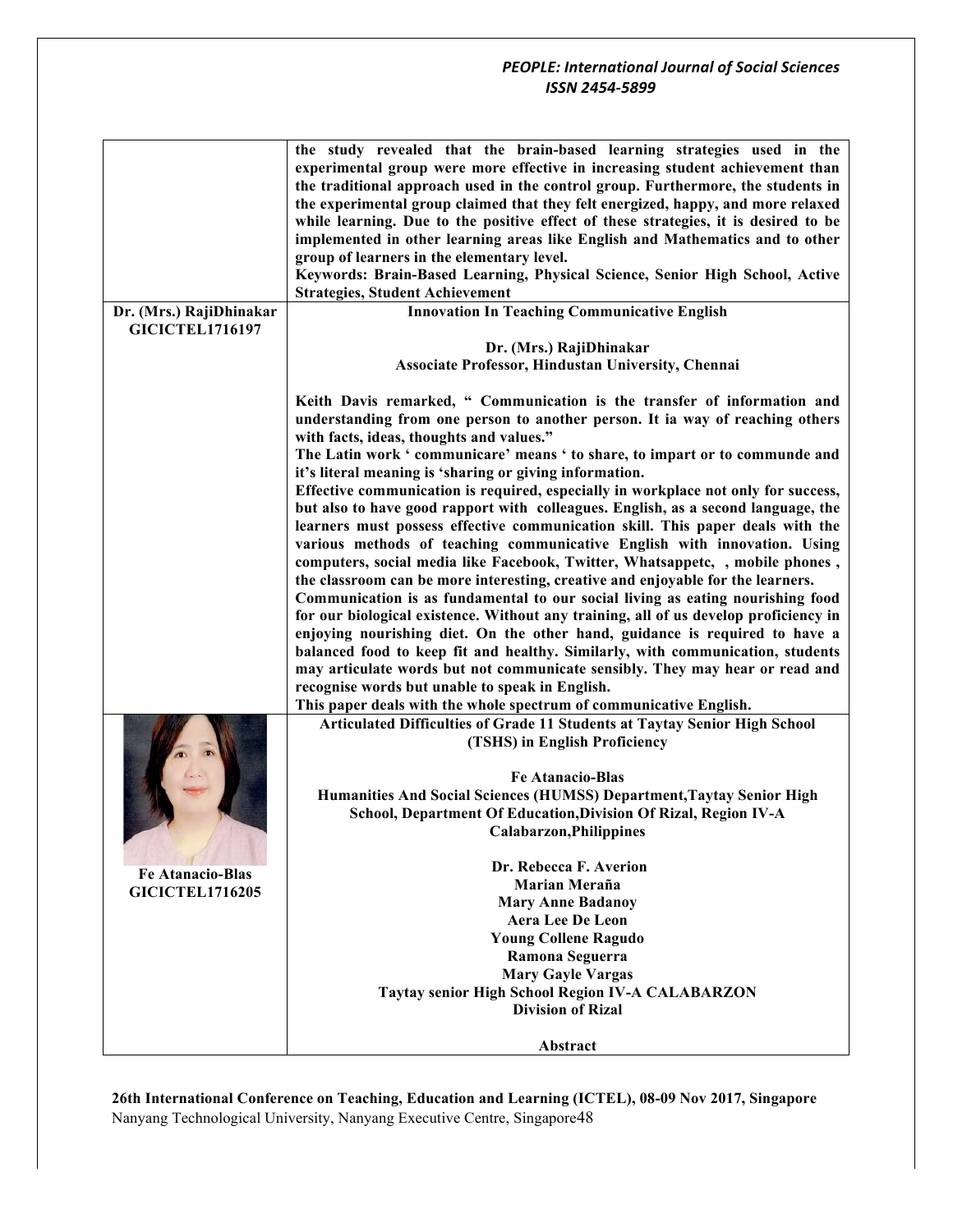|                                                        | In this study, difficulties in language proficiency were highlighted and the<br>researchers used triangulation method. Being good in English is now a<br>requirement of the postmodern world but not all people can follow the flow of<br>changes. Furthermore, the cases where learners experience difficulties in learning<br>is rampant in every country (except for the native English speakers) and it is<br>continuously increasing. This is why the researchers conducted this study to<br>assess the difficulties in terms of reading, writing, speaking, and listening of the<br>grade 11 students in TSHS as well as to recommend possible solutions to this<br>problem. Based on the survey 57% of the respondents have encountered lack of                                                                |
|--------------------------------------------------------|-----------------------------------------------------------------------------------------------------------------------------------------------------------------------------------------------------------------------------------------------------------------------------------------------------------------------------------------------------------------------------------------------------------------------------------------------------------------------------------------------------------------------------------------------------------------------------------------------------------------------------------------------------------------------------------------------------------------------------------------------------------------------------------------------------------------------|
|                                                        | confidence in speaking. Hence, the English proficiency of the learners is in<br>problematic stage. In reference to the theory of language anxiety by Horwitz and<br>Horwitz (1986), the present study supports the performances in speaking and<br>writing task; self-confidence and self-esteem as indicators of difficulties in English<br>proficiency. And as a limitation to the theory of Language Anxiety, the<br>researchers found out that the generation which the learners belong to, the<br>education system, practice/articulation, and background are also indicators of the<br>difficulties. Also, this study recommends power of mind, use of native language<br>and practice as methodical solutions to the problem.<br>Keywords: proficiency, mother-tongue language, skills, 21st century learners, |
|                                                        | language anxiety<br><b>Implementation Of Campus Journalism Act Among The Public Secondary</b>                                                                                                                                                                                                                                                                                                                                                                                                                                                                                                                                                                                                                                                                                                                         |
|                                                        | <b>Schools In Region 3: An Evaluation</b>                                                                                                                                                                                                                                                                                                                                                                                                                                                                                                                                                                                                                                                                                                                                                                             |
|                                                        | Blessedy M. Cervantes, Ed.D.<br>Department Of Education, Division Of Tarlac Province, Tarlac National High<br><b>School, Senior High School</b>                                                                                                                                                                                                                                                                                                                                                                                                                                                                                                                                                                                                                                                                       |
| <b>Blessedy M. Cervantes</b><br><b>YRSICTEL1716051</b> | Abstract<br>This study utilized the Provus's Discrepancy Evaluation Model (DEM) to evaluate<br>the Campus Journalism Act implementation among the public secondary schools<br>in Region III. It determined the revised provisions of the CJA and provided<br>strategies for the effective implementation of the said act and the implications of<br>the study in the educational management.                                                                                                                                                                                                                                                                                                                                                                                                                          |
|                                                        | After a thorough analysis of the gathered data, it was found out that majority of<br>the schools highly implemented the CJA provisions. However, mandates on<br>editorial policies, editorial board selection procedure, publication adviser's<br>selection procedure, duty as of technical guidance and workload, and posting and<br>depositing the publication budget were revised by the schools. Thus, strategies<br>were provided to execute completely the CJA.                                                                                                                                                                                                                                                                                                                                                 |
|                                                        | It was recommended that the proper orientation should be done in order for the<br>school administrators, publication advisers, and other members of the editorial<br>board to be equipped with the necessary information regarding the provisions<br>stated on Campus Journalism Act of 1991.                                                                                                                                                                                                                                                                                                                                                                                                                                                                                                                         |
| TrisnoSetiawan.                                        | Exploration of the use of E-Scaffolding in solving physics problem                                                                                                                                                                                                                                                                                                                                                                                                                                                                                                                                                                                                                                                                                                                                                    |
| <b>GICICTEL1716232</b>                                 |                                                                                                                                                                                                                                                                                                                                                                                                                                                                                                                                                                                                                                                                                                                                                                                                                       |
|                                                        | TrisnoSetiawan.<br>Undergraduate Physics Departement, UniversitasNegeri Malang, Malang,<br>Indonesia                                                                                                                                                                                                                                                                                                                                                                                                                                                                                                                                                                                                                                                                                                                  |
|                                                        | SupriyonoKoes H.                                                                                                                                                                                                                                                                                                                                                                                                                                                                                                                                                                                                                                                                                                                                                                                                      |
|                                                        | Physics Departement, UniversitasNegeri Malang, Malang, Indonesia                                                                                                                                                                                                                                                                                                                                                                                                                                                                                                                                                                                                                                                                                                                                                      |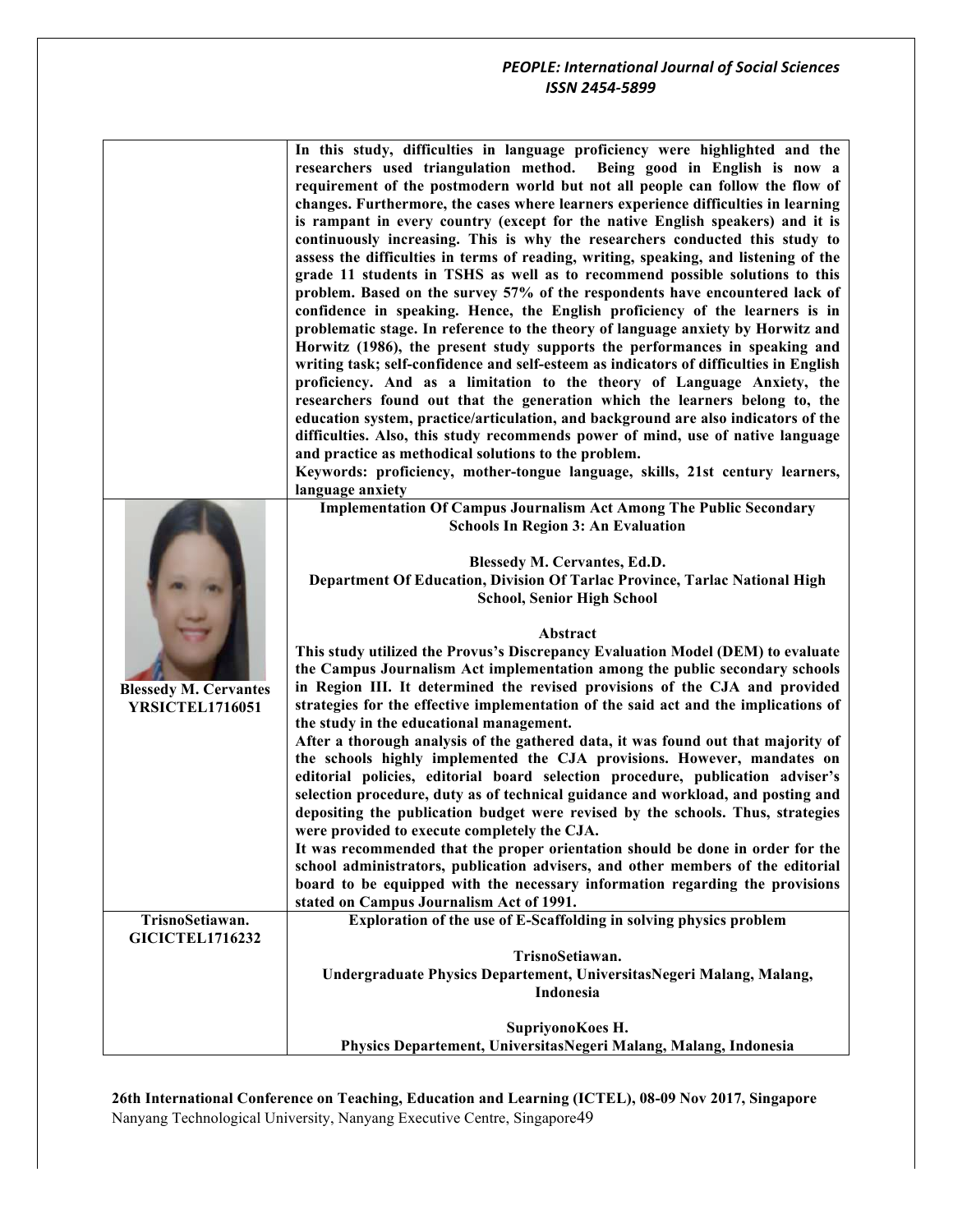|                              | Wartono.<br>Physics Departement, UniversitasNegeri Malang, Malang, Indonesia                                                                                                |
|------------------------------|-----------------------------------------------------------------------------------------------------------------------------------------------------------------------------|
|                              |                                                                                                                                                                             |
|                              | Abstract                                                                                                                                                                    |
|                              | The ability of problem solving is one of the important ability which is had by<br>student. In physics, problem solving use to solve physics exercise not only low           |
|                              | level exercise but also high level excercise. E-Scaffolding is the help which is given                                                                                      |
|                              | to the student as online which is integrated in the website. This research aims to                                                                                          |
|                              | see how far the effectivity E-Scaffolding which is given can help student to solve                                                                                          |
|                              | the physics exercise. The data is gotten from the student's exercise recording in<br>the website then it is sent to the researcher's email. Data is analyzed qualitatively. |
|                              | In thus research, E-Scaffolding which is use is procedural scaffolding and strategy                                                                                         |
|                              | scaffolding. Procedural scaffolding and strategy scaffolding use question prompts                                                                                           |
|                              | but in strategy scaffolding adds choice of answer which is chosen by student. The<br>result of the research shows that E-Scaffolding can help to give the student's         |
|                              | indication in solving the physics problem. The student who is correct on                                                                                                    |
|                              | procedural scaffolding and strategy scaffolding tends be able to solve physics                                                                                              |
|                              | exercise correctly and otherwise.<br>Keywords : Problem Solving, E-Scaffolding, procedural scaffolding, strategy                                                            |
|                              | scaffolding                                                                                                                                                                 |
| KattakamonPislae-ngam        | Requirements of Students for the 21st Century Learning Process in General                                                                                                   |
| <b>GICICTEL1716234</b>       | <b>Education</b>                                                                                                                                                            |
|                              | KattakamonPislae-ngam                                                                                                                                                       |
|                              | Lecturer Office of General Education, ValayaAlongkornRajabhat University                                                                                                    |
|                              | under Royal Patronage.                                                                                                                                                      |
|                              | Education is an important thing leading to the development of knowledge and                                                                                                 |
|                              | basic skills to live in social. In the 21st Century, the online social really has an                                                                                        |
|                              | influence on human life. Therefore, online technologies, which are more creative<br>and can forward the created knowledge more quickly, are likely used as                  |
|                              | mainstream in the higher education level. Thus, this purpose of this research was                                                                                           |
|                              | to study the requirements of Students for the 21st Century Learning Process in                                                                                              |
|                              | General Education, the samples in this research ware a total 73 students who<br>studied in first year students of the Bachelor Students registered in General               |
|                              | Education, first semester, academic year 2016. The samples were selected by the                                                                                             |
|                              | Simple random sampling technique. Questionnaire was the tool administered to                                                                                                |
|                              | collect data and Data were analyzed by mean and standard deviation. The<br>researching result found that to requirements of Students for the 21st Century                   |
|                              | Learning Process in General Education of three aspects at the high level is 1)                                                                                              |
|                              | Practical Learning Process 2) Learning Process via Creative Communication and                                                                                               |
|                              | 3) Stepped Learning.                                                                                                                                                        |
| <b>Truong Thi Thanh Canh</b> | Keywords: Learning Process, 21st Century, General Education<br>Multiple Intelligence theory Implementation: An Investigation on Students'                                   |
| <b>GICICTEL1716235</b>       | <b>Attitudes towards English lesson</b>                                                                                                                                     |
|                              |                                                                                                                                                                             |
|                              | <b>Truong Thi Thanh Canh</b><br><b>Vien Dong College, Vietnam</b>                                                                                                           |
|                              |                                                                                                                                                                             |
|                              | Abstract                                                                                                                                                                    |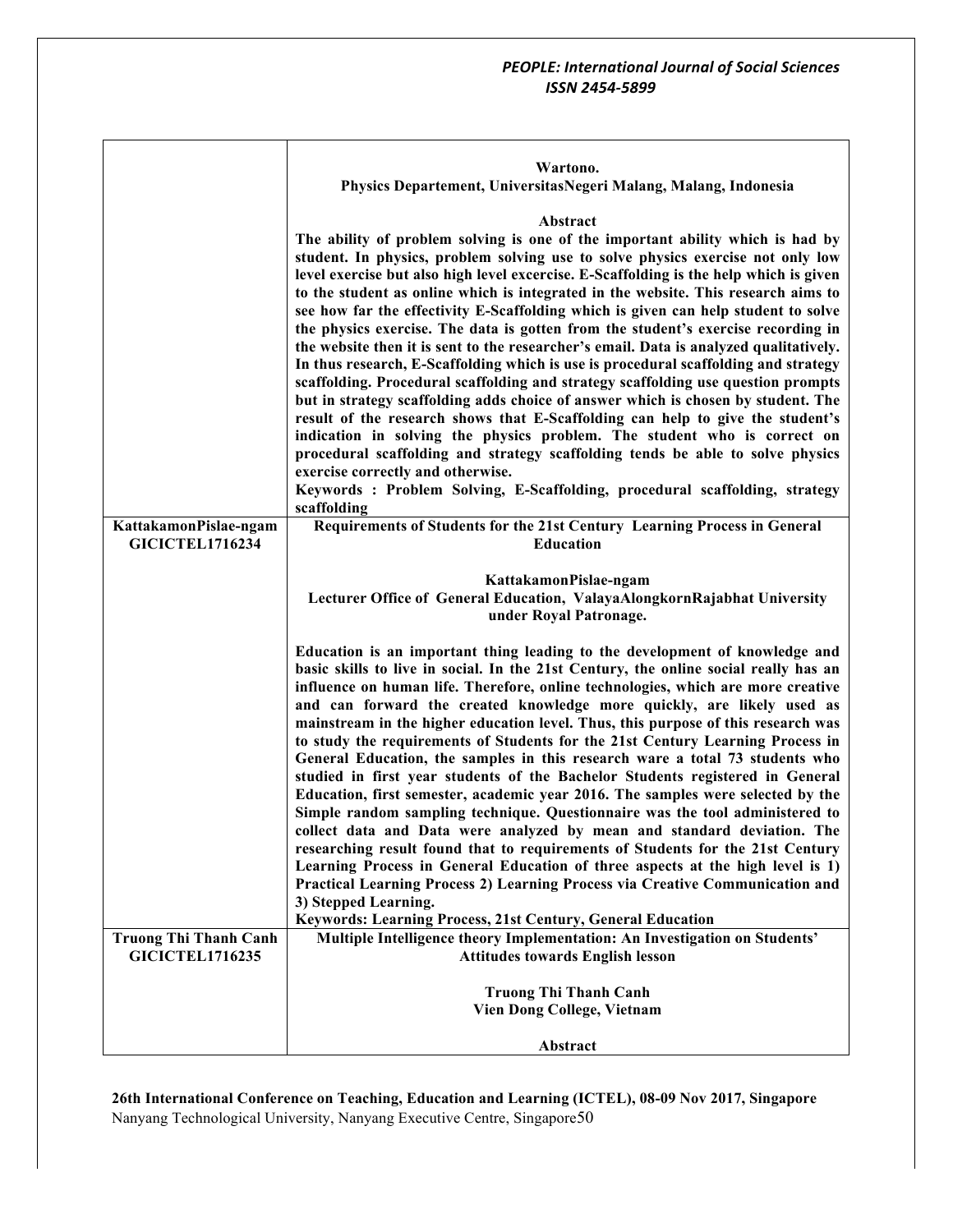|                                     | This study explores the effectiveness of the teaching approach that bases on<br>Multiple Intelligence (MI) theory on students' attitudes towards their English<br>lessons. Data was collected from 51 students from Grammar and Speaking classes<br>in two colleges, Broward College Vietnam and Vien Dong College, Vietnam.<br>Qualitative and quantitative methods were employed to find out the research<br>results in this paper. An open-ended questionnaire, semi-structured interview and<br>class observation were research instruments. Descriptive statistics as mean score<br>(M) and percentages were used to analyze and explain the data. The findings<br>reveals that students have possitive attitudes towards their Grammar and<br>Speaking lessons as well as group working. In addition, there is no significant<br>difference in term of learning invironment that may have effects on students'<br>attitudes towards the implication of MI theory in their classes. The discussion<br>contributes to the body of knowledge of the applicable implication of MI in EFL<br>classroom, and provides some implications for the use on this theory in EFL<br>context.<br>Key words: Multiple Intelligence, Students' attitudes, English lesson |
|-------------------------------------|----------------------------------------------------------------------------------------------------------------------------------------------------------------------------------------------------------------------------------------------------------------------------------------------------------------------------------------------------------------------------------------------------------------------------------------------------------------------------------------------------------------------------------------------------------------------------------------------------------------------------------------------------------------------------------------------------------------------------------------------------------------------------------------------------------------------------------------------------------------------------------------------------------------------------------------------------------------------------------------------------------------------------------------------------------------------------------------------------------------------------------------------------------------------------------------------------------------------------------------------------------------|
| YazidBenchabane                     | How to implement a Successful Flipped classroom in a General Education                                                                                                                                                                                                                                                                                                                                                                                                                                                                                                                                                                                                                                                                                                                                                                                                                                                                                                                                                                                                                                                                                                                                                                                         |
| <b>GICICTEL1716236</b>              | Program course?                                                                                                                                                                                                                                                                                                                                                                                                                                                                                                                                                                                                                                                                                                                                                                                                                                                                                                                                                                                                                                                                                                                                                                                                                                                |
|                                     | YazidBenchabane<br>General Education Program, United Arab Emirates University, Al Ain, UAE                                                                                                                                                                                                                                                                                                                                                                                                                                                                                                                                                                                                                                                                                                                                                                                                                                                                                                                                                                                                                                                                                                                                                                     |
|                                     | The aim of this paper is to discuss the process of implementing an effective and<br>successful flipped learning model in a general education program course. As a<br>case-study, we used data and information form the information literacy course<br>delivered under the general education program at the United Arab Emirates<br>University in the academic year 2016/2017. we will discuss in details the                                                                                                                                                                                                                                                                                                                                                                                                                                                                                                                                                                                                                                                                                                                                                                                                                                                   |
|                                     | components of a flipped classroom learning model and it's implementation, the<br>learning activities, the assessment methods used in this model, the assessment<br>methods used to assess students' performance, the instruction design, what are                                                                                                                                                                                                                                                                                                                                                                                                                                                                                                                                                                                                                                                                                                                                                                                                                                                                                                                                                                                                              |
|                                     | the requirements for a successful implementation, and the learning environment<br>settings. A large dataset has been collected during the delivery of the course which<br>involved qualitative and quantitative data through focus groups, students'                                                                                                                                                                                                                                                                                                                                                                                                                                                                                                                                                                                                                                                                                                                                                                                                                                                                                                                                                                                                           |
|                                     | surveys, class visits, course evaluation, pre and post tests, and detailed course                                                                                                                                                                                                                                                                                                                                                                                                                                                                                                                                                                                                                                                                                                                                                                                                                                                                                                                                                                                                                                                                                                                                                                              |
|                                     | grades. In order to gain more insights on the effectiveness of each factor of the<br>learning process, a variety of statistical analysis have been used to measure the                                                                                                                                                                                                                                                                                                                                                                                                                                                                                                                                                                                                                                                                                                                                                                                                                                                                                                                                                                                                                                                                                         |
|                                     | impact of each factor on the students' performance from descriptive to inferential<br>statistical models. The results of the study showed an overwhelming positive                                                                                                                                                                                                                                                                                                                                                                                                                                                                                                                                                                                                                                                                                                                                                                                                                                                                                                                                                                                                                                                                                             |
|                                     | impact of the flipped learning when properly implemented in a collaborative                                                                                                                                                                                                                                                                                                                                                                                                                                                                                                                                                                                                                                                                                                                                                                                                                                                                                                                                                                                                                                                                                                                                                                                    |
|                                     | inquiry based learning environment, the course learning outcomes has been<br>achieved by students with high rates compared with their peers in the traditional<br>classroom.                                                                                                                                                                                                                                                                                                                                                                                                                                                                                                                                                                                                                                                                                                                                                                                                                                                                                                                                                                                                                                                                                   |
| R.Radhika<br><b>GICICTEL1716213</b> | Role Of Emotional Intelligence In Interpersonal Relationships                                                                                                                                                                                                                                                                                                                                                                                                                                                                                                                                                                                                                                                                                                                                                                                                                                                                                                                                                                                                                                                                                                                                                                                                  |
|                                     | R.Radhika                                                                                                                                                                                                                                                                                                                                                                                                                                                                                                                                                                                                                                                                                                                                                                                                                                                                                                                                                                                                                                                                                                                                                                                                                                                      |
|                                     | Department of English Guru Nanak College, Chennai, Tamil Nadu, India                                                                                                                                                                                                                                                                                                                                                                                                                                                                                                                                                                                                                                                                                                                                                                                                                                                                                                                                                                                                                                                                                                                                                                                           |
|                                     | Abstract                                                                                                                                                                                                                                                                                                                                                                                                                                                                                                                                                                                                                                                                                                                                                                                                                                                                                                                                                                                                                                                                                                                                                                                                                                                       |
|                                     | Human life is undergoing constant change right from its evolution. With the                                                                                                                                                                                                                                                                                                                                                                                                                                                                                                                                                                                                                                                                                                                                                                                                                                                                                                                                                                                                                                                                                                                                                                                    |
|                                     | development of Science and Technology, the generation today is spending most of<br>their prime time with electronic devices. This technology has drifted away from                                                                                                                                                                                                                                                                                                                                                                                                                                                                                                                                                                                                                                                                                                                                                                                                                                                                                                                                                                                                                                                                                             |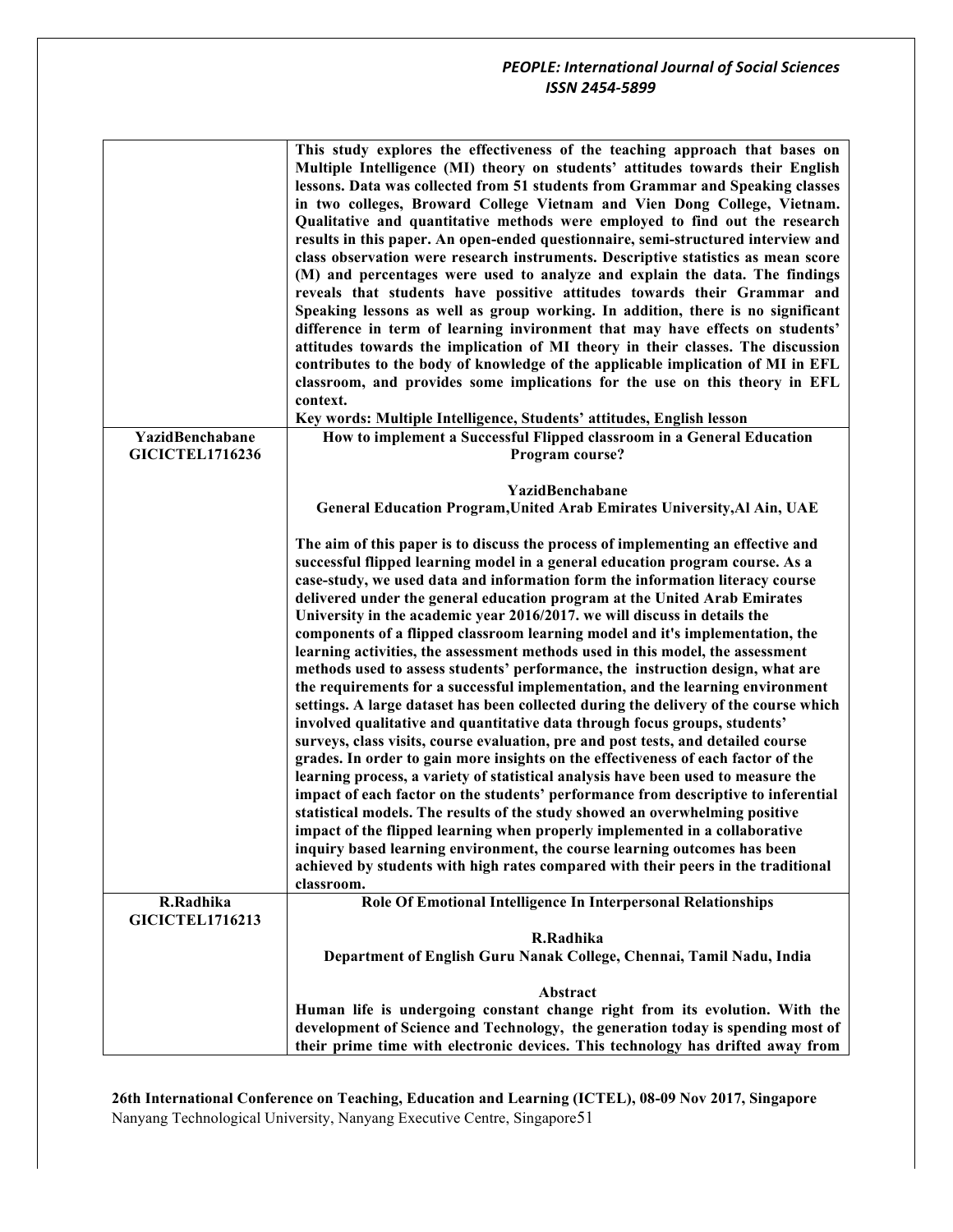|                        | their relationships. Social media is playing a major role in this. Emotional<br>Intelligence has to be improved to live a successful life. Emotional Intelligence is<br>needed to enhance one's living, to empathise, and to manage interpersonal<br>relationships. Students today must learn the inter and intra personal skills, learn<br>to face difficult situations and improve tolerance. In today's scenario, how one<br>portrays himself is more important than being a subject expertise. This paper will<br>analyse the different criteria's of Emotional Intelligence as to how a person can<br>upgrade himself with Emotional Intelligence and how soft skills plays a major<br>role in embracing success.                                                                                                                                                                                                                                                                                                                                                                                                                                                                                                                                                                                                                                                                                                                                                                                                                                                                              |
|------------------------|-----------------------------------------------------------------------------------------------------------------------------------------------------------------------------------------------------------------------------------------------------------------------------------------------------------------------------------------------------------------------------------------------------------------------------------------------------------------------------------------------------------------------------------------------------------------------------------------------------------------------------------------------------------------------------------------------------------------------------------------------------------------------------------------------------------------------------------------------------------------------------------------------------------------------------------------------------------------------------------------------------------------------------------------------------------------------------------------------------------------------------------------------------------------------------------------------------------------------------------------------------------------------------------------------------------------------------------------------------------------------------------------------------------------------------------------------------------------------------------------------------------------------------------------------------------------------------------------------------|
| Thuy Nhat Minh Vo      | <b>Integration of Cross-cultural Experiences and Professional Competencies:</b>                                                                                                                                                                                                                                                                                                                                                                                                                                                                                                                                                                                                                                                                                                                                                                                                                                                                                                                                                                                                                                                                                                                                                                                                                                                                                                                                                                                                                                                                                                                     |
| <b>GICICTEL1716223</b> | views from international Exchange Programs in Higher Education                                                                                                                                                                                                                                                                                                                                                                                                                                                                                                                                                                                                                                                                                                                                                                                                                                                                                                                                                                                                                                                                                                                                                                                                                                                                                                                                                                                                                                                                                                                                      |
|                        |                                                                                                                                                                                                                                                                                                                                                                                                                                                                                                                                                                                                                                                                                                                                                                                                                                                                                                                                                                                                                                                                                                                                                                                                                                                                                                                                                                                                                                                                                                                                                                                                     |
|                        | Tran Nguyen Hai Ngan                                                                                                                                                                                                                                                                                                                                                                                                                                                                                                                                                                                                                                                                                                                                                                                                                                                                                                                                                                                                                                                                                                                                                                                                                                                                                                                                                                                                                                                                                                                                                                                |
|                        | Hoa Sen University, Viet Nam                                                                                                                                                                                                                                                                                                                                                                                                                                                                                                                                                                                                                                                                                                                                                                                                                                                                                                                                                                                                                                                                                                                                                                                                                                                                                                                                                                                                                                                                                                                                                                        |
|                        | <b>Vo Thuy Nhat Minh</b>                                                                                                                                                                                                                                                                                                                                                                                                                                                                                                                                                                                                                                                                                                                                                                                                                                                                                                                                                                                                                                                                                                                                                                                                                                                                                                                                                                                                                                                                                                                                                                            |
|                        | Hoa Sen University, Viet Nam                                                                                                                                                                                                                                                                                                                                                                                                                                                                                                                                                                                                                                                                                                                                                                                                                                                                                                                                                                                                                                                                                                                                                                                                                                                                                                                                                                                                                                                                                                                                                                        |
|                        | Lam Thi Thanh Van                                                                                                                                                                                                                                                                                                                                                                                                                                                                                                                                                                                                                                                                                                                                                                                                                                                                                                                                                                                                                                                                                                                                                                                                                                                                                                                                                                                                                                                                                                                                                                                   |
|                        | Hoa Sen University, Viet Nam                                                                                                                                                                                                                                                                                                                                                                                                                                                                                                                                                                                                                                                                                                                                                                                                                                                                                                                                                                                                                                                                                                                                                                                                                                                                                                                                                                                                                                                                                                                                                                        |
|                        |                                                                                                                                                                                                                                                                                                                                                                                                                                                                                                                                                                                                                                                                                                                                                                                                                                                                                                                                                                                                                                                                                                                                                                                                                                                                                                                                                                                                                                                                                                                                                                                                     |
|                        | <b>Le Minh Thanh</b>                                                                                                                                                                                                                                                                                                                                                                                                                                                                                                                                                                                                                                                                                                                                                                                                                                                                                                                                                                                                                                                                                                                                                                                                                                                                                                                                                                                                                                                                                                                                                                                |
|                        | Hoa Sen University, Viet Nam                                                                                                                                                                                                                                                                                                                                                                                                                                                                                                                                                                                                                                                                                                                                                                                                                                                                                                                                                                                                                                                                                                                                                                                                                                                                                                                                                                                                                                                                                                                                                                        |
|                        | Abstract                                                                                                                                                                                                                                                                                                                                                                                                                                                                                                                                                                                                                                                                                                                                                                                                                                                                                                                                                                                                                                                                                                                                                                                                                                                                                                                                                                                                                                                                                                                                                                                            |
|                        | Encouraging hospitality students in reflective and transformative learning toward<br>a global mindset becomes an imperative, especially for developing their cross-<br>culturally professional competency in preparation of the future career path<br>development. Oversea exchange programs are among the initiatives to raise<br>personal, professional and cultural awareness for the hospitality students in a<br>pathway to encourage cross-cultural learning among students in similar fields.<br>However, to what extent the development of a global mindset gained from the<br>cross-cultural experiences could help undergraduate hospitality students gain<br>their professional competency in a wide range of cultural skills in the hospitality<br>and tourism context is the main issue to be described by this study. Content<br>analysis has been conducted on in-depth interview data given by hospitality<br>oversea exchange students who are both current students and graduated ones.<br>The most popular modes of international student exchanges such as team project,<br>assignment, presentations, and travel exchanges are taken into consideration to<br>highlight deeper insights into a mutual interest between the cross-cultural<br>experiences and the professional competency related cultural skills. The study<br>reveals that cultural understanding needs to be experienced in the real setting<br>context. Furthermore, we also discovered that cultural exchange outcomes are<br>normally obtained in the daily informal practices instead of formal studies. |
|                        | However, the current study is constrained within few selected countries where<br>students have been experienced and the current partnership between the home<br>and host Institutions. This paper provides actionable guidelines and approach for<br>integrating the critical component of cultural exchange program in the traditional                                                                                                                                                                                                                                                                                                                                                                                                                                                                                                                                                                                                                                                                                                                                                                                                                                                                                                                                                                                                                                                                                                                                                                                                                                                             |
|                        | curriculum program of hospitality.<br>Key words: cross-cultural experiences, professional competency, reflective<br>learning, transformative learning, global mindset                                                                                                                                                                                                                                                                                                                                                                                                                                                                                                                                                                                                                                                                                                                                                                                                                                                                                                                                                                                                                                                                                                                                                                                                                                                                                                                                                                                                                               |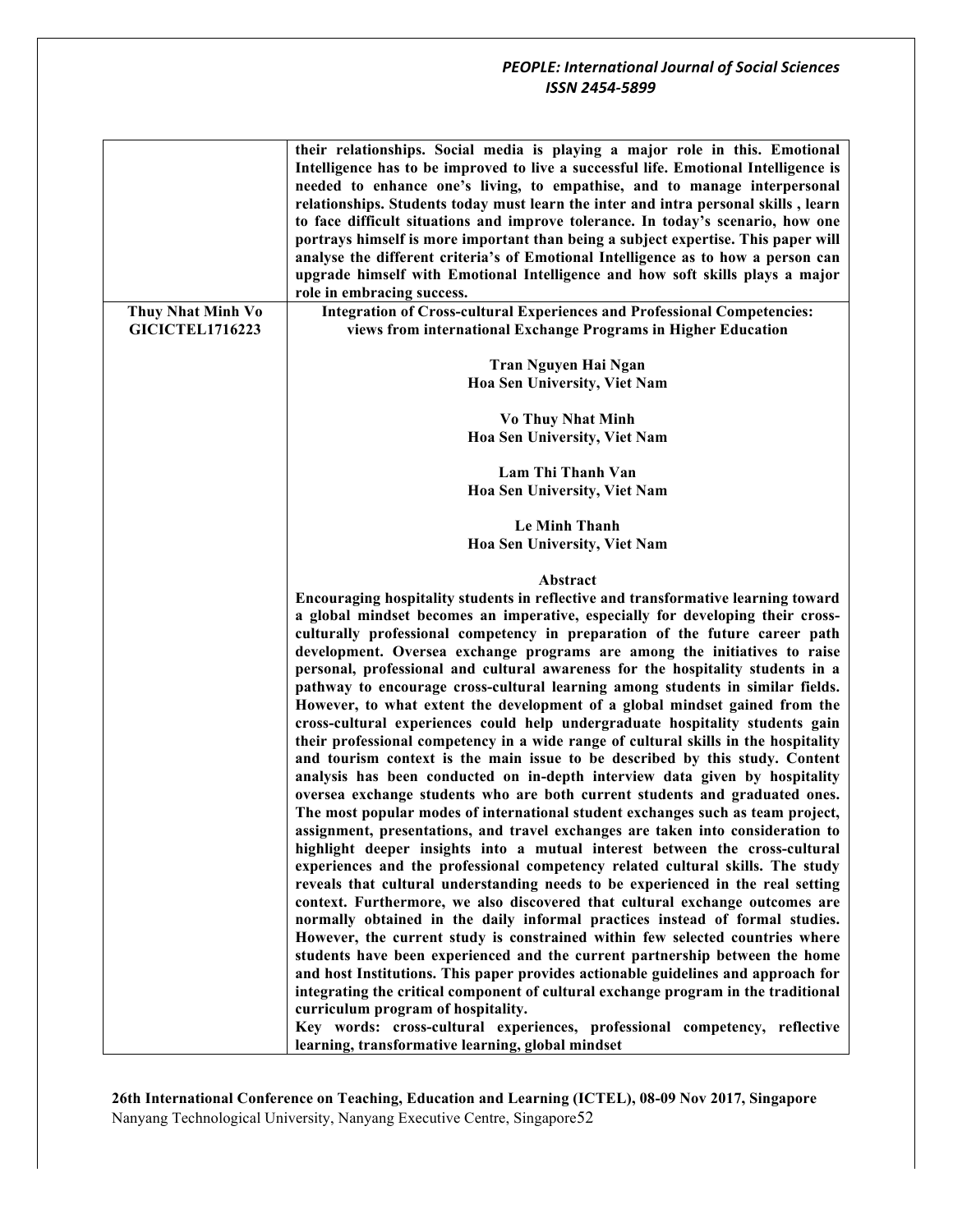| <b>Inchan Park</b><br><b>GICICTEL1716233</b> | Research on the Usability of Games for the Intervention of Korean Dyslexia<br>- Focusing on Counting Games -                                                                |
|----------------------------------------------|-----------------------------------------------------------------------------------------------------------------------------------------------------------------------------|
|                                              | <b>Inchan Park</b>                                                                                                                                                          |
|                                              | Convergence Design Lab., Media4thone Ltd., Seoul, Korea                                                                                                                     |
|                                              |                                                                                                                                                                             |
|                                              | Songyi Kim<br>Convergence Design Lab., Media4thone Ltd., Seoul, Korea                                                                                                       |
|                                              |                                                                                                                                                                             |
|                                              | Minwha Yang                                                                                                                                                                 |
|                                              | Department of Education, Kookmin University, Seoul, Korea                                                                                                                   |
|                                              | <b>Aejin Lee</b>                                                                                                                                                            |
|                                              | Center for Dyslexia + Creativity, Kookmin University, Seoul, Korea                                                                                                          |
|                                              |                                                                                                                                                                             |
|                                              | <b>Soyoung Kang</b>                                                                                                                                                         |
|                                              | Department of Education, Kookmin University, Seoul, Korea                                                                                                                   |
|                                              | Abstract                                                                                                                                                                    |
|                                              | It is estimated that around 5% of the Korean population, or about 2,500,000                                                                                                 |
|                                              | people, have dyslexia. For the purpose of developing a functional dyslexia                                                                                                  |
|                                              | intervention, online phonological awareness games that focus on counting                                                                                                    |
|                                              | syllables and phonemes have been developed. In this research, a usability test was                                                                                          |
|                                              | conducted to evaluate two such games. A checklist was developed based on the<br>test results of the User Interface experts. The checklist consisted of 10 questions to      |
|                                              | be answered by students and 18 questions for clinicians. The subjects for the                                                                                               |
|                                              | usability test comprised 21 students and 22 clinicians. A test platform was                                                                                                 |
|                                              | developed to provide a test environment that was conducive to playing online                                                                                                |
|                                              | games. The analysis of the usability test results has been grouped into two parts: a                                                                                        |
|                                              | quantitative analysis and a qualitative analysis. Based on the quantitative analysis                                                                                        |
|                                              | results, the dyslexic students averaged 8.5 points $(\pm 1.53)$ on a Likert Scale of 10;                                                                                    |
|                                              | while the dyslexia clinicians averaged 8.7 points $(\pm 0.87)$ on the same Likert Scale.<br>Based on the results of the qualitative analysis, an enhancement of the rewards |
|                                              | function, a better user interface for the button used to check for the correct                                                                                              |
|                                              | answer, and a button to enlarge the screen were identified as areas for                                                                                                     |
|                                              | improvement.                                                                                                                                                                |
|                                              | Keywords Usability Test, Phonological Awareness, Online Education Game,                                                                                                     |
|                                              | Dyslexia, Intervention                                                                                                                                                      |
| Dona                                         | Preschool teachers' concerns on educational theories of educationists views to                                                                                              |
| MaliniWijayalathaMuna<br>singhe              | develop creativity in the teaching-learning                                                                                                                                 |
| <b>GICICTEL1716059</b>                       | Dona MaliniWijayalathaMunasinghe                                                                                                                                            |
|                                              | Department of Early Childhood & Primary Education, Faculty of Education, Open                                                                                               |
|                                              | University of SriLanka, Colombo, SriLanka                                                                                                                                   |
|                                              |                                                                                                                                                                             |
|                                              | Abstract<br>It is essential that preschool Education successfully prepares the young child for                                                                              |
|                                              | his/her future learning. This research shows that the preschool education is a                                                                                              |
|                                              | critical way to introduce and develop all aspects of a child's development with a                                                                                           |
|                                              | focus on creativity.                                                                                                                                                        |
|                                              | The mixed method design approach was used in this research and a stratified                                                                                                 |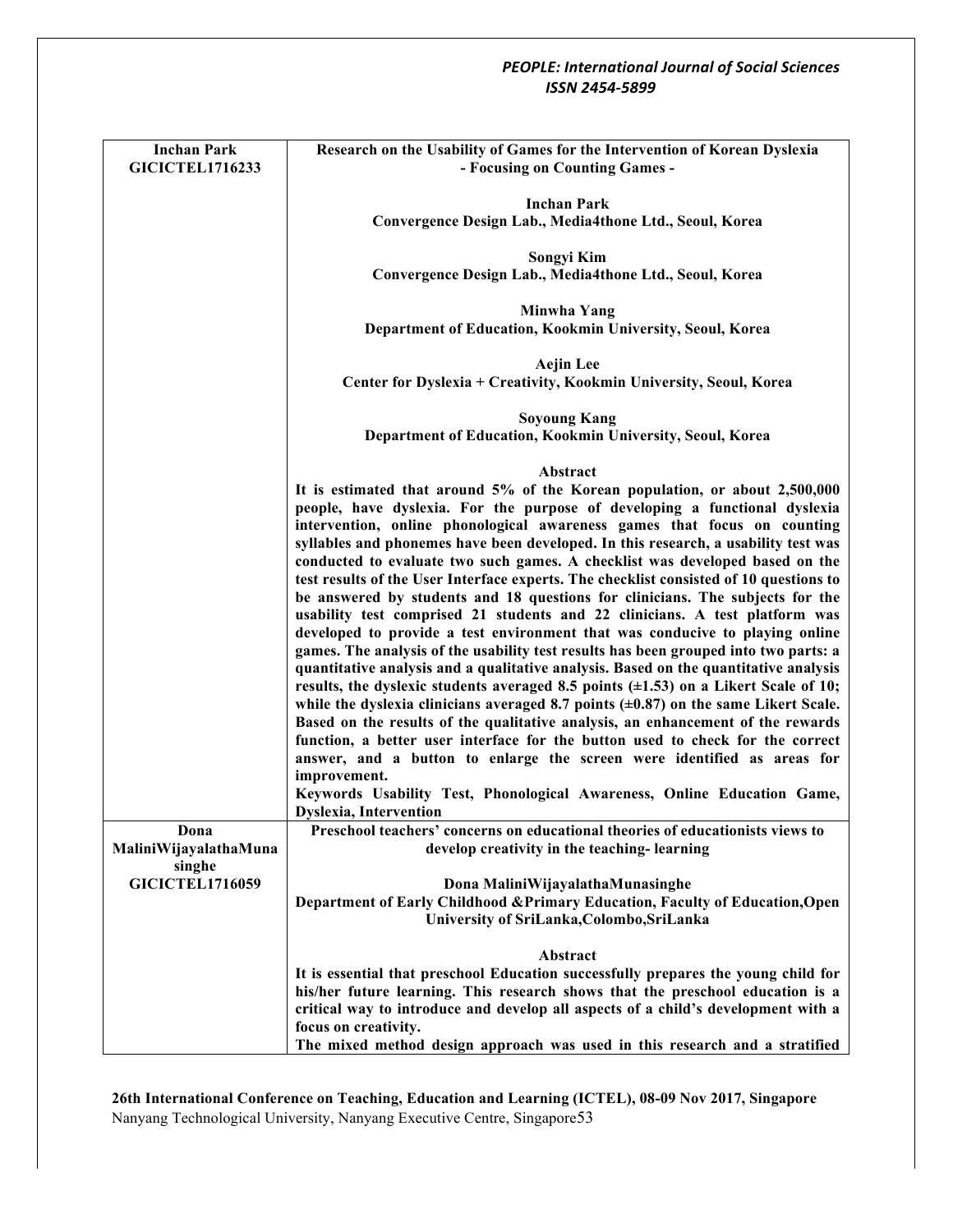|                              | random sample was used to collect data from the selected sample during 2014 and<br>2015. Questionnaires, Interviews and observations were used to collect data from |
|------------------------------|---------------------------------------------------------------------------------------------------------------------------------------------------------------------|
|                              | the selected preschools in the Colombo district, Sri Lanka. Descriptive statistics                                                                                  |
|                              | were used for data analysis. The key objective was to identify the current status of                                                                                |
|                              | the teaching - learning process in developing creativity through the development                                                                                    |
|                              | of language in pre-school children. The research examined how educationalists'                                                                                      |
|                              |                                                                                                                                                                     |
|                              | theories have been considered to develop creativity in young children by                                                                                            |
|                              | preschool teachers.                                                                                                                                                 |
|                              | The findings showed that the majority of preschools are run by Non-Government                                                                                       |
|                              | organizations, although the State does operate some preschools. The Government                                                                                      |
|                              | supervisory body for preschools has formulated regulations to have professionally                                                                                   |
|                              | qualified staff in all preschools. Most of the preschool teachers of Government                                                                                     |
|                              | and Non- Government preschools were not aware of creativity as a learning                                                                                           |
|                              | concept. In this study a special focus was on the methodologies they use in                                                                                         |
|                              | teaching language. It was observed that teachers use several methods although                                                                                       |
|                              | these did not promote creativity. At both Non- Government and Government                                                                                            |
|                              | level preschool teachers mostly provided instructions while trying to keep                                                                                          |
|                              | children quiet in order to manage the classroom. The majority of preschool<br>teachers stated that they faced problems in preparing lessons to develop              |
|                              | children's creativity. In conclusion, it was shown that preschool teachers do not                                                                                   |
|                              | have adequate training and knowledge regarding the importance of creativity and                                                                                     |
|                              | its implications for the education of children in their preschool.                                                                                                  |
|                              | Key words: Preschool, Creativity, Educational theories, Preschool teachers                                                                                          |
| KattakamonPislae-ngam        | Requirements of Students for the 21st Century Learning Process in General                                                                                           |
| <b>GICICTEL1716234</b>       | <b>Education</b>                                                                                                                                                    |
|                              |                                                                                                                                                                     |
|                              | KattakamonPislae-ngam                                                                                                                                               |
|                              | Lecturer Office of General Education, ValayaAlongkornRajabhat University                                                                                            |
|                              | under Royal Patronage.                                                                                                                                              |
|                              |                                                                                                                                                                     |
|                              | Abstract                                                                                                                                                            |
|                              | Education is an important thing leading to the development of knowledge and                                                                                         |
|                              | basic skills to live in social. In the 21st Century, the online social really has an                                                                                |
|                              | influence on human life. Therefore, online technologies, which are more creative                                                                                    |
|                              | and can forward the created knowledge more quickly, are likely used as                                                                                              |
|                              | mainstream in the higher education level. Thus, this purpose of this research was                                                                                   |
|                              | to study the requirements of Students for the 21st Century Learning Process in                                                                                      |
|                              | General Education, the samples in this research ware a total 73 students who                                                                                        |
|                              | studied in first year students of the Bachelor Students registered in General                                                                                       |
|                              | Education, first semester, academic year 2016. The samples were selected by the<br>Simple random sampling technique. Questionnaire was the tool administered to     |
|                              | collect data and Data were analyzed by mean and standard deviation. The                                                                                             |
|                              | researching result found that to requirements of Students for the 21st Century                                                                                      |
|                              | Learning Process in General Education of three aspects at the high level is 1)                                                                                      |
|                              | Practical Learning Process 2) Learning Process via Creative Communication and                                                                                       |
|                              | 3) Stepped Learning.                                                                                                                                                |
|                              | Keywords: Learning Process, 21st Century, General Education                                                                                                         |
| <b>Blessedy M. Cervantes</b> | <b>Implementation Of Campus Journalism Act Among The Public Secondary</b>                                                                                           |
| <b>YRSICTEL1716051</b>       | <b>Schools In Region Iii: An Evaluation</b>                                                                                                                         |
|                              |                                                                                                                                                                     |
|                              | <b>Blessedy M. Cervantes</b>                                                                                                                                        |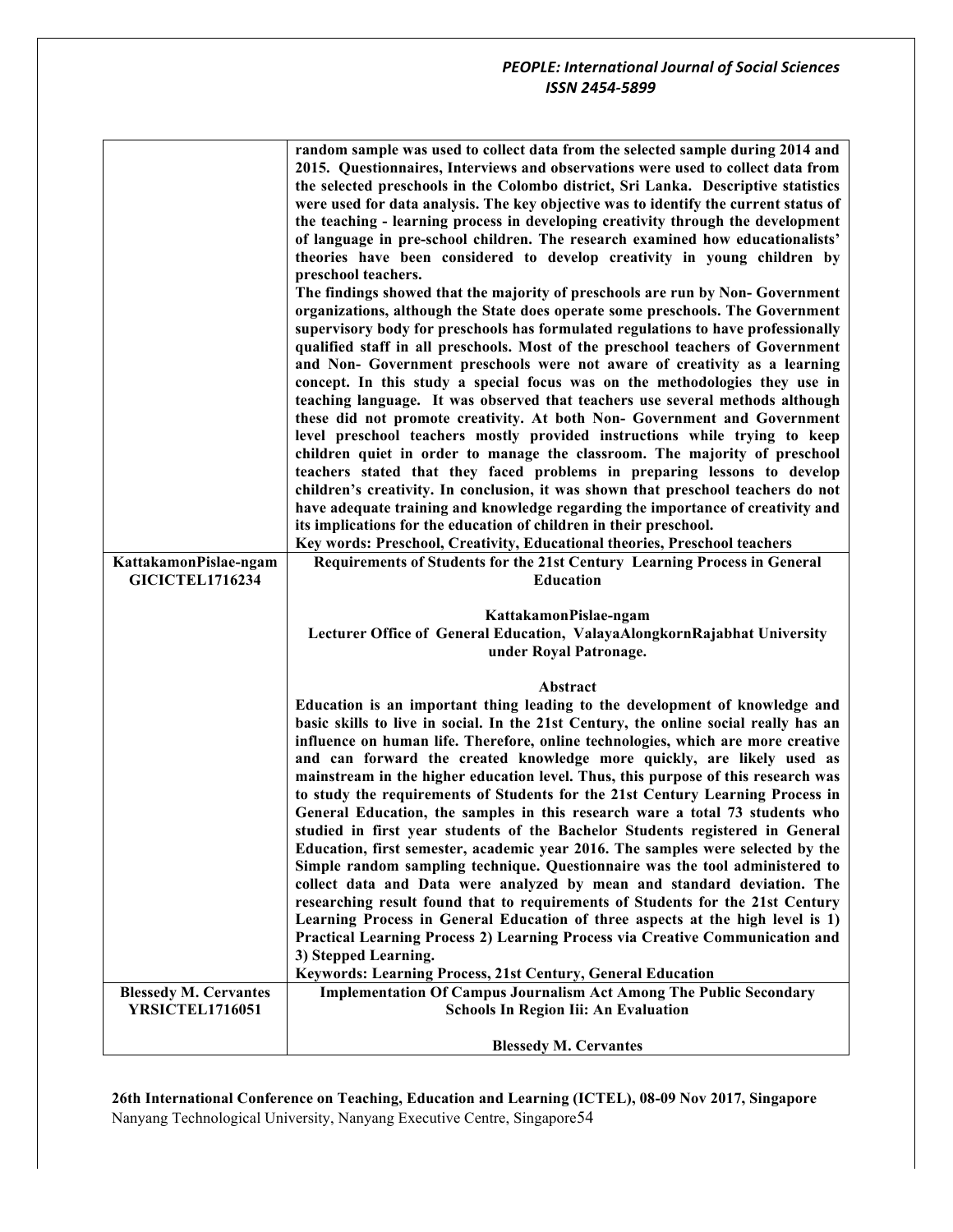**Tarlac State UniversityDoctor Of Education, Major In Educational Management**

### **Abtract**

**This study utilized the Provus's Discrepancy Evaluation Model (DEM) to evaluate the Campus Journalism Act implementation among the public secondary schools in Region III. It determined the revised provisions of the CJA and provided strategies for the effective implementation of the said act and the implications of the study in the educational management.**

**After a thorough analysis of the gathered data, it was found out that majority of the schools highly implemented the CJA provisions. However, mandates on editorial policies, editorial board selection procedure, publication adviser's selection procedure, duty as of technical guidance and workload, and posting and depositing the publication budget were revised by the schools. Thus, strategies were provided to execute completely the CJA.**

**It was recommended that the proper orientation should be done in order for the school administrators, publication advisers, and other members of the editorial board to be equipped with the necessary information regarding the provisions stated on Campus Journalism Act of 1991.**

# **Listeners**

| OgunlokunMonisola                                                                               |
|-------------------------------------------------------------------------------------------------|
| Bursary Department, University of Ibadan, Ibadan, Nigeria                                       |
| <b>GICICTEL1716057</b>                                                                          |
| <b>Sunday IsinyemiKuboye</b>                                                                    |
| Criminology and Security study, National Open University of Nigeria, Lagos, Nigeria             |
| <b>GICICTEL1716065</b>                                                                          |
| Wu Xia                                                                                          |
| Department of Foreign Languages, Northeast Normal University, Changchun, China                  |
| <b>GICICTEL1716079</b>                                                                          |
| <b>Burhan Tahir</b>                                                                             |
| Executive director & Head of Deputy of SSA Research co-ordinator, SSA NGO, Nairobi, Kenya       |
| <b>GICICTEL1716087</b>                                                                          |
| <b>AgehMbi Francis</b>                                                                          |
| Foreign language Department English, Trattrakarnkhun High School, Trat, Thailand                |
| <b>GICICTEL1716183</b>                                                                          |
| <b>Williams BrefoGyimah</b>                                                                     |
| Languages, Fast Track Academy, Agona-Ashanti, Ghana                                             |
| <b>GICICTEL1716186</b>                                                                          |
| <b>Simbarashe Emmanuel Basvi</b>                                                                |
| Department Of Theology, Zimbabwe Theological Education By Extension College, Gweru, Zimbabwe    |
| <b>GICICTEL1716190</b>                                                                          |
| <b>Dennis Nino Ancheta</b>                                                                      |
| Department Of Education, School Head, Taytay Senior High School, Division Of Rizal Region IV-A, |
| <b>Calabarzon, Rizal, Philippines</b>                                                           |
| <b>GICICTEL1716208</b>                                                                          |
| <b>Assan Gaye</b>                                                                               |
| Njau Basic Cycle School, Ministry Of Basic And Secondary Education (MoBSE), Gambia              |